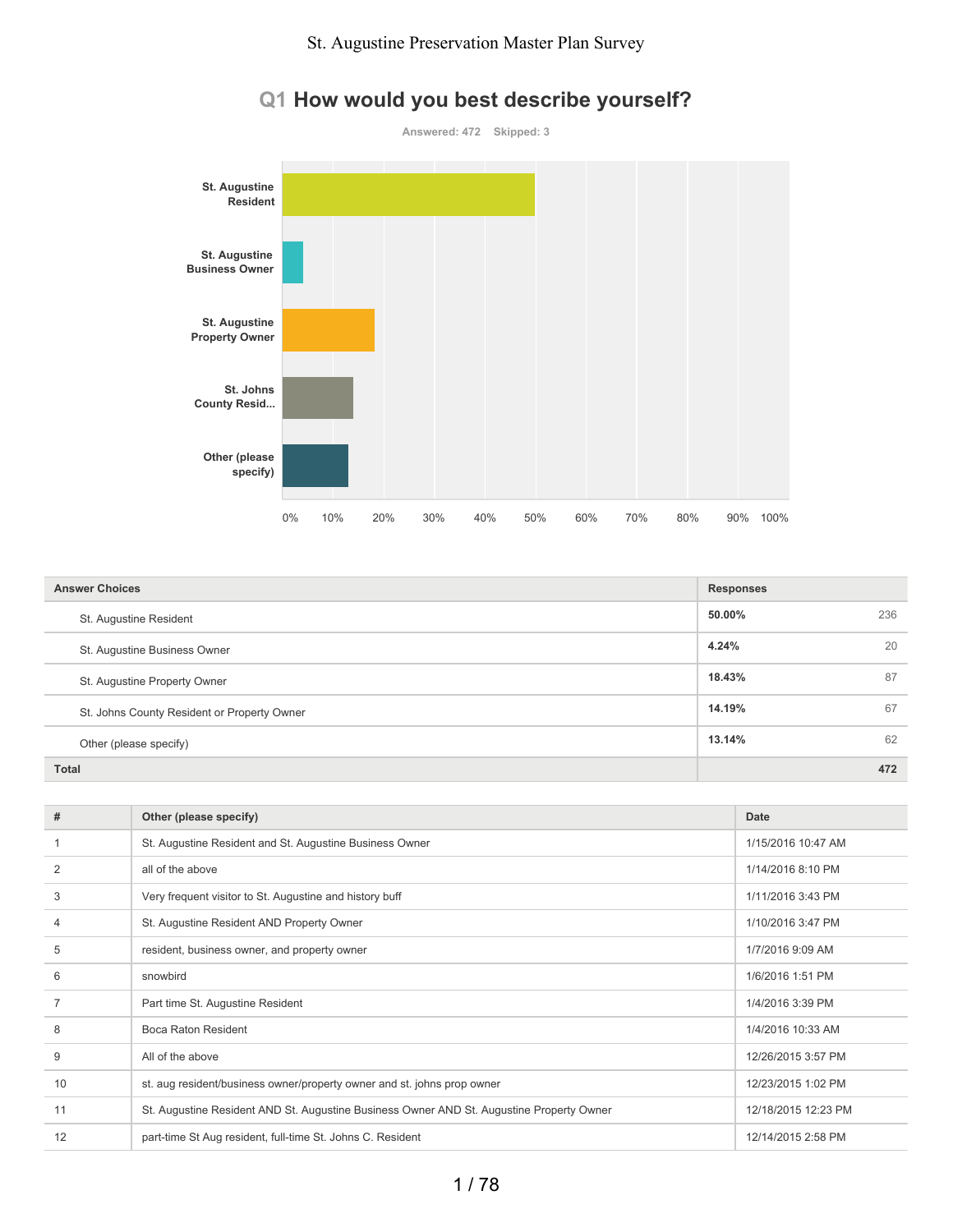| 13 | Own city property but lives on Vilano                         | 12/13/2015 3:54 PM  |
|----|---------------------------------------------------------------|---------------------|
| 14 | Work downtown                                                 | 12/13/2015 10:45 AM |
| 15 | St. Augustine Beach resident/property owner                   | 12/11/2015 1:06 PM  |
| 16 | property owner/seasonal resident                              | 12/11/2015 7:19 AM  |
| 17 | St Augustine Employee                                         | 12/10/2015 11:37 AM |
| 18 | Floridian and longtime visitor of St. Augustine               | 12/10/2015 11:22 AM |
| 19 | St. Augustine Resident and Property Owner                     | 12/9/2015 4:53 PM   |
| 20 | Chief Librarian Historical Society Research Library           | 12/9/2015 4:34 PM   |
| 21 | City Staff/resident                                           | 12/9/2015 4:12 PM   |
| 22 | Born and raised in St. Augustine and own property there       | 12/9/2015 2:47 PM   |
| 23 | St Augustine Property Owner and Business Owner                | 12/9/2015 2:24 PM   |
| 24 | St. Aug Business & Property Owner                             | 12/9/2015 12:26 PM  |
| 25 | All of the above                                              | 12/9/2015 12:08 PM  |
| 26 | Jacksonville                                                  | 12/8/2015 7:21 PM   |
| 27 | St Augustine Resident and Business Owner                      | 12/8/2015 1:58 PM   |
| 28 | Non-resident, but fan of the town.                            | 12/8/2015 10:06 AM  |
| 29 | Former resident, frequent visitor living in Jacksonville      | 12/8/2015 9:42 AM   |
| 30 | Previous St. Augustine Resident                               | 12/8/2015 9:06 AM   |
| 31 | Born here. Very involved in the Menorcan history.             | 12/8/2015 6:43 AM   |
| 32 | St Augustine Resident & Property Owner                        | 12/7/2015 5:39 PM   |
| 33 | Resident and Business Owner                                   | 12/7/2015 4:14 PM   |
| 34 | st augustine resident and property owner                      | 12/6/2015 11:17 PM  |
| 35 | Family member of resident and former resident                 | 12/6/2015 8:55 PM   |
| 36 | $\overline{1}$                                                | 12/6/2015 6:17 PM   |
| 37 | Committee Island, part city part county                       | 12/6/2015 2:55 PM   |
| 38 | All of the above!                                             | 12/6/2015 10:02 AM  |
| 39 | Past resident; frequently work in the city                    | 12/6/2015 8:24 AM   |
| 40 | Frequent visitor                                              | 12/6/2015 8:18 AM   |
| 41 | Resident, business and property owner                         | 12/5/2015 9:33 PM   |
| 42 | Frequent St. Augustine visitor and do lots of work there.     | 12/5/2015 9:15 PM   |
| 43 | St. Augustine Business Operator and St. Johns County resident | 12/5/2015 7:29 PM   |
| 44 | Resident owner                                                | 12/5/2015 5:15 PM   |
| 45 | Employed in St. Augustine                                     | 12/5/2015 11:42 AM  |
| 46 | Winter resident                                               | 12/5/2015 9:15 AM   |
| 47 | Owner and resident                                            | 12/5/2015 8:58 AM   |
| 48 | Resident and property owner with historic home                | 12/4/2015 10:50 PM  |
| 49 | Both st aug business owner and county resident                | 12/4/2015 7:30 PM   |
| 50 | St. Augustine resident and property ownwe                     | 12/4/2015 7:11 PM   |
| 51 | Visitor                                                       | 12/4/2015 6:51 PM   |
| 52 | visitor (historian)                                           | 12/4/2015 6:46 PM   |
| 53 | Retired from Castillo 1984 to 2204 mintenance                 | 12/4/2015 6:39 PM   |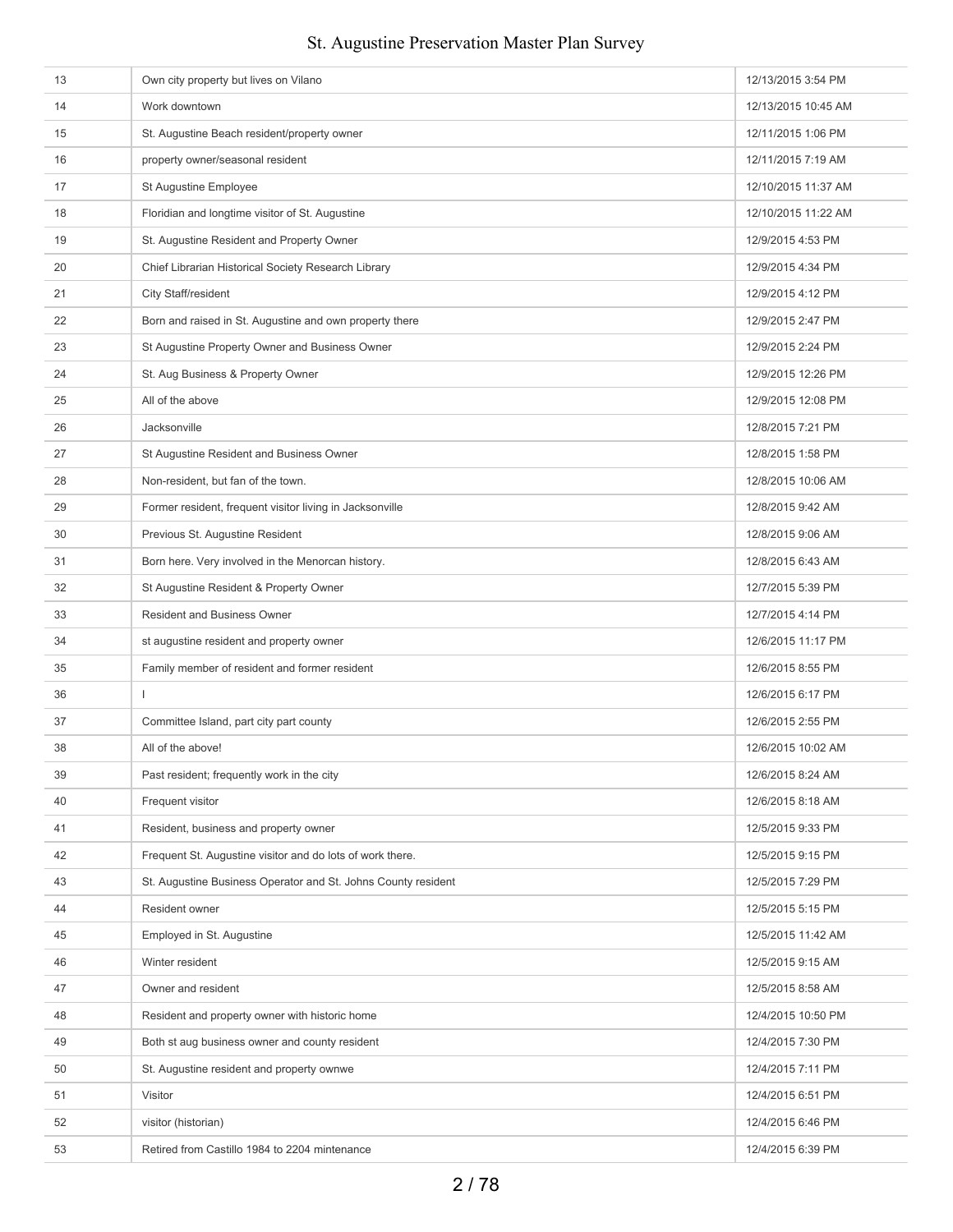| 54 | Frequent visitor from Flagler County      | 12/4/2015 6:29 PM  |
|----|-------------------------------------------|--------------------|
| 55 | St. Augustine Business operator           | 12/4/2015 5:32 PM  |
| 56 | Retired Architect / former HARB member    | 12/4/2015 4:22 PM  |
| 57 | Independent Contractor/Realtor            | 12/4/2015 3:47 PM  |
| 58 | Both resident and business owner          | 12/4/2015 3:40 PM  |
| 59 | st. johns visitor                         | 12/4/2015 2:16 PM  |
| 60 | <b>Historic Preservation Professional</b> | 12/4/2015 2:00 PM  |
| 61 | Visitor/consultant                        | 12/4/2015 1:48 PM  |
| 62 | work in St Johns                          | 12/4/2015 12:23 PM |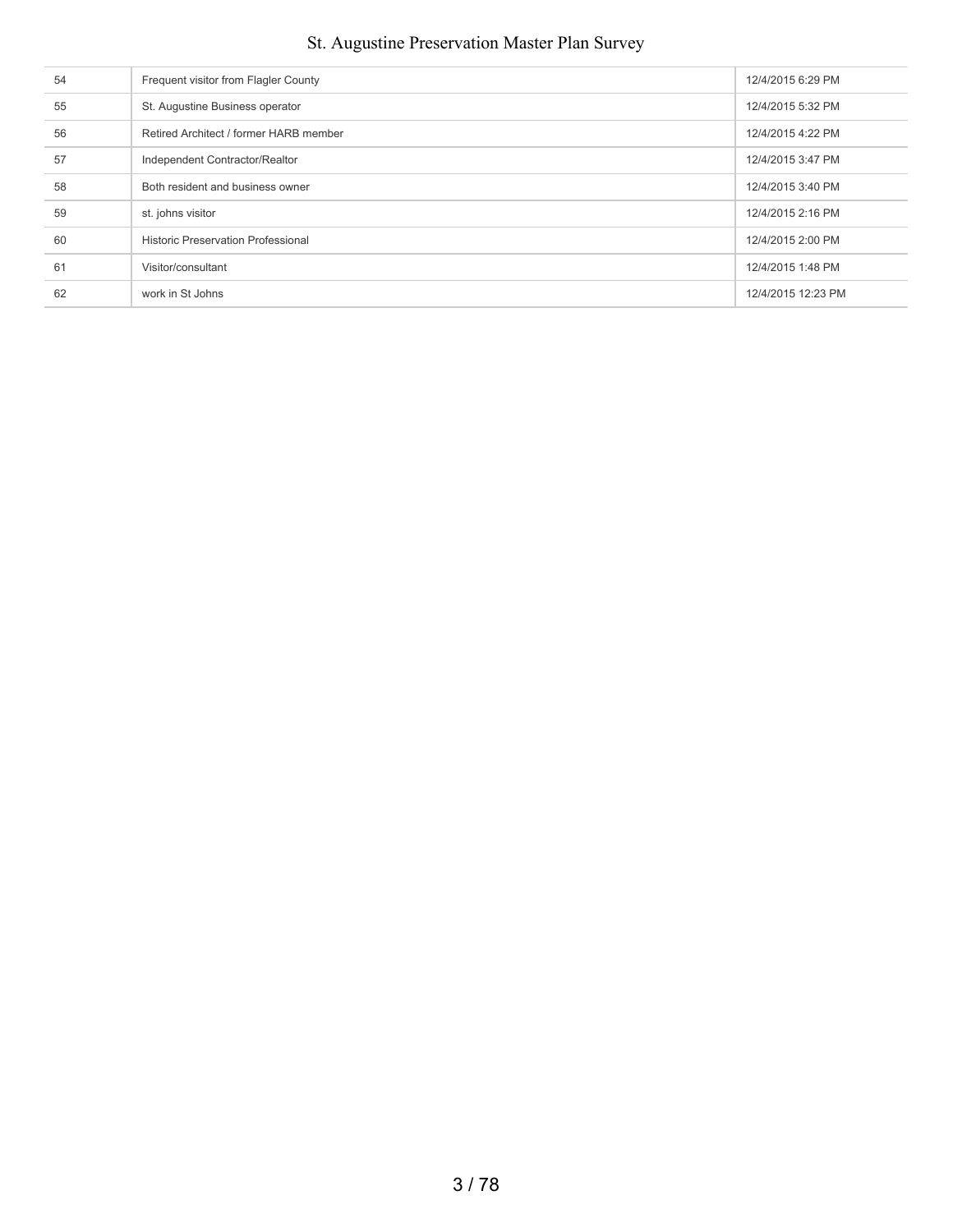# **Q2 Please provide your zip code**

**Answered: 471 Skipped: 4**

| <b>Answer Choices</b> | <b>Responses</b>         |
|-----------------------|--------------------------|
| Name                  | $0.00\%$<br>$\mathbf{0}$ |
| Company               | $0.00\%$<br>$\mathbb O$  |
| Address               | $\mathbf{0}$<br>$0.00\%$ |
| Address 2             | $\mathbb O$<br>$0.00\%$  |
| City/Town             | $\mathbf{0}$<br>$0.00\%$ |
| State/Province        | $\mathbb O$<br>$0.00\%$  |
| ZIP/Postal Code       | 471<br>100.00%           |
| Country               | $\mathbb O$<br>$0.00\%$  |
| <b>Email Address</b>  | $\mathbf{0}$<br>$0.00\%$ |
| Phone Number          | $\mathbb O$<br>$0.00\%$  |

| #              | Name                    | Date               |
|----------------|-------------------------|--------------------|
|                | There are no responses. |                    |
| #              | Company                 | Date               |
|                | There are no responses. |                    |
| #              | <b>Address</b>          | Date               |
|                | There are no responses. |                    |
| #              | Address 2               | Date               |
|                | There are no responses. |                    |
| #              | City/Town               | Date               |
|                | There are no responses. |                    |
| #              | <b>State/Province</b>   | Date               |
|                | There are no responses. |                    |
|                |                         |                    |
| $\#$           | <b>ZIP/Postal Code</b>  | Date               |
| $\mathbf{1}$   | 32080                   | 1/18/2016 7:41 PM  |
| 2              | 32084                   | 1/15/2016 10:12 PM |
| 3              | 32084                   | 1/15/2016 9:27 PM  |
| $\overline{4}$ | 32082                   | 1/15/2016 9:11 PM  |
| 5              | 32084                   | 1/15/2016 12:12 PM |
| 6              | 32084                   | 1/15/2016 10:47 AM |
| $\overline{7}$ | 32084                   | 1/15/2016 10:14 AM |
| 8              | 32084                   | 1/15/2016 9:02 AM  |
| 9              | 32092                   | 1/15/2016 8:55 AM  |
| 10             | 32084                   | 1/15/2016 8:49 AM  |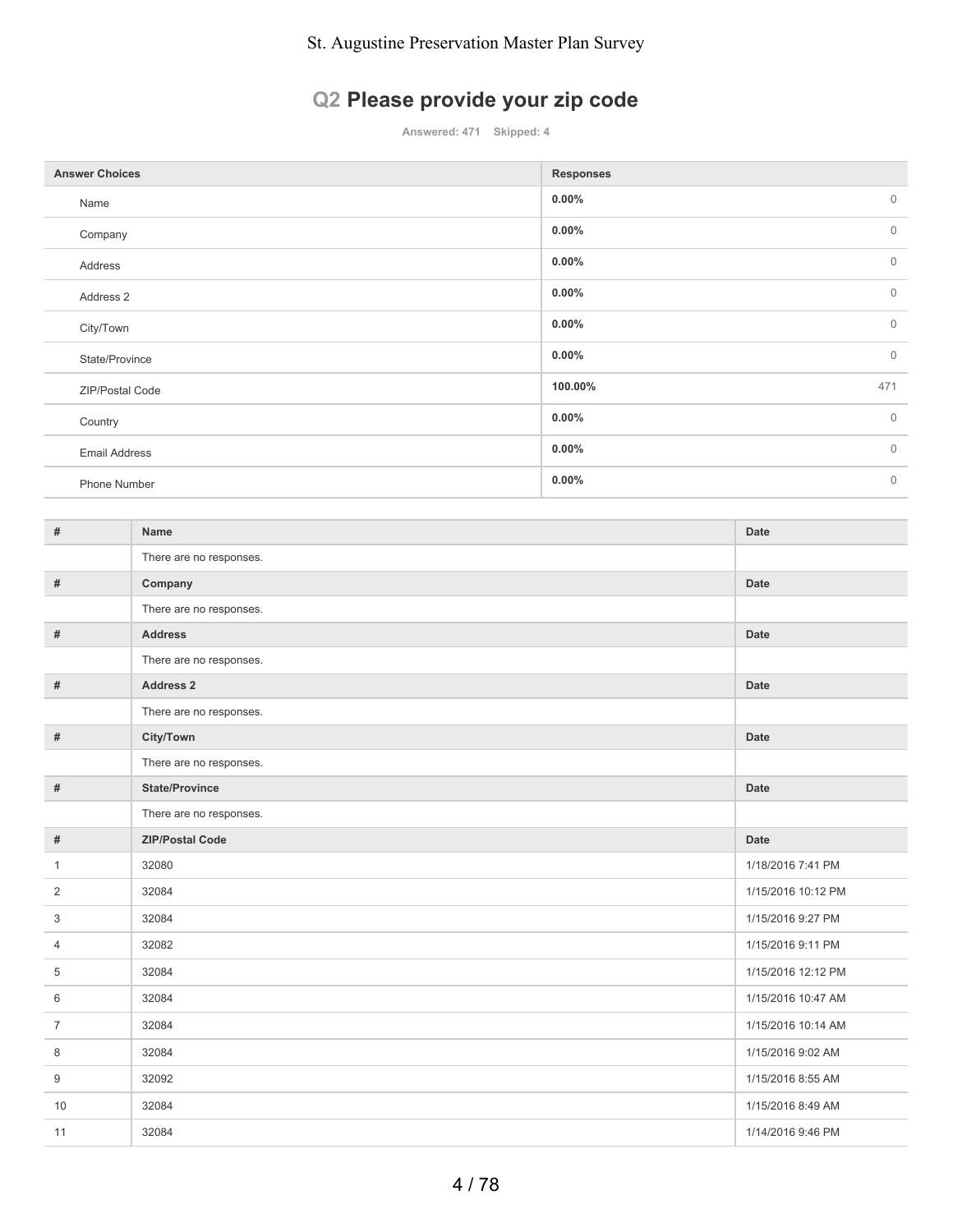| 12 | 32086 | 1/14/2016 8:27 PM  |
|----|-------|--------------------|
| 13 | 32084 | 1/14/2016 8:10 PM  |
| 14 | 32084 | 1/14/2016 4:34 PM  |
| 15 | 32080 | 1/14/2016 3:48 PM  |
| 16 | 32084 | 1/14/2016 11:57 AM |
| 17 | 32084 | 1/14/2016 11:30 AM |
| 18 | 32084 | 1/14/2016 10:05 AM |
| 19 | 32084 | 1/13/2016 3:52 PM  |
| 20 | 32080 | 1/13/2016 1:23 PM  |
| 21 | 32084 | 1/13/2016 12:14 PM |
| 22 | 32084 | 1/13/2016 9:50 AM  |
| 23 | 32084 | 1/12/2016 9:30 PM  |
| 24 | 32084 | 1/12/2016 6:36 PM  |
| 25 | 32086 | 1/12/2016 6:01 PM  |
| 26 | 32084 | 1/12/2016 4:17 PM  |
| 27 | 32084 | 1/12/2016 2:26 PM  |
| 28 | 32224 | 1/11/2016 3:43 PM  |
| 29 | 32084 | 1/11/2016 3:39 PM  |
| 30 | 32092 | 1/11/2016 1:37 PM  |
| 31 | 32080 | 1/11/2016 12:33 PM |
| 32 | 32086 | 1/11/2016 12:14 AM |
| 33 | 32084 | 1/10/2016 4:18 PM  |
| 34 | 32080 | 1/10/2016 3:47 PM  |
| 35 | 32084 | 1/10/2016 2:25 PM  |
| 36 | 32080 | 1/10/2016 1:50 PM  |
| 37 | 32080 | 1/10/2016 9:56 AM  |
| 38 | 32080 | 1/9/2016 2:52 PM   |
| 39 | 32084 | 1/9/2016 8:27 AM   |
| 40 | 32084 | 1/9/2016 1:15 AM   |
| 41 | 32084 | 1/8/2016 4:50 PM   |
| 42 | 32084 | 1/8/2016 2:46 PM   |
| 43 | 32084 | 1/8/2016 12:55 PM  |
| 44 | 32080 | 1/8/2016 10:08 AM  |
| 45 | 32080 | 1/8/2016 9:43 AM   |
| 46 | 32080 | 1/7/2016 8:42 PM   |
| 47 | 32080 | 1/7/2016 4:08 PM   |
| 48 | 32084 | 1/7/2016 3:00 PM   |
| 49 | 32080 | 1/7/2016 9:09 AM   |
| 50 | 32084 | 1/6/2016 6:08 PM   |
| 51 | 32084 | 1/6/2016 4:21 PM   |
| 52 | 32084 | 1/6/2016 3:31 PM   |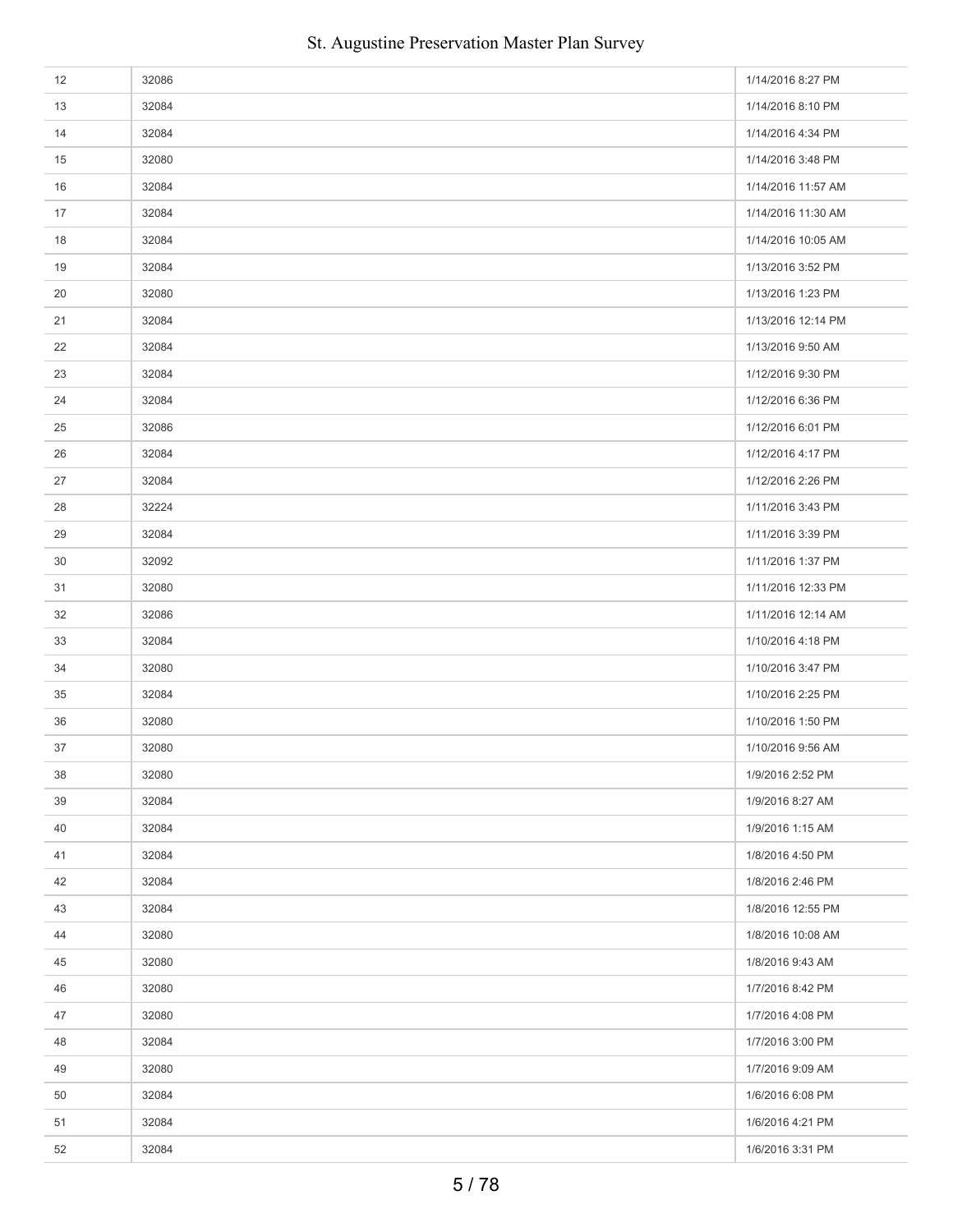| 53 | 32084 | 1/6/2016 3:18 PM    |
|----|-------|---------------------|
| 54 | 32080 | 1/6/2016 3:10 PM    |
| 55 | 32084 | 1/6/2016 3:04 PM    |
| 56 | 32084 | 1/6/2016 2:34 PM    |
| 57 | 32084 | 1/6/2016 1:51 PM    |
| 58 | 32084 | 1/6/2016 9:02 AM    |
| 59 | 32084 | 1/5/2016 10:25 PM   |
| 60 | 32084 | 1/5/2016 4:45 PM    |
| 61 | 32095 | 1/5/2016 11:23 AM   |
| 62 | 32084 | 1/5/2016 10:52 AM   |
| 63 | 32080 | 1/4/2016 9:28 PM    |
| 64 | 32084 | 1/4/2016 5:16 PM    |
| 65 | 32084 | 1/4/2016 4:33 PM    |
| 66 | 32080 | 1/4/2016 3:59 PM    |
| 67 | 32080 | 1/4/2016 3:39 PM    |
| 68 | 32940 | 1/4/2016 2:53 PM    |
| 69 | 32084 | 1/4/2016 12:21 PM   |
| 70 | 33487 | 1/4/2016 10:33 AM   |
| 71 | 32084 | 1/3/2016 6:54 PM    |
| 72 | 32084 | 1/3/2016 2:50 PM    |
| 73 | 32085 | 1/2/2016 8:12 PM    |
| 74 | 32080 | 1/2/2016 2:41 PM    |
| 75 | 32084 | 1/2/2016 8:38 AM    |
| 76 | 32084 | 1/2/2016 8:10 AM    |
| 77 | 32080 | 1/2/2016 7:31 AM    |
| 78 | 32084 | 1/1/2016 1:44 PM    |
| 79 | 32084 | 1/1/2016 12:55 PM   |
| 80 | 32084 | 12/31/2015 1:49 PM  |
| 81 | 32084 | 12/31/2015 9:42 AM  |
| 82 | 32084 | 12/30/2015 2:31 PM  |
| 83 | 32084 | 12/30/2015 11:51 AM |
| 84 | 32084 | 12/30/2015 9:50 AM  |
| 85 | 32084 | 12/29/2015 12:25 PM |
| 86 | 32084 | 12/28/2015 11:23 AM |
| 87 | 32080 | 12/27/2015 6:22 PM  |
| 88 | 32080 | 12/26/2015 10:48 PM |
| 89 | 32084 | 12/26/2015 10:20 PM |
| 90 | 32084 | 12/26/2015 3:57 PM  |
| 91 | 32084 | 12/26/2015 2:15 PM  |
| 92 | 32080 | 12/26/2015 8:46 AM  |
| 93 | 32080 | 12/26/2015 7:19 AM  |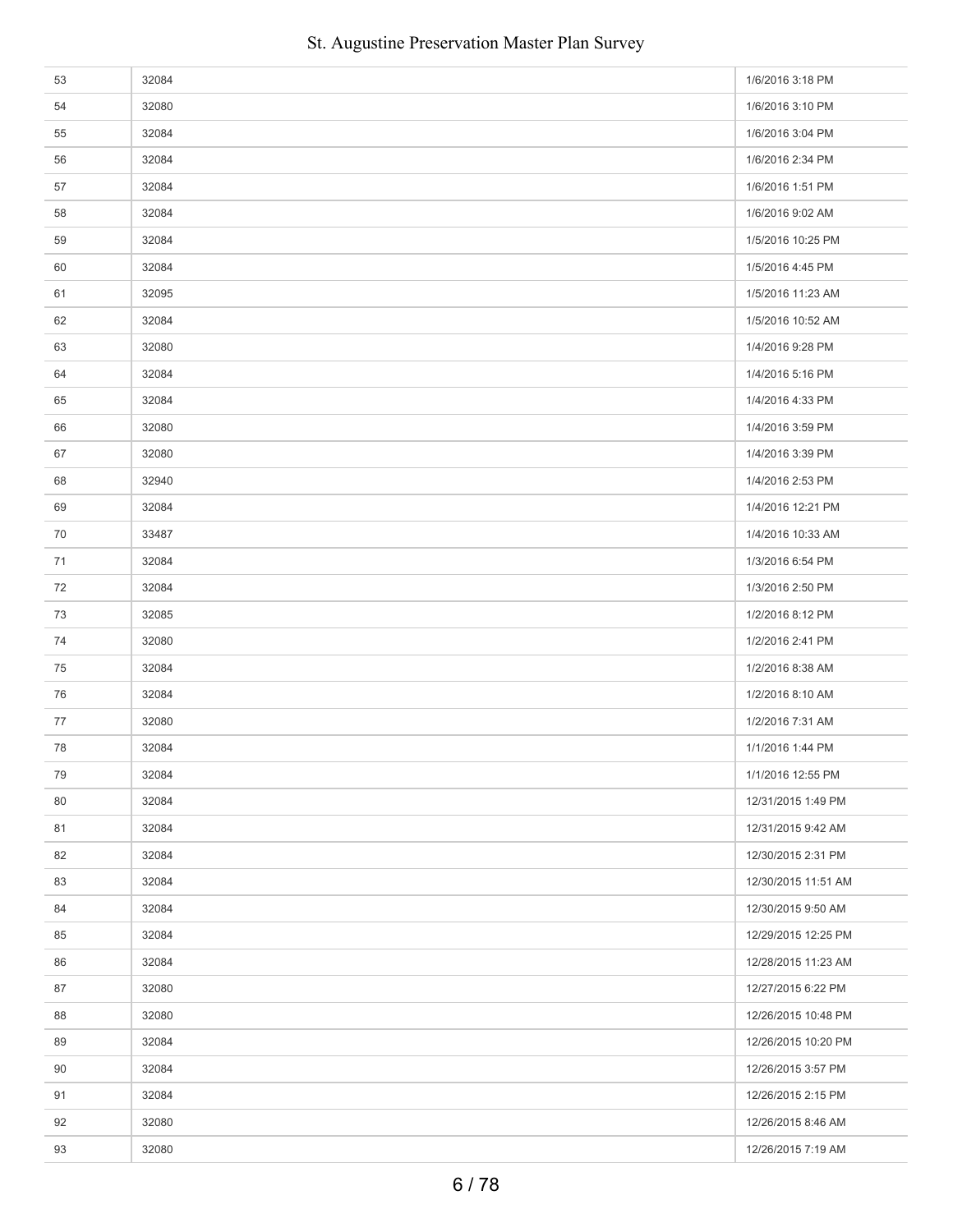| 94  | 32084           | 12/25/2015 3:43 PM  |
|-----|-----------------|---------------------|
| 95  | 32084           | 12/25/2015 11:11 AM |
| 96  | 32084           | 12/24/2015 8:01 PM  |
| 97  | 32084           | 12/24/2015 4:38 PM  |
| 98  | 32084           | 12/24/2015 2:47 PM  |
| 99  | 32084           | 12/24/2015 12:53 PM |
| 100 | 32084           | 12/23/2015 1:56 PM  |
| 101 | 32084 and 32080 | 12/23/2015 1:02 PM  |
| 102 | 32084           | 12/22/2015 1:08 PM  |
| 103 | 32084           | 12/22/2015 11:26 AM |
| 104 | 32092           | 12/22/2015 10:00 AM |
| 105 | 32084           | 12/21/2015 10:49 PM |
| 106 | 32084           | 12/21/2015 3:22 PM  |
| 107 | 32084           | 12/20/2015 8:43 PM  |
| 108 | 32080           | 12/20/2015 1:45 PM  |
| 109 | 32080           | 12/20/2015 11:40 AM |
| 110 | 32080           | 12/20/2015 12:15 AM |
| 111 | 32084           | 12/19/2015 1:57 PM  |
| 112 | 32080           | 12/19/2015 12:47 PM |
| 113 | 32084           | 12/19/2015 10:12 AM |
| 114 | 32084           | 12/19/2015 10:11 AM |
| 115 | 32084           | 12/18/2015 6:26 PM  |
| 116 | 32080           | 12/18/2015 1:05 PM  |
| 117 | 32084           | 12/18/2015 12:23 PM |
| 118 | 32084           | 12/18/2015 11:24 AM |
| 119 | 32084           | 12/18/2015 10:35 AM |
| 120 | 084             | 12/17/2015 10:48 AM |
| 121 | 32084           | 12/16/2015 5:51 PM  |
| 122 | 32084           | 12/16/2015 5:30 PM  |
| 123 | 32084           | 12/16/2015 5:21 PM  |
| 124 | 32084           | 12/16/2015 2:15 PM  |
| 125 | 32084           | 12/15/2015 7:45 PM  |
| 126 | 32084           | 12/15/2015 7:08 PM  |
| 127 | 32092           | 12/15/2015 2:20 PM  |
| 128 | 32084           | 12/15/2015 2:05 PM  |
| 129 | 32084           | 12/15/2015 1:19 PM  |
| 130 | 32084           | 12/15/2015 1:31 AM  |
| 131 | 32084           | 12/14/2015 10:59 PM |
| 132 | 32084           | 12/14/2015 8:38 PM  |
| 133 | 32084           | 12/14/2015 8:24 PM  |
| 134 | 32080           | 12/14/2015 7:44 PM  |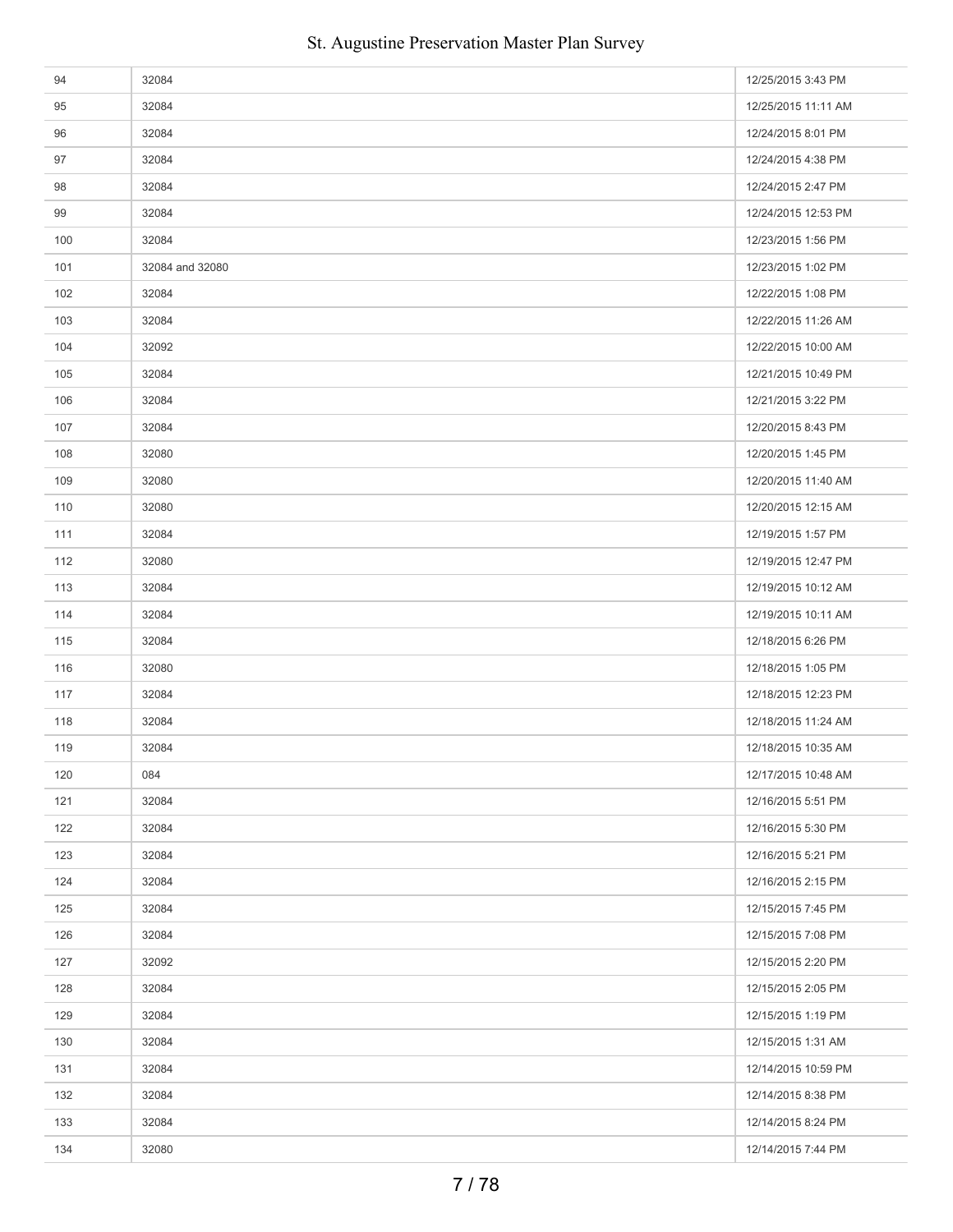| 135 | 32084 | 12/14/2015 3:33 PM  |
|-----|-------|---------------------|
| 136 | 32080 | 12/14/2015 1:19 PM  |
| 137 | 32084 | 12/13/2015 10:16 PM |
| 138 | 32084 | 12/13/2015 7:58 PM  |
| 139 | 32084 | 12/13/2015 5:29 PM  |
| 140 | 32084 | 12/13/2015 3:54 PM  |
| 141 | 32080 | 12/13/2015 11:55 AM |
| 142 | 32084 | 12/13/2015 11:19 AM |
| 143 | 32137 | 12/13/2015 10:45 AM |
| 144 | 32086 | 12/12/2015 2:45 PM  |
| 145 | 32080 | 12/12/2015 1:04 PM  |
| 146 | 32080 | 12/12/2015 9:24 AM  |
| 147 | 32084 | 12/12/2015 8:55 AM  |
| 148 | 32084 | 12/12/2015 8:48 AM  |
| 149 | 32080 | 12/12/2015 8:39 AM  |
| 150 | 32084 | 12/12/2015 7:37 AM  |
| 151 | 32086 | 12/12/2015 5:45 AM  |
| 152 | 32084 | 12/11/2015 9:49 PM  |
| 153 | 32095 | 12/11/2015 6:40 PM  |
| 154 | 32259 | 12/11/2015 4:32 PM  |
| 155 | 32080 | 12/11/2015 2:21 PM  |
| 156 | 32080 | 12/11/2015 1:06 PM  |
| 157 | 32086 | 12/11/2015 12:32 PM |
| 158 | 32084 | 12/11/2015 11:34 AM |
| 159 | 32084 | 12/11/2015 11:33 AM |
| 160 | 32080 | 12/11/2015 10:39 AM |
| 161 | 32084 | 12/11/2015 9:45 AM  |
| 162 | 386   | 12/11/2015 9:28 AM  |
| 163 | 32084 | 12/11/2015 8:58 AM  |
| 164 | 32080 | 12/11/2015 8:57 AM  |
| 165 | 32084 | 12/11/2015 8:47 AM  |
| 166 | 32086 | 12/11/2015 8:34 AM  |
| 167 | 32084 | 12/11/2015 8:06 AM  |
| 168 | 32080 | 12/11/2015 7:26 AM  |
| 169 | 32084 | 12/11/2015 7:22 AM  |
| 170 | 32084 | 12/11/2015 7:19 AM  |
| 171 | 32086 | 12/11/2015 5:34 AM  |
| 172 | 32092 | 12/10/2015 5:55 PM  |
| 173 | 32084 | 12/10/2015 2:56 PM  |
| 174 | 32259 | 12/10/2015 2:34 PM  |
| 175 | 32084 | 12/10/2015 2:24 PM  |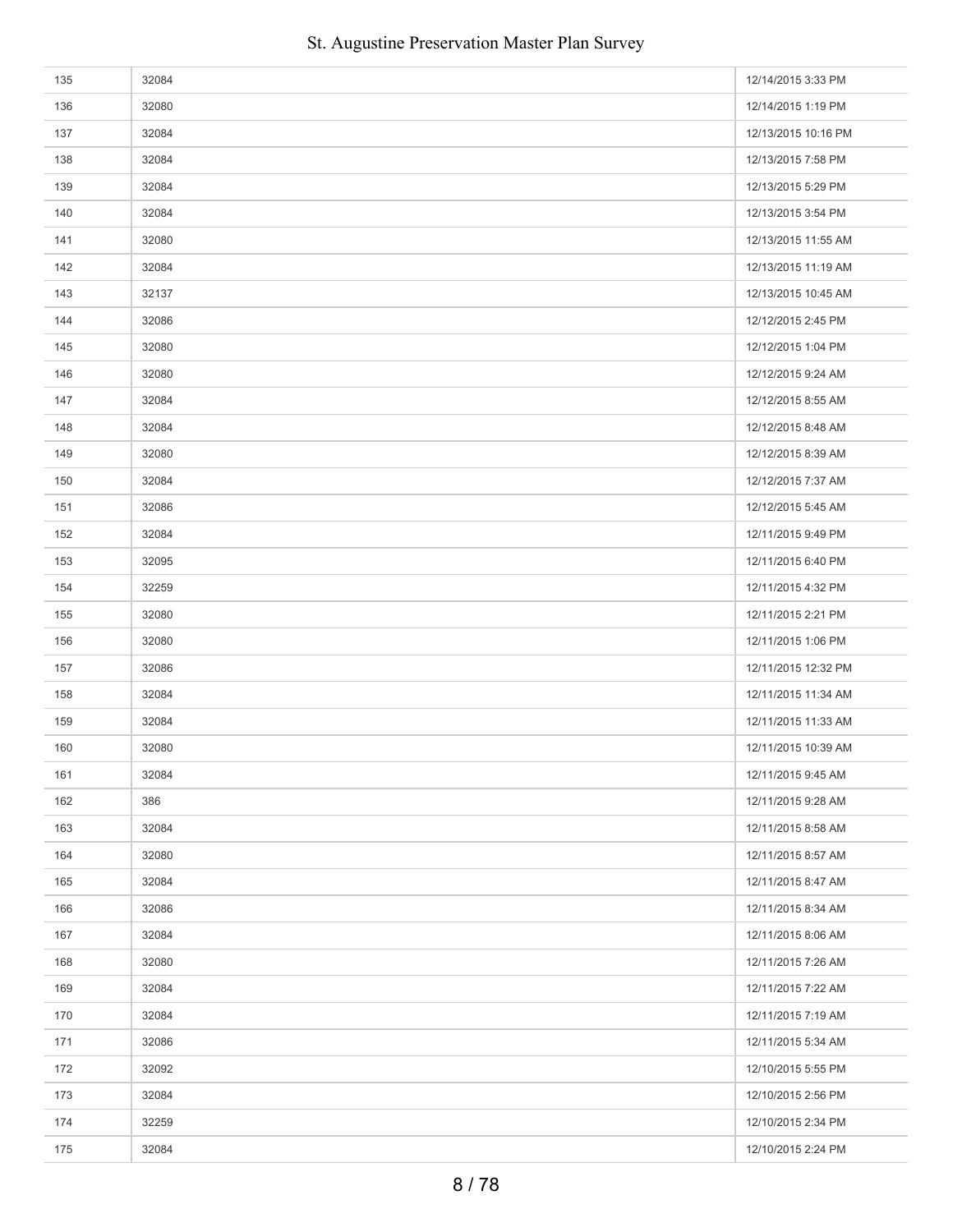| 176 | 32084 | 12/10/2015 2:00 PM  |
|-----|-------|---------------------|
| 177 | 32084 | 12/10/2015 1:51 PM  |
| 178 | 32084 | 12/10/2015 1:33 PM  |
| 179 | 32084 | 12/10/2015 1:04 PM  |
| 180 | 32084 | 12/10/2015 12:18 PM |
| 181 | 32084 | 12/10/2015 12:11 PM |
| 182 | 32137 | 12/10/2015 11:37 AM |
| 183 | 33615 | 12/10/2015 11:22 AM |
| 184 | 32084 | 12/10/2015 11:12 AM |
| 185 | 32084 | 12/10/2015 10:52 AM |
| 186 | 32084 | 12/10/2015 10:35 AM |
| 187 | 32084 | 12/10/2015 9:40 AM  |
| 188 | 32084 | 12/10/2015 9:12 AM  |
| 189 | 32080 | 12/10/2015 9:07 AM  |
| 190 | 32184 | 12/10/2015 7:57 AM  |
| 191 | 32086 | 12/10/2015 7:28 AM  |
| 192 | 32084 | 12/10/2015 7:04 AM  |
| 193 | 32084 | 12/10/2015 2:14 AM  |
| 194 | 32084 | 12/9/2015 11:22 PM  |
| 195 | 32084 | 12/9/2015 9:59 PM   |
| 196 | 32137 | 12/9/2015 8:06 PM   |
| 197 | 32084 | 12/9/2015 6:58 PM   |
| 198 | 32084 | 12/9/2015 6:45 PM   |
| 199 | 32084 | 12/9/2015 6:37 PM   |
| 200 | 32084 | 12/9/2015 6:01 PM   |
| 201 | 32084 | 12/9/2015 5:48 PM   |
| 202 | 32084 | 12/9/2015 5:33 PM   |
| 203 | 32084 | 12/9/2015 5:27 PM   |
| 204 | 32084 | 12/9/2015 5:05 PM   |
| 205 | 32084 | 12/9/2015 4:53 PM   |
| 206 | 32084 | 12/9/2015 4:43 PM   |
| 207 | 32086 | 12/9/2015 4:34 PM   |
| 208 | 32084 | 12/9/2015 4:12 PM   |
| 209 | 32080 | 12/9/2015 4:06 PM   |
| 210 | 32084 | 12/9/2015 3:32 PM   |
| 211 | 32084 | 12/9/2015 3:15 PM   |
| 212 | 32303 | 12/9/2015 2:47 PM   |
| 213 | 32086 | 12/9/2015 2:44 PM   |
| 214 | 32084 | 12/9/2015 2:24 PM   |
| 215 | 32084 | 12/9/2015 12:39 PM  |
| 216 | 32074 | 12/9/2015 12:31 PM  |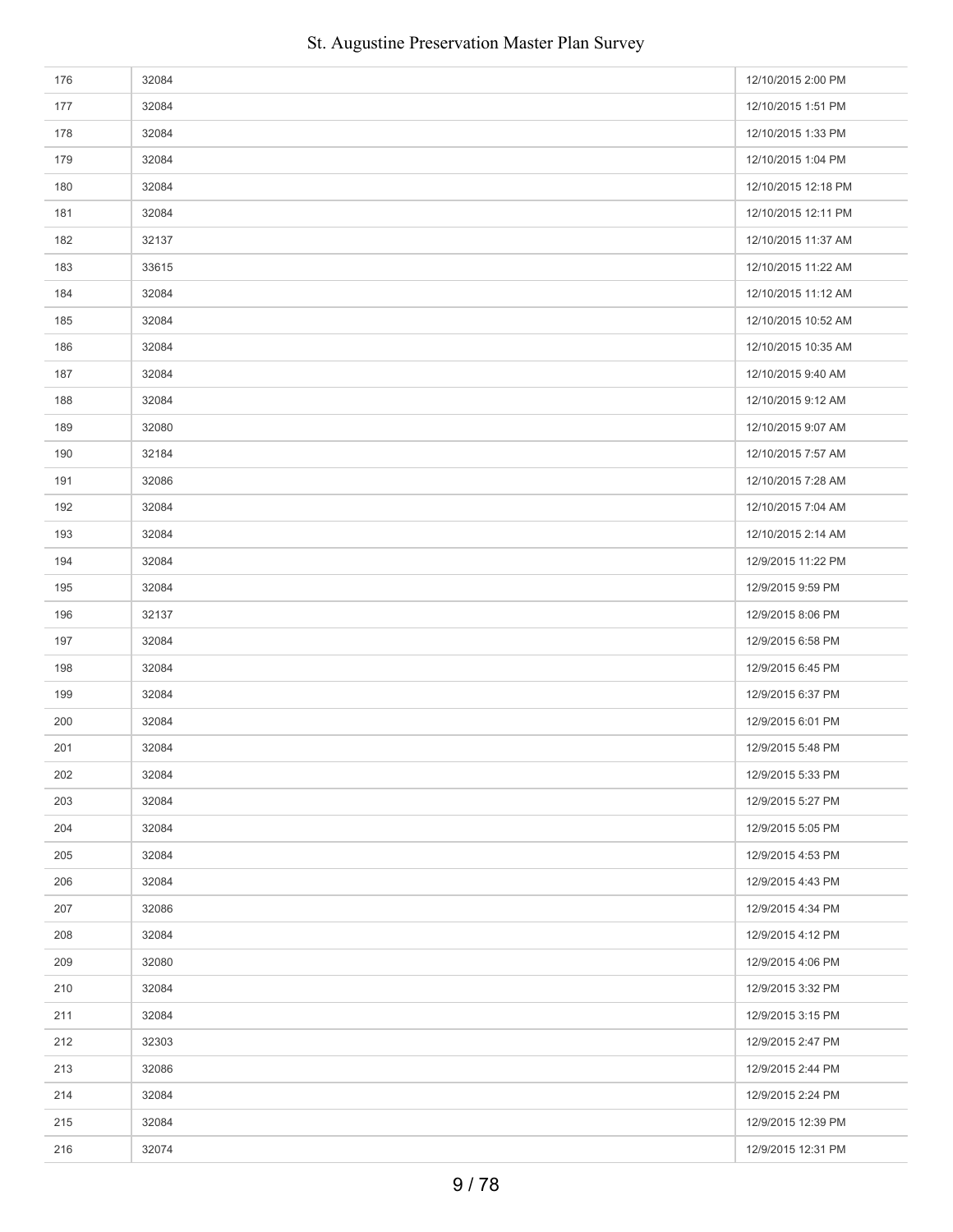| 217 | 32086   | 12/9/2015 12:26 PM |
|-----|---------|--------------------|
| 218 | 32084   | 12/9/2015 12:23 PM |
| 219 | 32084   | 12/9/2015 12:22 PM |
| 220 | 32084   | 12/9/2015 12:08 PM |
| 221 | 32080   | 12/9/2015 11:55 AM |
| 222 | 32084   | 12/9/2015 11:51 AM |
| 223 | 32084   | 12/9/2015 11:50 AM |
| 224 | 32084   | 12/9/2015 11:31 AM |
| 225 | 32084   | 12/9/2015 11:27 AM |
| 226 | 32084   | 12/9/2015 10:29 AM |
| 227 | 32080   | 12/9/2015 10:26 AM |
| 228 | 32084   | 12/9/2015 10:18 AM |
| 229 | 32084   | 12/9/2015 9:38 AM  |
| 230 | 32084   | 12/8/2015 10:08 PM |
| 231 | 32084   | 12/8/2015 9:36 PM  |
| 232 | 32217   | 12/8/2015 7:21 PM  |
| 233 | 32084   | 12/8/2015 6:06 PM  |
| 234 | 32084   | 12/8/2015 5:05 PM  |
| 235 | 32080   | 12/8/2015 4:51 PM  |
| 236 | 322084  | 12/8/2015 4:18 PM  |
| 237 | 32084   | 12/8/2015 3:20 PM  |
| 238 | 32084   | 12/8/2015 3:10 PM  |
| 239 | 32084   | 12/8/2015 2:39 PM  |
| 240 | 32084   | 12/8/2015 2:27 PM  |
| 241 | 3250847 | 12/8/2015 2:02 PM  |
| 242 | 32084   | 12/8/2015 1:58 PM  |
| 243 | 32084   | 12/8/2015 1:30 PM  |
| 244 | 32086   | 12/8/2015 12:55 PM |
| 245 | 32080   | 12/8/2015 12:43 PM |
| 246 | 32080   | 12/8/2015 12:22 PM |
| 247 | 32084   | 12/8/2015 11:51 AM |
| 248 | 32084   | 12/8/2015 11:22 AM |
| 249 | 32084   | 12/8/2015 10:56 AM |
| 250 | 32084   | 12/8/2015 10:13 AM |
| 251 | 32953   | 12/8/2015 10:06 AM |
| 252 | 32257   | 12/8/2015 9:42 AM  |
| 253 | 32080   | 12/8/2015 9:35 AM  |
| 254 | 32080   | 12/8/2015 9:06 AM  |
| 255 | 32217   | 12/8/2015 9:06 AM  |
| 256 | 32084   | 12/8/2015 9:02 AM  |
| 257 | 32086   | 12/8/2015 8:32 AM  |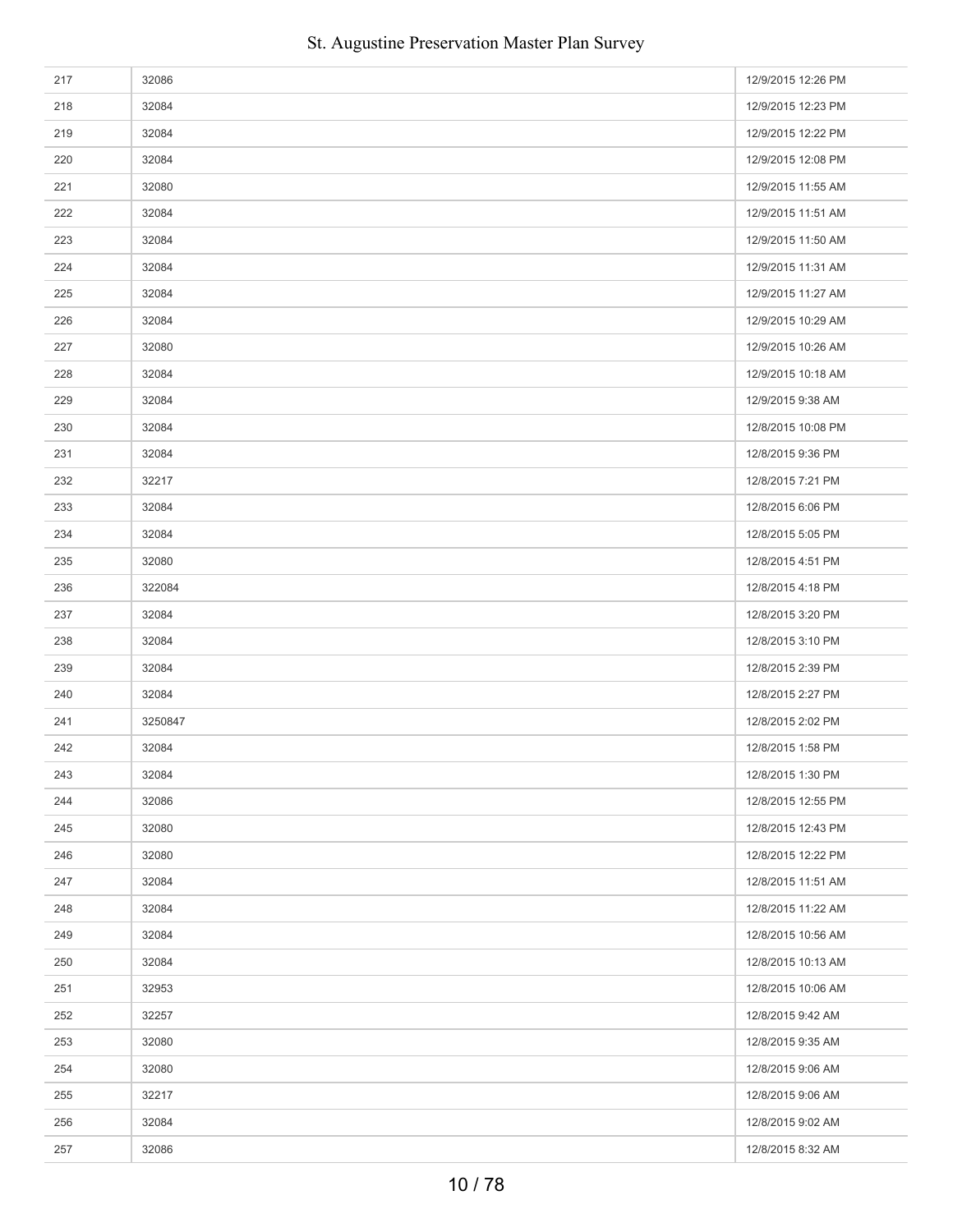| 258 | 32084 | 12/8/2015 7:56 AM  |
|-----|-------|--------------------|
| 259 | 32084 | 12/8/2015 7:34 AM  |
| 260 | 32084 | 12/8/2015 7:08 AM  |
| 261 | 32092 | 12/8/2015 7:05 AM  |
| 262 | 32086 | 12/8/2015 6:48 AM  |
| 263 | 34451 | 12/8/2015 6:43 AM  |
| 264 | 32080 | 12/8/2015 6:09 AM  |
| 265 | 32084 | 12/8/2015 6:06 AM  |
| 266 | 32080 | 12/8/2015 5:46 AM  |
| 267 | 32086 | 12/8/2015 5:22 AM  |
| 268 | 32084 | 12/8/2015 1:01 AM  |
| 269 | 32084 | 12/7/2015 10:35 PM |
| 270 | 32084 | 12/7/2015 10:12 PM |
| 271 | 32084 | 12/7/2015 9:53 PM  |
| 272 | 32084 | 12/7/2015 8:59 PM  |
| 273 | 32134 | 12/7/2015 8:41 PM  |
| 274 | 32086 | 12/7/2015 8:10 PM  |
| 275 | 32084 | 12/7/2015 7:47 PM  |
| 276 | 32084 | 12/7/2015 6:13 PM  |
| 277 | 32084 | 12/7/2015 5:50 PM  |
| 278 | 32084 | 12/7/2015 5:46 PM  |
| 279 | 32084 | 12/7/2015 5:39 PM  |
| 280 | 32084 | 12/7/2015 5:30 PM  |
| 281 | 32084 | 12/7/2015 5:23 PM  |
| 282 | 32080 | 12/7/2015 4:59 PM  |
| 283 | 32080 | 12/7/2015 4:14 PM  |
| 284 | 32080 | 12/7/2015 4:14 PM  |
| 285 | 32084 | 12/7/2015 3:16 PM  |
| 286 | 32085 | 12/7/2015 2:40 PM  |
| 287 | 32080 | 12/7/2015 2:20 PM  |
| 288 | 32084 | 12/7/2015 1:09 PM  |
| 289 | 32086 | 12/7/2015 12:57 PM |
| 290 | 32084 | 12/7/2015 12:32 PM |
| 291 | 32080 | 12/7/2015 12:16 PM |
| 292 | 32080 | 12/7/2015 11:42 AM |
| 293 | 32084 | 12/7/2015 11:12 AM |
| 294 | 32084 | 12/7/2015 11:02 AM |
| 295 | 32084 | 12/7/2015 10:03 AM |
| 296 | 32085 | 12/7/2015 9:46 AM  |
| 297 | 32080 | 12/7/2015 9:39 AM  |
| 298 | 32259 | 12/7/2015 9:29 AM  |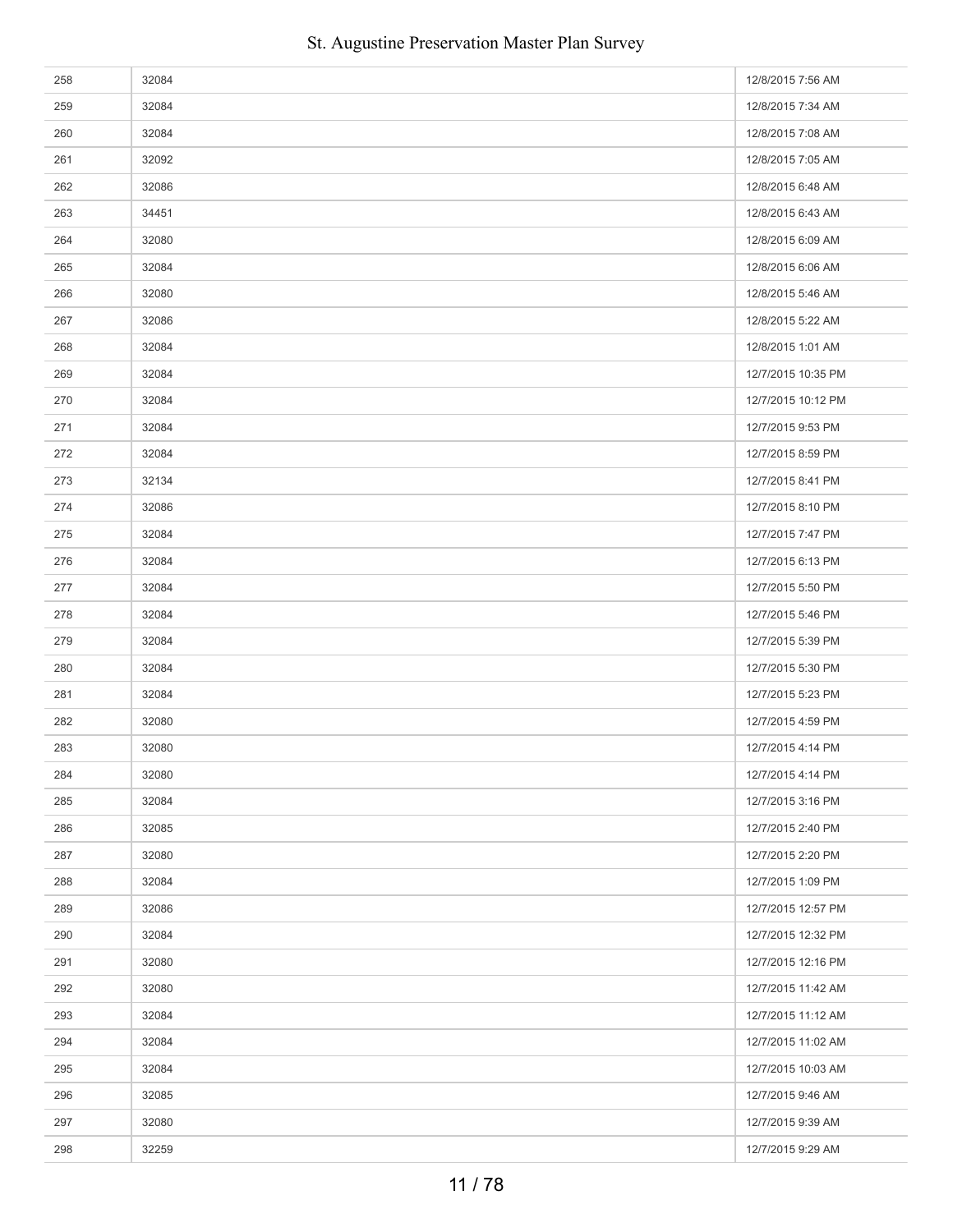| 299 | 32084 | 12/7/2015 9:13 AM  |
|-----|-------|--------------------|
| 300 | 32084 | 12/7/2015 9:12 AM  |
| 301 | 32084 | 12/7/2015 8:57 AM  |
| 302 | 32080 | 12/7/2015 8:54 AM  |
| 303 | 32084 | 12/7/2015 7:22 AM  |
| 304 | 32084 | 12/7/2015 7:05 AM  |
| 305 | 32081 | 12/7/2015 6:50 AM  |
| 306 | 32084 | 12/7/2015 6:25 AM  |
| 307 | 32084 | 12/7/2015 5:49 AM  |
| 308 | 32086 | 12/7/2015 5:19 AM  |
| 309 | 32095 | 12/7/2015 5:01 AM  |
| 310 | 32084 | 12/7/2015 12:39 AM |
| 311 | 32086 | 12/6/2015 11:48 PM |
| 312 | 32086 | 12/6/2015 11:40 PM |
| 313 | 32080 | 12/6/2015 11:28 PM |
| 314 | 32080 | 12/6/2015 11:17 PM |
| 315 | 32084 | 12/6/2015 10:51 PM |
| 316 | 28532 | 12/6/2015 8:55 PM  |
| 317 | 32080 | 12/6/2015 8:52 PM  |
| 318 | 32084 | 12/6/2015 6:34 PM  |
| 319 | 32080 | 12/6/2015 6:17 PM  |
| 320 | 32084 | 12/6/2015 6:11 PM  |
| 321 | 32084 | 12/6/2015 5:51 PM  |
| 322 | 32084 | 12/6/2015 4:45 PM  |
| 323 | 32080 | 12/6/2015 4:09 PM  |
| 324 | 32080 | 12/6/2015 3:45 PM  |
| 325 | 32084 | 12/6/2015 2:55 PM  |
| 326 | 32084 | 12/6/2015 2:48 PM  |
| 327 | 32080 | 12/6/2015 1:39 PM  |
| 328 | 32084 | 12/6/2015 10:02 AM |
| 329 | 32080 | 12/6/2015 9:41 AM  |
| 330 | 32080 | 12/6/2015 9:19 AM  |
| 331 | 32084 | 12/6/2015 9:16 AM  |
| 332 | 32168 | 12/6/2015 8:24 AM  |
| 333 | 32080 | 12/6/2015 8:23 AM  |
| 334 | 32080 | 12/6/2015 3:34 AM  |
| 335 | 32092 | 12/5/2015 11:09 PM |
| 336 | 32080 | 12/5/2015 10:27 PM |
| 337 | 32085 | 12/5/2015 9:55 PM  |
| 338 | 32084 | 12/5/2015 9:33 PM  |
| 339 | 32605 | 12/5/2015 9:15 PM  |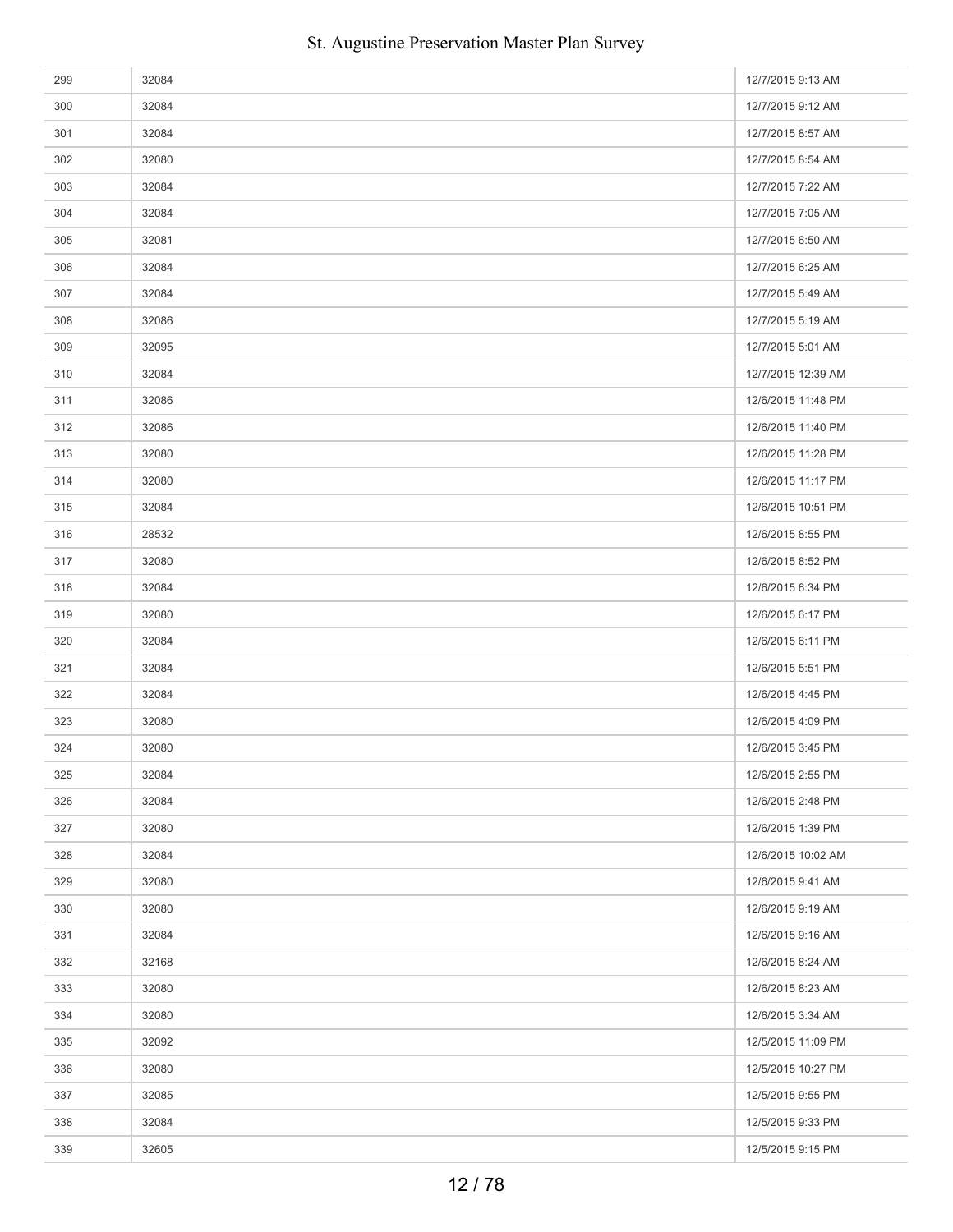| 340 | 32084       | 12/5/2015 8:31 PM  |
|-----|-------------|--------------------|
| 341 | 32080       | 12/5/2015 8:01 PM  |
| 342 | 32084/32082 | 12/5/2015 7:29 PM  |
| 343 | 32080       | 12/5/2015 7:18 PM  |
| 344 | 32080       | 12/5/2015 7:01 PM  |
| 345 | 32080       | 12/5/2015 6:26 PM  |
| 346 | 32084       | 12/5/2015 5:15 PM  |
| 347 | 32084       | 12/5/2015 4:42 PM  |
| 348 | 32084       | 12/5/2015 4:38 PM  |
| 349 | 32084       | 12/5/2015 4:11 PM  |
| 350 | 32095       | 12/5/2015 4:07 PM  |
| 351 | 32084       | 12/5/2015 4:05 PM  |
| 352 | 32084       | 12/5/2015 3:52 PM  |
| 353 | 32080       | 12/5/2015 3:19 PM  |
| 354 | 32084       | 12/5/2015 3:04 PM  |
| 355 | 32084       | 12/5/2015 3:01 PM  |
| 356 | 32080       | 12/5/2015 1:52 PM  |
| 357 | 32080       | 12/5/2015 1:51 PM  |
| 358 | 32084       | 12/5/2015 1:51 PM  |
| 359 | 32084       | 12/5/2015 12:50 PM |
| 360 | 32164       | 12/5/2015 11:42 AM |
| 361 | 32084       | 12/5/2015 11:30 AM |
| 362 | 32207       | 12/5/2015 11:06 AM |
| 363 | 32084       | 12/5/2015 9:33 AM  |
| 364 | 32084       | 12/5/2015 9:24 AM  |
| 365 | 32080       | 12/5/2015 9:15 AM  |
| 366 | 32084       | 12/5/2015 9:13 AM  |
| 367 | 32084       | 12/5/2015 9:04 AM  |
| 368 | 32084       | 12/5/2015 9:01 AM  |
| 369 | 32084       | 12/5/2015 8:58 AM  |
| 370 | 32084       | 12/5/2015 8:20 AM  |
| 371 | 32084       | 12/5/2015 8:13 AM  |
| 372 | 32084       | 12/5/2015 8:12 AM  |
| 373 | 32084       | 12/5/2015 7:33 AM  |
| 374 | 32084       | 12/5/2015 6:55 AM  |
| 375 | 32084       | 12/5/2015 6:36 AM  |
| 376 | 32084       | 12/4/2015 11:47 PM |
| 377 | 32084       | 12/4/2015 10:55 PM |
| 378 | 32084       | 12/4/2015 10:50 PM |
| 379 | 32084       | 12/4/2015 10:16 PM |
| 380 | 32080       | 12/4/2015 9:58 PM  |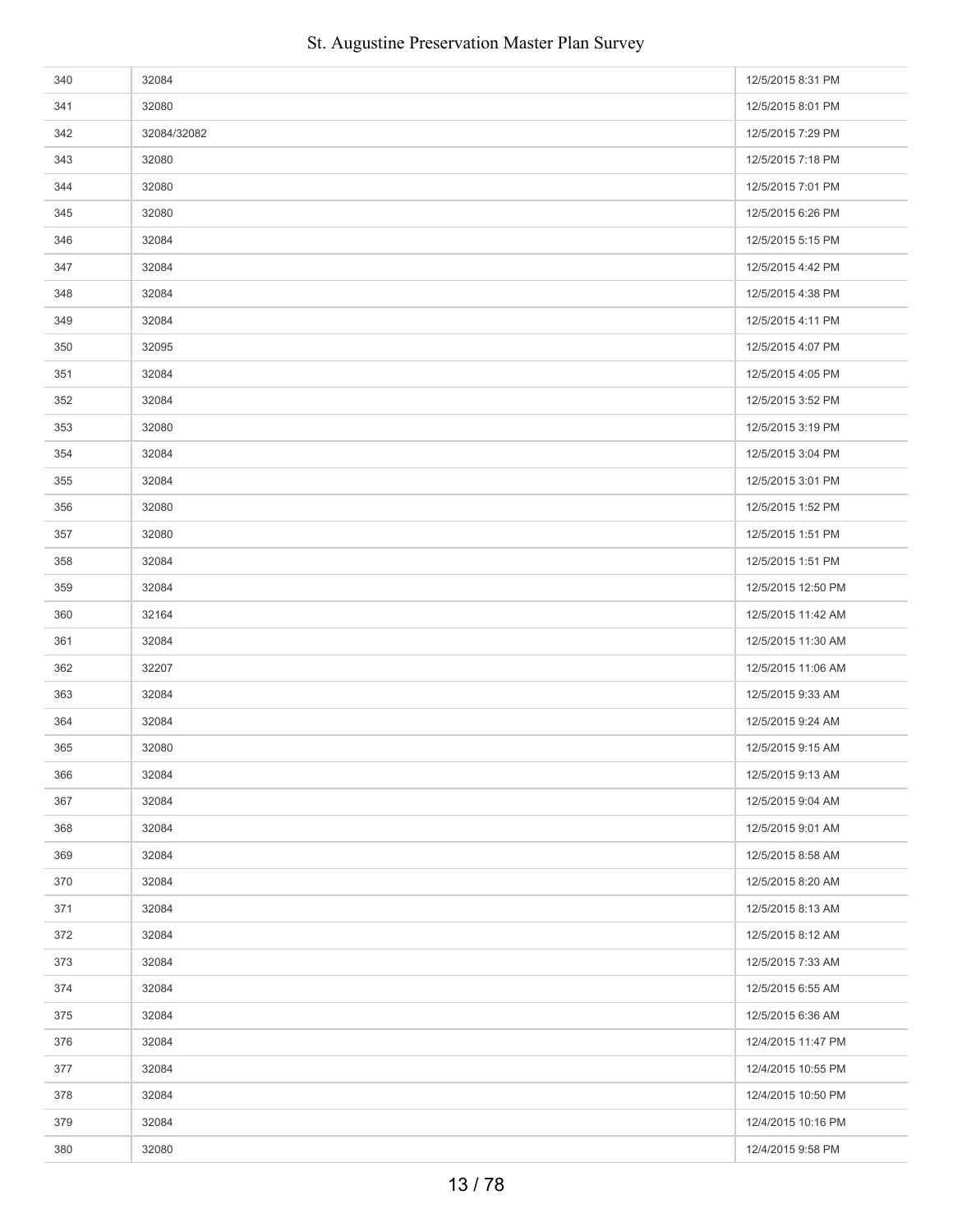| 381 | 32084  | 12/4/2015 9:36 PM |
|-----|--------|-------------------|
| 382 | 32080  | 12/4/2015 8:48 PM |
| 383 | 32080  | 12/4/2015 8:43 PM |
| 384 | 32086  | 12/4/2015 8:01 PM |
| 385 | 32084  | 12/4/2015 7:52 PM |
| 386 | 32080  | 12/4/2015 7:37 PM |
| 387 | 32084  | 12/4/2015 7:30 PM |
| 388 | 32080  | 12/4/2015 7:11 PM |
| 389 | 32084  | 12/4/2015 6:58 PM |
| 390 | 19061  | 12/4/2015 6:51 PM |
| 391 | 11236  | 12/4/2015 6:46 PM |
| 392 | 28904  | 12/4/2015 6:39 PM |
| 393 | 32080  | 12/4/2015 6:36 PM |
| 394 | 32164  | 12/4/2015 6:29 PM |
| 395 | 32080  | 12/4/2015 6:21 PM |
| 396 | 32084  | 12/4/2015 6:07 PM |
| 397 | 32092  | 12/4/2015 5:58 PM |
| 398 | 32084  | 12/4/2015 5:55 PM |
| 399 | 32084  | 12/4/2015 5:54 PM |
| 400 | 32084  | 12/4/2015 5:46 PM |
| 401 | 32092  | 12/4/2015 5:44 PM |
| 402 | 32145  | 12/4/2015 5:32 PM |
| 403 | 32084  | 12/4/2015 5:24 PM |
| 404 | 32084  | 12/4/2015 5:22 PM |
| 405 | 32084  | 12/4/2015 5:20 PM |
| 406 | 32080  | 12/4/2015 5:18 PM |
| 407 | 32080  | 12/4/2015 5:17 PM |
| 408 | 32084  | 12/4/2015 5:13 PM |
| 409 | 32084  | 12/4/2015 5:03 PM |
| 410 | 32084  | 12/4/2015 4:24 PM |
| 411 | 32608  | 12/4/2015 4:22 PM |
| 412 | 32084  | 12/4/2015 4:17 PM |
| 413 | 32084  | 12/4/2015 4:12 PM |
| 414 | 32084  | 12/4/2015 4:09 PM |
| 415 | 32084q | 12/4/2015 4:04 PM |
| 416 | 32084  | 12/4/2015 4:03 PM |
| 417 | 32084  | 12/4/2015 3:53 PM |
| 418 | 32080  | 12/4/2015 3:47 PM |
| 419 | 32080  | 12/4/2015 3:46 PM |
| 420 | 32084  | 12/4/2015 3:41 PM |
| 421 | 32092  | 12/4/2015 3:40 PM |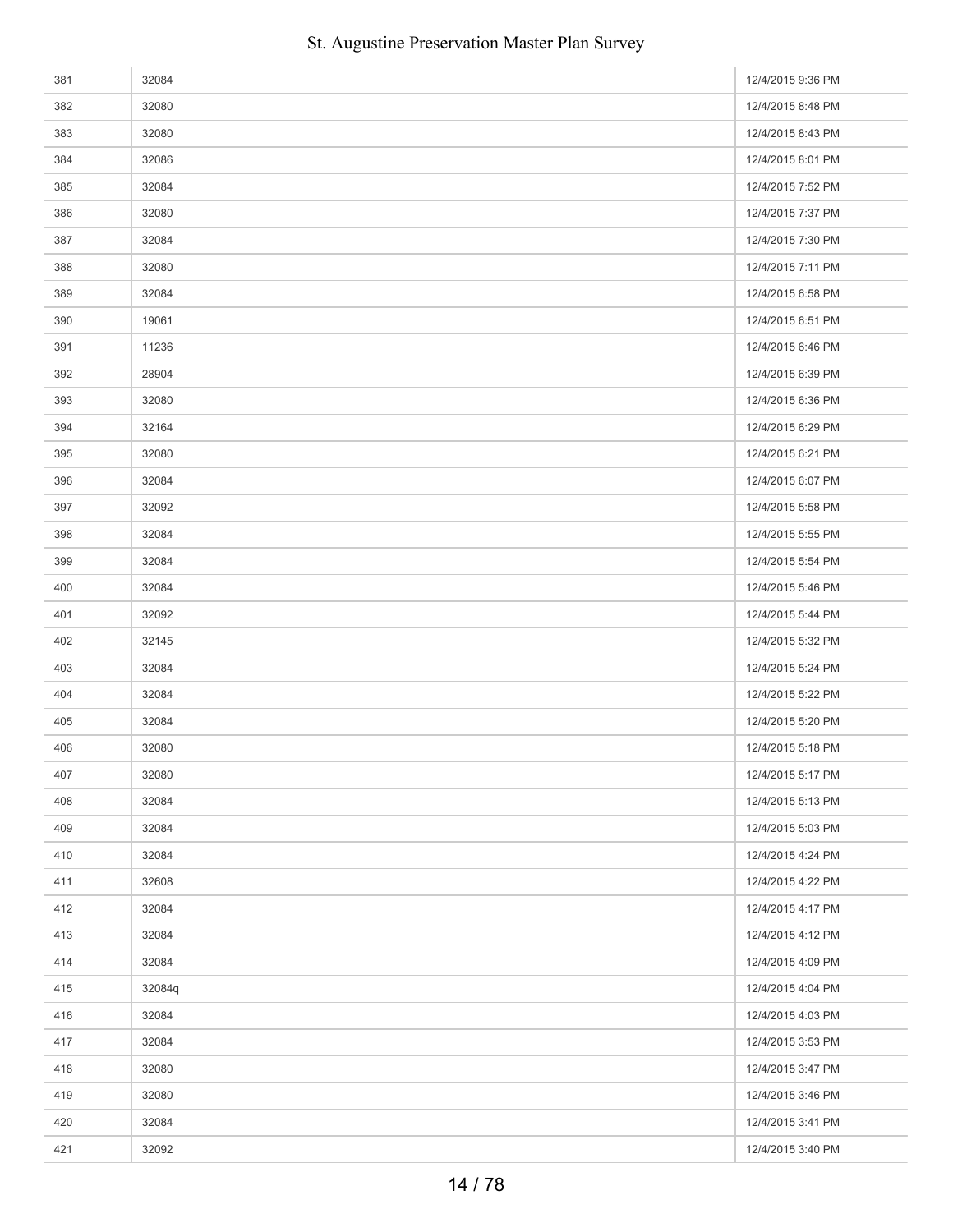| 422 | 32084 | 12/4/2015 3:40 PM  |
|-----|-------|--------------------|
| 423 | 32080 | 12/4/2015 3:36 PM  |
| 424 | 32084 | 12/4/2015 3:32 PM  |
| 425 | 32084 | 12/4/2015 3:30 PM  |
| 426 | 32086 | 12/4/2015 3:28 PM  |
| 427 | 32080 | 12/4/2015 3:19 PM  |
| 428 | 32080 | 12/4/2015 3:10 PM  |
| 429 | 32084 | 12/4/2015 3:09 PM  |
| 430 | 32080 | 12/4/2015 3:03 PM  |
| 431 | 32080 | 12/4/2015 3:00 PM  |
| 432 | 32084 | 12/4/2015 2:48 PM  |
| 433 | 32086 | 12/4/2015 2:47 PM  |
| 434 | 32084 | 12/4/2015 2:46 PM  |
| 435 | 32080 | 12/4/2015 2:39 PM  |
| 436 | 32080 | 12/4/2015 2:37 PM  |
| 437 | 32080 | 12/4/2015 2:30 PM  |
| 438 | 32080 | 12/4/2015 2:25 PM  |
| 439 | 32084 | 12/4/2015 2:24 PM  |
| 440 | 32086 | 12/4/2015 2:19 PM  |
| 441 | 32080 | 12/4/2015 2:17 PM  |
| 442 | 32084 | 12/4/2015 2:16 PM  |
| 443 | 33604 | 12/4/2015 2:16 PM  |
| 444 | 32080 | 12/4/2015 2:05 PM  |
| 445 | 32080 | 12/4/2015 2:05 PM  |
| 446 | 30064 | 12/4/2015 2:00 PM  |
| 447 | 32084 | 12/4/2015 1:59 PM  |
| 448 | 32080 | 12/4/2015 1:56 PM  |
| 449 | 33401 | 12/4/2015 1:48 PM  |
| 450 | 32095 | 12/4/2015 1:31 PM  |
| 451 | 32801 | 12/4/2015 12:53 PM |
| 452 | 32084 | 12/4/2015 12:48 PM |
| 453 | 32257 | 12/4/2015 12:23 PM |
| 454 | 32084 | 12/4/2015 12:10 PM |
| 455 | 32080 | 12/4/2015 12:08 PM |
| 456 | 32084 | 12/4/2015 12:03 PM |
| 457 | 32084 | 12/4/2015 11:53 AM |
| 458 | 32086 | 12/4/2015 11:41 AM |
| 459 | 32084 | 12/4/2015 11:29 AM |
| 460 | 32080 | 12/4/2015 11:21 AM |
| 461 | 32080 | 12/4/2015 11:04 AM |
| 462 | 32084 | 12/4/2015 10:45 AM |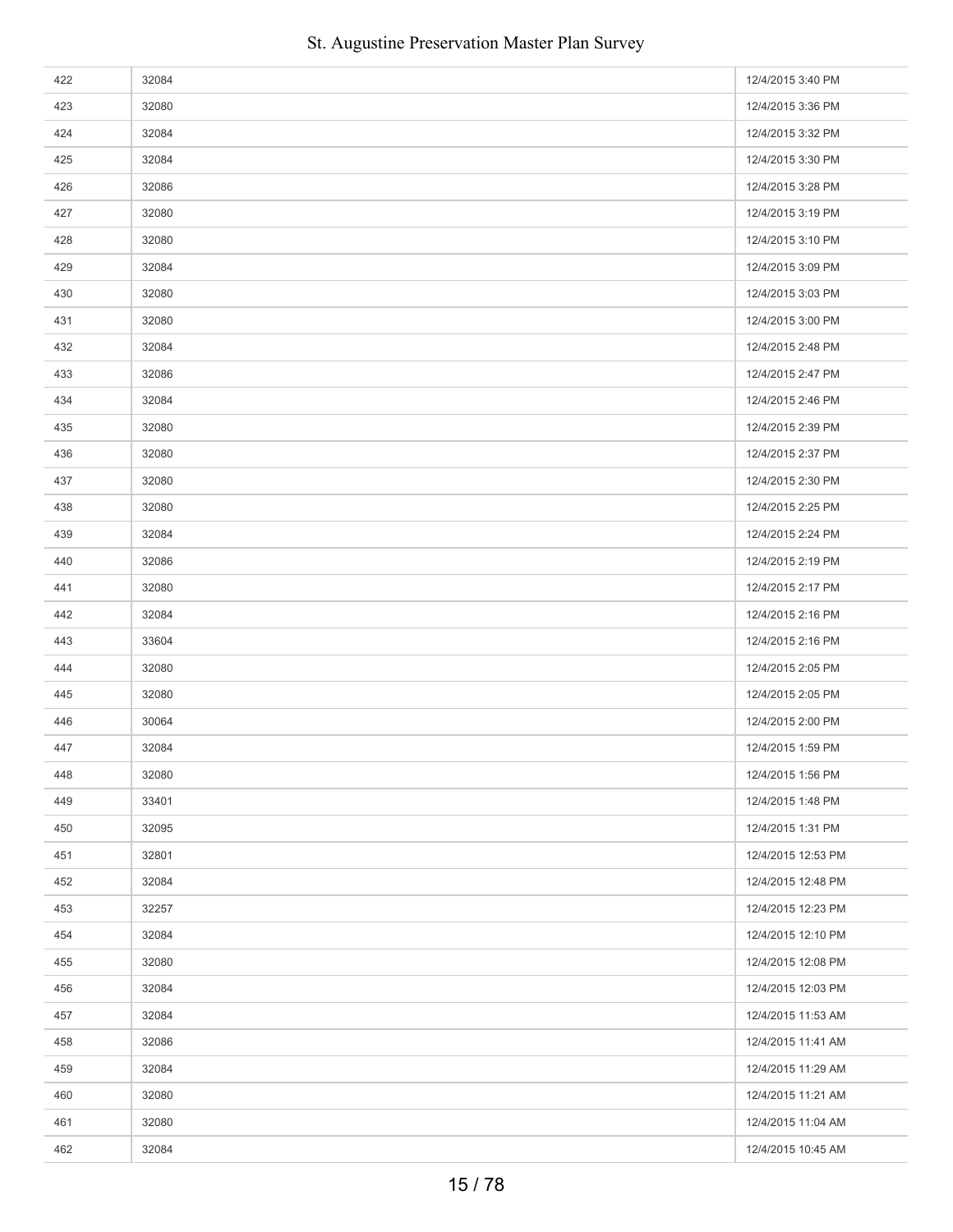| 463  | 32084                   | 12/4/2015 10:44 AM |
|------|-------------------------|--------------------|
| 464  | 32084                   | 12/4/2015 10:34 AM |
| 465  | 32084                   | 12/4/2015 9:36 AM  |
| 466  | 32080                   | 12/4/2015 8:36 AM  |
| 467  | 32080                   | 12/3/2015 11:28 PM |
| 468  | 32080                   | 12/3/2015 11:18 PM |
| 469  | 32084                   | 12/3/2015 8:28 PM  |
| 470  | 32080                   | 12/3/2015 5:35 PM  |
| 471  | 32084                   | 12/3/2015 4:36 PM  |
| $\#$ | Country                 | Date               |
|      | There are no responses. |                    |
| $\#$ | <b>Email Address</b>    | Date               |
|      | There are no responses. |                    |
| #    | <b>Phone Number</b>     | Date               |
|      | There are no responses. |                    |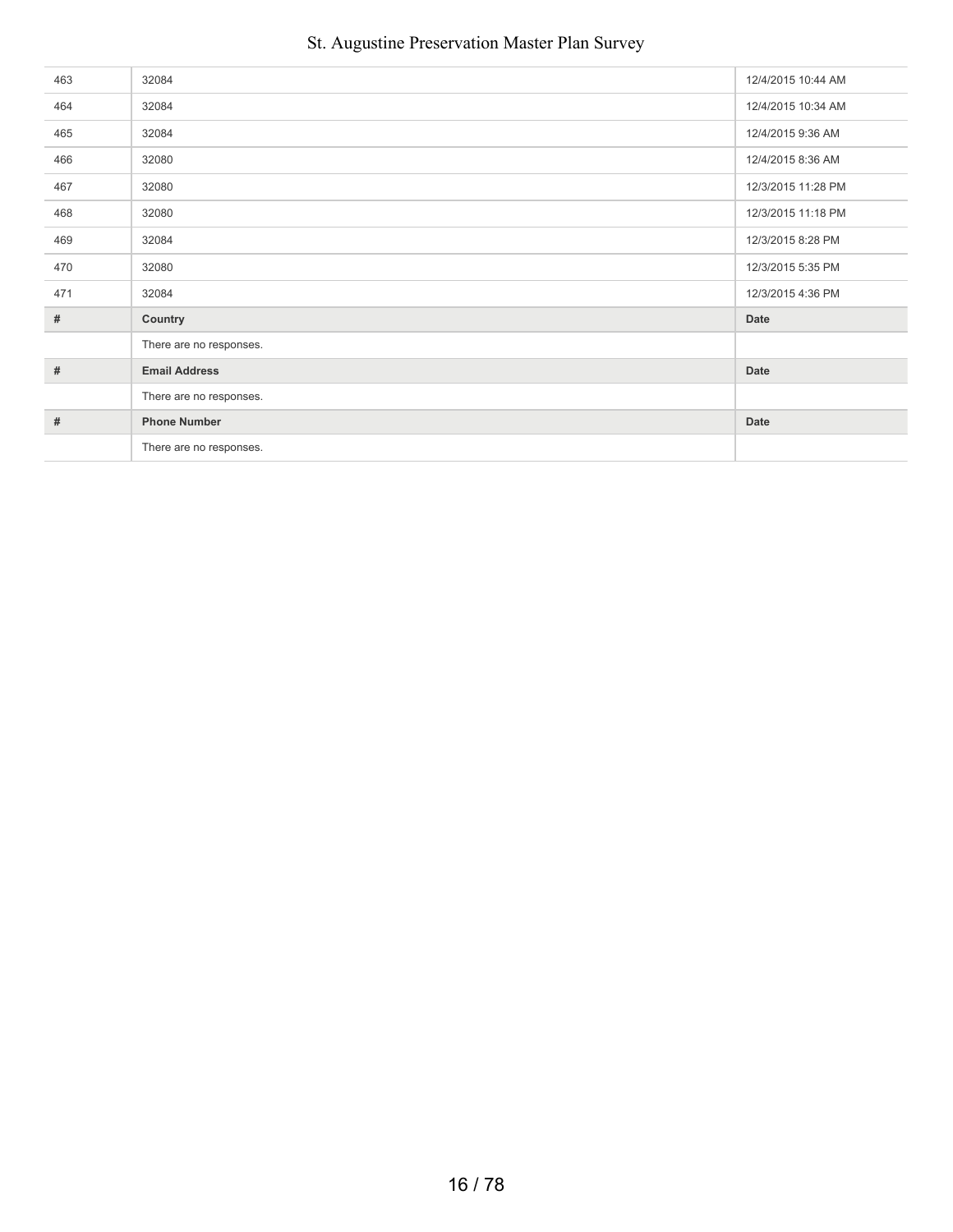

## **Q3 What specific community in the area best describes where you live or work?**

| <b>Answer Choices</b>        | <b>Responses</b> |             |
|------------------------------|------------------|-------------|
| Downtown St. Augustine       | 28.14%           | 132         |
| Lincolnville                 | 9.81%            | 46          |
| North City                   | 7.46%            | 35          |
| <b>Abbott Tract</b>          | 3.41%            | 16          |
| Nelmar Terrace               | 1.28%            | 6           |
| Fullerwood                   | 1.49%            | $7^{\circ}$ |
| Davis Shores/Lighthouse Park | 14.29%           | 67          |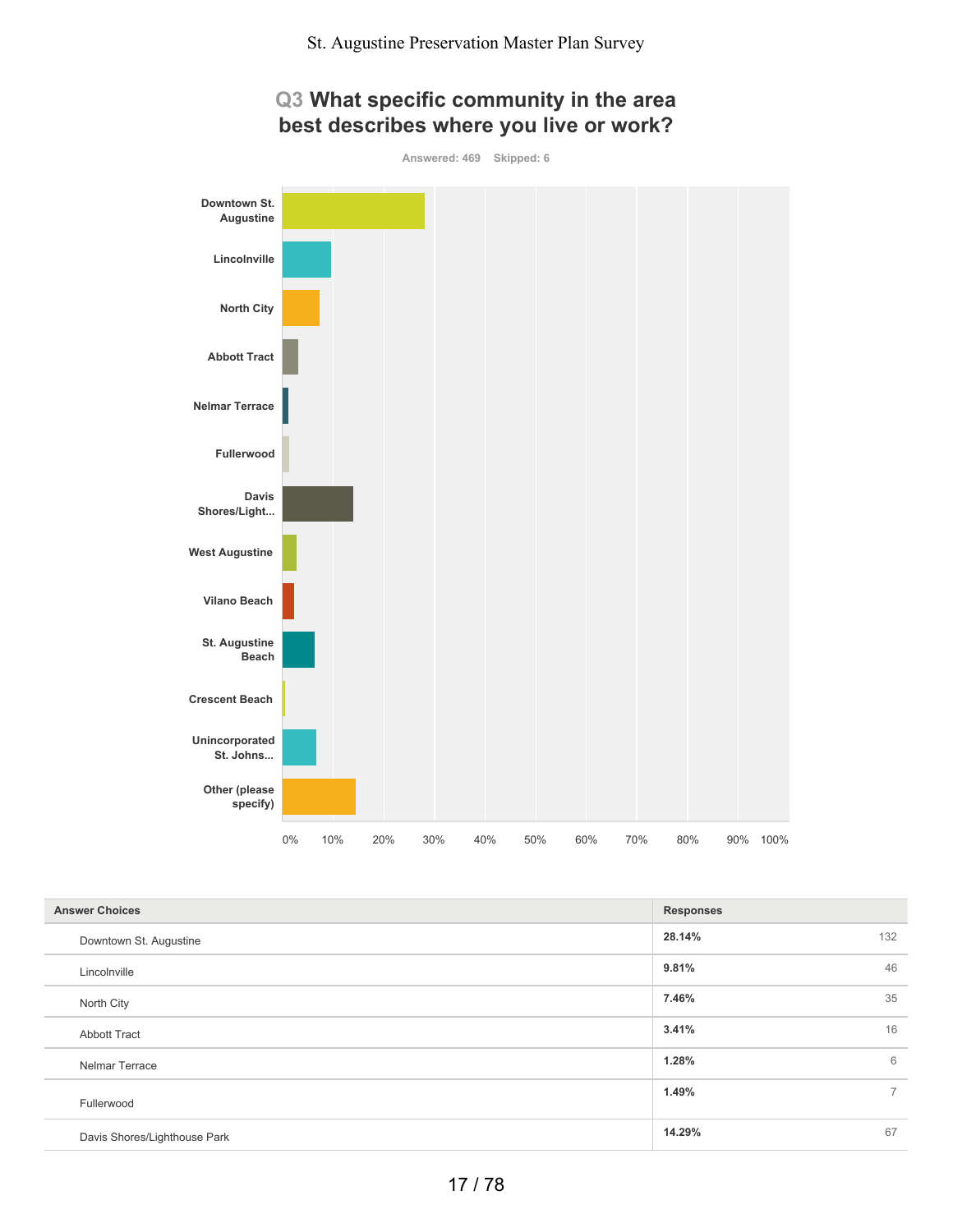| West Augustine                  | 2.99%    | 14  |
|---------------------------------|----------|-----|
| Vilano Beach                    | $2.56\%$ | 12  |
| St. Augustine Beach             | 6.40%    | 30  |
| Crescent Beach                  | 0.64%    | 3   |
| Unincorporated St. Johns County | 6.82%    | 32  |
| Other (please specify)          | 14.71%   | 69  |
| <b>Total</b>                    |          | 469 |

| #  | Other (please specify)                                                                                | <b>Date</b>         |
|----|-------------------------------------------------------------------------------------------------------|---------------------|
| 1  | Downtown St. Augustine and Lincolnville                                                               | 1/15/2016 10:47 AM  |
| 2  | Downtown and Anastasia Blvd.                                                                          | 1/14/2016 9:46 PM   |
| 3  | Owner off SR 16 in the city limits of St. Augustine.                                                  | 1/13/2016 12:14 PM  |
| 4  | original/first saint augustine subdivision                                                            | 1/12/2016 9:30 PM   |
| 5  | Jacksonville                                                                                          | 1/11/2016 3:43 PM   |
| 6  | Lions Gate on the Isalnd. There are 61 homes. City                                                    | 1/8/2016 10:08 AM   |
| 7  | Heritage Park                                                                                         | 1/6/2016 3:18 PM    |
| 8  | North Beach                                                                                           | 1/6/2016 3:04 PM    |
| 9  | COSA on Anastasia Island near 312 bridge                                                              | 1/4/2016 9:28 PM    |
| 10 | West of US 1 but in City Limits                                                                       | 1/4/2016 4:33 PM    |
| 11 | Boca Raton                                                                                            | 1/4/2016 10:33 AM   |
| 12 | 16 / Stratton Rd                                                                                      | 12/30/2015 9:50 AM  |
| 13 | Corner of Madeore st & Whitney. The other historic part that gets no attention from city finances.    | 12/28/2015 11:23 AM |
| 14 | This is a double-bareeled question. I live in St. Johns County, and I work in downtown St. Augustine. | 12/26/2015 8:46 AM  |
| 15 | off 312 and us 1 s                                                                                    | 12/26/2015 7:19 AM  |
| 16 | downtown st. aug and st. aug beach                                                                    | 12/23/2015 1:02 PM  |
| 17 | Oyster Creek                                                                                          | 12/20/2015 8:43 PM  |
| 18 | West King/San Sebastian                                                                               | 12/19/2015 1:57 PM  |
| 19 | <b>Lightsey Road</b>                                                                                  | 12/16/2015 5:30 PM  |
| 20 | weekend home in Downtown St Aug, perm. resident in Ponte Vedra                                        | 12/14/2015 2:58 PM  |
| 21 | 212 at Rolling Hills, Hidden Lakes Development                                                        | 12/12/2015 2:45 PM  |
| 22 | We also lived downtown for 6.5 years tho currently in Viano Beach                                     | 12/12/2015 7:37 AM  |
| 23 | Palencia                                                                                              | 12/11/2015 6:40 PM  |
| 24 | shores                                                                                                | 12/11/2015 12:32 PM |
| 25 | WORLD GOLF VILLAGE                                                                                    | 12/10/2015 5:55 PM  |
| 26 | Fruit Cove                                                                                            | 12/10/2015 2:34 PM  |
| 27 | Tampa area                                                                                            | 12/10/2015 11:22 AM |
| 28 | Uptown                                                                                                | 12/10/2015 11:12 AM |
| 29 | I live in North City and work in Jacksonville                                                         | 12/10/2015 10:35 AM |
| 30 | None                                                                                                  | 12/10/2015 7:57 AM  |
| 31 | St. Augustine Shores                                                                                  | 12/10/2015 7:28 AM  |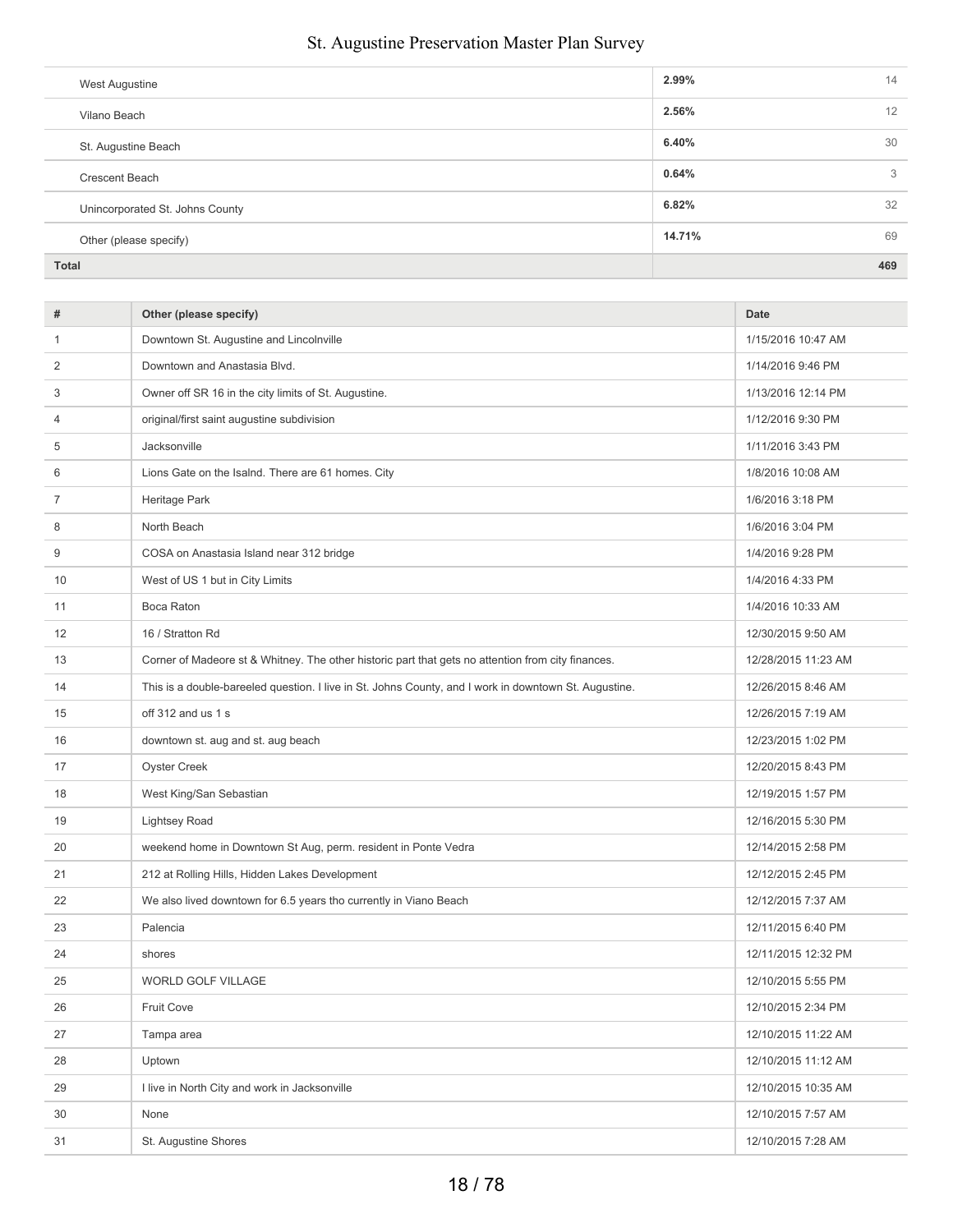| 32 | <b>UPTOWN St. Augustine</b>               | 12/9/2015 6:37 PM  |
|----|-------------------------------------------|--------------------|
| 33 | Work Downtown and live in Buena Esperenza | 12/9/2015 4:53 PM  |
| 34 | Vilano, but own Davis Shores Property     | 12/9/2015 12:39 PM |
| 35 | Model Land                                | 12/9/2015 11:31 AM |
| 36 | Flagler Modelland                         | 12/9/2015 10:18 AM |
| 37 | Jacksonville                              | 12/8/2015 7:21 PM  |
| 38 | Uptown                                    | 12/8/2015 5:05 PM  |
| 39 | <b>Brevard County</b>                     | 12/8/2015 10:06 AM |
| 40 | Jacksonville                              | 12/8/2015 9:42 AM  |
| 41 | <b>Duval County</b>                       | 12/8/2015 9:06 AM  |
| 42 | St. Augustine Shores                      | 12/8/2015 6:48 AM  |
| 43 | Outside St. Johns County                  | 12/8/2015 6:43 AM  |
| 44 | 207                                       | 12/8/2015 6:06 AM  |
| 45 | <b>Butler Beach</b>                       | 12/7/2015 4:59 PM  |
| 46 | Magnolia Neighborhood                     | 12/7/2015 10:03 AM |
| 47 | Nocatee                                   | 12/7/2015 6:50 AM  |
| 48 | Airport                                   | 12/7/2015 5:49 AM  |
| 49 | Eagle Dreek                               | 12/7/2015 5:01 AM  |
| 50 | Oakbrook- located off Kings Estate Road   | 12/6/2015 11:40 PM |
| 51 | north davis shores                        | 12/6/2015 11:17 PM |
| 52 | Not sure                                  | 12/6/2015 6:34 PM  |
| 53 | Northwest St Augustine                    | 12/5/2015 11:09 PM |
| 54 | Me ended Park                             | 12/5/2015 7:01 PM  |
| 55 | Old City South-                           | 12/5/2015 5:15 PM  |
| 56 | Tennis Village at the Ponce               | 12/5/2015 4:07 PM  |
| 57 | Casanova Road                             | 12/5/2015 3:19 PM  |
| 58 | unsure -- probably West Augustine         | 12/5/2015 9:33 AM  |
| 59 | Magnolia district                         | 12/4/2015 10:50 PM |
| 60 | <b>NA</b>                                 | 12/4/2015 6:46 PM  |
| 61 | rural western North Carolina              | 12/4/2015 6:39 PM  |
| 62 | <b>Flagler County</b>                     | 12/4/2015 6:29 PM  |
| 63 | <b>NW SJC</b>                             | 12/4/2015 5:44 PM  |
| 64 | World Golf Village                        | 12/4/2015 3:40 PM  |
| 65 | st. aug south                             | 12/4/2015 2:47 PM  |
| 66 | Marietta, Georgia                         | 12/4/2015 2:00 PM  |
| 67 | World Golf Village/Palencia               | 12/4/2015 1:31 PM  |
| 68 | Island                                    | 12/4/2015 12:23 PM |
| 69 | North of San Sebastian                    | 12/4/2015 9:36 AM  |
|    |                                           |                    |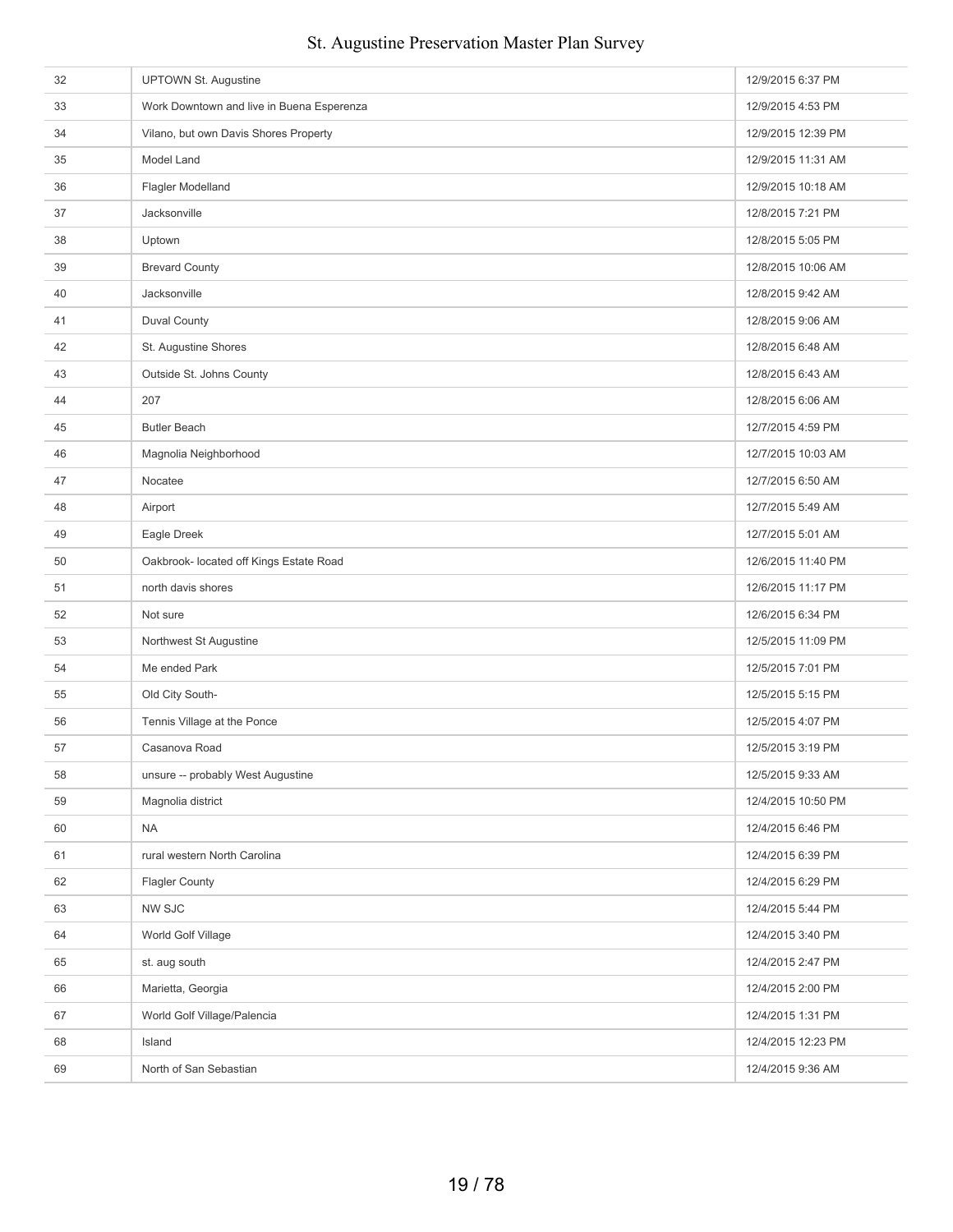## **Q4 How long have you lived in the St. Augustine area?**



| <b>Answer Choices</b>         | <b>Responses</b> |
|-------------------------------|------------------|
| Less than 5 years             | 22.55%<br>106    |
| 5-10 years                    | 16.38%<br>77     |
| 10 or more years              | 41.70%<br>196    |
| Life-long resident            | 11.91%<br>56     |
| I don't live in St. Augustine | 35<br>7.45%      |
| <b>Total</b>                  | 470              |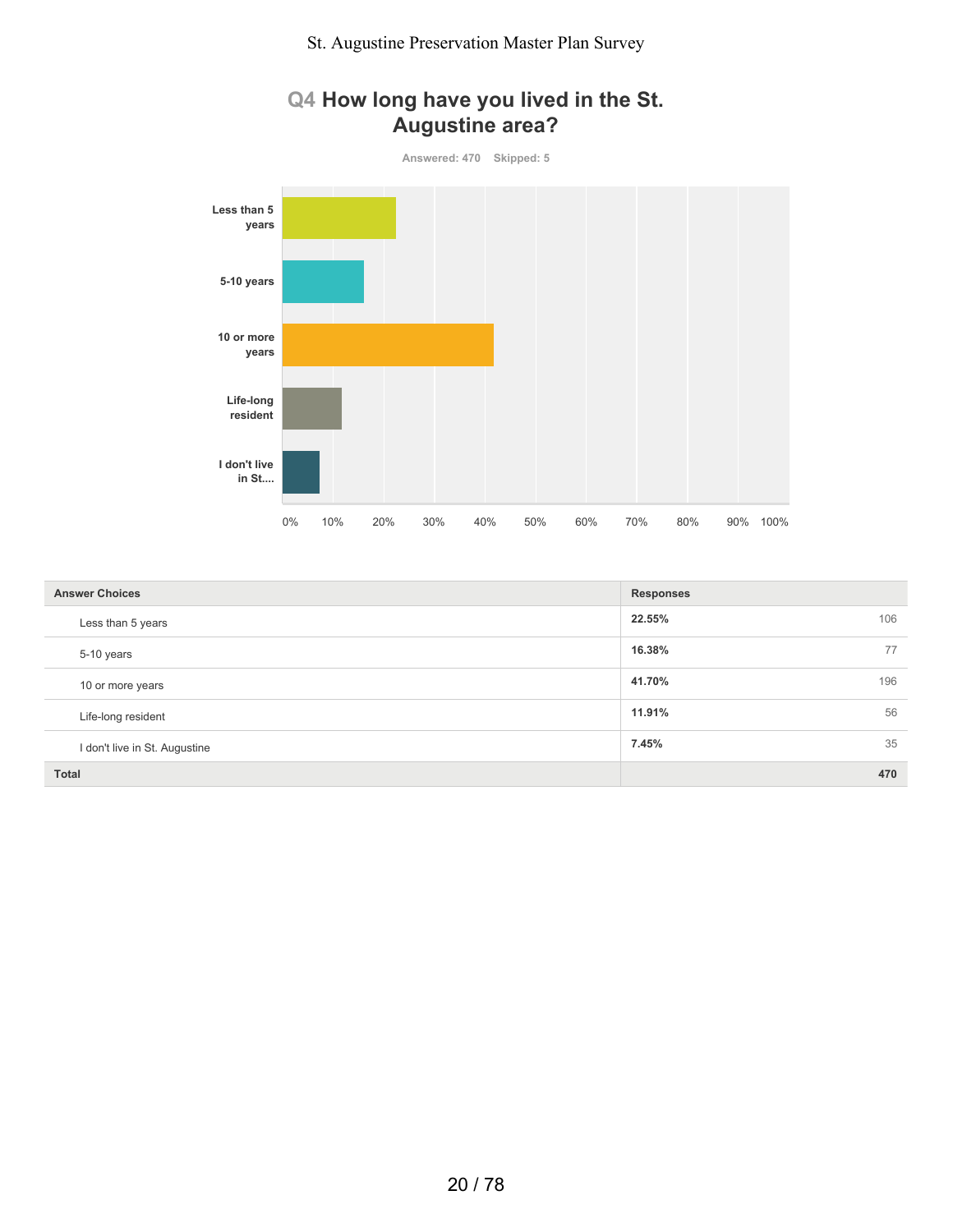

## **Q5 What does "Historic Preservation" mean to you?**

| <b>Answer Choices</b>                            | <b>Responses</b> |                |
|--------------------------------------------------|------------------|----------------|
| Saving old buildings                             | 27.54%           | 130            |
| Government regulation of historic buildings      | 8.26%            | 39             |
| Archaeological studies                           | 2.75%            | 13             |
| Sustainability and green development             | 1.48%            | $\overline{ }$ |
| A way to identify a community's sense of place   | 25.00%           | 118            |
| A tool for economic development and job creation | 1.69%            | 8              |
| Historic places that attract tourists            | 4.87%            | 23             |
| Other (please specify)                           | 28.39%           | 134            |
| <b>Total</b>                                     |                  | 472            |

| # | Other (please specify)                                                                                                                                                                                                     | Date               |
|---|----------------------------------------------------------------------------------------------------------------------------------------------------------------------------------------------------------------------------|--------------------|
|   | Almost all of the above, history like genealogy is a story to be preserved and history for the next generation. Reason I<br>moved here.                                                                                    | 1/15/2016 10:12 PM |
|   | Encouraging development that complements, in design and use, the historic land uses and design of a district,<br>preserving as many of the original structures as safely possible.                                         | 1/15/2016 9:27 PM  |
| 3 | Saving old buildings AND regulating preservation in districts that have historic importance. St. Augustine is unique<br>because it represents a complete cross section of 450 years of history that needs to be preserved. | 1/15/2016 9:02 AM  |
| 4 | all of the above                                                                                                                                                                                                           | 1/14/2016 8:10 PM  |
| 5 | preserving buildings of historic or architectural significance, maintaining the historic feel of a neighboorhood                                                                                                           | 1/14/2016 10:05 AM |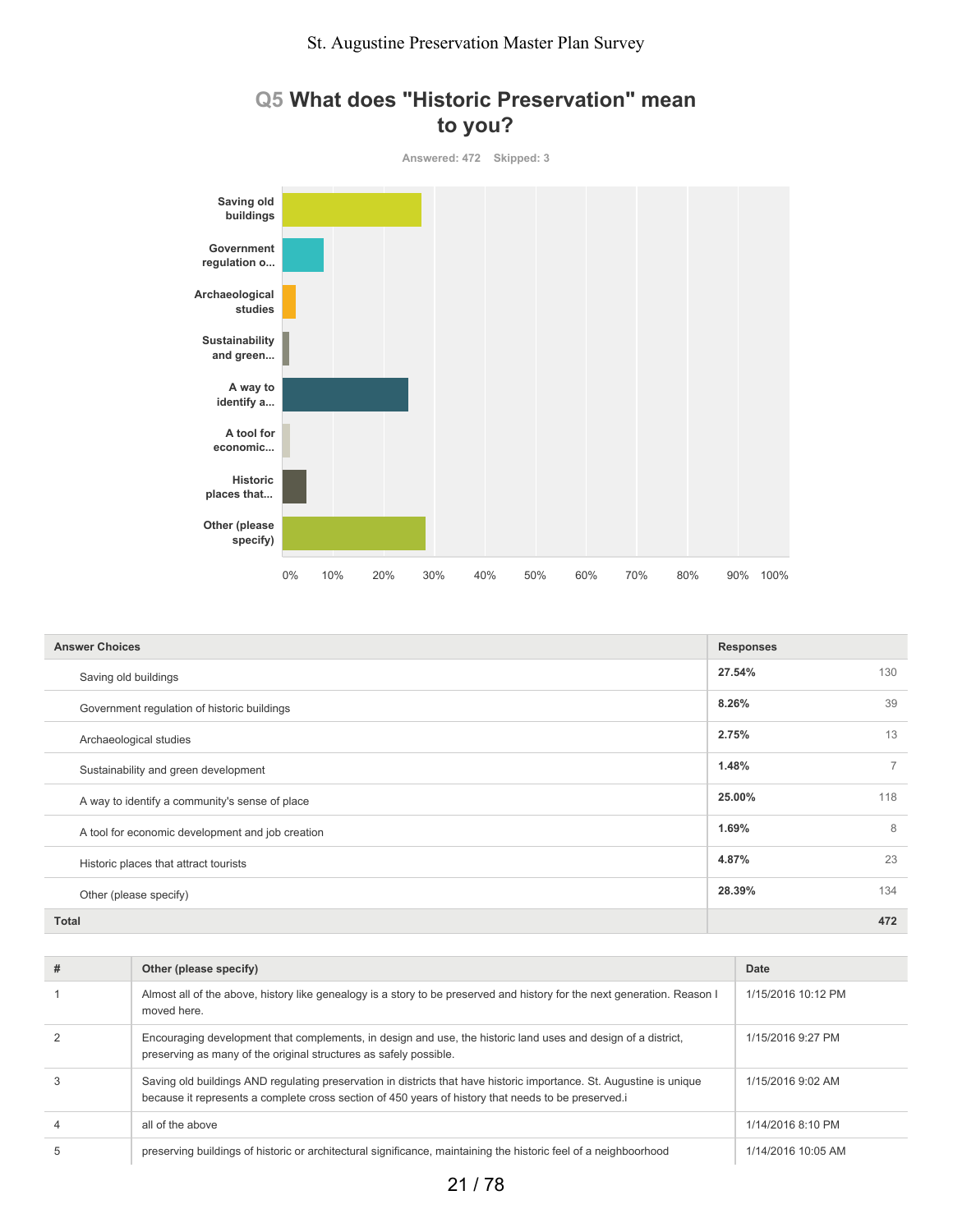| 6  | Preserving the buildings and landscapes that directly connect us to historically significant events and places                                                                                                                                                                                                                                                                                       | 1/13/2016 9:50 AM   |
|----|------------------------------------------------------------------------------------------------------------------------------------------------------------------------------------------------------------------------------------------------------------------------------------------------------------------------------------------------------------------------------------------------------|---------------------|
| 7  | all of the above                                                                                                                                                                                                                                                                                                                                                                                     | 1/12/2016 9:30 PM   |
| 8  | Maintaining and preserving historical buildings and sites                                                                                                                                                                                                                                                                                                                                            | 1/11/2016 3:39 PM   |
| 9  | All of the above                                                                                                                                                                                                                                                                                                                                                                                     | 1/11/2016 12:14 AM  |
| 10 | ALL of the above                                                                                                                                                                                                                                                                                                                                                                                     | 1/10/2016 2:25 PM   |
| 11 | To preserve our city and plan for growth properly                                                                                                                                                                                                                                                                                                                                                    | 1/8/2016 10:08 AM   |
| 12 | A balance between saving Important Buildings and people working and living in the area. You should not choose on<br>above the other. All the choices above speak to History and Preserving Saint Augustine. Without the businesses the<br>tourist would have no place to stay, eat or shop. If the businesses and people living downtown are not cared for by the<br>city the tourist will not come. | 1/7/2016 3:00 PM    |
| 13 | preserving tangible buildings that define the roots of our community                                                                                                                                                                                                                                                                                                                                 | 1/7/2016 9:09 AM    |
| 14 | All of the above                                                                                                                                                                                                                                                                                                                                                                                     | 1/6/2016 3:18 PM    |
| 15 | All of the above                                                                                                                                                                                                                                                                                                                                                                                     | 1/6/2016 3:04 PM    |
| 16 | Several of the above: saving old buildings (that add to existing area, not just because they're old), historic places that<br>attract tourists, preserving the history of an area by maintaining older buildings and areas (without buildings) in a way<br>that adds interest and education and attraction for people.                                                                               | 1/5/2016 10:25 PM   |
| 17 | All above                                                                                                                                                                                                                                                                                                                                                                                            | 1/5/2016 11:23 AM   |
| 18 | More than "saving old buildings," historic preservation means preserving structures and the history attached to them so<br>our area knows and respects its cultural background.                                                                                                                                                                                                                      | 1/5/2016 10:52 AM   |
| 19 | Way to ID sense of place, archaeology, protecting hist bldgs                                                                                                                                                                                                                                                                                                                                         | 1/4/2016 5:16 PM    |
| 20 | Honoring and preserving buildings of historic significance                                                                                                                                                                                                                                                                                                                                           | 1/4/2016 3:59 PM    |
| 21 | Preservation of buildings or places that are of historical value                                                                                                                                                                                                                                                                                                                                     | 1/4/2016 3:39 PM    |
| 22 | Regulation of historic buildings, places, artifacts, objects                                                                                                                                                                                                                                                                                                                                         | 1/2/2016 2:41 PM    |
| 23 | Restoring and preserving old buildings                                                                                                                                                                                                                                                                                                                                                               | 1/1/2016 12:55 PM   |
| 24 | All of the above                                                                                                                                                                                                                                                                                                                                                                                     | 12/31/2015 9:42 AM  |
| 25 | Saving our history, sites, buildings, atmosphere, heritage, land.                                                                                                                                                                                                                                                                                                                                    | 12/23/2015 1:56 PM  |
| 26 | the "history" and "historic feel" of the place brought me here                                                                                                                                                                                                                                                                                                                                       | 12/23/2015 1:02 PM  |
| 27 | <b>AOTA</b>                                                                                                                                                                                                                                                                                                                                                                                          | 12/21/2015 3:22 PM  |
| 28 | historic places, old buildings, archaeology, preserving for the future, new signs the city has erected to direct tourists                                                                                                                                                                                                                                                                            | 12/20/2015 8:43 PM  |
| 29 | 'Old' does not = historic or deserve preservation                                                                                                                                                                                                                                                                                                                                                    | 12/20/2015 1:45 PM  |
| 30 | All of the above                                                                                                                                                                                                                                                                                                                                                                                     | 12/20/2015 12:15 AM |
| 31 | Saving old buildings combines sustainability and creates a sense of place                                                                                                                                                                                                                                                                                                                            | 12/19/2015 12:47 PM |
| 32 | The preservation of historic structures. Just what it says!                                                                                                                                                                                                                                                                                                                                          | 12/18/2015 6:26 PM  |
| 33 | all the above, mostly SAVING BLDNGS                                                                                                                                                                                                                                                                                                                                                                  | 12/17/2015 10:48 AM |
| 34 | Preserving our historic sites as well as our historic architecture.                                                                                                                                                                                                                                                                                                                                  | 12/16/2015 5:30 PM  |
| 35 | Sustaining buildings, sites, cultural artifacts                                                                                                                                                                                                                                                                                                                                                      | 12/15/2015 1:31 AM  |
| 36 | All of the above is what historic preservation means                                                                                                                                                                                                                                                                                                                                                 | 12/14/2015 10:59 PM |
| 37 | preserving our history through our town, people, and environment                                                                                                                                                                                                                                                                                                                                     | 12/14/2015 1:19 PM  |
| 38 | Protecting and preserving our history for future generations.                                                                                                                                                                                                                                                                                                                                        | 12/13/2015 3:54 PM  |
| 39 | All of the above                                                                                                                                                                                                                                                                                                                                                                                     | 12/12/2015 8:55 AM  |
| 40 | Saving historic buildings & heritage of the area                                                                                                                                                                                                                                                                                                                                                     | 12/11/2015 6:40 PM  |
| 41 | A combination of antiquity, history, place in our story, and cultural tourism                                                                                                                                                                                                                                                                                                                        | 12/11/2015 4:32 PM  |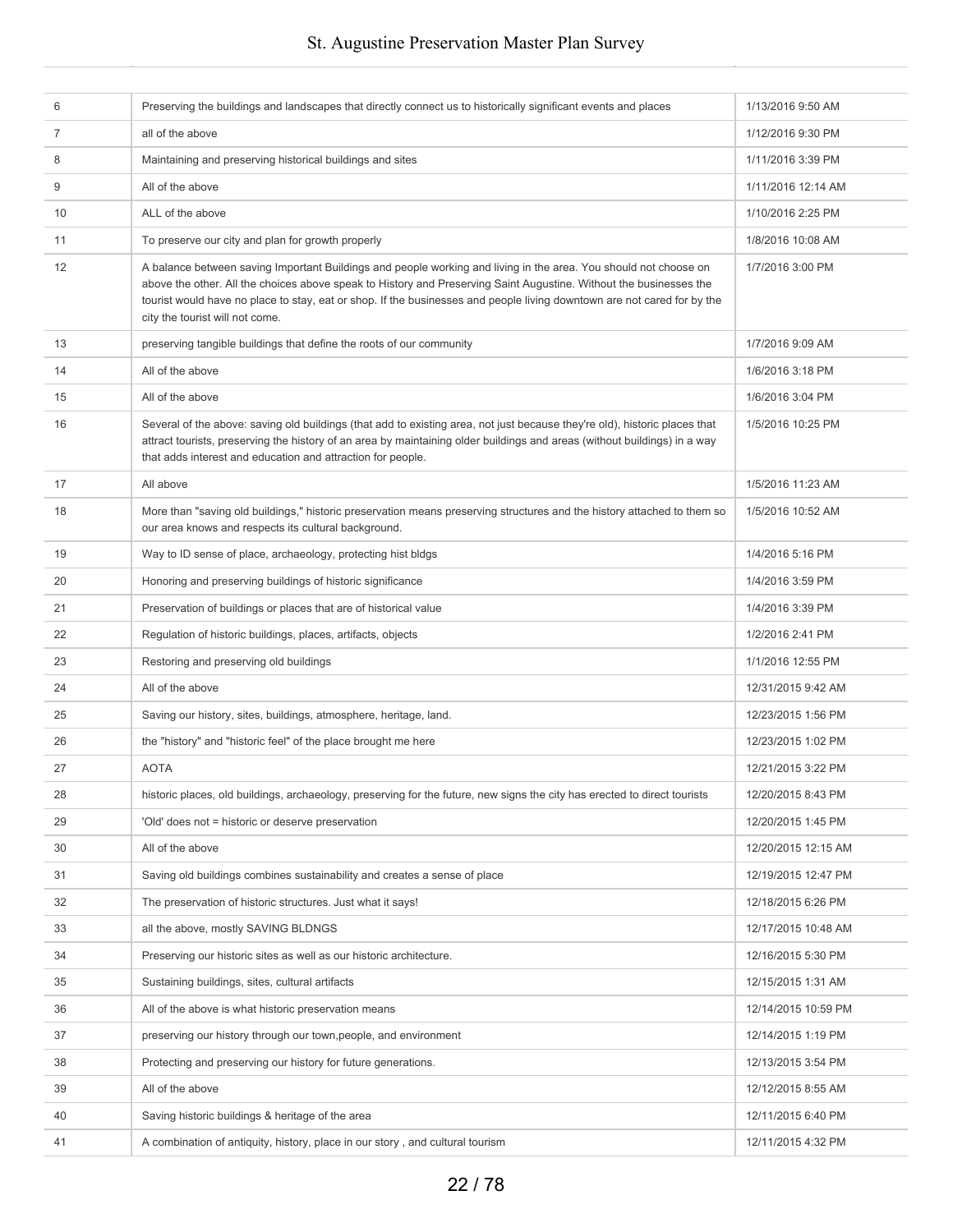#### 42 Preserving and protecting historic buildings using a combination of modern and historic materials 12/11/2015 11:33 AM 43 Committing all resources to maintain our community so we can take our place at the table of historic towns that utilize the most current standard of care for historic buildings & making a commitment to using archaeological & historic documents to tell the true history of San Agustin 12/11/2015 8:34 AM 44 Saving evidence of our past for those that will come later, identifying a sense of place and pride in one's heritage, economic and tourist development. 12/11/2015 8:06 AM 45 all of the above 12/11/2015 7:19 AM 46 Preserving our past **Preserving our past 12/10/2015** 2:34 PM And I would say that all of these apply to my definition. 12/10/2015 2:00 PM 48 All of the above 1200 All of the above 1200 All of the above 1200 All of the above 1200 All of the above 1200 All of the above 1200 All of the above 1200 All of the above 1200 All of the above 1200 All of the above 1200 49 preserving history fo generations **12/10/2015** 12:18 PM 50 all of the above all of the above the state of the above 12/10/2015 11:37 AM 51 all of the above **12/10/2015 11:22 AM** 52 A way to identify a community's sense of place and maintain and preserve it's integrity for future new uses. 12/10/2015 10:35 AM 53 Keeping the integrity of the Nation's Oldest City 12/10/2015 9:12 AM 54 Equality approach to community preservation 12/10/2015 7:28 AM 55 All of the above. And the state of the state of the state of the state of the state of the state of the state of the state of the state of the state of the state of the state of the state of the state of the state of th 56 **Protecting our heritage and cultural artifacts** 12/9/2015 9:59 PM 57 It is all the above plus and adhering to zoning laws to protect neighborhoods. The answer is to complex for the space allotted. 12/9/2015 4:53 PM 58 preservation & protection of buildings, artifacts **12/9/2015 4:43 PM** and the protection of buildings, artifacts 12/9/2015 4:43 PM 59 **Pretty much all of the above 12/9/2015 4:34 PM** 12/9/2015 4:34 PM 60 a wide variety of topics (architecture, archaeology, planning, etc.) and the state of the state of the 12/9/2015 4:12 PM 61 Preserving what has made St. Augustine not only a part of our history, but a wonderful place to live. Historical businesses need to he preserved and maintained. 12/9/2015 2:47 PM 62 All of the above 12/9/2015 2:24 PM 63 Protect the historical area in and around our city better than it's being protected now ..!t 12/9/2015 12:31 PM 64 It means all of the above! 12/9/2015 12:22 PM 65 Preserving and maintaining historic buildings for future generations 1200 1200 1209/2015 11:55 AM 66 Saving our history in the form of Architecture, Land, Archaeological Studies, rare plants, animals, and sustainability of past human existence. 12/9/2015 11:51 AM 67 **Daily struggle to do business here.** 12/8/2015 10:08 PM and the struggle to do business here. 68 St Augustine belongs to everyone in Florida 12/8/2015 6:14 PM 69 A public/private partnership to protect an area's unique architectural, cultural and historic legacy. 12/8/2015 5:05 PM 70 Protecting archaeological resources (which are non-renewable), historic architecture (also non-renewable), and preserve a community's sense of historic place through government regulation. Nothing else works. 12/8/2015 4:51 PM 71 Preserving our history and heritage, both structures and information 12/8/2015 1:58 PM 72 Saving old buildings and allowing new development that fits architecturally with historic structures. 12/8/2015 11:51 AM 73 Preserving historic buildings, archaeology studies, economic development that attracts visitors 12/8/2015 9:42 AM 74 Preserving historic buildings by preventing decay before it starts proactive VS reactive 1200 1200 12/8/2015 7:56 AM 75 **Finding a creative balance which allows buildings to be "saved"** 12/8/2015 7:34 AM 76 A blend of the above bullet points. However, best described as a preservation of history (not just buildings) through government regulation, focusing on not only sustainability but economic development, while encouraging 12/8/2015 7:08 AM

#### St. Augustine Preservation Master Plan Survey

private/business investment in historical preservation.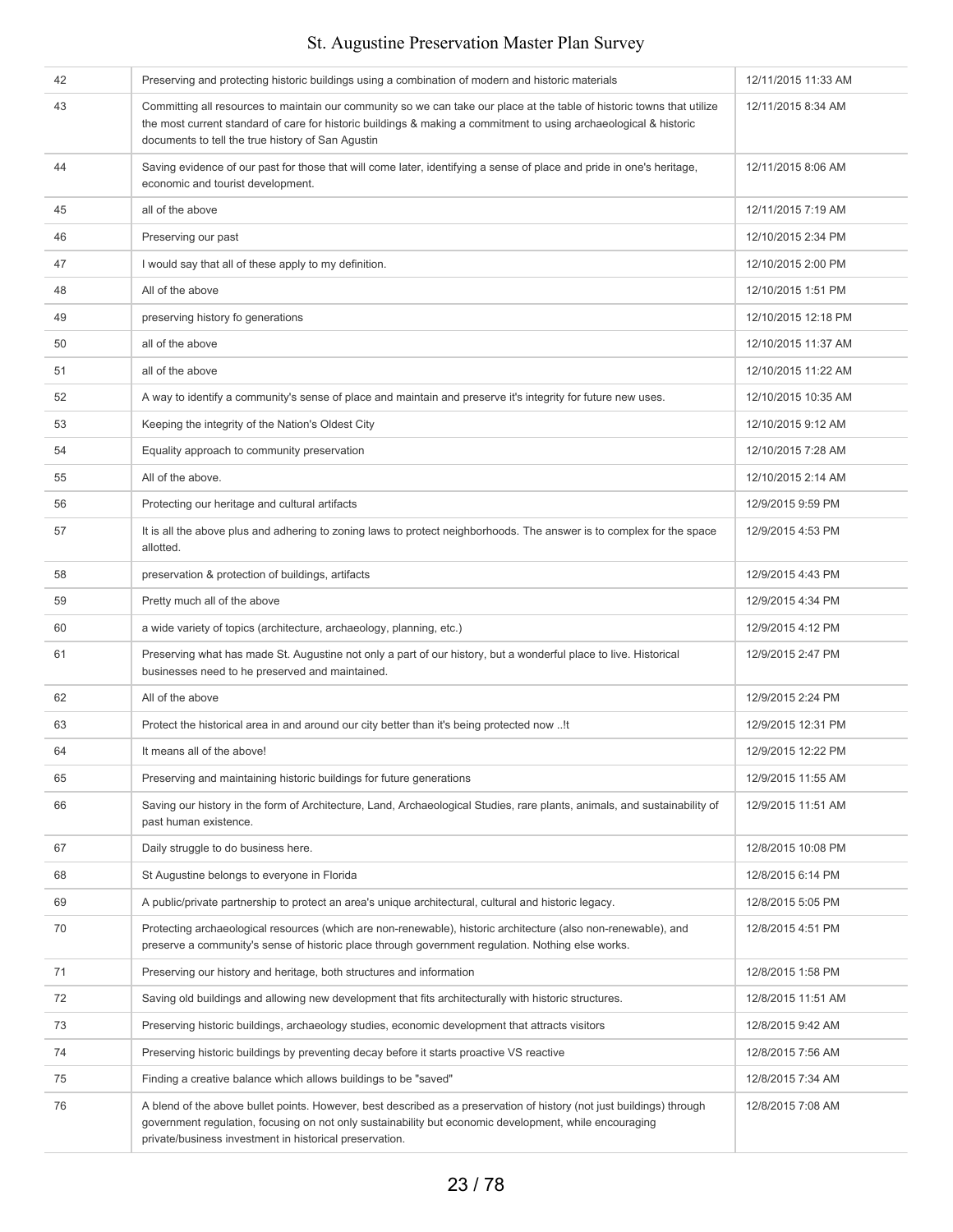| 77  | I believe all these apply, but particularly identify sense of place.                                                                                                                                                                                                                                                   | 12/8/2015 6:43 AM  |
|-----|------------------------------------------------------------------------------------------------------------------------------------------------------------------------------------------------------------------------------------------------------------------------------------------------------------------------|--------------------|
| 78  | A balance of historical preservation and present functionality                                                                                                                                                                                                                                                         | 12/7/2015 6:13 PM  |
| 79  | Historic Preservation means saving this 450 year old area by preparing for rise in sea levels to preserve all buildings &<br>homes.                                                                                                                                                                                    | 12/7/2015 5:39 PM  |
| 80  | historic sites above and below ground                                                                                                                                                                                                                                                                                  | 12/7/2015 12:57 PM |
| 81  | preserving the historical and archeological integrity of this community                                                                                                                                                                                                                                                | 12/7/2015 11:12 AM |
| 82  | All of the above except green development                                                                                                                                                                                                                                                                              | 12/7/2015 10:03 AM |
| 83  | All the above minus saving old buildings                                                                                                                                                                                                                                                                               | 12/7/2015 9:29 AM  |
| 84  | All of the above                                                                                                                                                                                                                                                                                                       | 12/7/2015 9:13 AM  |
| 85  | The enforcement of a coordinated, viable plan to preserve and market the area's unique and important heritage.                                                                                                                                                                                                         | 12/7/2015 8:57 AM  |
| 86  | Preserving the past character of heritage blended with modern needs of a living historic city.                                                                                                                                                                                                                         | 12/7/2015 5:19 AM  |
| 87  | It's not just one of the above. There are many aspects to this.                                                                                                                                                                                                                                                        | 12/6/2015 11:40 PM |
| 88  | preservasion of a life style                                                                                                                                                                                                                                                                                           | 12/6/2015 11:17 PM |
| 89  | Saving history and family memories my father was a director in the restoration preservation                                                                                                                                                                                                                            | 12/6/2015 8:55 PM  |
| 90  | saving historic structures while maintaining the quaint St Augustine small city feeling.                                                                                                                                                                                                                               | 12/6/2015 8:52 PM  |
| 91  | preserving history - whether it be saving old houses or historic buildings. Archaeological studies to continue to discover<br>the past. Not to attract tourists, but more to honor, preserve and respect what once was and as a reminder of our<br>culture, community and humanity as we continue to progress forward. | 12/6/2015 2:48 PM  |
| 92  | All of the above!                                                                                                                                                                                                                                                                                                      | 12/6/2015 10:02 AM |
| 93  | All of the above                                                                                                                                                                                                                                                                                                       | 12/6/2015 8:18 AM  |
| 94  | Saving historically significant architecture while not burdening owner with onerous financial burdens. Folks who own<br>property should have free use of it except when burdening neighbors.                                                                                                                           | 12/6/2015 3:34 AM  |
| 95  | Also restoring and maintaining the older streets and buildings                                                                                                                                                                                                                                                         | 12/5/2015 11:09 PM |
|     |                                                                                                                                                                                                                                                                                                                        |                    |
| 96  | Saving old buildings, archaeological studies, & a way to identify a communitiy's place.                                                                                                                                                                                                                                | 12/5/2015 10:27 PM |
| 97  | All above                                                                                                                                                                                                                                                                                                              | 12/5/2015 9:33 PM  |
| 98  | Preserving the past through archaeological, architectural, historical, etc. means, and doing so with both a reservations<br>and education goal.                                                                                                                                                                        | 12/5/2015 9:15 PM  |
| 99  | Preserving our history and economic engine.                                                                                                                                                                                                                                                                            | 12/5/2015 7:01 PM  |
| 100 | Preserving historically significant structures and landmarks.                                                                                                                                                                                                                                                          | 12/5/2015 5:15 PM  |
| 101 | Preserving our history, tangible and intangible                                                                                                                                                                                                                                                                        | 12/5/2015 3:19 PM  |
| 102 | All the above                                                                                                                                                                                                                                                                                                          | 12/5/2015 11:42 AM |
| 103 | everything above except sustainability/green                                                                                                                                                                                                                                                                           | 12/5/2015 9:33 AM  |
| 104 | conservation and protection of ALL historic elements that contribute to our shared history                                                                                                                                                                                                                             | 12/5/2015 9:01 AM  |
| 105 | Preservation of St. Augustine's character and fabric, to include historic buildings, historic residential neighborhoods,<br>and streetscapes                                                                                                                                                                           | 12/5/2015 8:12 AM  |
| 106 | Preservation and restoration of historic structures and regulation against development and building of ugly new<br>structures, attention to historical value and asthetics                                                                                                                                             | 12/4/2015 10:50 PM |
| 107 | All the above                                                                                                                                                                                                                                                                                                          | 12/4/2015 7:30 PM  |
| 108 | Saving what is exclusive to St. Augustine heritage--neighborhoods, historic buildings, archaeological sites. green<br>development.                                                                                                                                                                                     | 12/4/2015 7:11 PM  |
| 109 | Honoring the past for the edification of future generations. O                                                                                                                                                                                                                                                         | 12/4/2015 6:58 PM  |
| 110 | preserving heritage                                                                                                                                                                                                                                                                                                    | 12/4/2015 6:39 PM  |
| 111 | all the above but making a goof faith effort to preserve prehistoric and historic resources for the public                                                                                                                                                                                                             | 12/4/2015 5:58 PM  |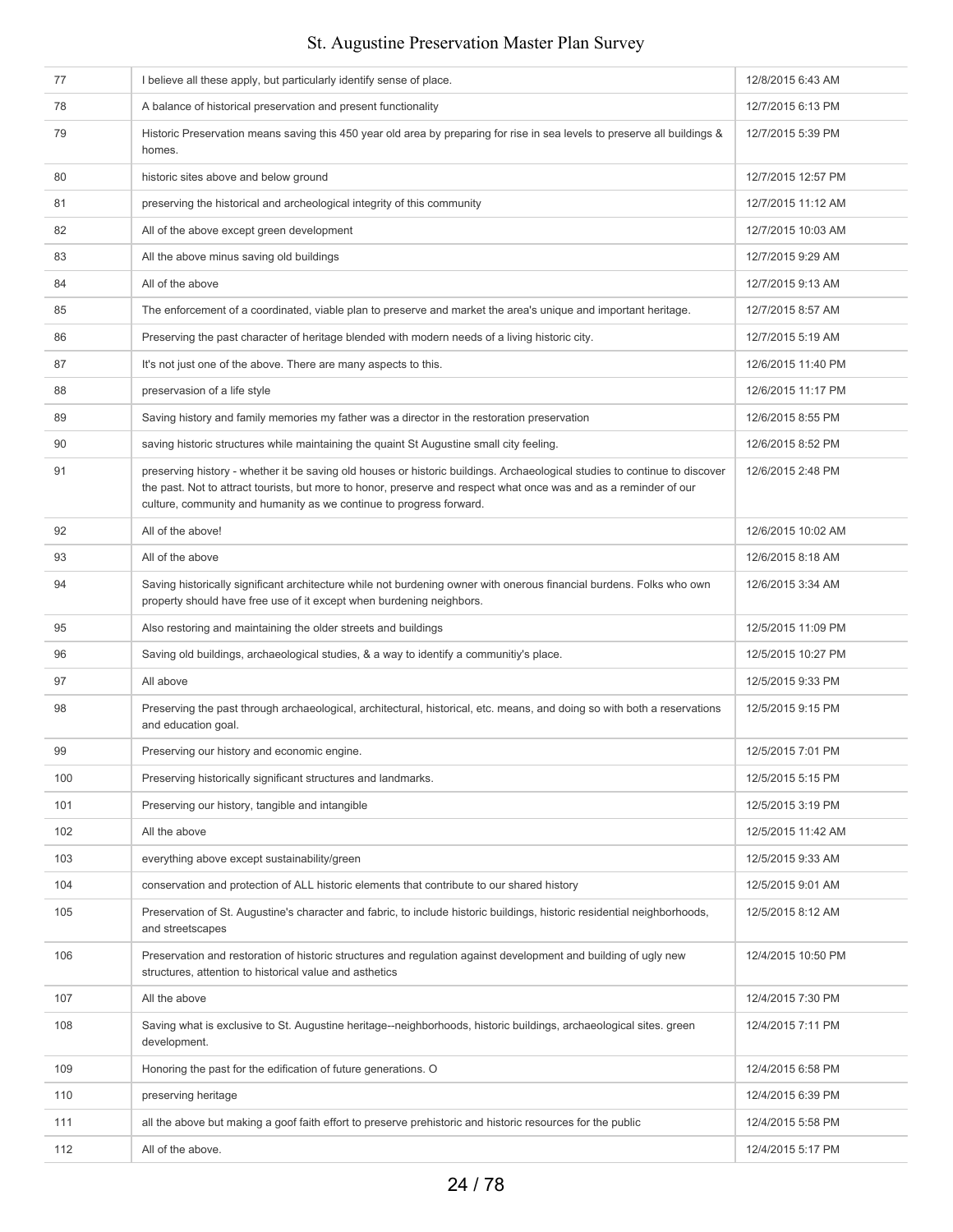| 113 | Preserving/restoring our "build environment"                                                                                                                                                                                                                                                                               | 12/4/2015 4:22 PM  |
|-----|----------------------------------------------------------------------------------------------------------------------------------------------------------------------------------------------------------------------------------------------------------------------------------------------------------------------------|--------------------|
| 114 | having policies and procedures that protect historic sites including neighborhoods                                                                                                                                                                                                                                         | 12/4/2015 4:17 PM  |
| 115 | Saving ourselves from ourselves for ourselves                                                                                                                                                                                                                                                                              | 12/4/2015 3:53 PM  |
| 116 | Saving the character of place/buildings despite increase in population/tourism                                                                                                                                                                                                                                             | 12/4/2015 3:40 PM  |
| 117 | History - tangible and in tangible                                                                                                                                                                                                                                                                                         | 12/4/2015 3:36 PM  |
| 118 | All of the above with the exception of the tourist comment                                                                                                                                                                                                                                                                 | 12/4/2015 3:28 PM  |
| 119 | All of the above                                                                                                                                                                                                                                                                                                           | 12/4/2015 3:09 PM  |
| 120 | all of the above plus preservation of our hertiage                                                                                                                                                                                                                                                                         | 12/4/2015 2:48 PM  |
| 121 | preserving historical landmarks, cultural, way of life                                                                                                                                                                                                                                                                     | 12/4/2015 2:47 PM  |
| 122 | All of the above                                                                                                                                                                                                                                                                                                           | 12/4/2015 2:19 PM  |
| 123 | Our "heritage tourism" is pitifully inadequate. Not just preserving the buildings, preserving the history and the<br>identification of that history.                                                                                                                                                                       | 12/4/2015 2:17 PM  |
| 124 | to keep the history of the city                                                                                                                                                                                                                                                                                            | 12/4/2015 2:16 PM  |
| 125 | all of the abovehistoric preservation is a paradigm shift from pure economic concerns to concerns about the<br>environments evolutionhere in this beautiful historical city we already have a tradition of preserving rather that raising<br>and buildingin short it is the difference between disneyland and st augustine | 12/4/2015 2:05 PM  |
| 126 | ceating policies that preserve historic character (ie: architecture, town plan/mass & scale)                                                                                                                                                                                                                               | 12/4/2015 1:59 PM  |
| 127 | Preserving our past in order to tell the story of our history.                                                                                                                                                                                                                                                             | 12/4/2015 1:56 PM  |
| 128 | Researching, seeking out, and preserving any structures or areas of historic value                                                                                                                                                                                                                                         | 12/4/2015 12:48 PM |
| 129 | All of the above                                                                                                                                                                                                                                                                                                           | 12/4/2015 11:53 AM |
| 130 | saving old structures and landscapes, communities sense of place, archaeological studies                                                                                                                                                                                                                                   | 12/4/2015 11:41 AM |
| 131 | All of the above. Plus saving our cultural heritage.                                                                                                                                                                                                                                                                       | 12/4/2015 11:21 AM |
| 132 | Saving old buildings, Archaeological studies, A way to identify a community's sense of place, Historic places that<br>attract tourists                                                                                                                                                                                     | 12/4/2015 10:34 AM |
| 133 | All of the above!                                                                                                                                                                                                                                                                                                          | 12/4/2015 8:36 AM  |
| 134 | regulation and preservation of historic sites                                                                                                                                                                                                                                                                              | 12/3/2015 5:35 PM  |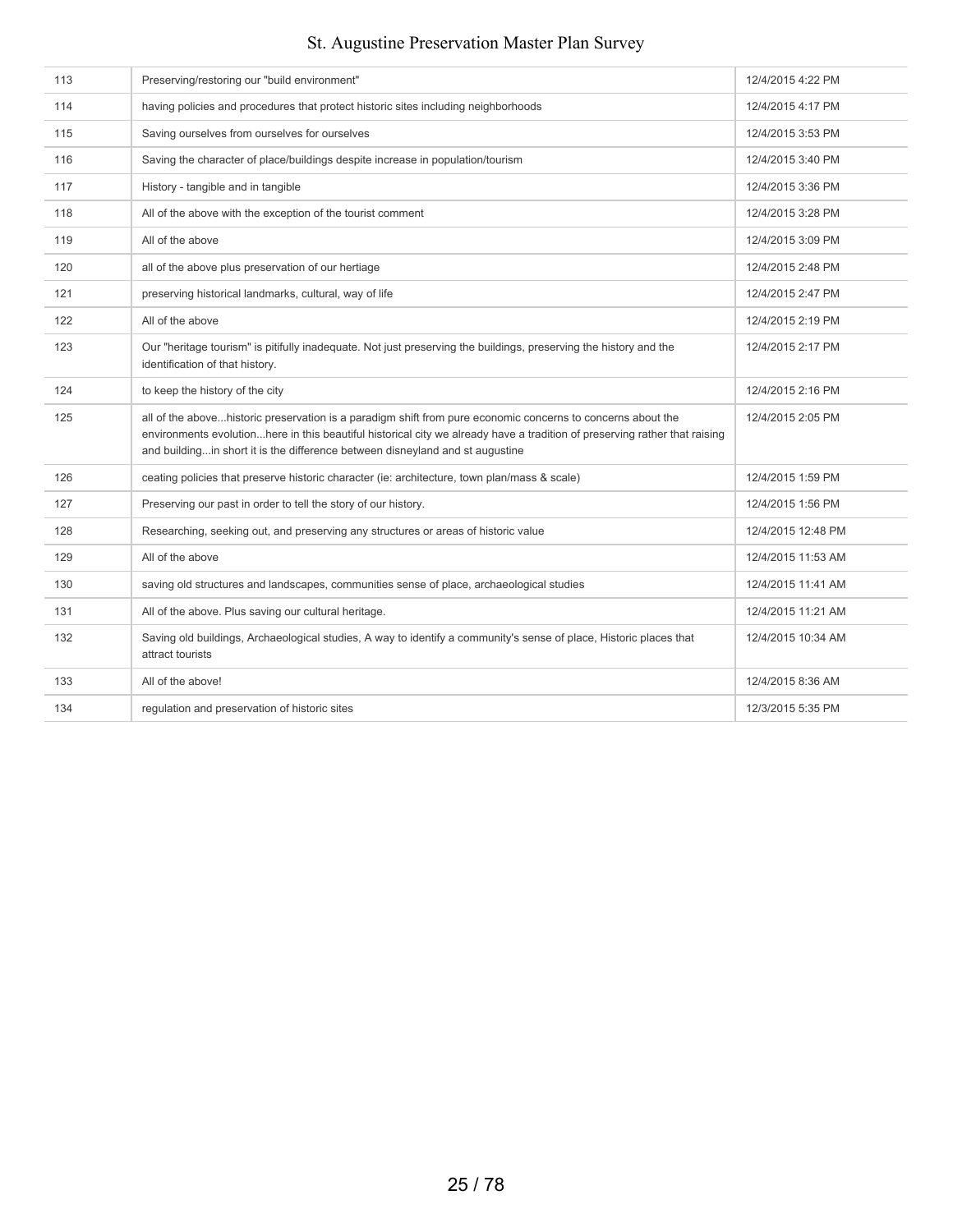## **Q6 What best identifies your connection to historic preservation?**



| <b>Answer Choices</b>                                                    | <b>Responses</b> |     |
|--------------------------------------------------------------------------|------------------|-----|
| Interested citizen                                                       | 52.01%           | 246 |
| Historic building owner - residential                                    | 17.55%           | 83  |
| Historic building owner - commercial                                     | 2.11%            | 10  |
| Government employee (Local/State/Federal)                                | 1.27%            | 6   |
| Local historic preservation commission member                            | 0.63%            | 3   |
| Professional, consultant, historian, archaeologist, architect or planner | 8.88%            | 42  |
| Non-profit organization employee or volunteer                            | 6.55%            | 31  |
| Other (please specify)                                                   | 10.99%           | 52  |
| <b>Total</b>                                                             |                  | 473 |

| #            | Other (please specify)                                                           | Date               |
|--------------|----------------------------------------------------------------------------------|--------------------|
|              | Historic building owner both residential and commercial                          | 1/15/2016 10:47 AM |
|              | saint augustine native wanting to keep the charm of the town                     | 1/12/2016 9:30 PM  |
|              | lifelong volunteer to preserve the built environment and city historic resources | 1/12/2016 2:26 PM  |
|              | Historic archaeological site owner                                               | 1/10/2016 4:18 PM  |
| $\mathbf{5}$ | $1,2,3$ , and $6,7$ .                                                            | 1/10/2016 2:25 PM  |
|              | Business Owner in an historic building.                                          | 1/7/2016 3:00 PM   |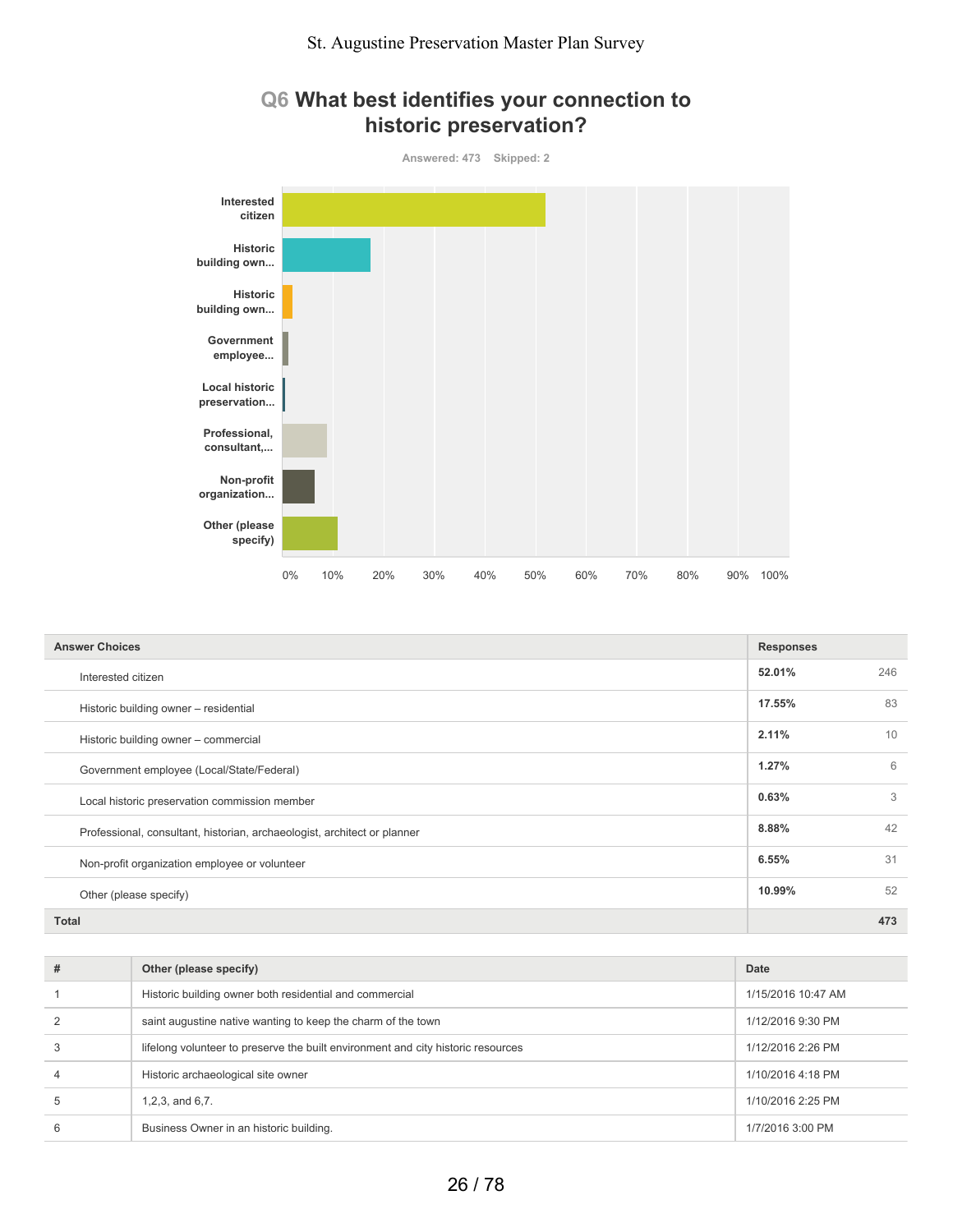| $\overline{7}$ | Not connected                                                                                                                             | 1/6/2016 3:10 PM    |
|----------------|-------------------------------------------------------------------------------------------------------------------------------------------|---------------------|
| 8              | historic bldg res owner, HARB member, archaeologist/planner                                                                               | 1/4/2016 5:16 PM    |
| 9              | Member and subscriber of America Archaeology Magazine                                                                                     | 1/4/2016 3:39 PM    |
| 10             | My gandfather, S.A.Rollins did many a job for the City like placing Henry Flagler in front of the College. Placing<br>Cannons at the Fort | 1/4/2016 2:53 PM    |
| 11             | resident/historic bilding owner/ resident and comm                                                                                        | 12/23/2015 1:02 PM  |
| 12             | member of the St. Augustine Historical Society and historian                                                                              | 12/20/2015 8:43 PM  |
| 13             | One who appreciates the value of history                                                                                                  | 12/20/2015 1:45 PM  |
| 14             | Historic building owner/builder who has restored and owned several properties over 30 years here                                          | 12/19/2015 12:47 PM |
| 15             | Historic building owner - residential AND Historic building owner - commercial                                                            | 12/18/2015 12:23 PM |
| 16             | Former St. Augustine City Commissioner                                                                                                    | 12/15/2015 1:31 AM  |
| 17             | Tourism and Real Estate Professional                                                                                                      | 12/14/2015 1:19 PM  |
| 18             | Family heritage-Menorcan connections                                                                                                      | 12/13/2015 3:54 PM  |
| 19             | I am an interested citizen who owns a historic residence, works in a historic building, and I'm part of the non-profit<br>community       | 12/12/2015 8:55 AM  |
| 20             | a person who lives in and loves St. Augustine (5 months a year)                                                                           | 12/11/2015 7:19 AM  |
| 21             | Someone who grew up in a historic neighborhood and loves historic buildings                                                               | 12/10/2015 5:55 PM  |
| 22             | retired archivist                                                                                                                         | 12/10/2015 9:07 AM  |
| 23             | owner, historic property with residential reproduction                                                                                    | 12/9/2015 9:59 PM   |
| 24             | I live in a house built c. 1890 and I work in a field where we value historic preservation, (A private not for profit<br>museum),.        | 12/9/2015 4:53 PM   |
| 25             | Someone interested in maintaining my property rights with limited government regulations.                                                 | 12/9/2015 12:08 PM  |
| 26             | Student of history                                                                                                                        | 12/8/2015 6:14 PM   |
| 27             | Historic building renter - Commercial                                                                                                     | 12/8/2015 1:58 PM   |
| 28             | Have written about St. Augustine's historic preservation efforts, from historical, cultural, economic and natural<br>resources.           | 12/8/2015 9:42 AM   |
| 29             | owned & maintained a home built in 1748                                                                                                   | 12/8/2015 9:35 AM   |
| 30             | docent/planner                                                                                                                            | 12/8/2015 8:32 AM   |
| 31             | grew up in a house built in 1735 in a town in Massachusetts where the oldest wooden frame house in the country<br>(1636) stands proudly   | 12/7/2015 11:12 AM  |
| 32             | <b>Licensed Tour Guide</b>                                                                                                                | 12/7/2015 5:01 AM   |
| 33             | Realtor                                                                                                                                   | 12/6/2015 3:45 PM   |
| 34             | Numbers 1, 2, 3, 4 (former), 5, 6 and 7! All but #4.                                                                                      | 12/6/2015 10:02 AM  |
| 35             | More interested in public safety citizen                                                                                                  | 12/6/2015 9:16 AM   |
| 36             | Marketer of Historic Destination                                                                                                          | 12/5/2015 7:29 PM   |
| 37             | Lover of history and archituture who moved to St Augustine to live in a historical city                                                   | 12/5/2015 5:15 PM   |
| 38             | Historian - Living History Interpreter                                                                                                    | 12/5/2015 11:42 AM  |
| 39             | interested citizen and interested academic                                                                                                | 12/5/2015 9:33 AM   |
| 40             | History of living in historic preservation districts over the last 27 years.                                                              | 12/5/2015 9:13 AM   |
| 41             | I have none.                                                                                                                              | 12/5/2015 8:13 AM   |
| 42             | retired preservationist                                                                                                                   | 12/4/2015 6:39 PM   |
| 43             | Citizen Journalist                                                                                                                        | 12/4/2015 5:44 PM   |
|                |                                                                                                                                           |                     |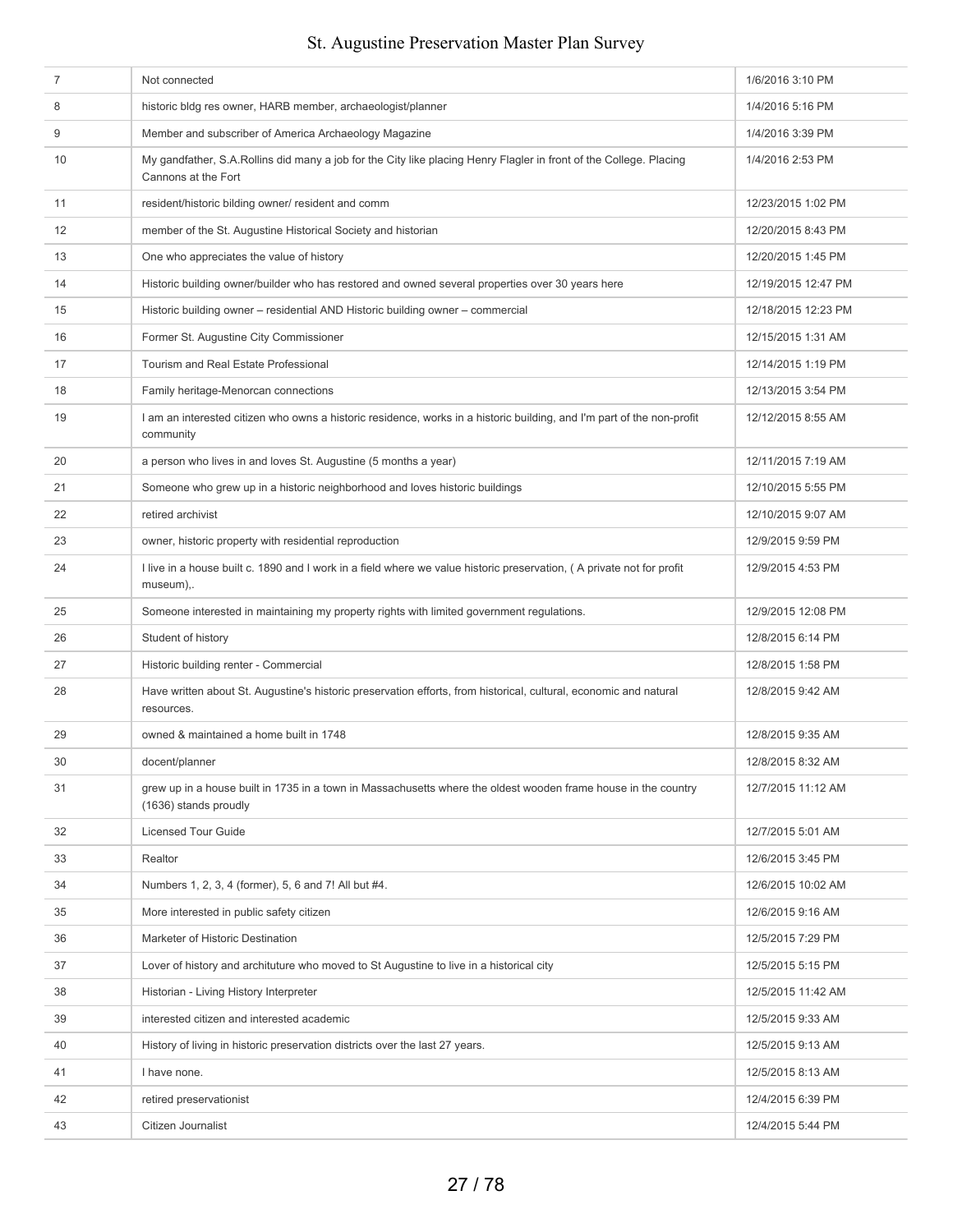| 44 | Historic building operator                                                                                                                                  | 12/4/2015 5:32 PM  |
|----|-------------------------------------------------------------------------------------------------------------------------------------------------------------|--------------------|
| 45 | Descendant of original families that built them.                                                                                                            | 12/4/2015 5:24 PM  |
| 46 | I feel my connection is primarily the fact that I have invested thousands to upkeep my almost 116 yr old home. That<br>should identify me, don't you think? | 12/4/2015 5:03 PM  |
| 47 | Commercial and residential real estate brokerage                                                                                                            | 12/4/2015 4:24 PM  |
| 48 | Historic building owner and have a business in historic district                                                                                            | 12/4/2015 3:40 PM  |
| 49 | "Journey" history executive producer                                                                                                                        | 12/4/2015 3:09 PM  |
| 50 | building owner non profit employee and professional                                                                                                         | 12/4/2015 11:53 AM |
| 51 | both a professional in historic preservation and a non-profit employee                                                                                      | 12/4/2015 11:41 AM |
| 52 | I am several of these.                                                                                                                                      | 12/4/2015 11:21 AM |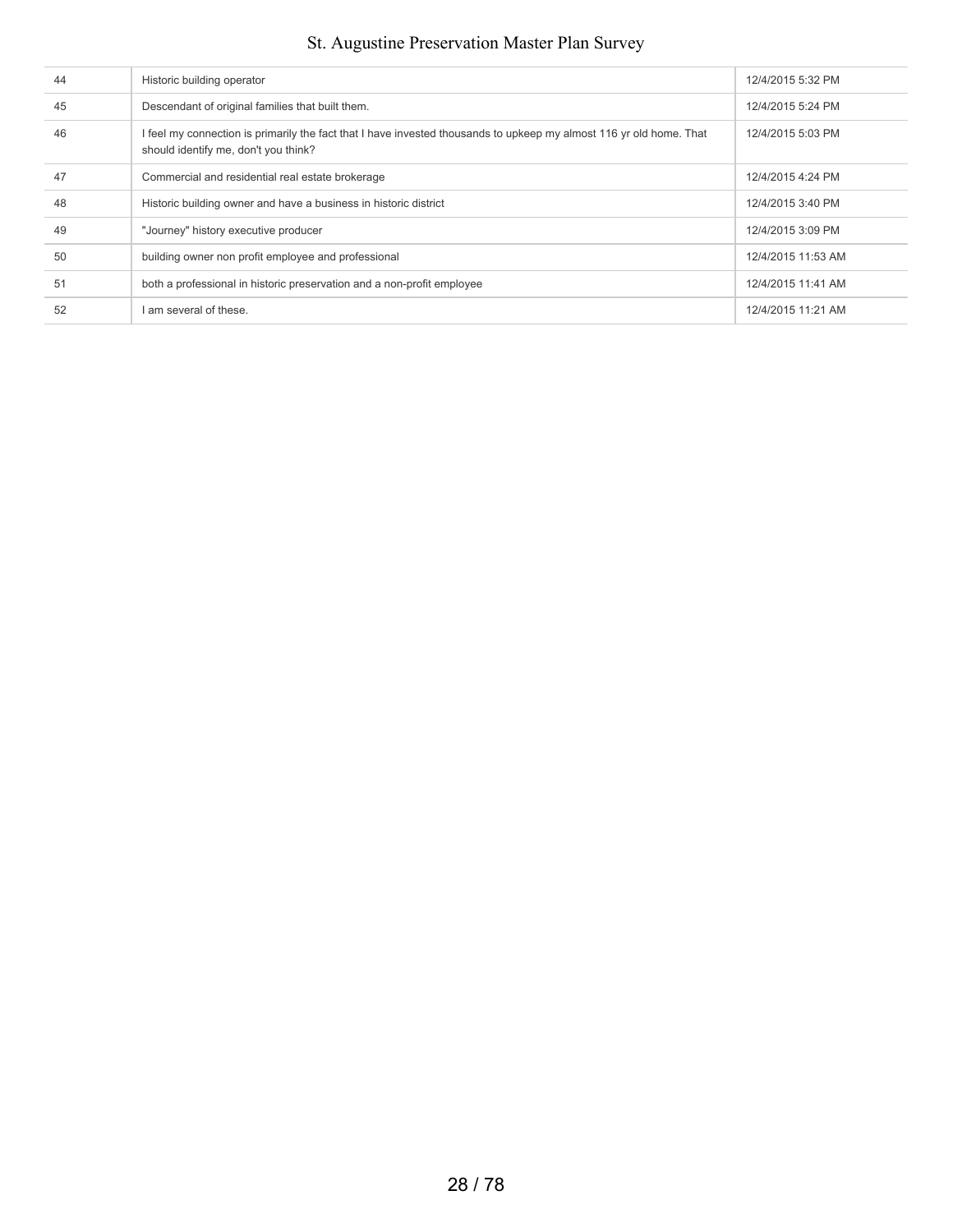



| <b>Answer Choices</b>                                               |        |     |
|---------------------------------------------------------------------|--------|-----|
| Historic downtown buildings                                         | 68.84% | 327 |
| Historic neighborhoods                                              | 64.00% | 304 |
| Historic building materials and architectural style                 | 37.89% | 180 |
| Religious structures                                                | 10.53% | 50  |
| Archaeological resources                                            | 32.63% | 155 |
| Large historic buildings, such as hotels, banks or civic structures | 15.79% | 75  |
| Cemeteries                                                          | 17.68% | 84  |
| Cultural heritage sites and those associated with ethnic groups     | 27.79% | 132 |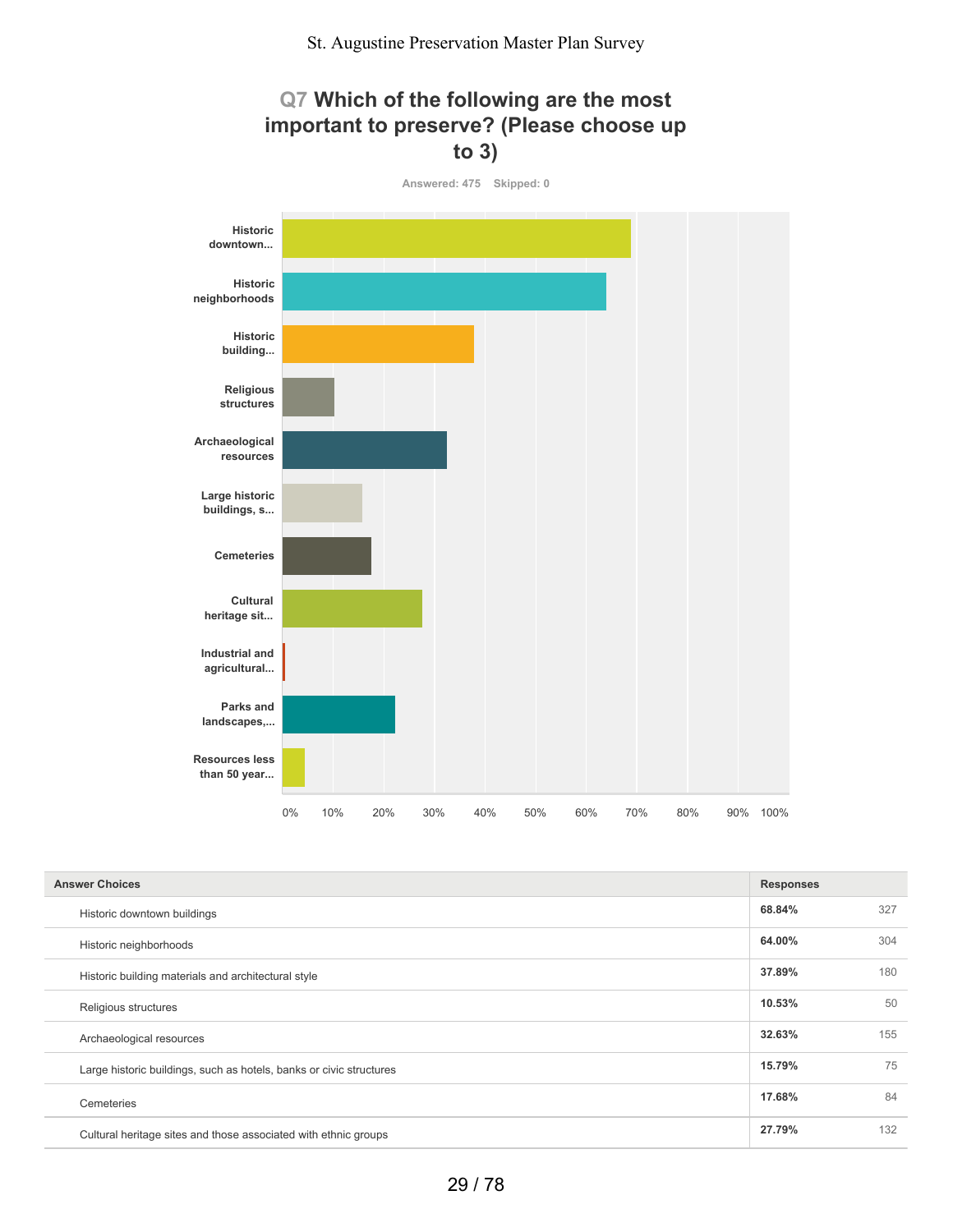| Industrial and agricultural buildings                                  | 0.63%  |     |
|------------------------------------------------------------------------|--------|-----|
| Parks and landscapes, rural character                                  | 22.32% | 106 |
| Resources less than 50 years old that may be exceptionally significant | 4.63%  | 22  |
| <b>Total Respondents: 475</b>                                          |        |     |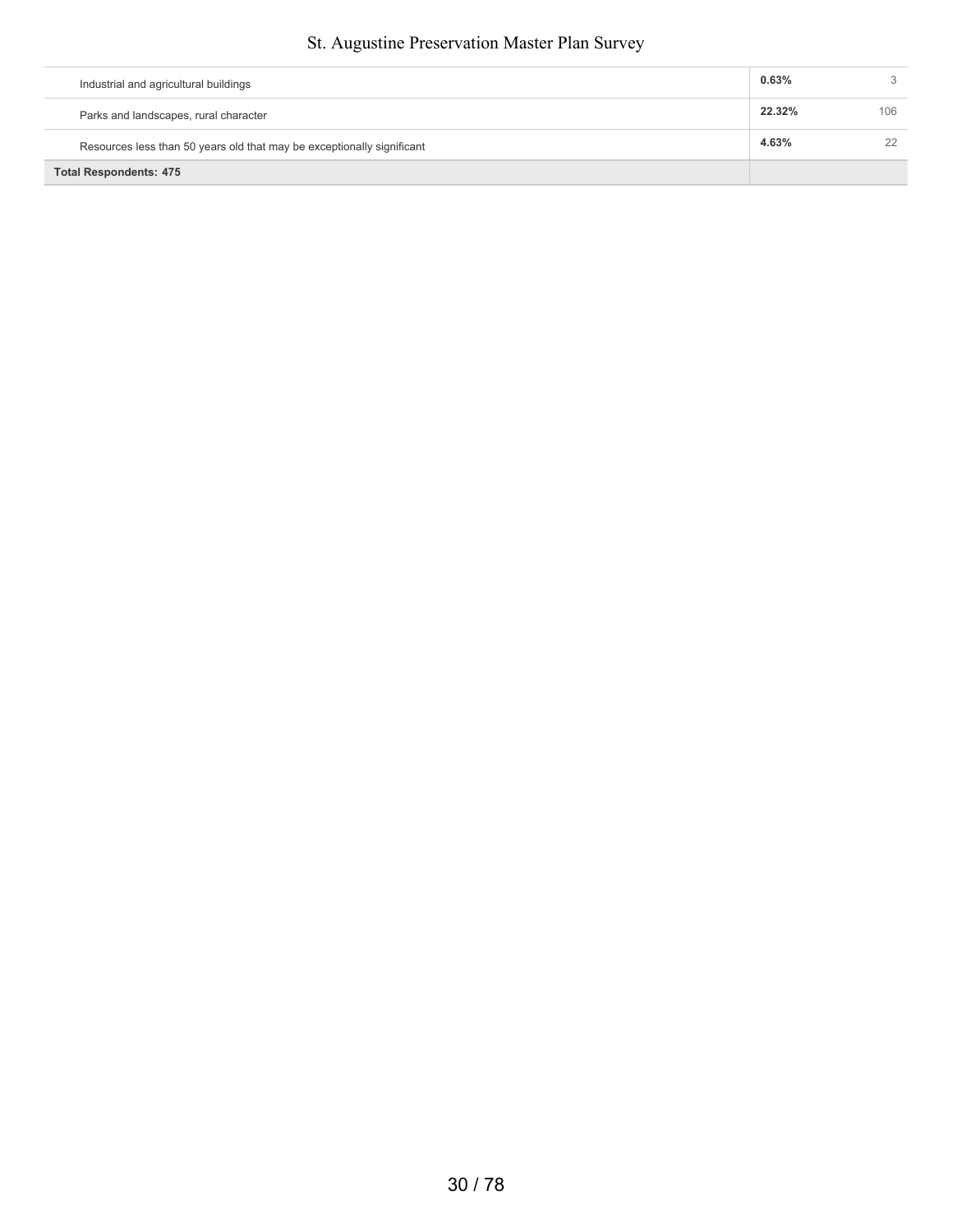

| <b>Answer Choices</b>                                                              |        |     |
|------------------------------------------------------------------------------------|--------|-----|
| Lack of support for historic preservation from local residents and property owners | 18.09% | 85  |
| Lack of support for historic preservation from community leaders                   | 18.51% | 87  |
| Lack of incentives or funds for preservation projects                              | 34.47% | 162 |
| Preservation being perceived as restrictive                                        | 35.11% | 165 |
| A need of historic preservation education or training                              | 17.87% | 84  |
| High costs of historic building rehabilitation                                     | 39.79% | 187 |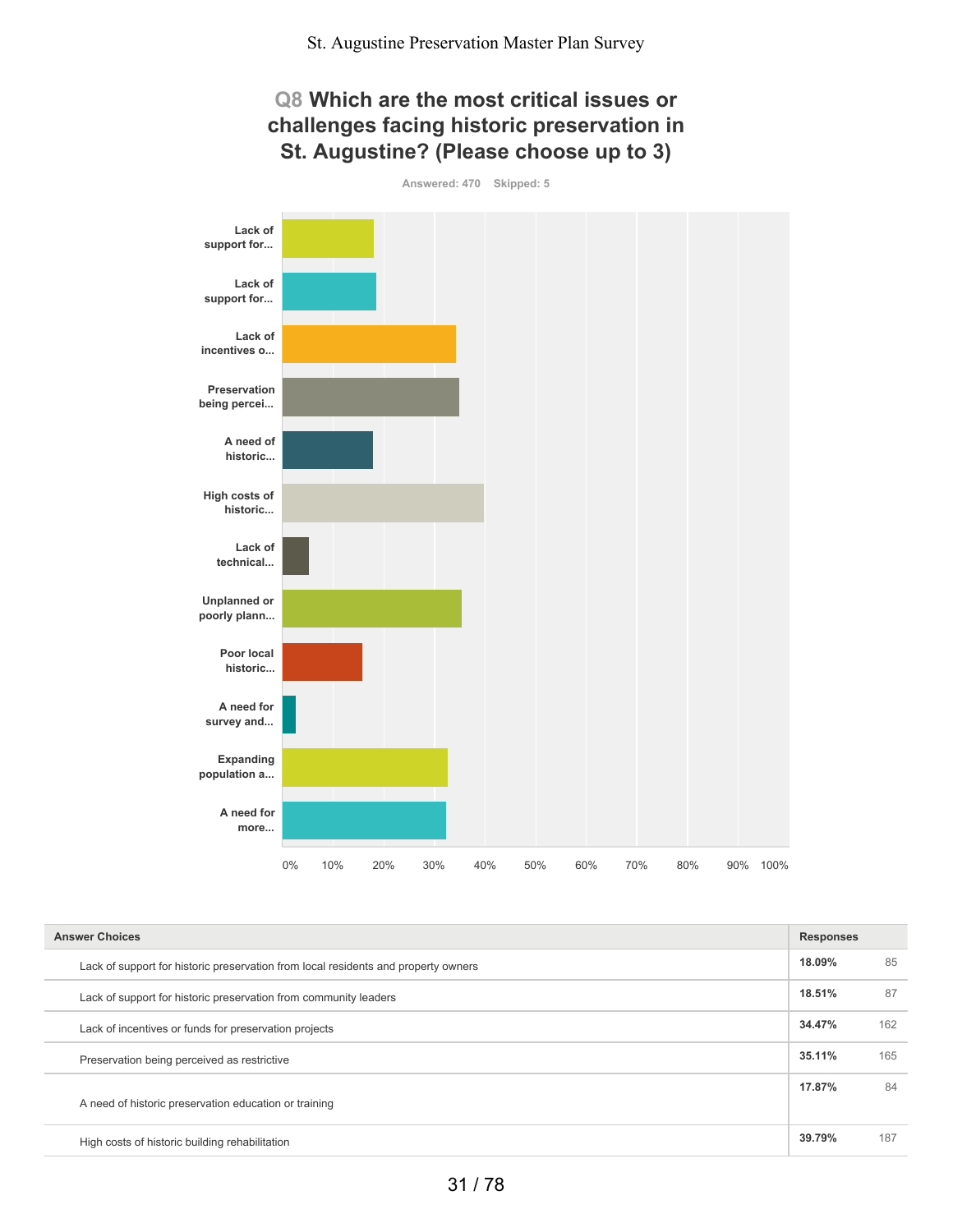| <b>Total Respondents: 470</b>                                                                           |        |     |
|---------------------------------------------------------------------------------------------------------|--------|-----|
| A need for more organization, communication, and partnerships to participate in preservation activities | 32.34% | 152 |
| Expanding population and increased tourism                                                              | 32.77% | 154 |
| A need for survey and identification of local resource                                                  | 2.77%  | 13  |
| Poor local historic preservation or management planning                                                 | 15.96% | 75  |
| Unplanned or poorly planned community development/growth                                                | 35.53% | 167 |
| Lack of technical assistance in preservation projects                                                   | 5.53%  | 26  |

Ī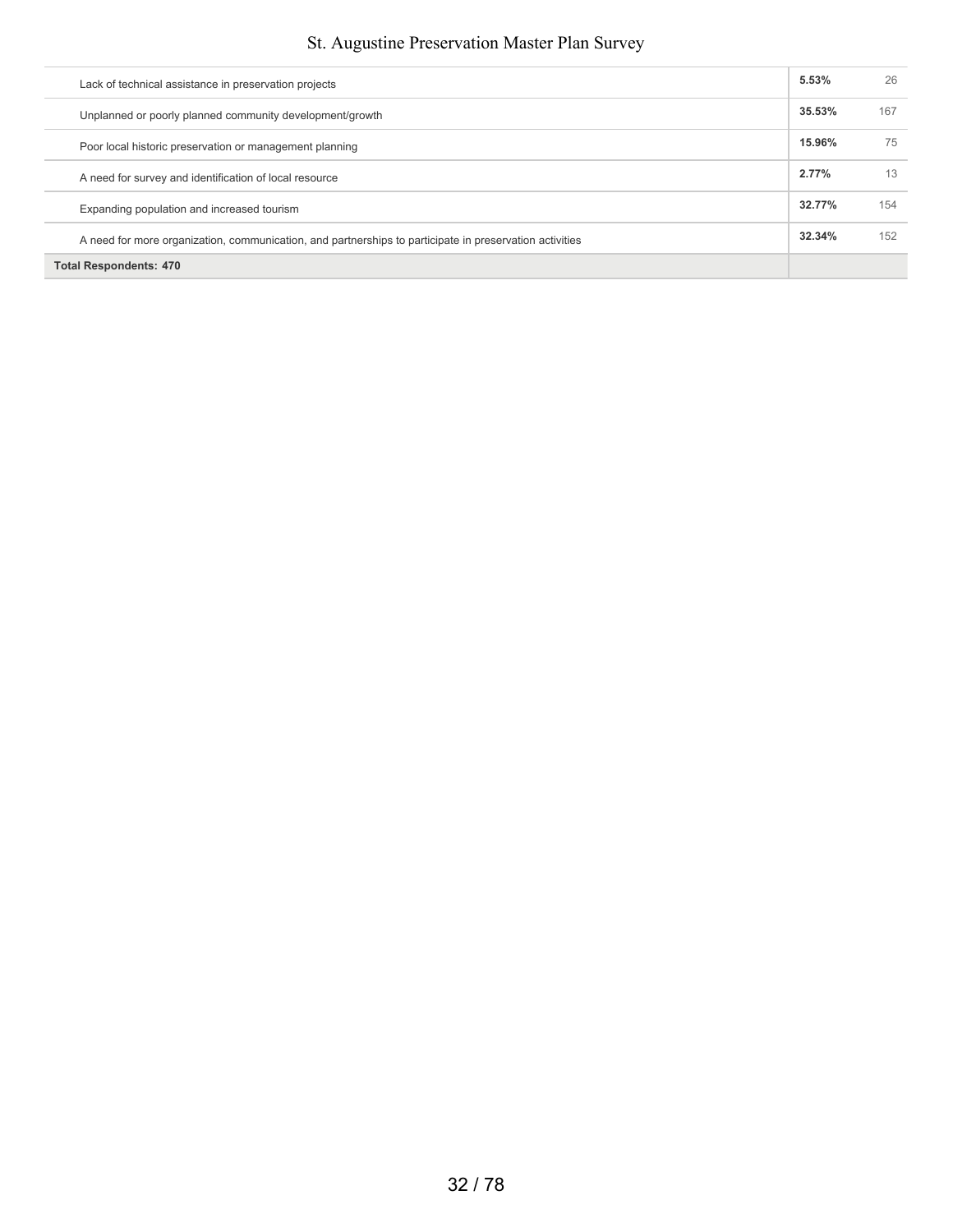

| <b>Answer Choices</b>                       | <b>Responses</b> |     |
|---------------------------------------------|------------------|-----|
| Heritage tourism in the colonial area       | 44.64%           | 208 |
| Contributions to the local economy          | 32.40%           | 151 |
| Traditional and historic neighborhoods      | 40.77%           | 190 |
| Protection of the historic city landscape   | 49.57%           | 231 |
| Preservation of archaeological resources    | 37.34%           | 174 |
| The strong sense of identity and place      | 57.30%           | 267 |
| Local regulations of the historic districts | 18.45%           | 86  |
| <b>Total Respondents: 466</b>               |                  |     |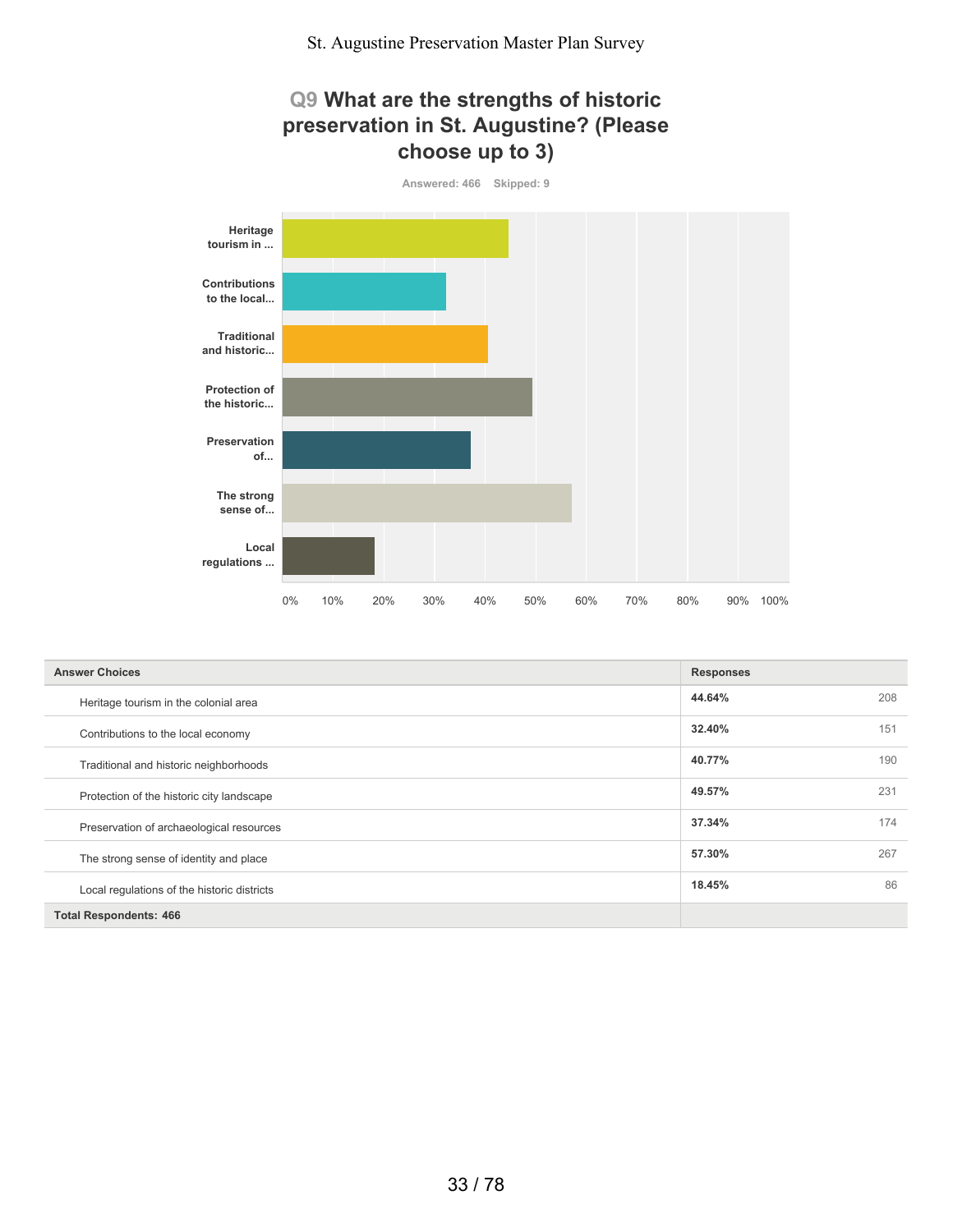## **Q10 What are the top opportunities for promoting preservation in the St. Augustine area? (Please choose up to 3)**



| <b>Answer Choices</b>                                                         | <b>Responses</b> |     |
|-------------------------------------------------------------------------------|------------------|-----|
| Heritage tourism                                                              | 43.68%           | 204 |
| Historical markers, signs, and plaques                                        | 23.34%           | 109 |
| Historic preservation planning and ordinances at the local level              | 46.04%           | 215 |
| Identify historic properties with architectural surveys and landmark programs | 31.05%           | 145 |
| Nominate properties to the National Registers of Historic Places              | 21.41%           | 100 |
| Partnerships with conservation, environmental, or sustainability groups       | 26.34%           | 123 |
| Promote financial incentives to preserve historic buildings                   | 52.46%           | 245 |
| Realtor education                                                             | 6.21%            | 29  |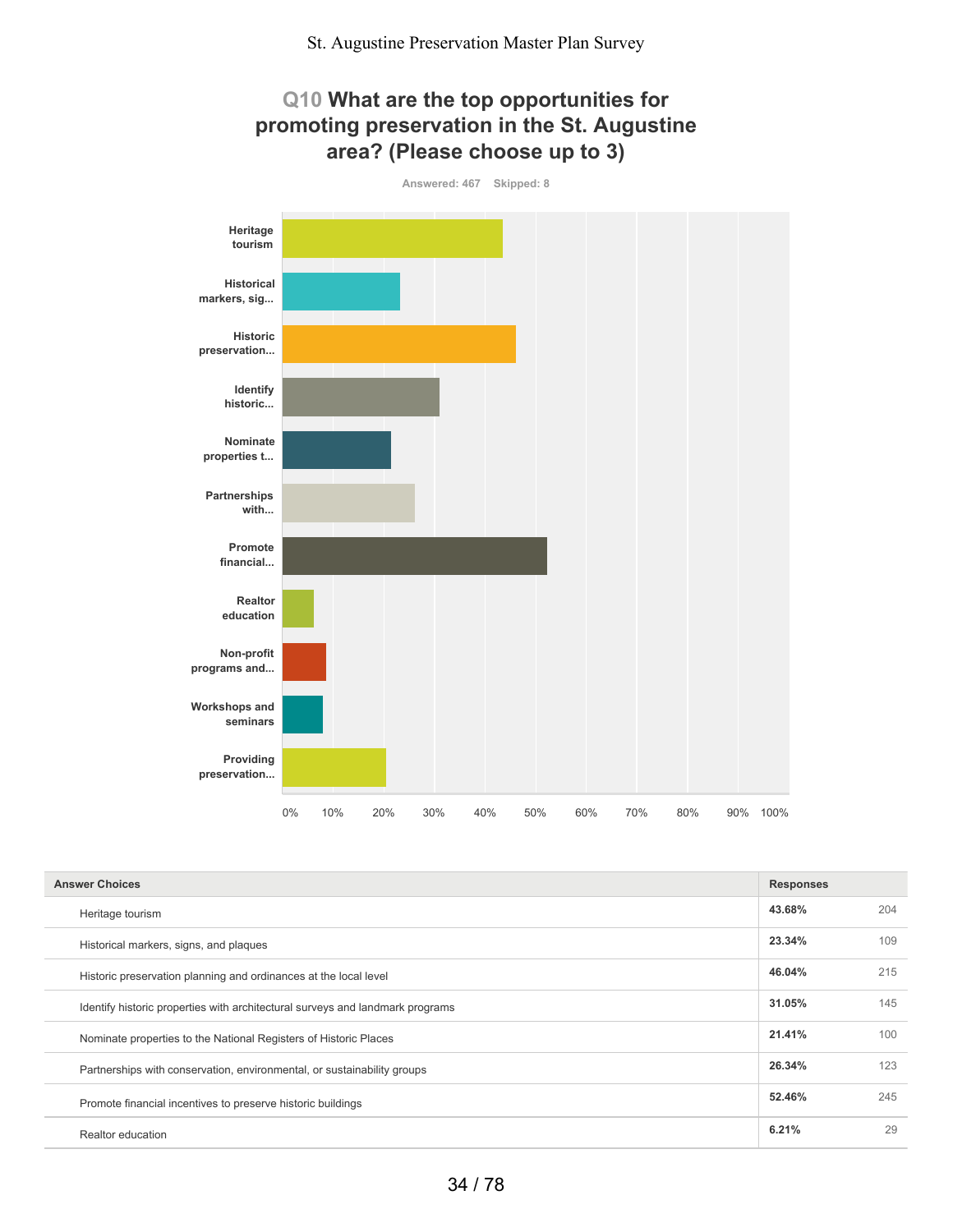| Non-profit programs and local advocacy building                    | 8.78%  | 41 |
|--------------------------------------------------------------------|--------|----|
| Workshops and seminars                                             | 8.14%  | 38 |
| Providing preservation education at an academic level for all ages | 20.77% | 97 |
| <b>Total Respondents: 467</b>                                      |        |    |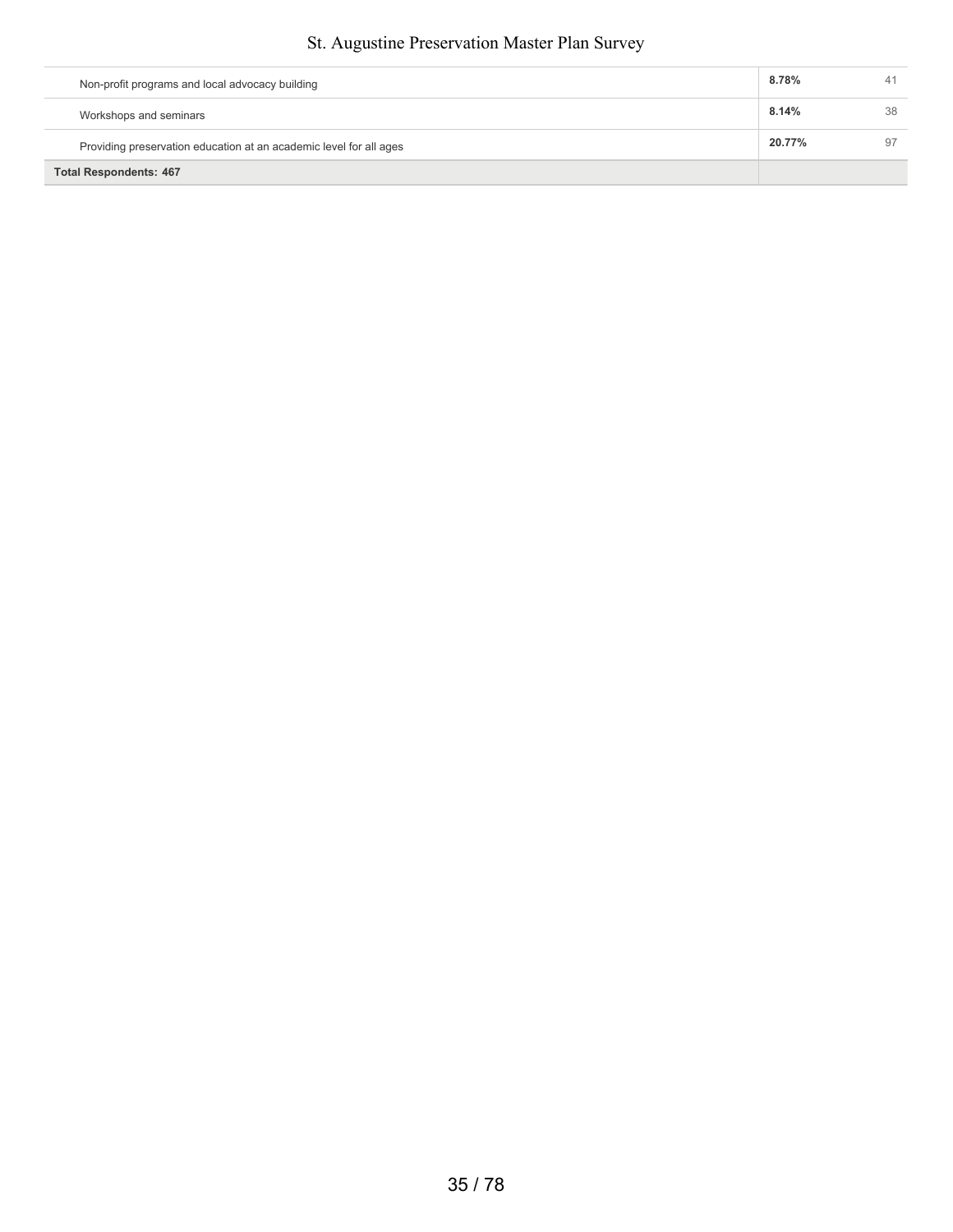### **Q11 What do you think are the most serious threats to historic preservation? (Please choose up to 3)**



| <b>Answer Choices</b>                                     | <b>Responses</b> |     |
|-----------------------------------------------------------|------------------|-----|
| New construction in historic areas                        | 52.88%           | 248 |
| Construction of new parking lots or existing parking lots | 18.76%           | 88  |
| Highway construction and roadway widening                 | 8.10%            | 38  |
| Zoning and land use changes                               | 35.39%           | 166 |
| Alterations that negatively impact the historic building  | 27.51%           | 129 |
| Lack of regulation or enforcement                         | 28.14%           | 132 |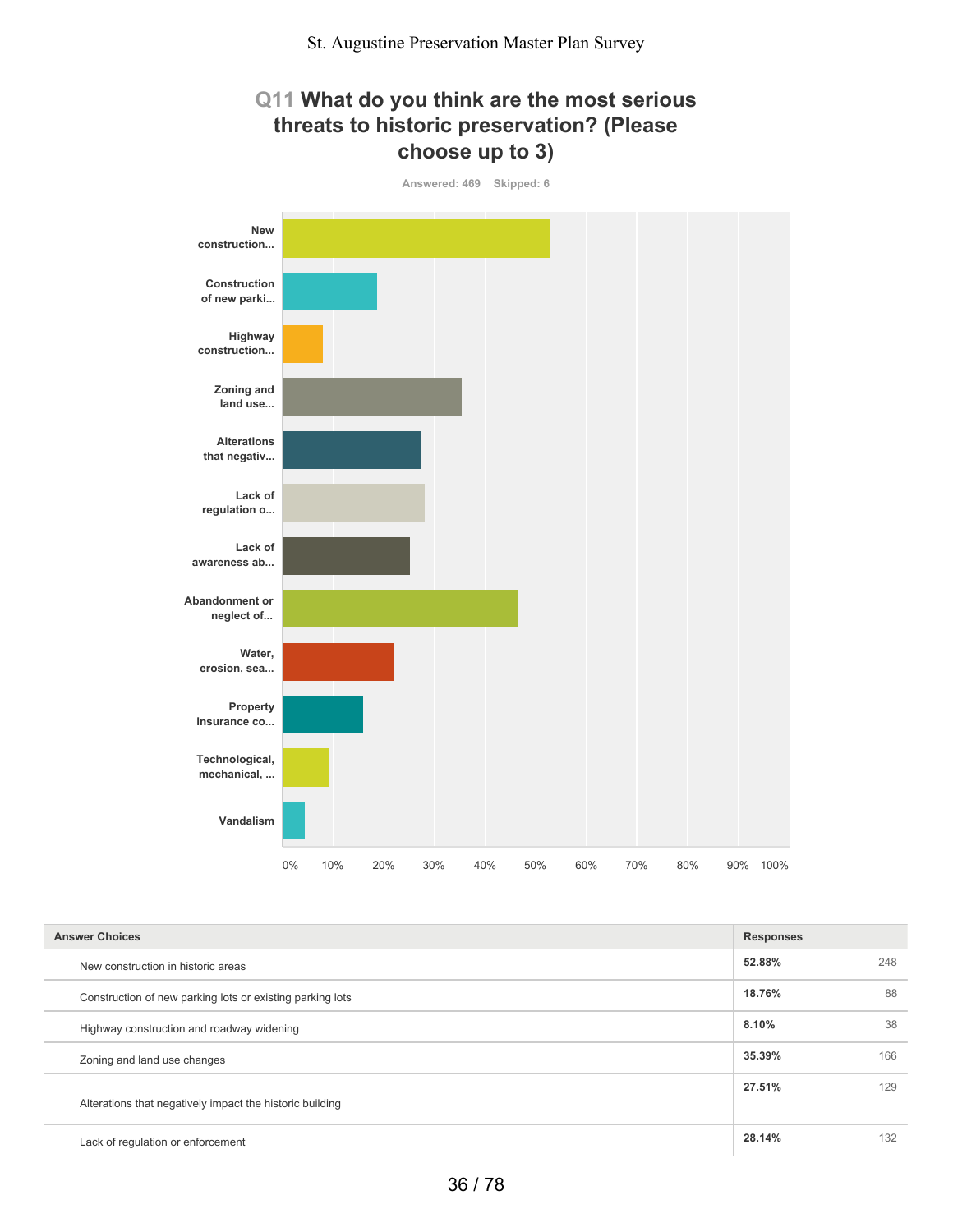| Lack of awareness about significant properties              | 25.16% | 118 |
|-------------------------------------------------------------|--------|-----|
| Abandonment or neglect of historic structures and sites     | 46.70% | 219 |
| Water, erosion, seal level rise, natural forces             | 22.17% | 104 |
| Property insurance costs for historic buildings             | 15.99% | 75  |
| Technological, mechanical, and energy upgrades to buildings | 9.38%  | 44  |
| Vandalism                                                   | 4.69%  | 22  |
| <b>Total Respondents: 469</b>                               |        |     |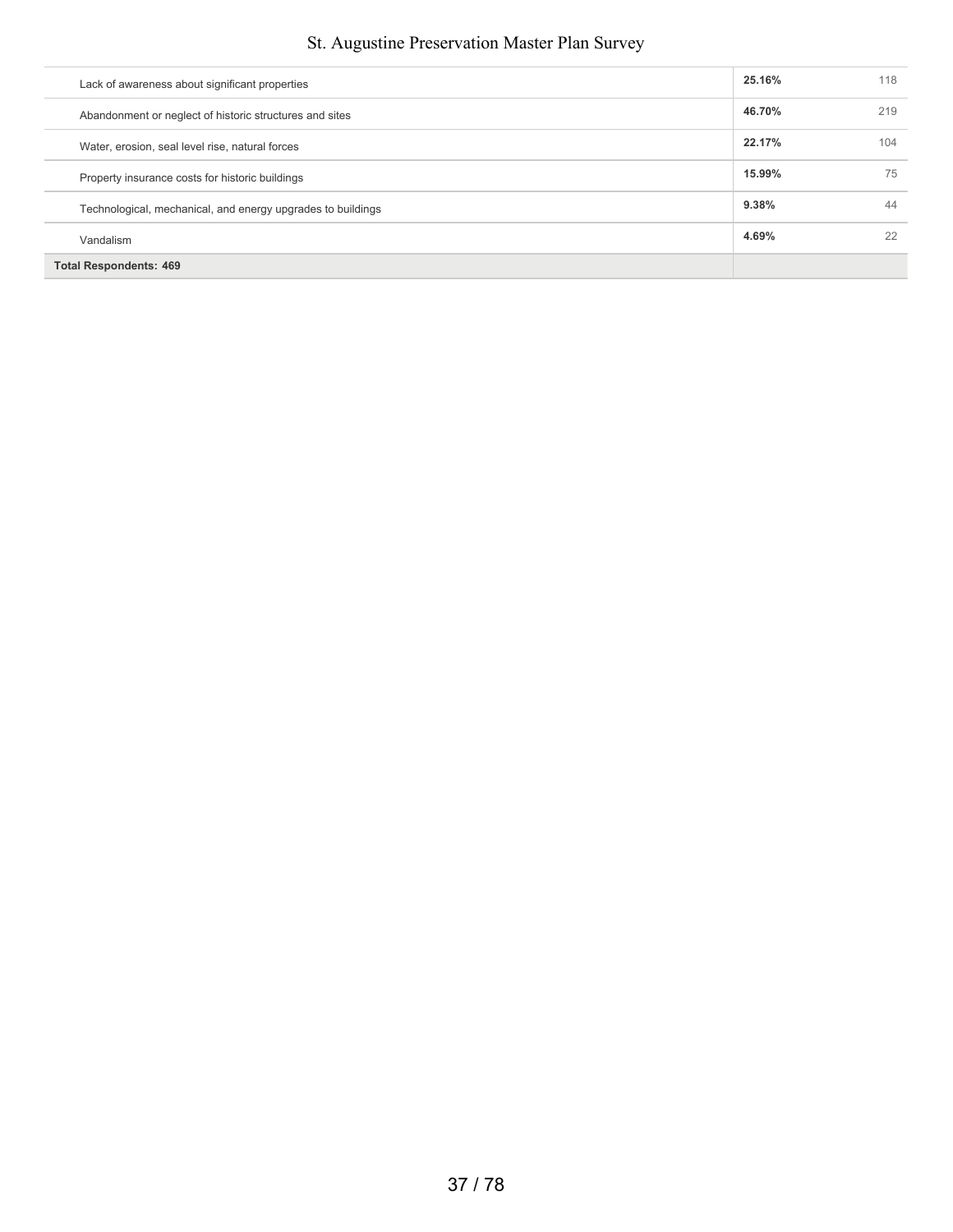

| <b>Answer Choices</b>                                                                  |        |     |
|----------------------------------------------------------------------------------------|--------|-----|
| Identification, assessment, and designation of historic resources                      | 45.71% | 213 |
| Developing public and private preservation partnerships                                | 36.05% | 168 |
| Strengthening the downtown historic commercial district                                | 24.89% | 116 |
| Planning for the impacts of natural disasters on historic resources                    | 20.82% | 97  |
| Promotion of historic preservation at the local level through planning and legislation | 44.85% | 209 |
| flncreasing cultural/ethnic diversity in the preservation movement                     | 10.30% | 48  |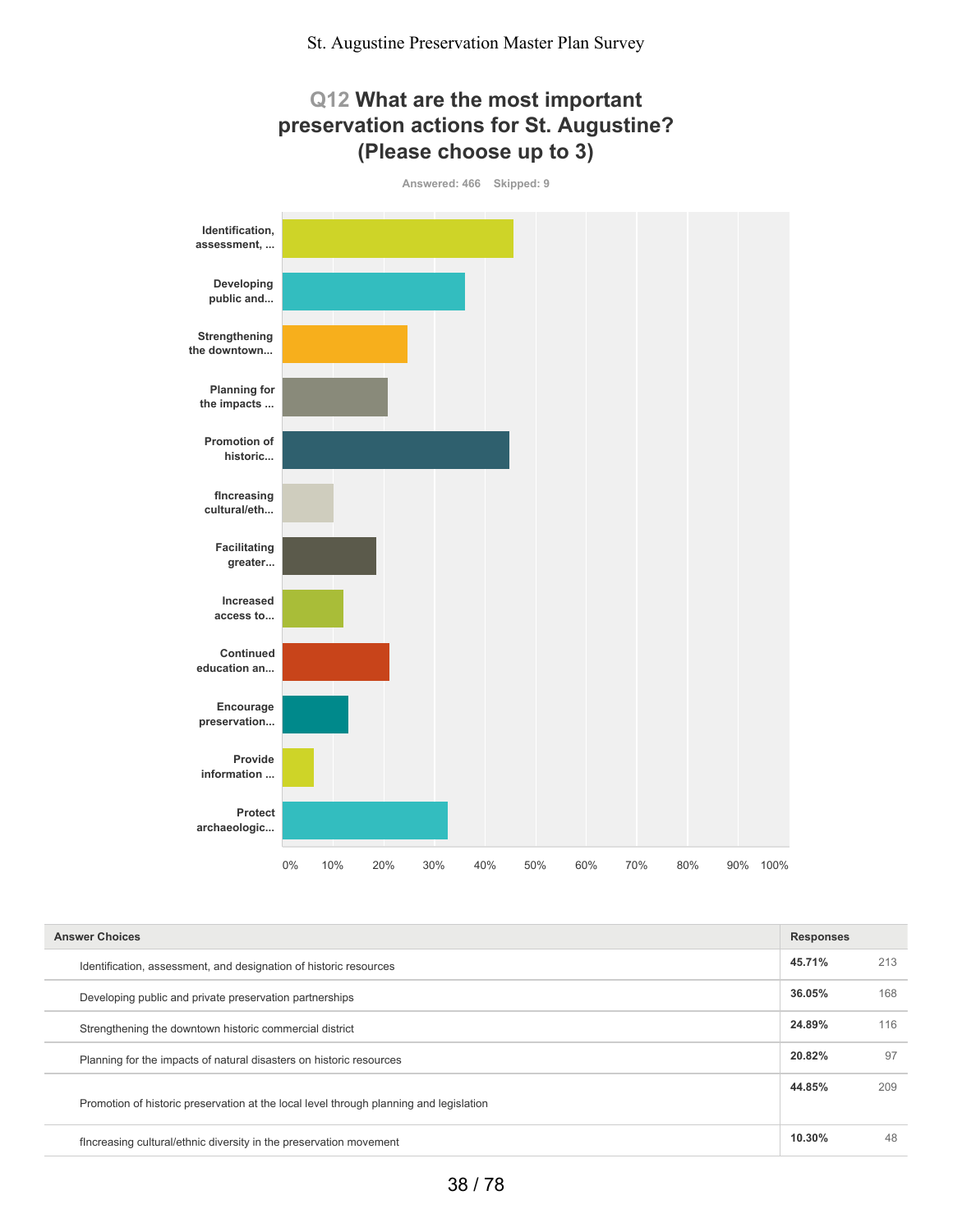| Facilitating greater participation from stakeholders in the site protection process             | 18.67% | 87  |
|-------------------------------------------------------------------------------------------------|--------|-----|
| Increased access to historic resource information through local institutions and online sources | 12.02% | 56  |
| Continued education and interpretation for the public                                           | 21.24% | 99  |
| Encourage preservation of government owned historic resources                                   | 13.09% | 61  |
| Provide information on energy efficiency and alternative energy sources for historic buildings  | 6.22%  | 29  |
| Protect archaeological sites                                                                    | 32.83% | 153 |
| <b>Total Respondents: 466</b>                                                                   |        |     |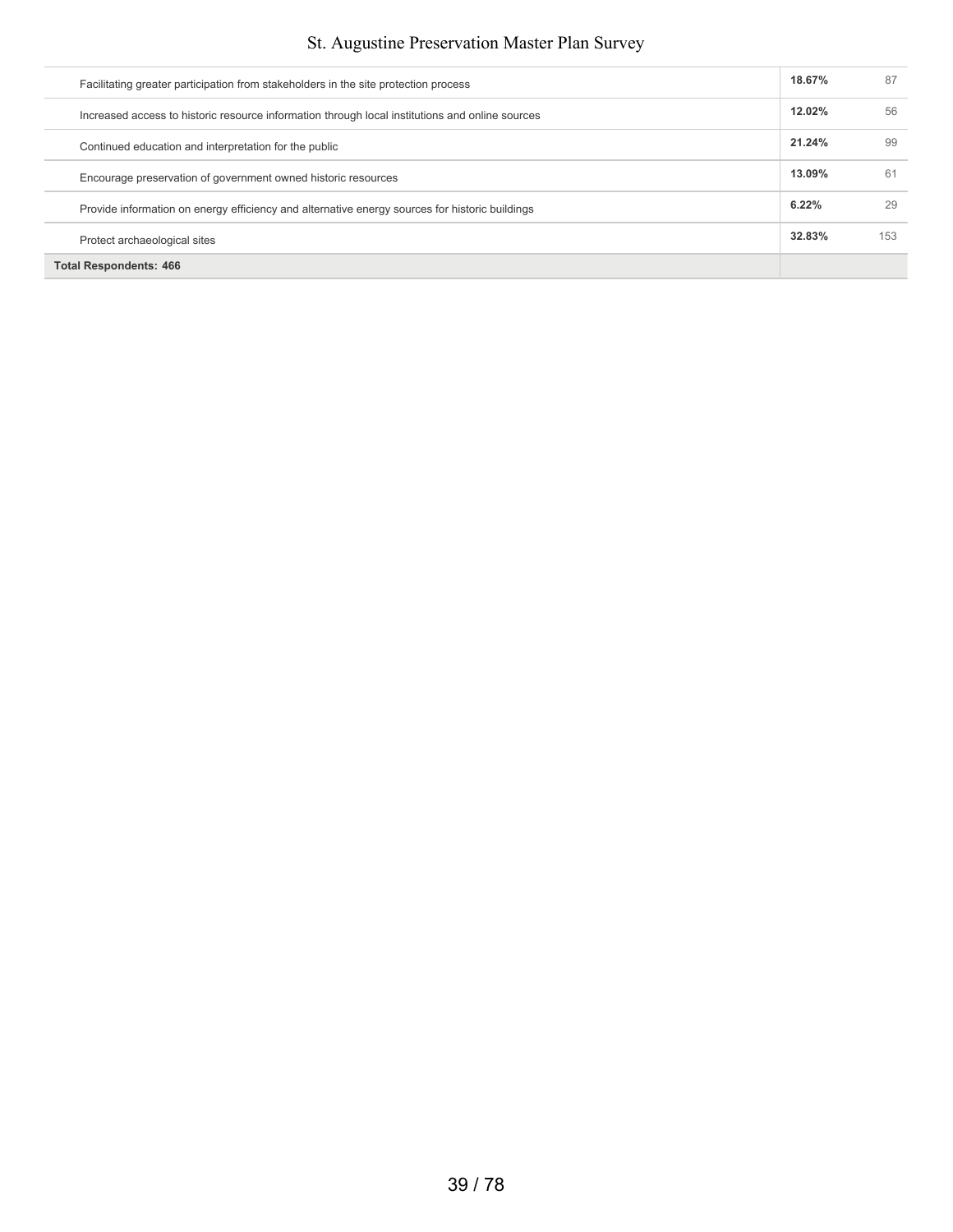### **Q13 What preservation goals should be addressed in the St. Augustine Historic Preservation Master Plan? (Please choose up to 3)**

**Answered: 469 Skipped: 6**



| <b>Answer Choices</b>                                                   | <b>Responses</b> |     |
|-------------------------------------------------------------------------|------------------|-----|
| Promoting the preservation of mid-20th century buildings and landscapes | 13.43%           | 63  |
| Promoting Heritage Tourism                                              | 24.31%           | 114 |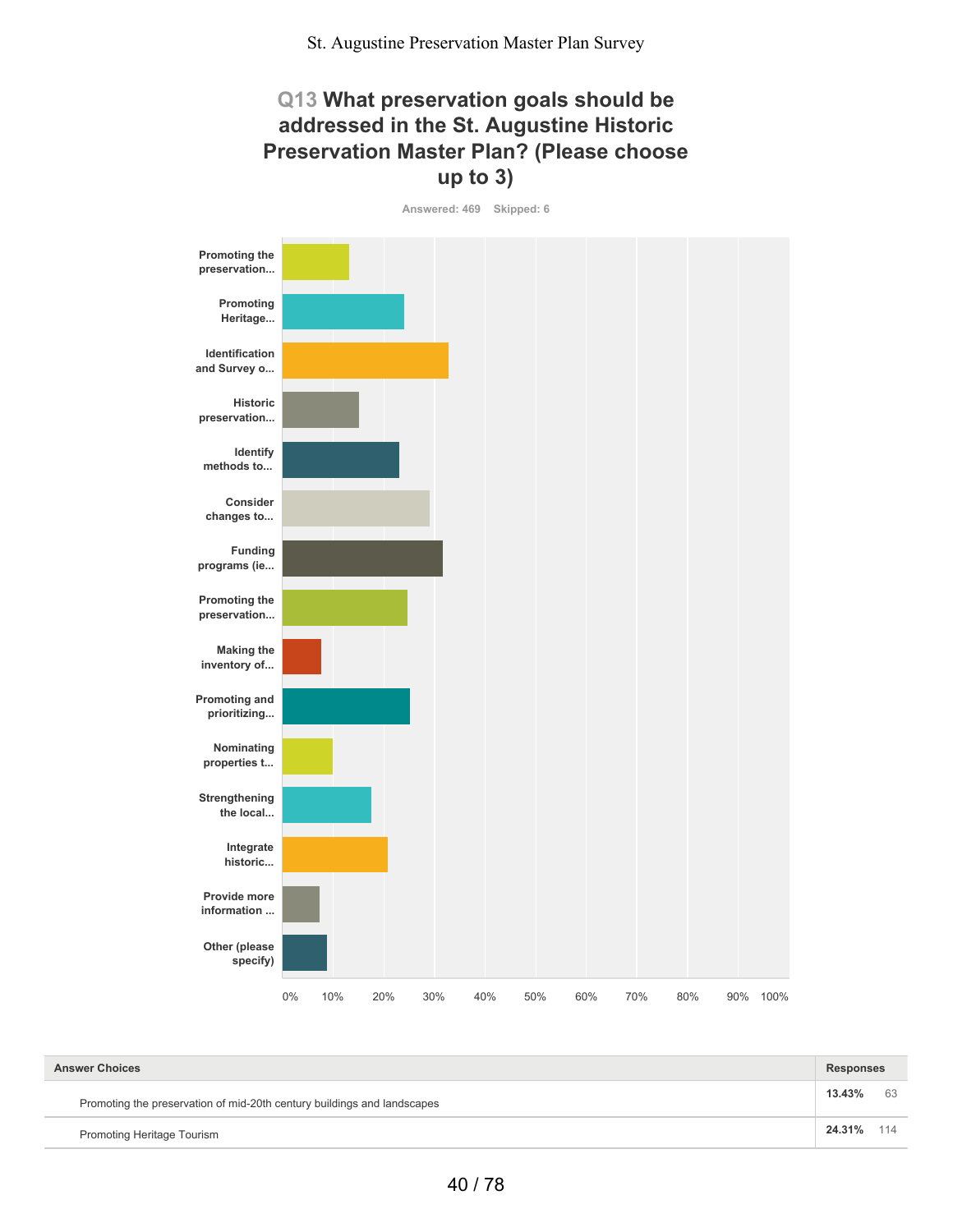| Identification and Survey of historic buildings and structures                                                                                  | 33.05% | 155 |
|-------------------------------------------------------------------------------------------------------------------------------------------------|--------|-----|
| Historic preservation training and workshops, and other preservation educational activities                                                     | 15.14% | 71  |
| Identify methods to address the changing environment, such as sea level rise                                                                    | 23.24% | 109 |
| Consider changes to local legislation and tools (zoning, comprehensive plan, Architectural Guidelines)                                          | 29.21% | 137 |
| Funding programs (ie. grants, revolving fund, small loans)                                                                                      | 31.77% | 149 |
| Promoting the preservation of landscapes, and archaeological sites                                                                              | 24.95% | 117 |
| Making the inventory of historic and more easily accessible to the public                                                                       | 7.68%  | 36  |
| Promoting and prioritizing the preservation of significant landmark buildings and sites                                                         | 25.16% | 118 |
| Nominating properties to the National Register of Historic Places                                                                               | 10.02% | 47  |
| Strengthening the local preservation network and developing new partners                                                                        | 17.70% | 83  |
| Integrate historic preservation and conservation zoning initiatives with other local ordinances and programs                                    | 20.90% | 98  |
| Provide more information on energy efficiency and alternative energy sources for historic buildings while preserving original building features | 7.46%  | 35  |
| Other (please specify)                                                                                                                          | 8.96%  | 42  |
| <b>Total Respondents: 469</b>                                                                                                                   |        |     |

| #              | Other (please specify)                                                                                                                                                                                                                                                                                                                                                                                                                                                                                                                                                                                                                                                                                                                                                                                                                                                                                                                                                                                                                                                                                                                                                                                                                                                                                                                                                                                                                                                                                                                                                                                                                                                                                                                                                                                                                   | <b>Date</b>        |
|----------------|------------------------------------------------------------------------------------------------------------------------------------------------------------------------------------------------------------------------------------------------------------------------------------------------------------------------------------------------------------------------------------------------------------------------------------------------------------------------------------------------------------------------------------------------------------------------------------------------------------------------------------------------------------------------------------------------------------------------------------------------------------------------------------------------------------------------------------------------------------------------------------------------------------------------------------------------------------------------------------------------------------------------------------------------------------------------------------------------------------------------------------------------------------------------------------------------------------------------------------------------------------------------------------------------------------------------------------------------------------------------------------------------------------------------------------------------------------------------------------------------------------------------------------------------------------------------------------------------------------------------------------------------------------------------------------------------------------------------------------------------------------------------------------------------------------------------------------------|--------------------|
| 1              | Strictly enforcing the codes we have on the books would help. Tightening any loop holes that allow the destruction of<br>historic properties. Understanding that sometimes preserving the small scale of the Colonial town is more important<br>than building MEGA buildings that are pseudo reproductions and faux copies of Colonial structures. When fake<br>"colonial buildings" loom taller than Victorians we have a serious problem. When there are massive buildings built<br>along Cordova, which once was the Colonial wall for the town, and would have had only one story buildings, we are<br>destroying the feel and understanding of a 17 th century historic district. When buildings loom taller than the City<br>Gates, we are not portraying our history properly. When the Prince Murat house can be turned into a luxury hotel suite<br>with a mini bar, we have lost the history of that rare building. While I understand there is a legal limit to what can be<br>done on interiors, everything should be done to educate the public and new owners of the rare privilege they have of<br>owning such buildings, and their obligation to preserve them as accurately as possible. The HP guidelines while strictly<br>enforced on minor details (which they should be) are bent to accommodate the commercial needs of the institutions (<br>both FSDB & Flagler) and developers who want to maximize their real estate value. I want to so much hope and<br>believe that we can get a true preservation program going that preserves our unique resources and educates the<br>public on the importance and complexities of true preservation. We have done a great job in educating people on the<br>importance of Archelogy in our City. Let's do the same with preserving our buildings and Colonial history. | 1/15/2016 9:02 AM  |
| 2              | all of the above                                                                                                                                                                                                                                                                                                                                                                                                                                                                                                                                                                                                                                                                                                                                                                                                                                                                                                                                                                                                                                                                                                                                                                                                                                                                                                                                                                                                                                                                                                                                                                                                                                                                                                                                                                                                                         | 1/14/2016 9:46 PM  |
| 3              | All of the above                                                                                                                                                                                                                                                                                                                                                                                                                                                                                                                                                                                                                                                                                                                                                                                                                                                                                                                                                                                                                                                                                                                                                                                                                                                                                                                                                                                                                                                                                                                                                                                                                                                                                                                                                                                                                         | 1/11/2016 12:14 AM |
| 4              | Decrease the vehicular traffic - particularly those horrible trolleys!                                                                                                                                                                                                                                                                                                                                                                                                                                                                                                                                                                                                                                                                                                                                                                                                                                                                                                                                                                                                                                                                                                                                                                                                                                                                                                                                                                                                                                                                                                                                                                                                                                                                                                                                                                   | 1/10/2016 9:56 AM  |
| 5              | Don't run the mom and pop businesses out                                                                                                                                                                                                                                                                                                                                                                                                                                                                                                                                                                                                                                                                                                                                                                                                                                                                                                                                                                                                                                                                                                                                                                                                                                                                                                                                                                                                                                                                                                                                                                                                                                                                                                                                                                                                 | 1/7/2016 3:00 PM   |
| 6              | Any changes to legislation should be stronger in protecting resources                                                                                                                                                                                                                                                                                                                                                                                                                                                                                                                                                                                                                                                                                                                                                                                                                                                                                                                                                                                                                                                                                                                                                                                                                                                                                                                                                                                                                                                                                                                                                                                                                                                                                                                                                                    | 1/6/2016 3:04 PM   |
| $\overline{7}$ | Make residents aware of rehab loans, such as 203K FHA loans, to "fix-up" homes and residential properties, while<br>mainitaing the historical significance of such neighboroods. West St. Augustine would be a perfect example of where<br>such programs could be utilized wonderfully!                                                                                                                                                                                                                                                                                                                                                                                                                                                                                                                                                                                                                                                                                                                                                                                                                                                                                                                                                                                                                                                                                                                                                                                                                                                                                                                                                                                                                                                                                                                                                  | 1/6/2016 9:02 AM   |
| 8              | One major hurricane will destroy all that has been done. It will come. We've just been lucky!                                                                                                                                                                                                                                                                                                                                                                                                                                                                                                                                                                                                                                                                                                                                                                                                                                                                                                                                                                                                                                                                                                                                                                                                                                                                                                                                                                                                                                                                                                                                                                                                                                                                                                                                            | 1/4/2016 2:53 PM   |
| 9              | St. Augustine National Historical Park and National Seashore Act, www.staugustgreen.com/draft-legislation.html                                                                                                                                                                                                                                                                                                                                                                                                                                                                                                                                                                                                                                                                                                                                                                                                                                                                                                                                                                                                                                                                                                                                                                                                                                                                                                                                                                                                                                                                                                                                                                                                                                                                                                                           | 1/2/2016 8:12 PM   |
| 10             | Limit new construction.                                                                                                                                                                                                                                                                                                                                                                                                                                                                                                                                                                                                                                                                                                                                                                                                                                                                                                                                                                                                                                                                                                                                                                                                                                                                                                                                                                                                                                                                                                                                                                                                                                                                                                                                                                                                                  | 12/23/2015 1:56 PM |
| 11             | The downtown parking requirement is egregious. It has stopped me from investing in rennovations more than once                                                                                                                                                                                                                                                                                                                                                                                                                                                                                                                                                                                                                                                                                                                                                                                                                                                                                                                                                                                                                                                                                                                                                                                                                                                                                                                                                                                                                                                                                                                                                                                                                                                                                                                           | 12/23/2015 1:02 PM |
| 12             | Follow thru, accountability and executive authority (not committees) to implement current city strategic plans                                                                                                                                                                                                                                                                                                                                                                                                                                                                                                                                                                                                                                                                                                                                                                                                                                                                                                                                                                                                                                                                                                                                                                                                                                                                                                                                                                                                                                                                                                                                                                                                                                                                                                                           | 12/16/2015 5:51 PM |
| 13             | Fix the roads downtown. In some nice neighborhoods you can't even ride a bike. Whats up with that?                                                                                                                                                                                                                                                                                                                                                                                                                                                                                                                                                                                                                                                                                                                                                                                                                                                                                                                                                                                                                                                                                                                                                                                                                                                                                                                                                                                                                                                                                                                                                                                                                                                                                                                                       | 12/15/2015 7:45 PM |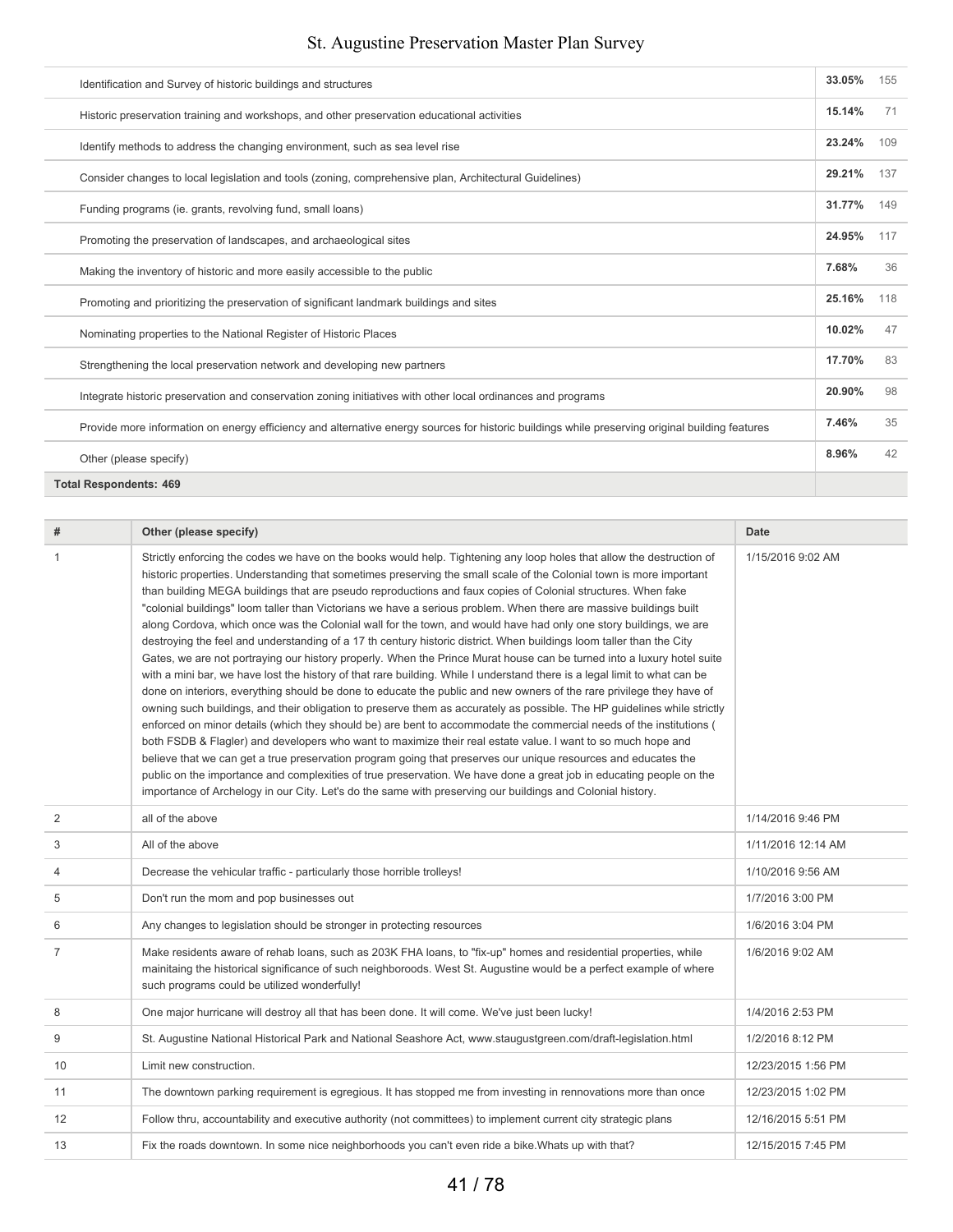| 14 | limiting outdoor merchandise displays, outbuildings, and vending that detract from authentic historic interpretation                                                                                                                                                                                                                                                                                                                                                                                                                                                                                                                                                                                                                                                                | 12/15/2015 1:31 AM  |
|----|-------------------------------------------------------------------------------------------------------------------------------------------------------------------------------------------------------------------------------------------------------------------------------------------------------------------------------------------------------------------------------------------------------------------------------------------------------------------------------------------------------------------------------------------------------------------------------------------------------------------------------------------------------------------------------------------------------------------------------------------------------------------------------------|---------------------|
| 15 | gain control over unsightly commercial signs/buildings that detract from our historic community                                                                                                                                                                                                                                                                                                                                                                                                                                                                                                                                                                                                                                                                                     | 12/11/2015 10:39 AM |
| 16 | Stop the destruction of old buildings to make room for new tourist-focused businesses.                                                                                                                                                                                                                                                                                                                                                                                                                                                                                                                                                                                                                                                                                              | 12/11/2015 8:47 AM  |
| 17 | focus new growth at the perimeters of the City - North and West; continue to impose design restrictions that promote<br>the new to blend with the old.                                                                                                                                                                                                                                                                                                                                                                                                                                                                                                                                                                                                                              | 12/11/2015 7:19 AM  |
| 18 | quit promoting st augustine for commercial reasons, make it a great place to live, not to visit.                                                                                                                                                                                                                                                                                                                                                                                                                                                                                                                                                                                                                                                                                    | 12/10/2015 12:11 PM |
| 19 | The biggest goal should be to strengthen the zoning laws already in place which were designed to protect historic<br>neighborhoods.                                                                                                                                                                                                                                                                                                                                                                                                                                                                                                                                                                                                                                                 | 12/9/2015 4:53 PM   |
| 20 | Goals should address government owned structures, not private property.                                                                                                                                                                                                                                                                                                                                                                                                                                                                                                                                                                                                                                                                                                             | 12/9/2015 12:08 PM  |
| 21 | Stop allowing Flagler College to expand downtown                                                                                                                                                                                                                                                                                                                                                                                                                                                                                                                                                                                                                                                                                                                                    | 12/9/2015 11:27 AM  |
| 22 | Free historical souvenirs to tourist                                                                                                                                                                                                                                                                                                                                                                                                                                                                                                                                                                                                                                                                                                                                                | 12/8/2015 6:14 PM   |
| 23 | Recognition and protection of the marine industrial corridor along the San Sebastian River, specifically the heritage of<br>commercial shrimping and the building of shrimp boats. St. Augustine was a global leader in both of these industries.                                                                                                                                                                                                                                                                                                                                                                                                                                                                                                                                   | 12/8/2015 4:51 PM   |
| 24 | Not every part of the city should be considered sacred. Interesting aesthetic development can occur outisde the<br>downtown historic district                                                                                                                                                                                                                                                                                                                                                                                                                                                                                                                                                                                                                                       | 12/8/2015 2:02 PM   |
| 25 | Hold owners of historic buildings, particularly in designated historic districts, accountable for ongoing preservation and<br>maintenance of property through city ordinances. This is the only proactive method of avoiding the organic deteriation<br>of many beautiful, historic which exists today.                                                                                                                                                                                                                                                                                                                                                                                                                                                                             | 12/8/2015 7:56 AM   |
| 26 | Huge amounts spent on "studies" for proposals and suggestions, especially with companies from outside the<br>immediate area, is counter productive.                                                                                                                                                                                                                                                                                                                                                                                                                                                                                                                                                                                                                                 | 12/8/2015 6:43 AM   |
| 27 | Promoting refurbishment of historic properties by easing the financial burden of city building regulations                                                                                                                                                                                                                                                                                                                                                                                                                                                                                                                                                                                                                                                                          | 12/7/2015 6:13 PM   |
| 28 | Keeping regulations from pricing use & renovation out of the reach of average people                                                                                                                                                                                                                                                                                                                                                                                                                                                                                                                                                                                                                                                                                                | 12/7/2015 4:59 PM   |
| 29 | None                                                                                                                                                                                                                                                                                                                                                                                                                                                                                                                                                                                                                                                                                                                                                                                | 12/7/2015 2:40 PM   |
| 30 | All of the above actually                                                                                                                                                                                                                                                                                                                                                                                                                                                                                                                                                                                                                                                                                                                                                           | 12/7/2015 11:12 AM  |
| 31 | Stop promoting tourism so much!!                                                                                                                                                                                                                                                                                                                                                                                                                                                                                                                                                                                                                                                                                                                                                    | 12/7/2015 5:49 AM   |
| 32 | Help make it more, not less, economically viable. Not all properties are owned by the government or tax exempt<br>owners, nor should they be. St. Augustine is a living city, not just a museum. This is the way Historic Preservation in<br>St. Augustine is headed due to the high cost of complying with all of the regulations without assistance from the<br>preservation community. The only ones that will be able to afford to build in the HP districts are those that are tax<br>exempt, don't have to pay property taxes, or make a return on their investment. Either this option or the very large<br>chains that want to have a presence in St. Augustine, but don't have to pay the entire cost of operating here from the<br>revenue that they make in this market. | 12/6/2015 10:02 AM  |
| 33 | The plan to NOT tax residents to teh point where we can no longer afford to live here                                                                                                                                                                                                                                                                                                                                                                                                                                                                                                                                                                                                                                                                                               | 12/6/2015 9:16 AM   |
| 34 | Figuring out a way for the city to better fund the city archaeology program as well as other preservation efforts.                                                                                                                                                                                                                                                                                                                                                                                                                                                                                                                                                                                                                                                                  | 12/5/2015 9:15 PM   |
| 35 | Preventing owners to circumvent the existing laws to fit their own selfish needs just because they have the financial<br>needs and enforcing codes!                                                                                                                                                                                                                                                                                                                                                                                                                                                                                                                                                                                                                                 | 12/5/2015 4:11 PM   |
| 36 | Prohibit development of commercial and institutional growth in residential zone neighborhoods. Enough is enough!                                                                                                                                                                                                                                                                                                                                                                                                                                                                                                                                                                                                                                                                    | 12/5/2015 8:12 AM   |
| 37 | Manage tourism and development in old city. Don't zone by exception. Manage conflict of interest votes. Make annual<br>budget provisions. Stop college encroachment into historic district. Don't "promote" anything, do it.                                                                                                                                                                                                                                                                                                                                                                                                                                                                                                                                                        | 12/4/2015 6:58 PM   |
| 38 | It isn't all Spanish. Let's keep other relevant structures and periods too                                                                                                                                                                                                                                                                                                                                                                                                                                                                                                                                                                                                                                                                                                          | 12/4/2015 3:53 PM   |
| 39 | Living history - real artisans doing real live demonstrations. Such an opportunity we have, and it is wasted.                                                                                                                                                                                                                                                                                                                                                                                                                                                                                                                                                                                                                                                                       | 12/4/2015 2:17 PM   |
| 40 | Develop national historic landmark/world heritage cities studies.                                                                                                                                                                                                                                                                                                                                                                                                                                                                                                                                                                                                                                                                                                                   | 12/4/2015 2:00 PM   |
| 41 | Improvement in communication between local government y and the property owner of potential property owner. The<br>complicated process (sometimes based on personal issues) is preventing people who could afford to participate in<br>historic preservation from doing it.                                                                                                                                                                                                                                                                                                                                                                                                                                                                                                         | 12/4/2015 1:56 PM   |
| 42 | A lot of these are important.                                                                                                                                                                                                                                                                                                                                                                                                                                                                                                                                                                                                                                                                                                                                                       | 12/4/2015 11:21 AM  |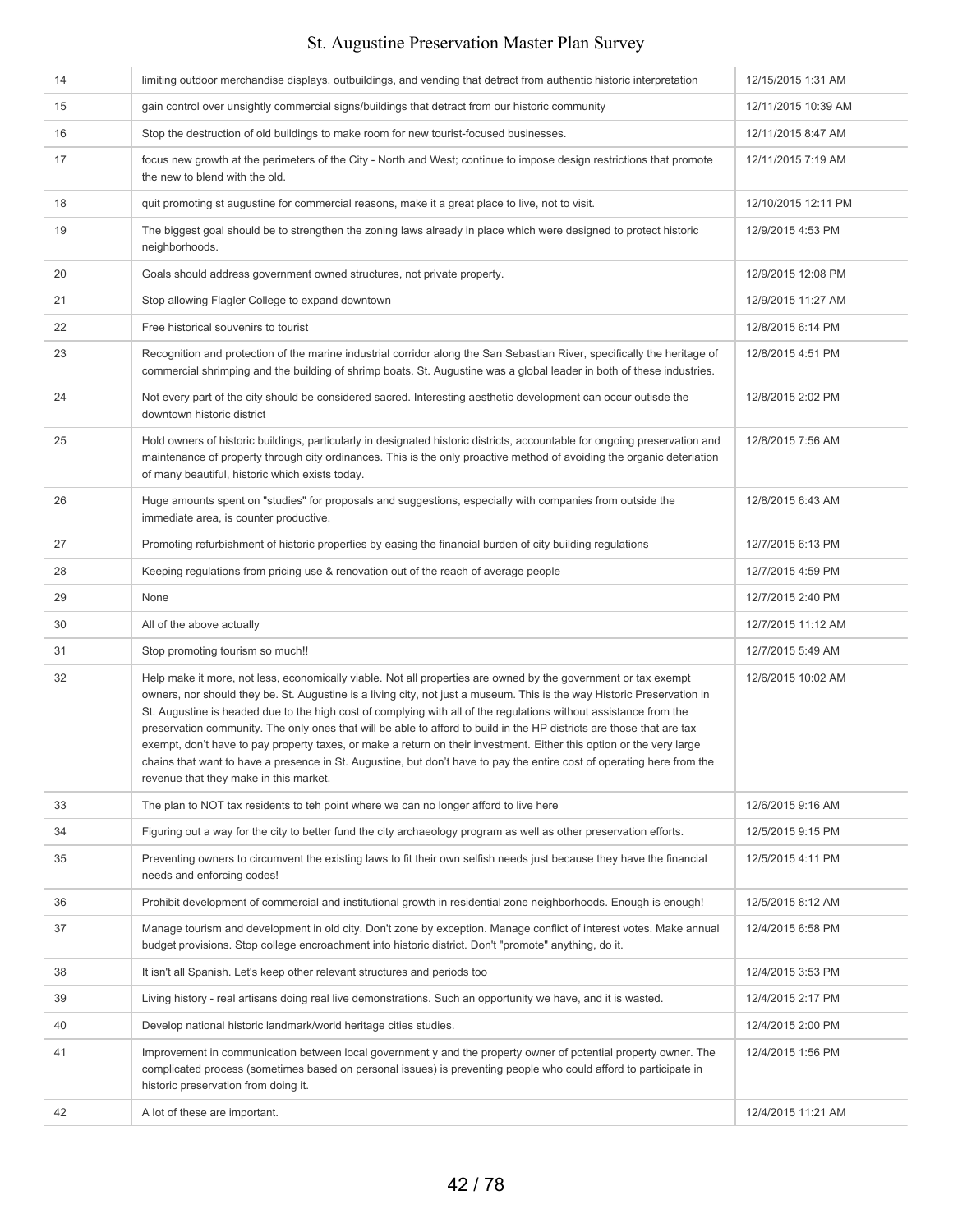# **Q14 Have you owned a residence or business that is fifty years of age or older?**



| <b>Answer Choices</b> | <b>Responses</b> |
|-----------------------|------------------|
| Yes                   | 65.75%<br>311    |
| No                    | 162<br>34.25%    |
| <b>Total</b>          | 473              |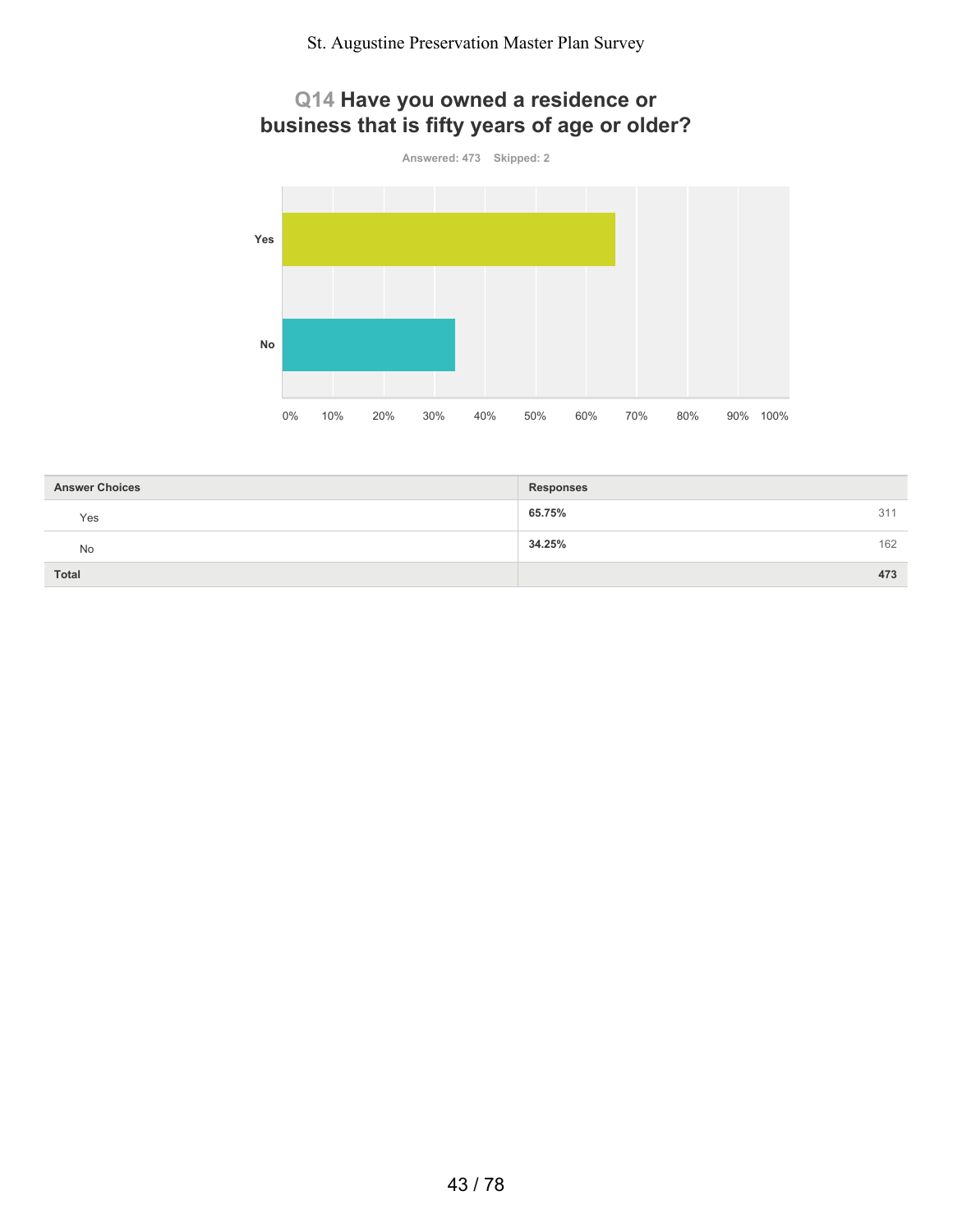## **Q15 In regards to a real estate purchase, would you consider buying a building that age?**



| <b>Answer Choices</b> | <b>Responses</b> |
|-----------------------|------------------|
| Yes                   | 80.85%<br>380    |
| No. If no, why not?   | 19.15%<br>90     |
| Total                 | 470              |

| #              | No.If no, why not?                                                                                                                                                                                                                                                | Date               |
|----------------|-------------------------------------------------------------------------------------------------------------------------------------------------------------------------------------------------------------------------------------------------------------------|--------------------|
| -1             | Need financial security and would definitely buy a historic property, especially near downtown, and Lincolnville                                                                                                                                                  | 1/15/2016 10:12 PM |
| 2              | The focus of my practise is not in the downtown area.                                                                                                                                                                                                             | 1/15/2016 8:55 AM  |
| 3              | Currently own a house that is 113 years old. We consider ourselves stewards to maintain the historic significance of<br>this home and sell it to someone who feels the same now that we are getting older and can no longer maintain the<br>home as it should be. | 1/15/2016 8:49 AM  |
| $\overline{4}$ | I have two already. It is very hard to own and maintain these historic structures. It is getting too hard to do anything<br>downtown with all the regulation and restrictions                                                                                     | 1/13/2016 3:52 PM  |
| 5              | The financial resources are not available for restoration and upkeep.                                                                                                                                                                                             | 1/13/2016 12:14 PM |
| 6              | My wife and I purchased a house in Davis Shores built in 1956, but the transaction fell through                                                                                                                                                                   | 1/11/2016 12:14 AM |
| 7              | I have a house built in the 1920's.                                                                                                                                                                                                                               | 1/9/2016 1:15 AM   |
| 8              | upkeep is too expensive                                                                                                                                                                                                                                           | 1/8/2016 2:46 PM   |
| 9              | Too expensive to fix up. I lived downtown in 2000 and looked for a home. I don't have the \$, time or energy anymore<br>to fix up an older home.                                                                                                                  | 1/8/2016 10:08 AM  |
| 10             | We are too old to physically help with upkeep                                                                                                                                                                                                                     | 1/7/2016 4:08 PM   |
| 11             | Cost of restoration too high for return                                                                                                                                                                                                                           | 1/6/2016 3:31 PM   |
| 12             | My age - I am past the time that I would be buying                                                                                                                                                                                                                | 1/6/2016 3:10 PM   |
| 13             | You would have to have a lot of money in order to not cut corners and preserve it to the "Actual" manner it was when<br>constructed.                                                                                                                              | 1/4/2016 2:53 PM   |
| 14             | Cost of upkeep.                                                                                                                                                                                                                                                   | 1/1/2016 1:44 PM   |
| 15             | Cost to restore and maintain                                                                                                                                                                                                                                      | 1/1/2016 12:55 PM  |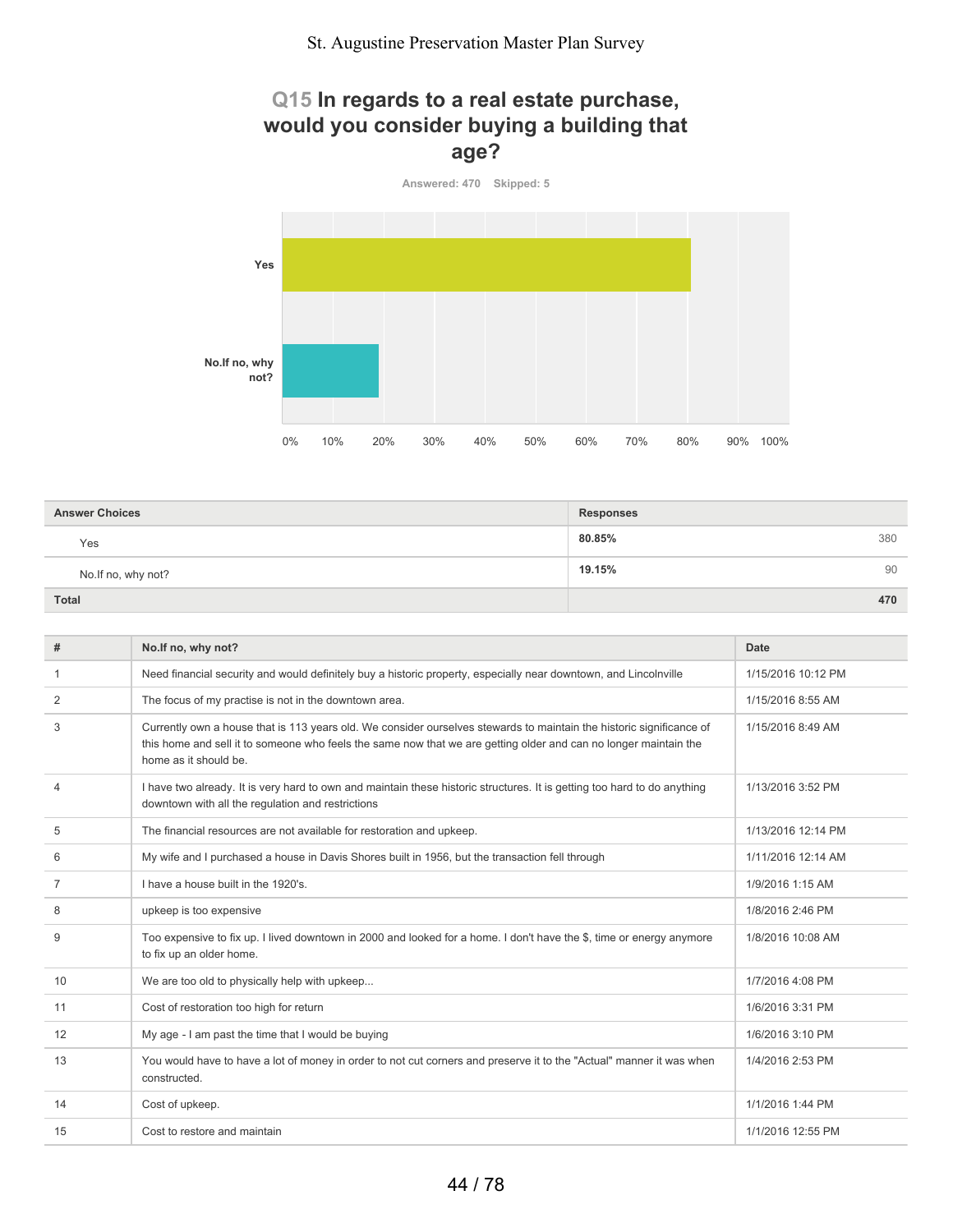| 16 | cost and limits on use too much bureaucracy                                                                                                                                                                                                                                                                                                                                                                                                                                                                                                    | 12/24/2015 2:47 PM  |
|----|------------------------------------------------------------------------------------------------------------------------------------------------------------------------------------------------------------------------------------------------------------------------------------------------------------------------------------------------------------------------------------------------------------------------------------------------------------------------------------------------------------------------------------------------|---------------------|
| 17 | Not moving again                                                                                                                                                                                                                                                                                                                                                                                                                                                                                                                               | 12/24/2015 12:53 PM |
| 18 | I was born at the old Flagler hospital not to far from Lincolnville, and I went to local schools. I was raise in Lincolnville<br>with the cost of living going up the houses are not affordable any longer, and the building cost are sky high. 10 or 20<br>years ago, I would have said yes. Echo House which is now a play ground area for St. Paul School for Excellence tried<br>to get funding for restoration but "Where is the funding when one wants to keep the historic preservation." only a select<br>few get sustainable funding. | 12/22/2015 1:08 PM  |
| 19 | not in the position to buy.                                                                                                                                                                                                                                                                                                                                                                                                                                                                                                                    | 12/22/2015 10:00 AM |
| 20 | Won't reside in the City Limits.                                                                                                                                                                                                                                                                                                                                                                                                                                                                                                               | 12/21/2015 3:22 PM  |
| 21 | Too much work                                                                                                                                                                                                                                                                                                                                                                                                                                                                                                                                  | 12/20/2015 1:45 PM  |
| 22 | Would need a TON of money for upkeep & restoration.                                                                                                                                                                                                                                                                                                                                                                                                                                                                                            | 12/15/2015 7:08 PM  |
| 23 | Would not have the funds to sustain the project!                                                                                                                                                                                                                                                                                                                                                                                                                                                                                               | 12/15/2015 1:19 PM  |
| 24 | I don't have the financial resources to maintain a 50 year old house.                                                                                                                                                                                                                                                                                                                                                                                                                                                                          | 12/14/2015 8:38 PM  |
| 25 | Maintenance costs. Intrusion on property rights by historic conservation advocates                                                                                                                                                                                                                                                                                                                                                                                                                                                             | 12/13/2015 11:55 AM |
| 26 | I would not have the resources to restore it. I am 70 yrs old.                                                                                                                                                                                                                                                                                                                                                                                                                                                                                 | 12/12/2015 2:45 PM  |
| 27 | I'm too old. Twenty years ago, my answer would be different.                                                                                                                                                                                                                                                                                                                                                                                                                                                                                   | 12/12/2015 1:04 PM  |
| 28 | Maintainence                                                                                                                                                                                                                                                                                                                                                                                                                                                                                                                                   | 12/12/2015 9:24 AM  |
| 29 | I'm too freakin' old!                                                                                                                                                                                                                                                                                                                                                                                                                                                                                                                          | 12/12/2015 8:48 AM  |
| 30 | My age                                                                                                                                                                                                                                                                                                                                                                                                                                                                                                                                         | 12/11/2015 6:40 PM  |
| 31 | I'm too old, unless it was already rehab/preserved & was of significant historical value so I could share it with the<br>public.                                                                                                                                                                                                                                                                                                                                                                                                               | 12/11/2015 4:32 PM  |
| 32 | The HARB process can be onerous, costly and impractical. The archeology permit alone is costly. Contractors don't<br>want to work downtown because restrictions, parking issues, permitting process, etc.                                                                                                                                                                                                                                                                                                                                      | 12/11/2015 11:34 AM |
| 33 | too much upkeep                                                                                                                                                                                                                                                                                                                                                                                                                                                                                                                                | 12/11/2015 10:39 AM |
| 34 | Retired. Not buying                                                                                                                                                                                                                                                                                                                                                                                                                                                                                                                            | 12/11/2015 9:28 AM  |
| 35 | costs of proper restoration & maintenance                                                                                                                                                                                                                                                                                                                                                                                                                                                                                                      | 12/11/2015 5:34 AM  |
| 36 | We do not own real estate except for our home.                                                                                                                                                                                                                                                                                                                                                                                                                                                                                                 | 12/10/2015 2:34 PM  |
| 37 | I am a homeowner of a house that was built in the 1920s with much improvement work.                                                                                                                                                                                                                                                                                                                                                                                                                                                            | 12/10/2015 10:52 AM |
| 38 | I'm too old.                                                                                                                                                                                                                                                                                                                                                                                                                                                                                                                                   | 12/10/2015 9:40 AM  |
| 39 | I have owned an historic home up north but now do not want a home that requires a lot of maintenance.                                                                                                                                                                                                                                                                                                                                                                                                                                          | 12/10/2015 9:07 AM  |
| 40 | Negative changes allowed here that change forever the original beauty and value of the property and nearbye land                                                                                                                                                                                                                                                                                                                                                                                                                               | 12/10/2015 7:04 AM  |
| 41 | cost                                                                                                                                                                                                                                                                                                                                                                                                                                                                                                                                           | 12/9/2015 6:58 PM   |
| 42 | Could not afford the maintenance                                                                                                                                                                                                                                                                                                                                                                                                                                                                                                               | 12/9/2015 4:34 PM   |
| 43 | I already own multiple older properties in St. Augustine and have no interest in buying more.                                                                                                                                                                                                                                                                                                                                                                                                                                                  | 12/9/2015 2:47 PM   |
| 44 | Potential costs of maintenance                                                                                                                                                                                                                                                                                                                                                                                                                                                                                                                 | 12/9/2015 12:39 PM  |
| 45 | I built a home in the Spanish 2nd Period style in downtown St. Augustine                                                                                                                                                                                                                                                                                                                                                                                                                                                                       | 12/9/2015 12:22 PM  |
| 46 | Too much work to maintain, bring up to code, and HARB is too constricting.                                                                                                                                                                                                                                                                                                                                                                                                                                                                     | 12/9/2015 11:55 AM  |
| 47 | Not interested in the cost associated with renovation and upkeep.                                                                                                                                                                                                                                                                                                                                                                                                                                                                              | 12/9/2015 10:26 AM  |
| 48 | Because I am nearing retirement and no longer enjoy the amount of maintenance required on an older building.                                                                                                                                                                                                                                                                                                                                                                                                                                   | 12/8/2015 5:05 PM   |
| 49 | financial cost of maintenance                                                                                                                                                                                                                                                                                                                                                                                                                                                                                                                  | 12/8/2015 8:32 AM   |
| 50 | Not in SAnever again, spent nearly \$1M to restore my home and several properties around me are literally in<br>physical decay. Would go to other city like Charleston, or Savannah where city leaders have establish proactive<br>property maintenance guidelines for owners.                                                                                                                                                                                                                                                                 | 12/8/2015 7:56 AM   |
| 51 | No protection of Neighborhood--City will allow anything to obtain increase taxes                                                                                                                                                                                                                                                                                                                                                                                                                                                               | 12/7/2015 9:53 PM   |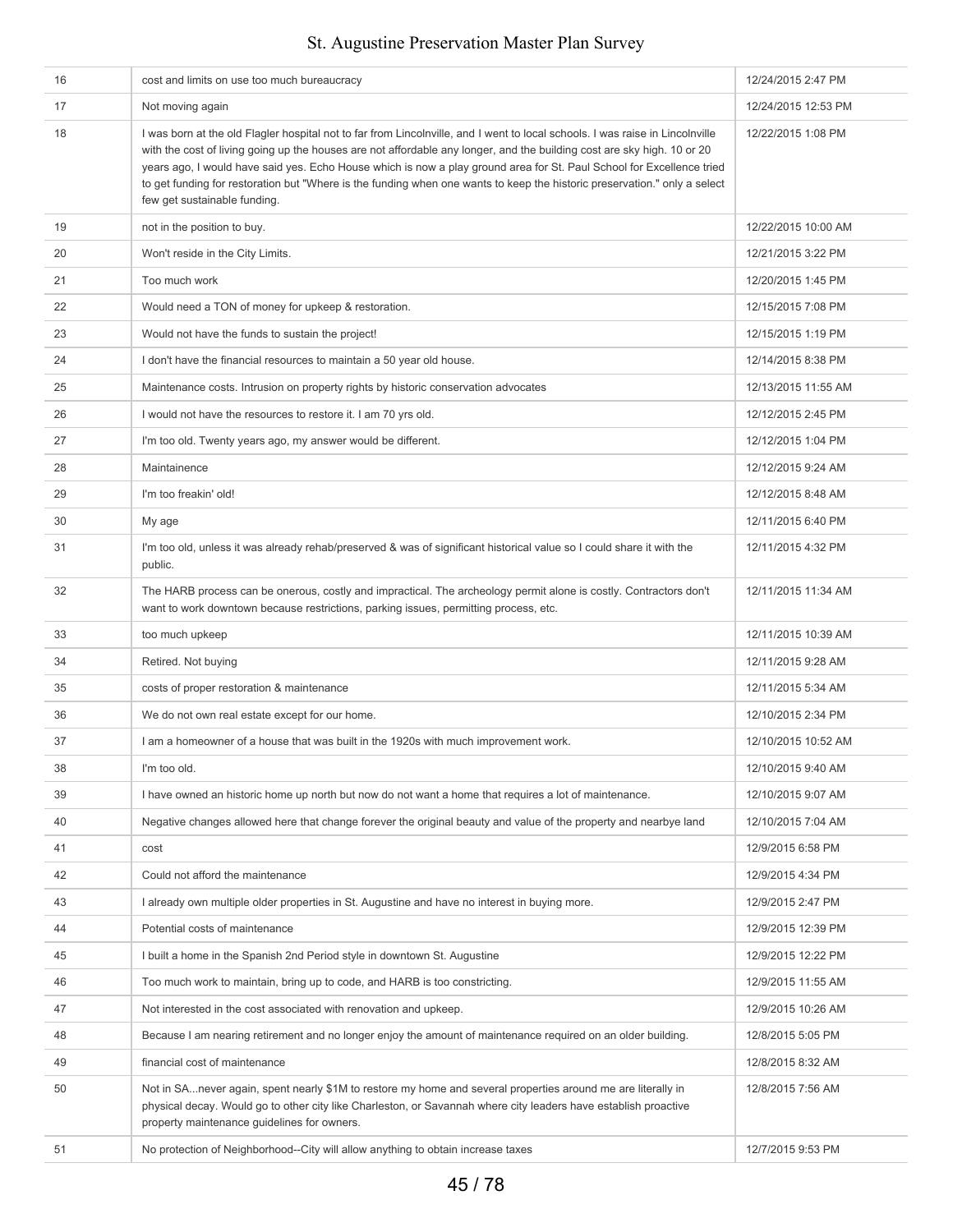| 52 | The maintenance combined with lack of common sense regulations & no resources for upgrading plumbing & utilities<br>would bankrupt me. I like the European model where you USE older buildings rather than turning them into shrink-<br>wrapped museums & a dead zone.                                   | 12/7/2015 4:59 PM  |
|----|----------------------------------------------------------------------------------------------------------------------------------------------------------------------------------------------------------------------------------------------------------------------------------------------------------|--------------------|
| 53 | No because the governing bodies which approve/deny changes of these buildings are much too controlling and<br>limiting.                                                                                                                                                                                  | 12/7/2015 4:14 PM  |
| 54 | cost to renovate and bring up to code would be prohibitive.                                                                                                                                                                                                                                              | 12/7/2015 3:16 PM  |
| 55 | not in my plans                                                                                                                                                                                                                                                                                          | 12/7/2015 2:20 PM  |
| 56 | The up keep is to expense for an individual alone.                                                                                                                                                                                                                                                       | 12/7/2015 9:29 AM  |
| 57 | Too much expensive maintenance required.                                                                                                                                                                                                                                                                 | 12/7/2015 9:12 AM  |
| 58 | I have also aged "fifty years of age or older"                                                                                                                                                                                                                                                           | 12/7/2015 6:50 AM  |
| 59 | As a retired person the expense and requirements of an older building would be more than we could deal with                                                                                                                                                                                              | 12/7/2015 5:01 AM  |
| 60 | cost of maintenance                                                                                                                                                                                                                                                                                      | 12/6/2015 11:48 PM |
| 61 | Lack of resources                                                                                                                                                                                                                                                                                        | 12/6/2015 11:40 PM |
| 62 | To expensive to upgrade.                                                                                                                                                                                                                                                                                 | 12/6/2015 11:28 PM |
| 63 | There are more costs in maintaining an older residence.                                                                                                                                                                                                                                                  | 12/6/2015 6:34 PM  |
| 64 | now retired so not enough money to do the preservation/modification                                                                                                                                                                                                                                      | 12/6/2015 1:39 PM  |
| 65 | It would be too expensive to keep it up to code. Especially the way this city manipulates the tax system.                                                                                                                                                                                                | 12/6/2015 9:16 AM  |
| 66 | Could not afford                                                                                                                                                                                                                                                                                         | 12/5/2015 11:09 PM |
| 67 | Www                                                                                                                                                                                                                                                                                                      | 12/5/2015 8:31 PM  |
| 68 | Too many unexpected surprises when doing any remodeling. Insurance is significantly higher, doesn't meet code for<br>discounts. After a while ago the character you bought becomes an inconvenience.                                                                                                     | 12/5/2015 7:18 PM  |
| 69 | Fear of additional local regulations and high cost of homeowner insurance.                                                                                                                                                                                                                               | 12/5/2015 6:26 PM  |
| 70 | Tax's to high.                                                                                                                                                                                                                                                                                           | 12/5/2015 4:38 PM  |
| 71 | Cost of upkeep                                                                                                                                                                                                                                                                                           | 12/5/2015 3:19 PM  |
| 72 | Too costly to renovate and maintain                                                                                                                                                                                                                                                                      | 12/5/2015 3:04 PM  |
| 73 | Too much upkeep                                                                                                                                                                                                                                                                                          | 12/5/2015 1:52 PM  |
| 74 | Current in my 3rd 1940s built house - love the style and area  ongoing upkeep, maintenance & insurance is<br>significantly higher than for a newer home. Never mind property taxes in the City - thanks Flagler College and the<br>Churches                                                              | 12/5/2015 1:51 PM  |
| 75 | I wanted to answer "yes but" -- I'm not sure I want to have that much money at risk from unknown problems and<br>expenses for restoration, rehabilitation, etc. with an older property. So I'd have to be very, very selective.                                                                          | 12/5/2015 9:33 AM  |
| 76 | do not want to move again.                                                                                                                                                                                                                                                                               | 12/5/2015 8:20 AM  |
| 77 | Have lived here for 50 years in a house that was built in the mod 1800's. It has character and charm that can't be<br>bought or faked.                                                                                                                                                                   | 12/4/2015 10:55 PM |
| 78 | I do not want a new construction - majority are awful materials and construction and design                                                                                                                                                                                                              | 12/4/2015 10:50 PM |
| 79 | Cost to preserve vs cost to rebuild in most cases is too great, property investment elsewhere is more profitable.                                                                                                                                                                                        | 12/4/2015 8:43 PM  |
| 80 | Already own one.                                                                                                                                                                                                                                                                                         | 12/4/2015 7:11 PM  |
| 81 | The future                                                                                                                                                                                                                                                                                               | 12/4/2015 5:44 PM  |
| 82 | Since living in our home since 1998 (dated circa 1900) and doing numerous maintenance, upgrades and upkeep, we<br>have never received one single penny or tax break of any kind for our efforts. It's a thankless situation. We have done<br>this out of a sense of pride for our home and neighborhood. | 12/4/2015 5:03 PM  |
| 83 | It is personal; I myself am very old !                                                                                                                                                                                                                                                                   | 12/4/2015 4:22 PM  |
| 84 | Not interested                                                                                                                                                                                                                                                                                           | 12/4/2015 3:40 PM  |
| 85 | I lack the money to maintain it.                                                                                                                                                                                                                                                                         | 12/4/2015 2:46 PM  |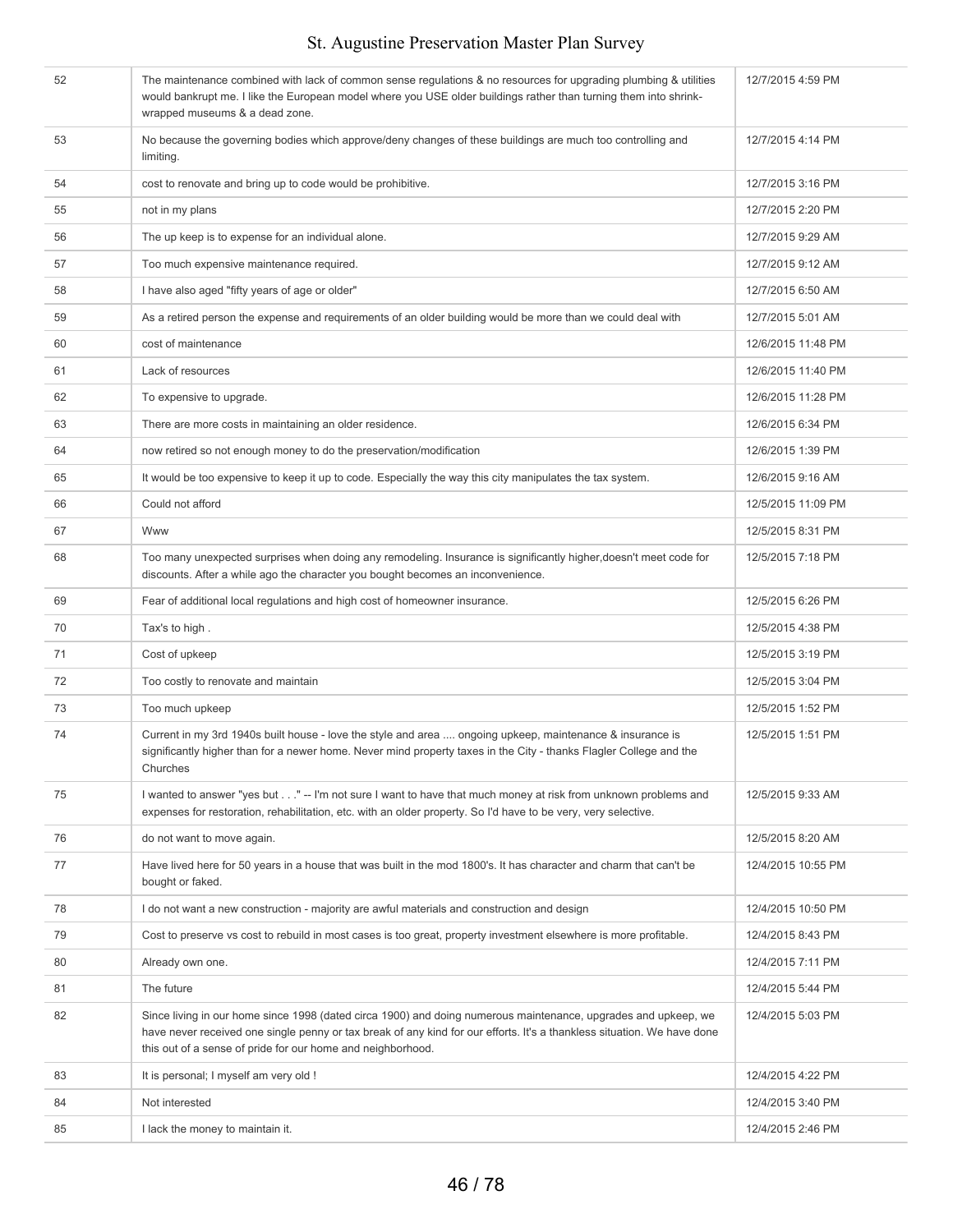| 86 | Would not have the resources to properly take care of such a property.    | 12/4/2015 2:00 PM  |
|----|---------------------------------------------------------------------------|--------------------|
| 87 | Cost of repair                                                            | 12/4/2015 12:23 PM |
| 88 | They are generally poorly maintained and therefore too costly to keep up. | 12/4/2015 9:36 AM  |
| 89 | I'd be very concerned about the cost of maintaining the structure.        | 12/3/2015 8:28 PM  |
| 90 | necessary, and expensive, reonvations                                     | 12/3/2015 5:35 PM  |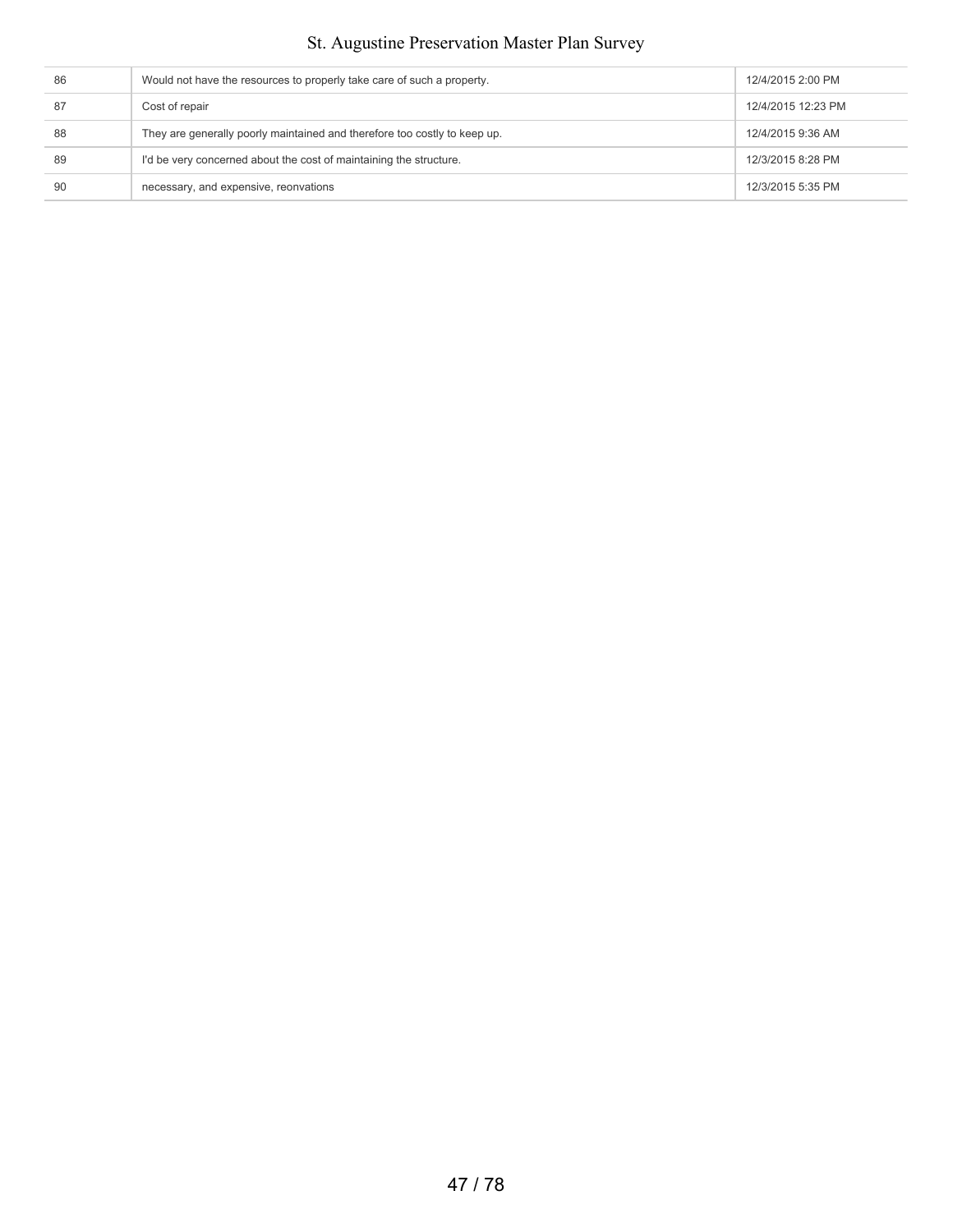# **Q16 Why is the preservation of St. Augustine's heritage important to you?**

**Answered: 404 Skipped: 71**

| #  | <b>Responses</b>                                                                                                                                                                                                                                                                                                                                                                                                                                                                                                                                                                                                                                                                                                                                                                                                                                                                                                                                                                                                                                     | Date               |
|----|------------------------------------------------------------------------------------------------------------------------------------------------------------------------------------------------------------------------------------------------------------------------------------------------------------------------------------------------------------------------------------------------------------------------------------------------------------------------------------------------------------------------------------------------------------------------------------------------------------------------------------------------------------------------------------------------------------------------------------------------------------------------------------------------------------------------------------------------------------------------------------------------------------------------------------------------------------------------------------------------------------------------------------------------------|--------------------|
| 1  | I love this town and would like to preserve what is left of the charm.                                                                                                                                                                                                                                                                                                                                                                                                                                                                                                                                                                                                                                                                                                                                                                                                                                                                                                                                                                               | 1/18/2016 7:41 PM  |
| 2  | My grandparents came from Spain and a street carries the name of the town. I wanted to move here 30 years ago. I<br>am also an historian!                                                                                                                                                                                                                                                                                                                                                                                                                                                                                                                                                                                                                                                                                                                                                                                                                                                                                                            | 1/15/2016 10:12 PM |
| 3  | Sense of place and unique history                                                                                                                                                                                                                                                                                                                                                                                                                                                                                                                                                                                                                                                                                                                                                                                                                                                                                                                                                                                                                    | 1/15/2016 9:27 PM  |
| 4  | Strong preservation measures protect those things that define us as a unique heritage destination & community,<br>mainly our authenticity. It is this historic fabric that makes us real.                                                                                                                                                                                                                                                                                                                                                                                                                                                                                                                                                                                                                                                                                                                                                                                                                                                            | 1/15/2016 9:11 PM  |
| 5  | To maintain our 450 year traditions                                                                                                                                                                                                                                                                                                                                                                                                                                                                                                                                                                                                                                                                                                                                                                                                                                                                                                                                                                                                                  | 1/15/2016 10:47 AM |
| 6  | preserves city history                                                                                                                                                                                                                                                                                                                                                                                                                                                                                                                                                                                                                                                                                                                                                                                                                                                                                                                                                                                                                               | 1/15/2016 10:14 AM |
| 7  | St. Augustine had a unique obligation to preserve its 450 years of history not only for today, but future generations.<br>Once an original resource is lost, it can not be brought back. While in some areas, we've done a good job, over the<br>last 35 years, I've seen too many buildings and open spaces lost to development, especially downtown. While they<br>have done a beautiful job restoring the Ponce de Leon hotel, Flagler College has greatly destroyed the gilded age<br>history that immediately surrounded the Ponce, as well as having a negative impact on the surrounding areas. Why<br>they were ever allowed to cross Cordova and destroy the Spanish Colonial HP districts in mass and scale and historic<br>inaccuracies, is a loss we will never recover from. I'll never understand how a town that is supposed to be an example<br>of historic preservation allowed this to happen, I'll never understand. The crushing impact of "heritage tourism" is also<br>going to destroy our history if not strictly regulated. | 1/15/2016 9:02 AM  |
| 8  | It is what defines what St. Augustine is.                                                                                                                                                                                                                                                                                                                                                                                                                                                                                                                                                                                                                                                                                                                                                                                                                                                                                                                                                                                                            | 1/15/2016 8:49 AM  |
| 9  | It is the cultural heart of the city.                                                                                                                                                                                                                                                                                                                                                                                                                                                                                                                                                                                                                                                                                                                                                                                                                                                                                                                                                                                                                | 1/14/2016 9:46 PM  |
| 10 | It is priceless and timeless                                                                                                                                                                                                                                                                                                                                                                                                                                                                                                                                                                                                                                                                                                                                                                                                                                                                                                                                                                                                                         | 1/14/2016 8:27 PM  |
| 11 | It defines the authenticity of our unique and ancient city.                                                                                                                                                                                                                                                                                                                                                                                                                                                                                                                                                                                                                                                                                                                                                                                                                                                                                                                                                                                          | 1/14/2016 8:10 PM  |
| 12 | Much of what we use to have is gone due to too much development and tourism.                                                                                                                                                                                                                                                                                                                                                                                                                                                                                                                                                                                                                                                                                                                                                                                                                                                                                                                                                                         | 1/14/2016 4:34 PM  |
| 13 | St. Augustine is a unique city and I would like to see it preserved and protected for generations to come.                                                                                                                                                                                                                                                                                                                                                                                                                                                                                                                                                                                                                                                                                                                                                                                                                                                                                                                                           | 1/14/2016 3:48 PM  |
| 14 | The character of the Old City, its architecture, street pattern provides a unique contribution to this country's heritage                                                                                                                                                                                                                                                                                                                                                                                                                                                                                                                                                                                                                                                                                                                                                                                                                                                                                                                            | 1/14/2016 11:57 AM |
| 15 | It is one of the reasons that my wife and I chose to live here.                                                                                                                                                                                                                                                                                                                                                                                                                                                                                                                                                                                                                                                                                                                                                                                                                                                                                                                                                                                      | 1/14/2016 11:30 AM |
| 16 | There is such a unique feel to different areas of the city that should be preserved.                                                                                                                                                                                                                                                                                                                                                                                                                                                                                                                                                                                                                                                                                                                                                                                                                                                                                                                                                                 | 1/14/2016 10:05 AM |
| 17 | I have owned property in the downtown for almost four decades. The town is special and needs to be preserved for<br>future generations                                                                                                                                                                                                                                                                                                                                                                                                                                                                                                                                                                                                                                                                                                                                                                                                                                                                                                               | 1/13/2016 3:52 PM  |
| 18 | As a long-time Florida resident, preserving our heritage is so important to me. It's very important for future generations<br>to understand our culture and history; it creates a sense of community and cohesion.                                                                                                                                                                                                                                                                                                                                                                                                                                                                                                                                                                                                                                                                                                                                                                                                                                   | 1/13/2016 1:23 PM  |
| 19 | St. Augustine is unique as a city in the USA and preserving this uniqueness is vital so that future generations may<br>have the opportunities to experience the myriad of American history encompassed in St. Augustine on a personal<br>level.                                                                                                                                                                                                                                                                                                                                                                                                                                                                                                                                                                                                                                                                                                                                                                                                      | 1/13/2016 12:14 PM |
| 20 | Unique historical location should be preserved for future generations to know and understand the history of this place.                                                                                                                                                                                                                                                                                                                                                                                                                                                                                                                                                                                                                                                                                                                                                                                                                                                                                                                              | 1/13/2016 9:50 AM  |
| 21 | Heritage                                                                                                                                                                                                                                                                                                                                                                                                                                                                                                                                                                                                                                                                                                                                                                                                                                                                                                                                                                                                                                             | 1/12/2016 9:30 PM  |
| 22 | It is what attracted me to move here. I frequently run and walk around town. Without it, I would not live here. If it is<br>threatened or taken forgranted for profits and ill conceived development I will move. It should be treated as a treasure,<br>once you lose it, it is gone.                                                                                                                                                                                                                                                                                                                                                                                                                                                                                                                                                                                                                                                                                                                                                               | 1/12/2016 6:36 PM  |
| 23 | This is a unique city in the U.S. I love living here and would like to see historic preservation activities expanded.                                                                                                                                                                                                                                                                                                                                                                                                                                                                                                                                                                                                                                                                                                                                                                                                                                                                                                                                | 1/12/2016 6:01 PM  |
| 24 | Honor the history.                                                                                                                                                                                                                                                                                                                                                                                                                                                                                                                                                                                                                                                                                                                                                                                                                                                                                                                                                                                                                                   | 1/12/2016 4:17 PM  |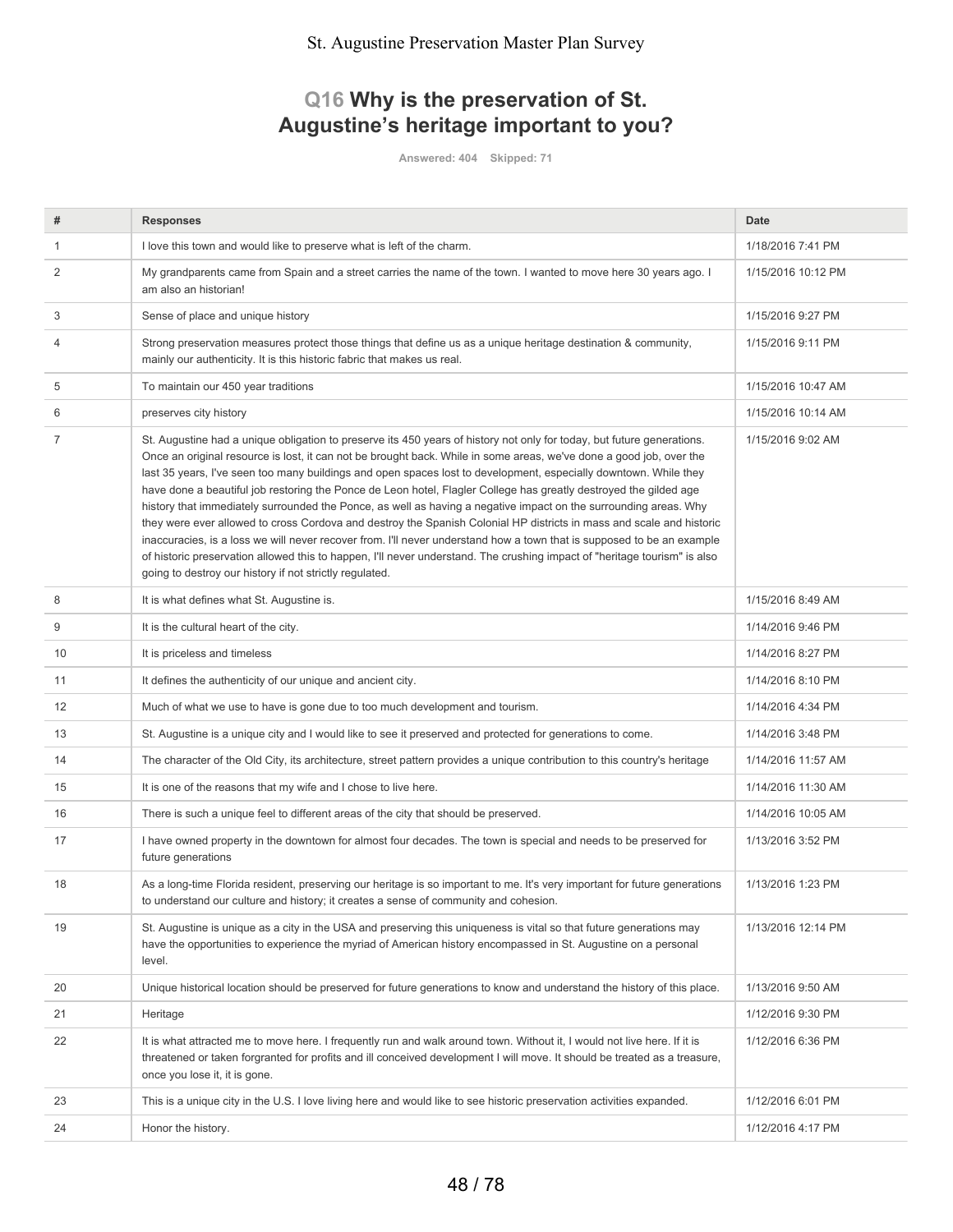#### 25 Our city has a unique story to tell in American history. It is still visible in our built environment. We must hold on to every scrap of it. 1/12/2016 2:26 PM 26 Because St. Augustine is so significant to our nation's history and culture. 1/11/2016 3:43 PM 27 St. Augustine's history and heritage must be a priority as our city plans for the future. A focus on residential needs and how residents can support preservation should also be a priority. 1/11/2016 3:39 PM 28 Downtown is a great place to visit 1/11/2016 1:37 PM 29 You cannot recreate the uniqueness and the integrity of the city without historic preservation. 1/11/2016 12:33 PM 30 My wife and I purchased a house in Davis Shores built in 1956, but the transaction fell through 1/11/2016 12:14 AM 31 It used to be but the City did nothing to Len Weeks for dropping a building on Spanish street. Special interest wins again. 1/10/2016 4:18 PM 1/10/2016 3:47 PM Its heritage is what St. Augustine is about, why folks come to visit, what residents can be proud of. 33 As a resident, as a historian, as owner of 125+ year old building. Quality of life, promoting living history, etc. 1/10/2016 2:25 PM 34 The historical structures tell the history of St. Augustine, which is unique. 1/10/2016 1:50 PM 35 I live here. It is important to preserve buildings and local culture before it is destroyed. Once destroyed, it is forever lost. 1/10/2016 9:56 AM 36 I am a native, senior citizen of St. Augustine and have seen many structures within the city limits destroyed in the name of progress. Just look at San Marco Ave and King St. 1/9/2016 2:52 PM 37 I am a second-generation St. Augustinian and I feel very strongly that we are pushing aside our historical heritage to make way for businesses and facilities that provide little intrinsic value to actual residents. 1/9/2016 8:27 AM 38 It represents much that is good about our country. 19/2016 1:15 AM 39 the uniqueness of the city cannot be compromized by changes in zoning 1/8/2016 4:50 PM 40 historical integrity 1/8/2016 2:46 PM 41 St. Augustine is full of rich history, and preserving the historical sites of the city keeps its character and uniqueness. It also draws tourism, which helps the local economy. 1/8/2016 12:55 PM 42 Because we are the oldest city in the nation. It's a historic landmark that we need to treasure and protect. 1/8/2016 10:08 AM 43 Having been born and raised in Charleston, S.C. I appreciate the efforts to preserve history. Similar to Charleston, St. Augustine's lifeblood depends on preserving and protecting that heritage from new development, an over-saturated tourism market and looking beyond the historic downtown area to include other sites and structures within the city limits. 1/8/2016 9:43 AM 44 History and continuity is important... 45 This is where my business is located and tourism provides my living and the living of my employees. 1/7/2016 3:00 PM 46 preservation and relevance of preservation go hand in hand in regards to growth and attracting new residents and business owners to the city in order to maintain a vital, vibrant city landscape. 1/6/2016 6:08 PM 47 People in general know few facts and much myth of FL. Our labor should be in the name of truth and accuracy, and must be all inclusive. 1/6/2016 4:21 PM 48 Not just to me but to the US as a whole. SA Heritage represents the only Hispanic heritage on the east coast and the first establishment of a Christian community in what became the US. SA belongs to all of US. 1/6/2016 3:31 PM 49 I choose to live here because of St. Augustine's respect for it's heritage and continued protection of its resources - it is what makes St. Augustine special! 1/6/2016 3:04 PM 50 I live here in Lincolnville. If the state of the state of the state of the state of the state of the state of the state of the state of the state of the state of the state of the state of the state of the state of the s 51 It's not only important to me but to America. Being the oldest city in the USA every measure possible should be taken to preserve this heritage. My wife and I fell in love with St Augustine from the first time we ever visited. Since then we have owned a home in the historic district, then rented and regrettably sold it. We now (20 yrs. later) own a condo just outside of the historic district. Still love St Augustine. 1/6/2016 1:51 PM 52 St. Augustine is the "nation's oldest city." Part of the charm of St. Augustine is the culture and rich history that is a part of the town. That is due, in part, to the building, landscape, and atmosphere the city produces. Maintain old structures, historic structures, only serves to promote the beauty and uniqueness many have found to love our city for. 1/6/2016 9:02 AM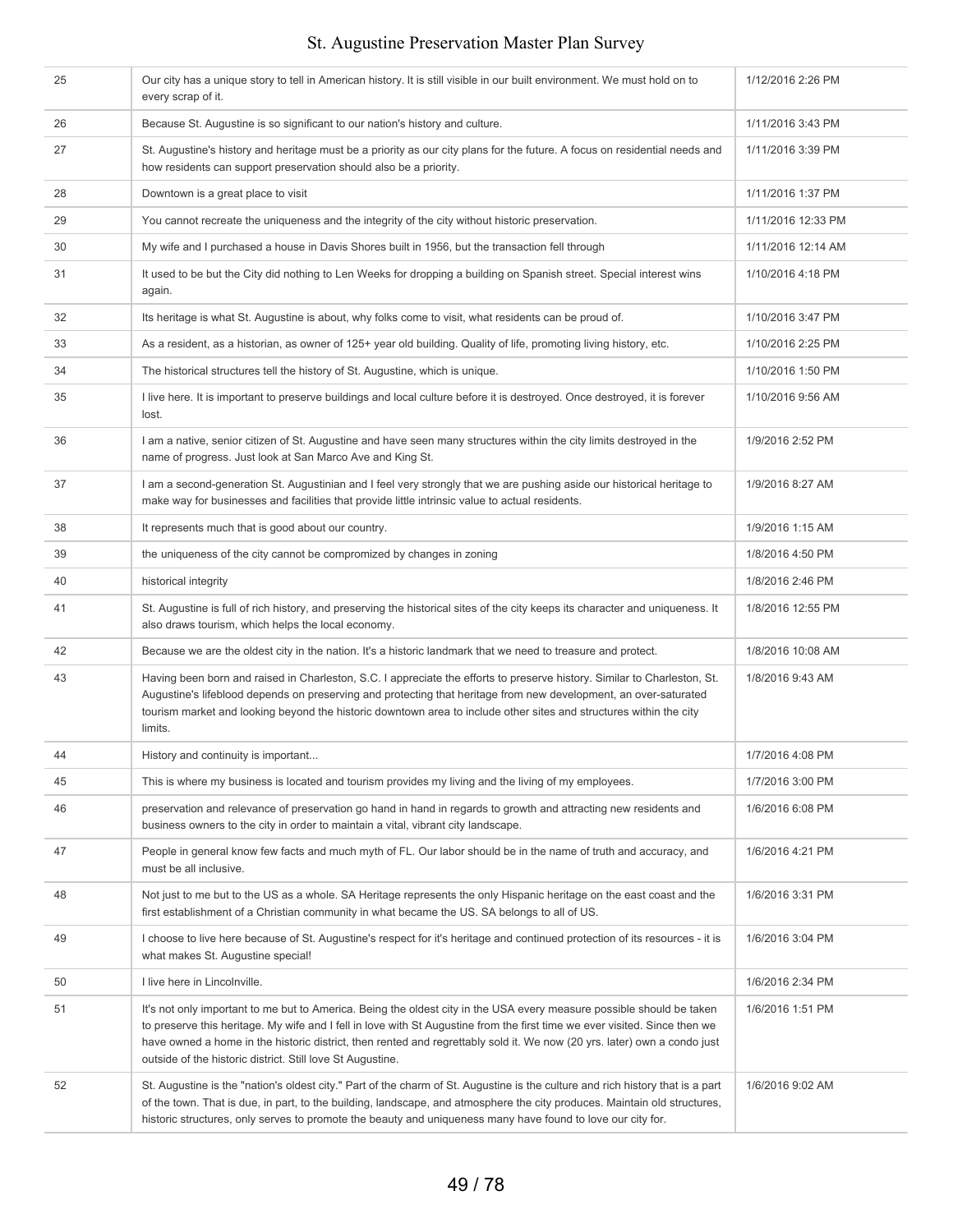| 53 | St. Augustine is a jewel in northern FL (FL in general). I lived there with my wife for years and always have loved the<br>feel and look of the town. It's what makes it a desirable place to live in and visit. Otherwise it could just be anywhere<br>else FL coastal city.                                                                                                                                                                                                                                   | 1/5/2016 10:25 PM   |
|----|-----------------------------------------------------------------------------------------------------------------------------------------------------------------------------------------------------------------------------------------------------------------------------------------------------------------------------------------------------------------------------------------------------------------------------------------------------------------------------------------------------------------|---------------------|
| 54 | It's a beautiful old city that needs to stay that way.                                                                                                                                                                                                                                                                                                                                                                                                                                                          | 1/5/2016 4:45 PM    |
| 55 | History informs future                                                                                                                                                                                                                                                                                                                                                                                                                                                                                          | 1/5/2016 11:23 AM   |
| 56 | St. Augustine has a unique place in the history of our area, state, and nation, in both colonial times and during the<br>Civil Rights era. Knowing history is essential, and making it come alive through living in or visiting the places where it<br>happened is an obligation of the areas involved.                                                                                                                                                                                                         | 1/5/2016 10:52 AM   |
| 57 | Preserving St. Augustine is our God given responsibility to ensure that the historic buildings, landscape and heritage<br>can be and will be enjoyed and taken care of by our future generations.                                                                                                                                                                                                                                                                                                               | 1/4/2016 9:28 PM    |
| 58 | If St. Augustine looses its inventory of historic buildings & neighborhoods, replaced by new construction, it will be just<br>like every other community in FL. It will forfeit its uniqueness with all the consequences to the economy, tourism and<br>the value of a place's historic character. We are the oldest; we have something that should be protected. We are a<br>national treasure!                                                                                                                | 1/4/2016 5:16 PM    |
| 59 | Important historical buildings have been razed too often (Monson Motor Lodge, Carpenter's House at Dow Village,<br>etc.) and concern about what has happened to Native American burial sites in the City limits.                                                                                                                                                                                                                                                                                                | 1/4/2016 4:33 PM    |
| 60 | Amateur archaeological, architectural, and Spanish History buff. Planning to retire and live in my St. Augustine home<br>and would like to see the area keep it's historical identity.                                                                                                                                                                                                                                                                                                                          | 1/4/2016 3:39 PM    |
| 61 | I left because I could not stand to see that "Our little town" has lost it's sense of self. It's all about making more money<br>from tourism. Locals are not tourists but we pay as much to enjoy "Our town" as the tourist does and THAT IS<br><b>WRONG!</b>                                                                                                                                                                                                                                                   | 1/4/2016 2:53 PM    |
| 62 | The preservation of St. Augustine's heritage is important to me because it is an integral part of this city's history. St.<br>Augustine contains important historical sites that are not only used to generate income, but also to educate the public<br>on our state's past. It would be a shame if that goes away.                                                                                                                                                                                            | 1/4/2016 10:33 AM   |
| 63 | St Augustine is a living history museum, it is timeless, we can walk streets with 200+ year old architecture, and this<br>engenders feelings, experiences, etc., that are unique, and can never be reproduced with new construction there is<br>energy to an aged structure that can't be faked. The beauty, ingenuity, etc., of our old structures, gives us perspective<br>on time, and thus, life without this, many people get lost in the present, or the future, and miss out on the richness of<br>life. | 1/3/2016 6:54 PM    |
| 64 | St. Augustine's history and architecture are what make it a unique destination in Florida.                                                                                                                                                                                                                                                                                                                                                                                                                      | 1/3/2016 2:50 PM    |
| 65 | Once it is demolished, it is gone forever, as with ongoing demolition derby. St. Augustine is worth saving. See chapter<br>4 of Ary Lamme's book, "America's Historic Landscapes -- Community Power and the Preservation of Four National<br>Historic Sites."                                                                                                                                                                                                                                                   | 1/2/2016 8:12 PM    |
| 66 | For future generations                                                                                                                                                                                                                                                                                                                                                                                                                                                                                          | 1/2/2016 2:41 PM    |
| 67 | I am a life long resident of Menorcan descent. I care deeply about preserving the historical buildings and culture of St.<br>Augustine for future generations.                                                                                                                                                                                                                                                                                                                                                  | 1/2/2016 8:38 AM    |
| 68 | St. Augustine is a most unique and special city and i would like to keep it that way for all to see what life can be like.                                                                                                                                                                                                                                                                                                                                                                                      | 1/2/2016 8:10 AM    |
| 69 | Its the beginning of St. Augustine, and involves lots of historical facts.                                                                                                                                                                                                                                                                                                                                                                                                                                      | 1/2/2016 7:31 AM    |
| 70 | Sense of place and identity historically and to teach future generations about the cities history.                                                                                                                                                                                                                                                                                                                                                                                                              | 1/1/2016 1:44 PM    |
| 71 | It is what St. Augustine is all about!                                                                                                                                                                                                                                                                                                                                                                                                                                                                          | 1/1/2016 12:55 PM   |
| 72 | Our low-scale historic houses and buildings (NOT reproductions)makes St. Augustine a wonderful and unique<br>place to live.                                                                                                                                                                                                                                                                                                                                                                                     | 12/31/2015 1:49 PM  |
| 73 | It is a big part of what St Augustine is all about. We are all about our History.                                                                                                                                                                                                                                                                                                                                                                                                                               | 12/31/2015 9:42 AM  |
| 74 | As a young country, I believe that preserving as much history and heritage is essential for the cultural development and<br>pride of the US. As one of the oldest cities in the US, it is our responsibility and duty to maintain, care and plan for the<br>preservation of our heritage. It is also important to foster a sense of community and education younger generations on<br>the importance of historic preservation.                                                                                  | 12/30/2015 11:51 AM |
| 75 | PROPERTY VALUES                                                                                                                                                                                                                                                                                                                                                                                                                                                                                                 | 12/29/2015 12:25 PM |
| 76 | It is the main idea that this city is built on, not money, not flash, its heritage is what I always believed it to be about.                                                                                                                                                                                                                                                                                                                                                                                    | 12/28/2015 11:23 AM |
| 77 | Keeping the integrity of the village                                                                                                                                                                                                                                                                                                                                                                                                                                                                            | 12/27/2015 6:22 PM  |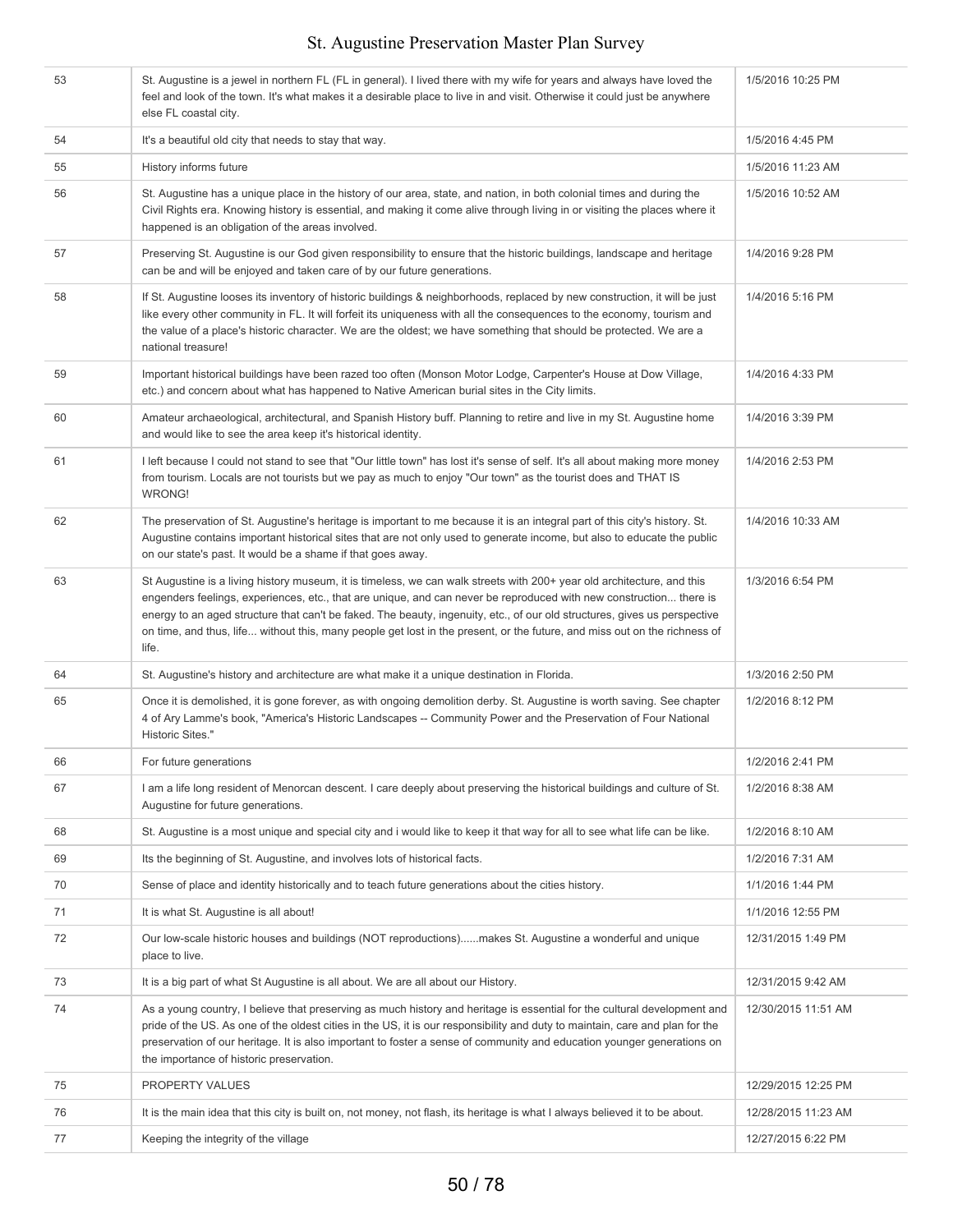| 78  | I appreciate the older construction and materials                                                                                                                                                                                                                                                                               | 12/26/2015 10:20 PM |
|-----|---------------------------------------------------------------------------------------------------------------------------------------------------------------------------------------------------------------------------------------------------------------------------------------------------------------------------------|---------------------|
| 79  | The only reason people visit St Aug is for its historic value.                                                                                                                                                                                                                                                                  | 12/26/2015 3:57 PM  |
| 80  | Gives importance to the City's identity and history.                                                                                                                                                                                                                                                                            | 12/26/2015 2:15 PM  |
| 81  | Which heritage are you referring to? Spanish-Colonial periods, Flagler era, Lincolnville area, north city area?                                                                                                                                                                                                                 | 12/26/2015 8:46 AM  |
| 82  | <b>Historical value</b>                                                                                                                                                                                                                                                                                                         | 12/26/2015 7:19 AM  |
| 83  | Maintain an awareness of where we've come from. Protect our resources which are part of our heritage.                                                                                                                                                                                                                           | 12/25/2015 3:43 PM  |
| 84  | It is unique to the U.S. There is no other city like this. It must be preserved for future generations.                                                                                                                                                                                                                         | 12/25/2015 11:11 AM |
| 85  | to keep it limited to the small center old city area                                                                                                                                                                                                                                                                            | 12/24/2015 2:47 PM  |
| 86  | It is a beautiful city and a comfortable place to be. Want it to remain that way.                                                                                                                                                                                                                                               | 12/24/2015 12:53 PM |
| 87  | I moved here because of it being a small town with a great history and it's standard of life with a great southern<br>charm.                                                                                                                                                                                                    | 12/23/2015 1:56 PM  |
| 88  | Saint Augustine is a treasure ~ a beautiful and historic site. It is important culturally and artistically to generations<br>beyond our own. It was built "human size" by humans. It is being ruined, especially, by "freeway" roads (i.e., King St<br>and US 1) and onerous building code parking requirements.                | 12/23/2015 1:02 PM  |
| 89  | In your own words included in the survey to identify community sense of place, economic develop and job creation,<br>historic places that attract tourist, maintaining historic neighborhoods, and cultural heritage for all ethnic groups not just<br>a select few. How about promoting financial incentives across the board. | 12/22/2015 1:08 PM  |
| 90  | oldest city, ambiance is great as my husband says people would give a lot to live here, or pay to visit.                                                                                                                                                                                                                        | 12/22/2015 10:00 AM |
| 91  | History is what we are and teaches how to be successful in the future. Our youth are either to damn stubborn, stupid<br>or just plain ignorant to pay attention and learn from the past therefore we must make every effort to preserve for those<br>who are not.                                                               | 12/21/2015 3:22 PM  |
| 92  | The oldest city title is part of our identity and civic pride, important to our tourism, and economy.                                                                                                                                                                                                                           | 12/20/2015 8:43 PM  |
| 93  | Is history that unimportant that you feel it necessary to ask?                                                                                                                                                                                                                                                                  | 12/20/2015 1:45 PM  |
| 94  | it is directly related to the charm and tourism of the city                                                                                                                                                                                                                                                                     | 12/20/2015 11:40 AM |
| 95  | Cultural identity, education                                                                                                                                                                                                                                                                                                    | 12/20/2015 12:15 AM |
| 96  | St. Augustine has the benefit of being a unique U.S. city, and I believe it's important to preserve that.                                                                                                                                                                                                                       | 12/19/2015 1:57 PM  |
| 97  | It makes for a more interesting and diverse place to live. Without classic structures of all types an area becomes a<br>typical : anywhere in America" like the 312 / us 1 corridor.                                                                                                                                            | 12/19/2015 12:47 PM |
| 98  | Tourism, as much as it is a nuisance, is the primary source of income for the city. The city has such a unique heritage,<br>it is important to preserve it for future generations of residents, but also tourists.                                                                                                              | 12/19/2015 10:12 AM |
| 99  | To preserve the actual buildings we have that reflect our unique history for future generations.                                                                                                                                                                                                                                | 12/19/2015 10:11 AM |
| 100 | So it is here for future generations.                                                                                                                                                                                                                                                                                           | 12/18/2015 6:26 PM  |
| 101 | St. Augustine is unique to North America. It needs to be kept that way.                                                                                                                                                                                                                                                         | 12/18/2015 1:05 PM  |
| 102 | There is nothing like St Augustine in the US; it's North America's only authentic Spanish village.                                                                                                                                                                                                                              | 12/18/2015 12:23 PM |
| 103 | Because it is what differentiates St. Augustine from other towns, and makes it a place of interest for tourists, as well as<br>a beautiful place to live.                                                                                                                                                                       | 12/18/2015 11:24 AM |
| 104 | This my home and that of my family who moved here in 1897.                                                                                                                                                                                                                                                                      | 12/18/2015 10:35 AM |
| 105 | It's why and how I live                                                                                                                                                                                                                                                                                                         | 12/17/2015 10:48 AM |
| 106 | I live here and am very proud of our beautiful city. It should be cared for so that future generations benefit from our<br>wise choices.                                                                                                                                                                                        | 12/16/2015 5:51 PM  |
| 107 | We Are the Ancient City. We must uphold our heritage and history. It is the backbone and foundation of our<br>community. It is who we are.                                                                                                                                                                                      | 12/16/2015 5:30 PM  |
| 108 | History is why St. Augustine still exists. Without our tourism industry, we will only be a suburb of Jacksonville.                                                                                                                                                                                                              | 12/16/2015 2:15 PM  |
|     |                                                                                                                                                                                                                                                                                                                                 |                     |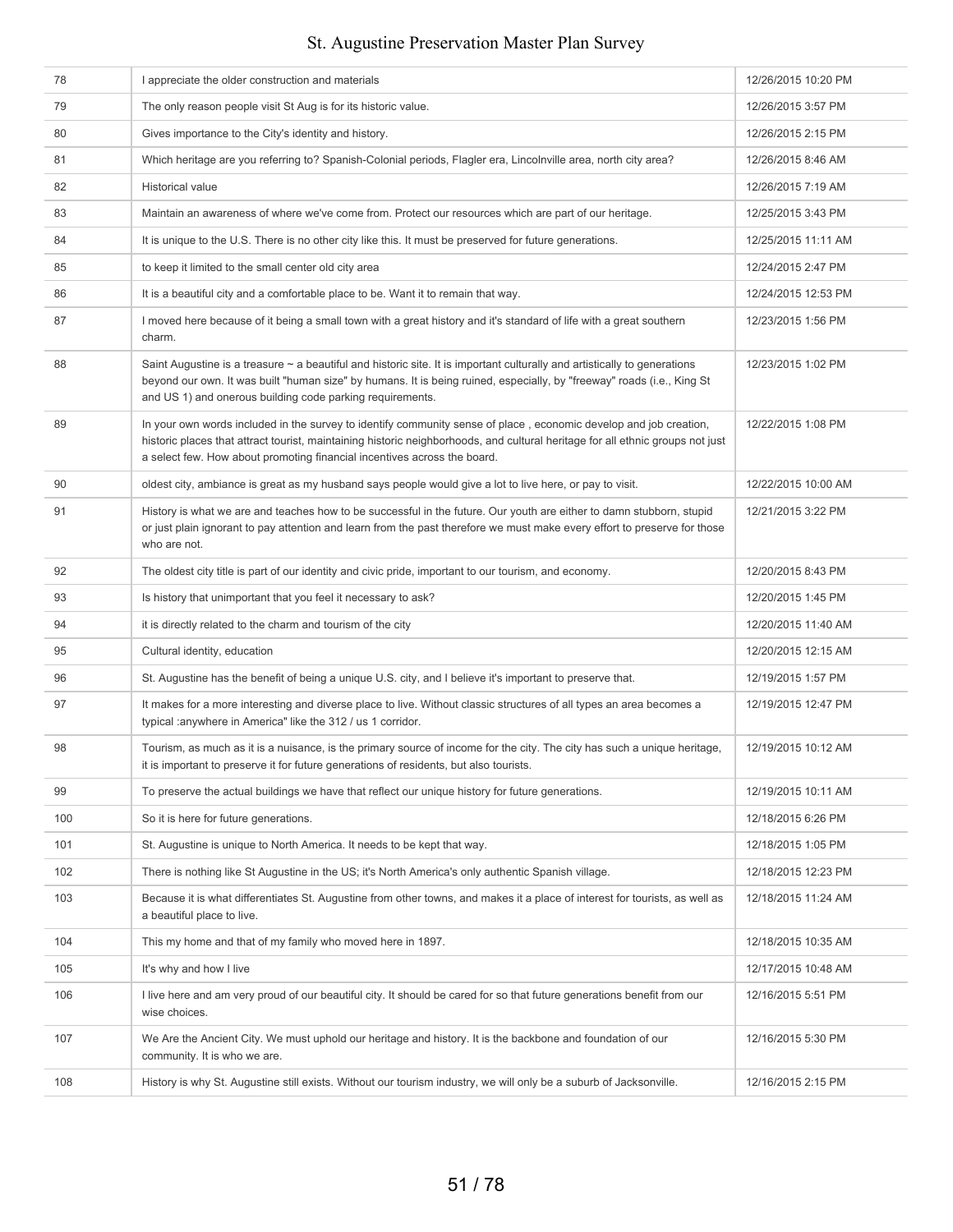| 109 | Because it's a place that draws people, it drew my family here and we love it here, and we are not alone. It's rich in<br>history, being the oldest city in the United States, and it's visible from every point downtown and that's what draws<br>people. But when visitors ride around the neighborhoods, even in some nice area's they bounce around in cars like<br>they were in a blender, (and I won't even mention bikes or scooters), that's not conducive to a beautifully historic city.<br>I know this because I see it and feel it everyday. To make a city stand out in it's historical beauty, you need to start<br>from the ground up. That means its roads, then the city's historical and it's aesthetic appearance can be truly<br>appreciated. | 12/15/2015 7:45 PM  |
|-----|-------------------------------------------------------------------------------------------------------------------------------------------------------------------------------------------------------------------------------------------------------------------------------------------------------------------------------------------------------------------------------------------------------------------------------------------------------------------------------------------------------------------------------------------------------------------------------------------------------------------------------------------------------------------------------------------------------------------------------------------------------------------|---------------------|
| 110 | It preserves history W/o it we're just like any town/city, USA. All the old buildings are beautiful, love learning about<br>them. It's fascinating for me $&$ visitors. :-)                                                                                                                                                                                                                                                                                                                                                                                                                                                                                                                                                                                       | 12/15/2015 7:08 PM  |
| 111 | It defines what St Augustine is. Preservation of history differentiates St. Augustine from all other cities.                                                                                                                                                                                                                                                                                                                                                                                                                                                                                                                                                                                                                                                      | 12/15/2015 2:20 PM  |
| 112 | We purchased our 2nd home in Lincolnville because of the historic charm, architecture of the homes, history that<br>involves so many of the structures (public & residential) within Lincolnville & historic downtown. The landscape is the<br>beauty of the city. Preserving as many of these homes & building is why so many tourists come to St. Augustine.<br>There is so much history & if we get rid of the history by demolishing buildings, then what DOES make St. Augustine<br>unique to any other city in the US?                                                                                                                                                                                                                                      | 12/15/2015 2:05 PM  |
| 113 | This is the 1st city in the US.                                                                                                                                                                                                                                                                                                                                                                                                                                                                                                                                                                                                                                                                                                                                   | 12/15/2015 1:19 PM  |
| 114 | Because our historic district has become a gaudy mockery of the intention of St. Augustine preservation                                                                                                                                                                                                                                                                                                                                                                                                                                                                                                                                                                                                                                                           | 12/15/2015 1:31 AM  |
| 115 | It is the tread that makes St. Augustine unique from other cities in America.                                                                                                                                                                                                                                                                                                                                                                                                                                                                                                                                                                                                                                                                                     | 12/14/2015 10:59 PM |
| 116 | That is what St Augustine is all about, its old historic buildings. I love the antiquity of St. Augustine.                                                                                                                                                                                                                                                                                                                                                                                                                                                                                                                                                                                                                                                        | 12/14/2015 8:38 PM  |
| 117 | In order for St. Augustine to maintain it's unique place in the historic tourism market and to protect our historic<br>neighborhoods.                                                                                                                                                                                                                                                                                                                                                                                                                                                                                                                                                                                                                             | 12/14/2015 8:24 PM  |
| 118 | Longtime Florida resident and have heard people throughout the state remark about how st augustine is their favorite<br>destination because of its unique beauty and preserved history                                                                                                                                                                                                                                                                                                                                                                                                                                                                                                                                                                            | 12/14/2015 7:44 PM  |
| 119 | I want future generations to be able to see and walk in and around our city's history and not just read about it online.                                                                                                                                                                                                                                                                                                                                                                                                                                                                                                                                                                                                                                          | 12/14/2015 3:33 PM  |
| 120 | St Augustine is a national treasure & should be preserved for future generations; we enjoy the richness of the culture &<br>history, adds a lot of our quality of life.                                                                                                                                                                                                                                                                                                                                                                                                                                                                                                                                                                                           | 12/14/2015 2:58 PM  |
| 121 | I moved here for the history and charm of the city.                                                                                                                                                                                                                                                                                                                                                                                                                                                                                                                                                                                                                                                                                                               | 12/14/2015 1:19 PM  |
| 122 | It is an important aspect of this town, it is what makes up the character of St Augustine.                                                                                                                                                                                                                                                                                                                                                                                                                                                                                                                                                                                                                                                                        | 12/13/2015 10:16 PM |
| 123 | As the Nation's Oldest City, we have a responsibility to preserve this wonderful place for many more generations to<br>enjoy, experience, and learn from.                                                                                                                                                                                                                                                                                                                                                                                                                                                                                                                                                                                                         | 12/13/2015 7:58 PM  |
| 124 | To preserve the nature of neighborhoods and historical tourism.                                                                                                                                                                                                                                                                                                                                                                                                                                                                                                                                                                                                                                                                                                   | 12/13/2015 5:29 PM  |
| 125 | As a life long resident of St. Augustine I think it is imperative that those of us who "remember when" pay attention to<br>what is happening in the present day and time.                                                                                                                                                                                                                                                                                                                                                                                                                                                                                                                                                                                         | 12/13/2015 3:54 PM  |
| 126 | It isn't. Most of it is not cost effective. There are more important uses of limited funds.                                                                                                                                                                                                                                                                                                                                                                                                                                                                                                                                                                                                                                                                       | 12/13/2015 11:55 AM |
| 127 | We live in the oldest city in the US, preservation our beautiful city should be important to all of us.                                                                                                                                                                                                                                                                                                                                                                                                                                                                                                                                                                                                                                                           | 12/13/2015 11:19 AM |
| 128 | Because heritage sites give St. Augustine its overall look and feel. Also, visitors come and spend money to see historic<br>and heritage tourism sites                                                                                                                                                                                                                                                                                                                                                                                                                                                                                                                                                                                                            | 12/13/2015 10:45 AM |
| 129 | We learn so many life lessons from the past. The attraction of history must be kept intact so that interest is high.                                                                                                                                                                                                                                                                                                                                                                                                                                                                                                                                                                                                                                              | 12/12/2015 2:45 PM  |
| 130 | The past is an important part of who we are.                                                                                                                                                                                                                                                                                                                                                                                                                                                                                                                                                                                                                                                                                                                      | 12/12/2015 1:04 PM  |
| 131 | History is very important                                                                                                                                                                                                                                                                                                                                                                                                                                                                                                                                                                                                                                                                                                                                         | 12/12/2015 9:24 AM  |
| 132 | Because without it St. Augustine would not be St. Augustine                                                                                                                                                                                                                                                                                                                                                                                                                                                                                                                                                                                                                                                                                                       | 12/12/2015 8:55 AM  |
| 133 | We are such a unique city.                                                                                                                                                                                                                                                                                                                                                                                                                                                                                                                                                                                                                                                                                                                                        | 12/12/2015 8:48 AM  |
| 134 | Historical preservation provides the means & insight to the evolvement of cultures and society. Preserving St<br>Augustine's heritage serves to strenghten the identity of the city's past as well as to add definition to the future of St<br>Augustine's identity.                                                                                                                                                                                                                                                                                                                                                                                                                                                                                              | 12/12/2015 8:39 AM  |
| 135 | I am broken hearted when I ride through downtown and see signage, city signage, in and along the streets that does<br>not comply with the historic district code. They should all be wood and historic in appearance.                                                                                                                                                                                                                                                                                                                                                                                                                                                                                                                                             | 12/12/2015 7:37 AM  |
| 136 | It's our identity and maintaining it helps create a sense of community.                                                                                                                                                                                                                                                                                                                                                                                                                                                                                                                                                                                                                                                                                           | 12/12/2015 5:45 AM  |
|     |                                                                                                                                                                                                                                                                                                                                                                                                                                                                                                                                                                                                                                                                                                                                                                   |                     |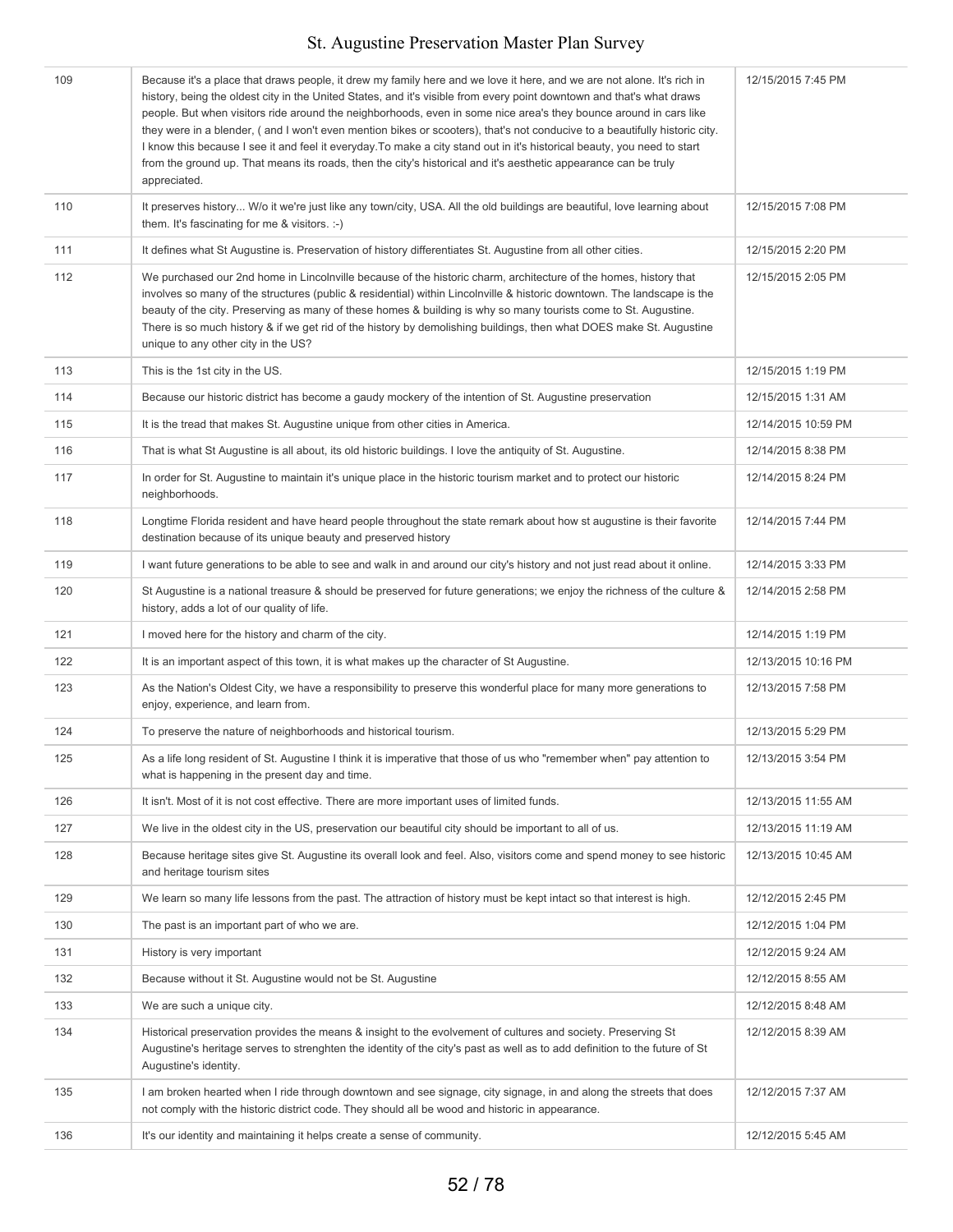| 137 | Our history is very important to preserve for educational purposes.                                                                                                                                                                                                                                                                                                                                                                                                                                                                                                                                                                                                                                                                                                                                            | 12/11/2015 9:49 PM  |
|-----|----------------------------------------------------------------------------------------------------------------------------------------------------------------------------------------------------------------------------------------------------------------------------------------------------------------------------------------------------------------------------------------------------------------------------------------------------------------------------------------------------------------------------------------------------------------------------------------------------------------------------------------------------------------------------------------------------------------------------------------------------------------------------------------------------------------|---------------------|
| 138 | The need to protect and promote the heritage of our area and those who strove to settle, preserve and protect an<br>honorable lifestyle.                                                                                                                                                                                                                                                                                                                                                                                                                                                                                                                                                                                                                                                                       | 12/11/2015 6:40 PM  |
| 139 | It's one of the few historic cities in US that maintains the old world feel & honors such rich multi-ethnic contributions.<br>We especially need to bring back more historic districts specific reenactors, entertainers & shops. Our city is precious<br>but it's important to share our historic presence with the world.                                                                                                                                                                                                                                                                                                                                                                                                                                                                                    | 12/11/2015 4:32 PM  |
| 140 | St. Augustine is unique in the U.S. It is essential that St. John's county be saved from the greed of developers.                                                                                                                                                                                                                                                                                                                                                                                                                                                                                                                                                                                                                                                                                              | 12/11/2015 1:06 PM  |
| 141 | One of a kind GREAT town                                                                                                                                                                                                                                                                                                                                                                                                                                                                                                                                                                                                                                                                                                                                                                                       | 12/11/2015 12:32 PM |
| 142 | Once its gone, there is no bring the history back. We have to preserve what we have.                                                                                                                                                                                                                                                                                                                                                                                                                                                                                                                                                                                                                                                                                                                           | 12/11/2015 11:34 AM |
| 143 | St. Augustine is unique. Maintaining the ambiance, appearance, accessibility and visitor friendly environment will<br>assure this uniqueness.                                                                                                                                                                                                                                                                                                                                                                                                                                                                                                                                                                                                                                                                  | 12/11/2015 11:33 AM |
| 144 | The city needs to upgrade it's historic character, and move away from tasteless billboards and commercial eyesores.                                                                                                                                                                                                                                                                                                                                                                                                                                                                                                                                                                                                                                                                                            | 12/11/2015 10:39 AM |
| 145 | My mother's family goes back to the late 1700s. I hate to see buildings torn down that should have been saved.                                                                                                                                                                                                                                                                                                                                                                                                                                                                                                                                                                                                                                                                                                 | 12/11/2015 9:45 AM  |
| 146 | I moved here, in part, b/c of the City's history. Also I worked for the City downtown and realize it's importance to all of<br>us. It defines our city.                                                                                                                                                                                                                                                                                                                                                                                                                                                                                                                                                                                                                                                        | 12/11/2015 9:28 AM  |
| 147 | I love this city and plan to live here until I die :)                                                                                                                                                                                                                                                                                                                                                                                                                                                                                                                                                                                                                                                                                                                                                          | 12/11/2015 8:58 AM  |
| 148 | Its the history that makes St. Augustine great.                                                                                                                                                                                                                                                                                                                                                                                                                                                                                                                                                                                                                                                                                                                                                                | 12/11/2015 8:57 AM  |
| 149 | Many investors and business owners see St. Augustine as a golden goose for making tourist profits, I see it as my<br>home town, which is being destroyed.                                                                                                                                                                                                                                                                                                                                                                                                                                                                                                                                                                                                                                                      | 12/11/2015 8:47 AM  |
| 150 | St. Augustine & SJC Residents are stewards of the incredible 450 years of history we enjoy. To tell our story, we need<br>greater credibility, we must set a new standard of knowledge using our historic documents, archaeological info &<br>demanding accountability from area Tourism businesses. The plethora of "Ghost" Tours & the lies fostered to fleece a<br>quick buck, are hurting our City's ability to hold a place in our Nation's founding story.                                                                                                                                                                                                                                                                                                                                               | 12/11/2015 8:34 AM  |
| 151 | It is part of my history and family history.                                                                                                                                                                                                                                                                                                                                                                                                                                                                                                                                                                                                                                                                                                                                                                   | 12/11/2015 8:06 AM  |
| 152 | I think that the reason we are so strong with tourism is because of our history and I want to preserve that                                                                                                                                                                                                                                                                                                                                                                                                                                                                                                                                                                                                                                                                                                    | 12/11/2015 7:26 AM  |
| 153 | St. Augustine is a very special place. It must be protected. If the 450th celebrations were any indication, lots of other<br>people feel the same. There won't be another St. Augustine - this is your only chance to save it.                                                                                                                                                                                                                                                                                                                                                                                                                                                                                                                                                                                 | 12/11/2015 7:19 AM  |
| 154 | St. Augustine is heritage!                                                                                                                                                                                                                                                                                                                                                                                                                                                                                                                                                                                                                                                                                                                                                                                     | 12/11/2015 5:34 AM  |
| 155 | Our past is our future.                                                                                                                                                                                                                                                                                                                                                                                                                                                                                                                                                                                                                                                                                                                                                                                        | 12/10/2015 2:56 PM  |
| 156 | All one has to do is travel to other countries and see their ancient architecture and preserved structures/homes to fully<br>appreciate just how young America is and how earnestly we should work towards preserving that which reveals our<br>history for future generations.                                                                                                                                                                                                                                                                                                                                                                                                                                                                                                                                | 12/10/2015 2:24 PM  |
| 157 | Historic structures, sites, landscapes, etc., have always struck me as non renewable resources. Once they are<br>modified/changed/damaged, they are changed forever, and will never again be as they were historically. It changes<br>our interpretations of these resources and our ability to learn all that we can from them and enjoy them as a historical<br>resource in the future. I understand that sometimes it is necessary to modify these resources in one way or another,<br>but I believe it is important to do so in a way that preserves the integrity of these resources as much as possible. St.<br>Augustine has so many rich layers of history and heritage to be enjoyed. I believe it can only be a benefit to us to<br>preserve that history and heritage to the best of our abilities. | 12/10/2015 1:51 PM  |
| 158 | That is what st augustine and my north city neighborhood unique and desirible.                                                                                                                                                                                                                                                                                                                                                                                                                                                                                                                                                                                                                                                                                                                                 | 12/10/2015 1:33 PM  |
| 159 | The oldest continually operating city has an obligation for future generations                                                                                                                                                                                                                                                                                                                                                                                                                                                                                                                                                                                                                                                                                                                                 | 12/10/2015 12:18 PM |
| 160 | St Augustine is unique in that it holds close ties with North America's earliest European history. It also plays a role,<br>sometimes minute and sometimes grand, in the schematics of the United States history and its formation.                                                                                                                                                                                                                                                                                                                                                                                                                                                                                                                                                                            | 12/10/2015 11:37 AM |
| 161 | Aside from the obvious -- being the oldest continuously inhabited European town in the country -- it's central to<br>Florida's identity.                                                                                                                                                                                                                                                                                                                                                                                                                                                                                                                                                                                                                                                                       | 12/10/2015 11:22 AM |
| 162 | Continue to promote and encourage heritage tourism to support businesses and the tax base with responsible<br>property ownership and planning.                                                                                                                                                                                                                                                                                                                                                                                                                                                                                                                                                                                                                                                                 | 12/10/2015 10:52 AM |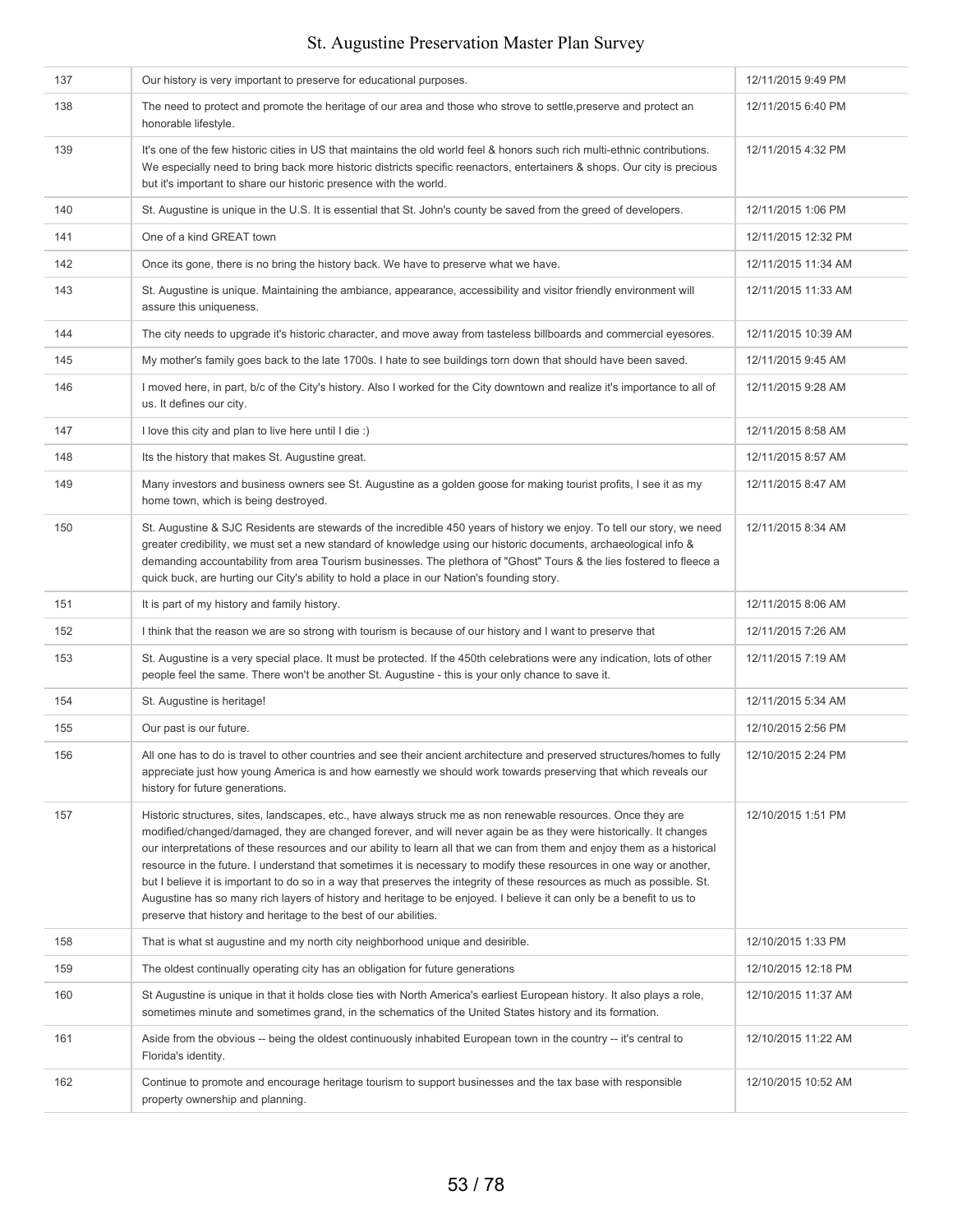| 163 | The town is a showcase of the history of Florida and the US. History doesn't stop so we must build on our past and<br>recognize our future. The buildings and layout of the town shows how people lived and worked and it is a great<br>example of how a livable city can function in America.                                                                                                                                                                                                                                                                                                                                                                                                                                                                                                                                                                                                                                                     | 12/10/2015 10:35 AM |
|-----|----------------------------------------------------------------------------------------------------------------------------------------------------------------------------------------------------------------------------------------------------------------------------------------------------------------------------------------------------------------------------------------------------------------------------------------------------------------------------------------------------------------------------------------------------------------------------------------------------------------------------------------------------------------------------------------------------------------------------------------------------------------------------------------------------------------------------------------------------------------------------------------------------------------------------------------------------|---------------------|
| 164 | I believe it is important to preserve our history for newer generations.                                                                                                                                                                                                                                                                                                                                                                                                                                                                                                                                                                                                                                                                                                                                                                                                                                                                           | 12/10/2015 9:40 AM  |
| 165 | We have a distinct 'look' that I would hate to see diluted. We are a unique city defined by the buildings that reflect our<br>heritage.                                                                                                                                                                                                                                                                                                                                                                                                                                                                                                                                                                                                                                                                                                                                                                                                            | 12/10/2015 9:12 AM  |
| 166 | Historic preservation is always important, no matter where you live. You do not want your grandchildren to see only<br>pictures of the past.                                                                                                                                                                                                                                                                                                                                                                                                                                                                                                                                                                                                                                                                                                                                                                                                       | 12/10/2015 9:07 AM  |
| 167 | I am a native -born and lifetime resident of St. Augustine /St. Johns County and I am disturbed at the lack of uniformity<br>in the local approach to historic preservation, etc.                                                                                                                                                                                                                                                                                                                                                                                                                                                                                                                                                                                                                                                                                                                                                                  | 12/10/2015 7:28 AM  |
| 168 | This city is a very interesting and special place to live and find commercial interests and greedy tourism changing the<br>original historic attraction forever                                                                                                                                                                                                                                                                                                                                                                                                                                                                                                                                                                                                                                                                                                                                                                                    | 12/10/2015 7:04 AM  |
| 169 | St Augustine is my home. I love this town and I want to help take care of it and protect it. We need to preserve St<br>Augustine for the future generations to be able to enjoy.                                                                                                                                                                                                                                                                                                                                                                                                                                                                                                                                                                                                                                                                                                                                                                   | 12/10/2015 2:14 AM  |
| 170 | St Augustine has a unique place in the history of this nation; if we fail to preserve it, we lose something that cannot be<br>replaced. St Augustine is not just another old city, it is The Oldest City. It can all be lost so quickly, as evidenced by<br>the massive loss of historic integrity during the 1960's.                                                                                                                                                                                                                                                                                                                                                                                                                                                                                                                                                                                                                              | 12/9/2015 9:59 PM   |
| 171 | St. Augustine is a beautiful city and its due to the Historical evidence we share. We must continue to keep the<br>Historical sites available for the world to see.                                                                                                                                                                                                                                                                                                                                                                                                                                                                                                                                                                                                                                                                                                                                                                                | 12/9/2015 8:06 PM   |
| 172 | Because I live here and have respect for history                                                                                                                                                                                                                                                                                                                                                                                                                                                                                                                                                                                                                                                                                                                                                                                                                                                                                                   | 12/9/2015 6:58 PM   |
| 173 | It's history is what makes St. Augustine so unique and special. We have such a rich variety of landmarks, peoples, and<br>historical events to celebrate and reflect upon. The survival of this town was a miracle if one looks closely at the first<br>200 years!                                                                                                                                                                                                                                                                                                                                                                                                                                                                                                                                                                                                                                                                                 | 12/9/2015 6:45 PM   |
| 174 | Because I live here                                                                                                                                                                                                                                                                                                                                                                                                                                                                                                                                                                                                                                                                                                                                                                                                                                                                                                                                | 12/9/2015 6:37 PM   |
| 175 | It is the citie's greatest asset and must remain important.                                                                                                                                                                                                                                                                                                                                                                                                                                                                                                                                                                                                                                                                                                                                                                                                                                                                                        | 12/9/2015 5:48 PM   |
| 176 | it is important because it this is the first contact and / melting pot of the united states. This is important when we have<br>new and different cultures still being absorbed. Among many other reasons we exhibit these cultures through a legacy<br>of architecture which few American cities We have an educational mission                                                                                                                                                                                                                                                                                                                                                                                                                                                                                                                                                                                                                    | 12/9/2015 5:33 PM   |
| 177 | Our heritage defines who we are and makes us the unique experience we have as residents and offer to visitors.                                                                                                                                                                                                                                                                                                                                                                                                                                                                                                                                                                                                                                                                                                                                                                                                                                     | 12/9/2015 5:27 PM   |
| 178 | once its gone its gone                                                                                                                                                                                                                                                                                                                                                                                                                                                                                                                                                                                                                                                                                                                                                                                                                                                                                                                             | 12/9/2015 5:05 PM   |
| 179 | First and most importantly St. Augustine is my home. I love it's history, it's neighborhoods, it's beauty and the potential<br>of it's historic structures. That said, I see a need for education and a deeper understanding of the value of historic<br>preservation. I have traveled to many cities around the country and the ones that attract the wealthiest and most<br>educated residents are those who invest in historic preservation and set strict guide lines on preserving historic<br>structures. There are many advantages to this. You increase the tax base because people are more willing to spend<br>money on housing in stable and aesthetically pleasing neighborhoods. You attract a more monied visitor who<br>recognizes and appreciates the beauty and quality of a bygone era. It also gives the residences a sense of continuity<br>and stronger ties to local history which feeds into the previous things mentioned. | 12/9/2015 4:53 PM   |
| 180 | I've been interested in preservation since the 1970s when my first job was in a historical society. You have to have a<br>sense of place, of where you've been and a sense of history. You can live contemporary inside a historic structure.                                                                                                                                                                                                                                                                                                                                                                                                                                                                                                                                                                                                                                                                                                      | 12/9/2015 4:34 PM   |
| 181 | oldest city in country with a rich multi-ethnic history and diversity which is represented in various mediums<br>(archaeology, town layout, historical buildings, etc.)                                                                                                                                                                                                                                                                                                                                                                                                                                                                                                                                                                                                                                                                                                                                                                            | 12/9/2015 4:12 PM   |
| 182 | We learn so much from history!                                                                                                                                                                                                                                                                                                                                                                                                                                                                                                                                                                                                                                                                                                                                                                                                                                                                                                                     | 12/9/2015 3:32 PM   |
| 183 | History matters, esp. one that goes as far back as this city's does. St. Augustine is a unique example in our country of<br>a coastal community that has changed hands so often yet continued through adversity and even flourished. It's a<br>treasure that shows how different cultures lived, how they survived all kinds of difficulties and challenges.                                                                                                                                                                                                                                                                                                                                                                                                                                                                                                                                                                                       | 12/9/2015 3:15 PM   |
| 184 | This is my home town and I believe St. Augustine is special. So many residents and visitors love the history and<br>beauty that makes St. Augustine unique.                                                                                                                                                                                                                                                                                                                                                                                                                                                                                                                                                                                                                                                                                                                                                                                        | 12/9/2015 2:47 PM   |
| 185 | Flagler College must be contained!!!!                                                                                                                                                                                                                                                                                                                                                                                                                                                                                                                                                                                                                                                                                                                                                                                                                                                                                                              | 12/9/2015 2:44 PM   |
| 186 | Our heritage is what makes us unique                                                                                                                                                                                                                                                                                                                                                                                                                                                                                                                                                                                                                                                                                                                                                                                                                                                                                                               | 12/9/2015 2:24 PM   |
|     |                                                                                                                                                                                                                                                                                                                                                                                                                                                                                                                                                                                                                                                                                                                                                                                                                                                                                                                                                    |                     |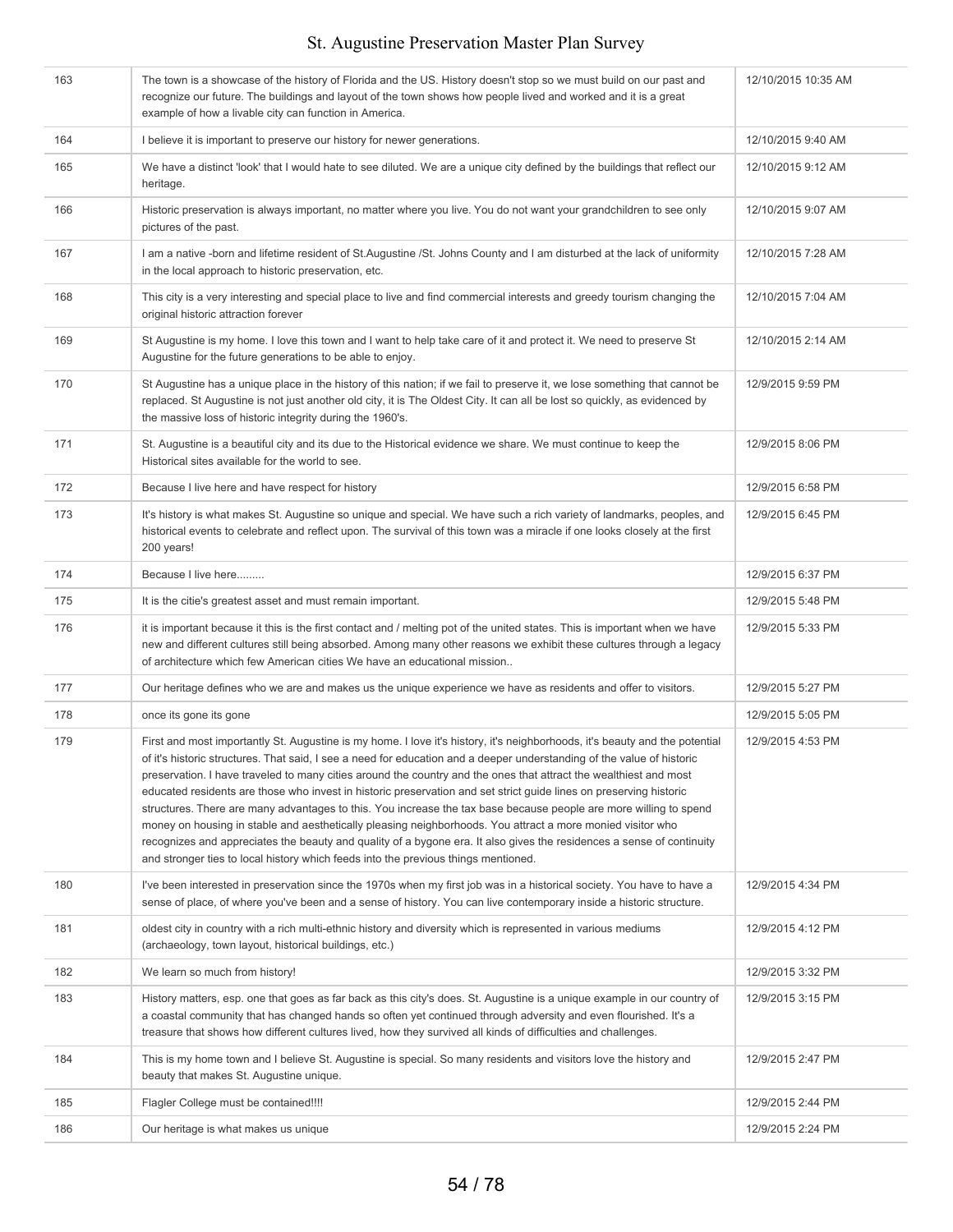#### 187 What's good for St. Augustine's preservation is good for the entire county. 12/9/2015 12:39 PM 188 To keep the old city as the old city for generation to come ... Not more college dorms and class rooms... Or church buildings.. 12/9/2015 12:31 PM 189 It is important to preserve the character of our town while still allowing it to be a living community with thriving businesses. 12/9/2015 12:26 PM 190 Our residential quality is our only historic distinction. Without that, nothing else matters. (We are not oldest city--we are oldest continually inhabited settlement) 12/9/2015 12:23 PM 191 My family has lived in St. Augustine for a quarter of a millennium and we have a great love for the history and culture of the City. 12/9/2015 12:22 PM 192 It helps to drive tourism and increases the value of property. 12/9/2015 12:08 PM 193 Our historic buildings are what make us different from other tourist communities. 1200 1209/2015 11:55 AM 194 St. Augustine is being taken over by Flagler College and developers. If we do not do something about preserving our city, then it will look like any other old city. We need to restrict vehicle traffic downtown in some areas and make it a more walking friendly area or biking area so we can preserve our streets and quaintness of the historic landscape. 12/9/2015 11:51 AM 195 Both tourism and local character are maintained and served by thoughtful preservation of those sites which make St. Augustine unique and beautiful. 12/9/2015 11:31 AM 196 St. Augustine is a special place but it won't be if we let it get swallowed up by Flagler College. 12/9/2015 11:27 AM 197 The heritage of this city is tied to its identity. Without that we are a destination wedding spot (shallow). 12/9/2015 10:29 AM 198 Tourism taking over sections of city which should be more heritage based. 1200 1209/2015 10:26 AM 199 to keep history for the next generation 1209/2015 10:18 AM 200 Uniquely identifies our area. 12/9/2015 9:38 AM 201 I own a business and live in the downtown area, this is now my world. We need to find a balance between a 1565 town and a 2015 econony. 12/8/2015 10:08 PM 202 I want preservation not a theme park. This is where I live! 12/8/2015 9:36 PM 203 To take care of our tourist 12/8/2015 6:14 PM 204 I think it's important to show that, from the very start of this nation being settled, we were a mix of different kinds of people. The early American story isn't just about the Pilgrims. Throughout our history, St. Augustine has been fostered various communities, from indigenous peoples, to the Spanish, French, English, Greek and African settlers, who have all made their mark. 12/8/2015 6:06 PM 205 St. Augustine's uniqueness is what brings millions of visitors a year. The economic impact of these visitors is pushing tourist development into the forefront at the expense of quality of life for residents and authenticity of the experience for visitors. We seem to be destroying the very historic character that all the visitors are here to witness in order to crowd more of them into what is becoming a carnival atmosphere. 12/8/2015 5:05 PM 206 St. Augustine has the most depth of Florida history in one place, with a lot of intact historic fabric. No where else in Florida is like St. Augustine and this nature should be preserved. Traffic, not cited in this survey, is the biggest threat to the city, and the creation of pedestrian-only zones may help alleviate this issue. The people, businesses, and municipality have done a remarkable job of attracting people to come to St. Augustine and the frameworks is now creaking from the overload. 12/8/2015 4:51 PM 207 I love old buildings and historic walkable neighborhoods **12/8/2015 4:18 PM** 12/8/2015 4:18 PM 208 It is why I moved here. I would hate to see this beautiful city destroyed by commercial interest and inadequate historic preservation regulations and enforcement. 12/8/2015 3:20 PM 209 So many unique buildings exist and if maintained have a positive impact on the cities image and tourism which is great for the financial strength of the city and property owners. 12/8/2015 3:10 PM 210 It's the most important resource the city has...it's what makes it special and different from the rest of the state. 12/8/2015 2:39 PM 211 This is a family-focused community that we don't want transformed into a Disney. 2001 This is a family-focused community that we don't want transformed into a Disney. 212 450 years can't be wasted 2008 and 2008 2:02 PM and 2008 2:02 PM and 2008 2:02 PM and 2008 2:02 PM and 200 213 Both personal and business. I love this city and it's heritage. I am a business owner of a historical museum. Keeping history alive for the tourists is what we do 12/8/2015 1:58 PM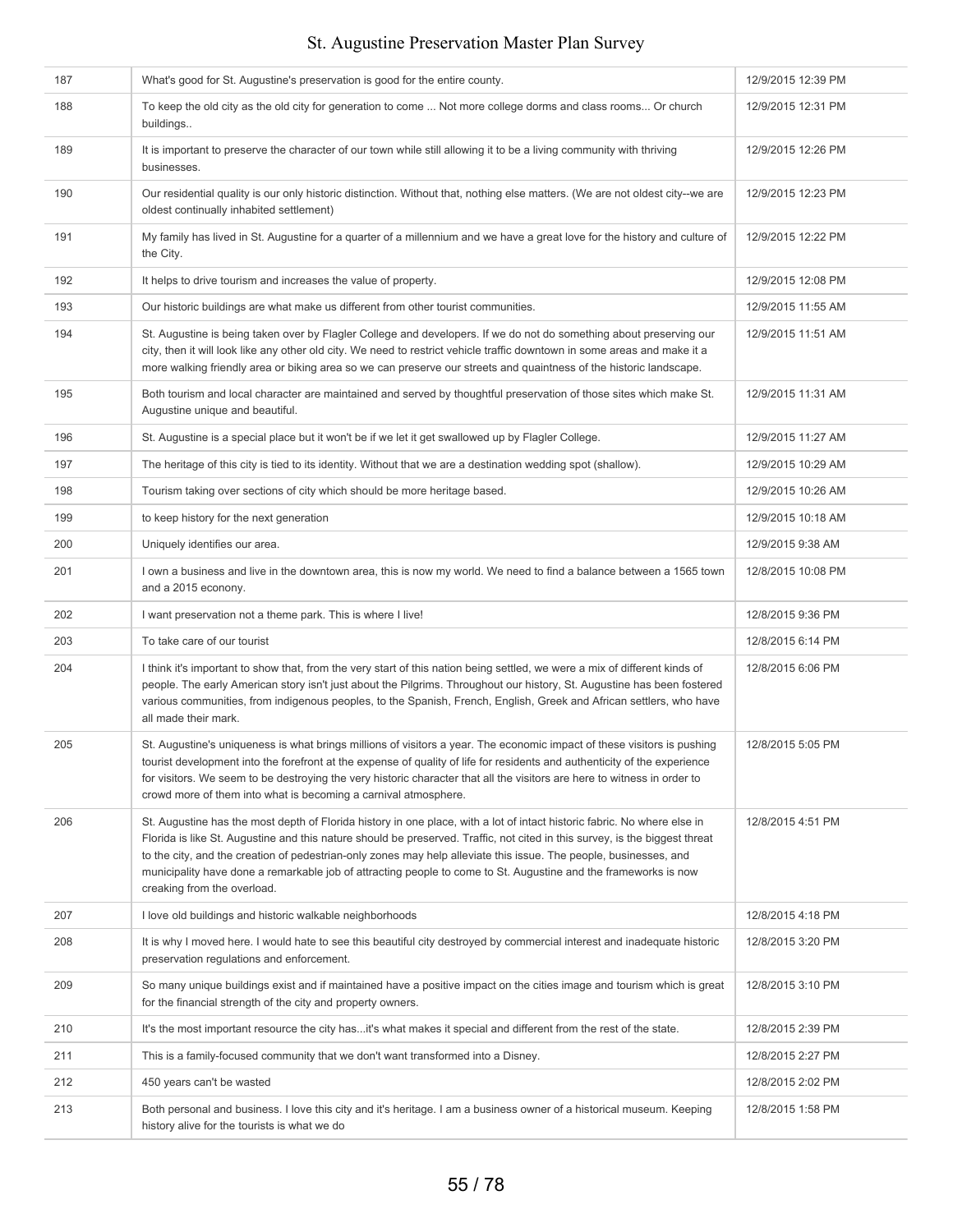| 214 | The Old City is a fantastic historical gem. A place without parallel in the United States.                                                                                                                                                                                                                                                  | 12/8/2015 1:30 PM  |
|-----|---------------------------------------------------------------------------------------------------------------------------------------------------------------------------------------------------------------------------------------------------------------------------------------------------------------------------------------------|--------------------|
| 215 | We moved here over 30 years ago because of the history and uniqueness of St. Augustine. It is very important to us<br>that these attributes be maintained for future generations to appreciate.                                                                                                                                             | 12/8/2015 12:55 PM |
| 216 | The Ancient City character is the essence of why I live here and why people want to visit St. Augustine.                                                                                                                                                                                                                                    | 12/8/2015 12:43 PM |
| 217 | Helps maintain property values                                                                                                                                                                                                                                                                                                              | 12/8/2015 12:22 PM |
| 218 | To maintain the character of the city.                                                                                                                                                                                                                                                                                                      | 12/8/2015 11:51 AM |
| 219 | Growing up in Jacksonville, St. Augustine was a magical school field trip destination. As a young adult, it was an<br>exotic getaway. As an adult, it was a dining destination. Now a 15-year resident, it is all those things wrapped up in<br>one.                                                                                        | 12/8/2015 11:22 AM |
| 220 | My hometown and want to share its history with rest of Our visitors and also young people lest we lose its priceless<br>Story and lessons.                                                                                                                                                                                                  | 12/8/2015 10:56 AM |
| 221 | St. Augustine is a unique place and has already lost much to development and making things that are not historic<br>merely appear historic. While we need to have the best usage of land and buildings, they need to be protected and<br>preserved for future generations to enjoy.                                                         | 12/8/2015 10:13 AM |
| 222 | Unique place in Florida history.                                                                                                                                                                                                                                                                                                            | 12/8/2015 10:06 AM |
| 223 | To maintain the USA's early history and share with the public the significant role of St. Augustine.                                                                                                                                                                                                                                        | 12/8/2015 9:42 AM  |
| 224 | Without it this is just another town.                                                                                                                                                                                                                                                                                                       | 12/8/2015 9:35 AM  |
| 225 | Preservation helps to maintain St. Augustine's identity.                                                                                                                                                                                                                                                                                    | 12/8/2015 9:06 AM  |
| 226 | As the oldest city in America, St. Augustine is rich in historic and archaeological resources. It's history draws<br>thousands of visitors to the area every year and its preservation is essential to the local economy.                                                                                                                   | 12/8/2015 9:06 AM  |
| 227 | Creates a common bond that all residents can be proud of.                                                                                                                                                                                                                                                                                   | 12/8/2015 9:02 AM  |
| 228 | because it is an important part of our history.                                                                                                                                                                                                                                                                                             | 12/8/2015 8:32 AM  |
| 229 | 1. I have a big financial investment here. 2. This is a wonderful city.                                                                                                                                                                                                                                                                     | 12/8/2015 7:56 AM  |
| 230 | Preserve the city's character.                                                                                                                                                                                                                                                                                                              | 12/8/2015 7:34 AM  |
| 231 | The current plans seem to favor development over preservation. There is a tipping point between promotion and<br>complete saturation It appears we have passed that point over the last 5 years. The additional "relationship<br>governing" affording "connected interests" additional opportunity has to stop. HAS TO STOP.                | 12/8/2015 7:08 AM  |
| 232 | I love St. Augustine. The historical significance of this town and it's beauty was a major factor in selecting this as my<br>home. It disturbs me to see the uncontrolled growth and destruction of historical properties sacrificed for it. I fear that<br>we are losing our heritage to satisfy the greed of out of town, big developers. | 12/8/2015 6:48 AM  |
| 233 | My family's heritage is here. I was born here. I feel part of the place, even though I don't live here.                                                                                                                                                                                                                                     | 12/8/2015 6:43 AM  |
| 234 | Preservation is what makes St. Augustine the unique community it is. If we don't protect it, St. Augustine will lose its<br>valuable cultural heritage.                                                                                                                                                                                     | 12/8/2015 6:09 AM  |
| 235 | My family is Menorca and I love the history of this city                                                                                                                                                                                                                                                                                    | 12/8/2015 6:06 AM  |
| 236 | St Augustine has a unique place in our country's history.                                                                                                                                                                                                                                                                                   | 12/8/2015 5:46 AM  |
| 237 | Life long resident with children and local family heritage dating to early 1900                                                                                                                                                                                                                                                             | 12/8/2015 5:22 AM  |
| 238 | Preserving our buildings is a way of preserving our history not only for today but for future generations. As the Nation's<br>oldest Ciry we have a layering of history that needs to be preserved.                                                                                                                                         | 12/8/2015 1:01 AM  |
| 239 | to preserve the history and beauty of St. Augustine                                                                                                                                                                                                                                                                                         | 12/7/2015 10:35 PM |
| 240 | 30 yr resident, own 95 yr old house, see CONSISTENTLY unfair, unequal enforcement of zoning regulations (who you<br>know seems most important!)                                                                                                                                                                                             | 12/7/2015 10:12 PM |
| 241 | Loss of identity and access                                                                                                                                                                                                                                                                                                                 | 12/7/2015 9:53 PM  |
| 242 | History                                                                                                                                                                                                                                                                                                                                     | 12/7/2015 8:41 PM  |
| 243 | To maintain the ombiance character of the city                                                                                                                                                                                                                                                                                              | 12/7/2015 8:10 PM  |
| 244 | We have always been an historic city. I am proud to say I"m from the nation's oldest city, St. Augustine                                                                                                                                                                                                                                    | 12/7/2015 7:47 PM  |
| 245 | Preservation of historical properties and economic benefits through tourism impact                                                                                                                                                                                                                                                          | 12/7/2015 6:13 PM  |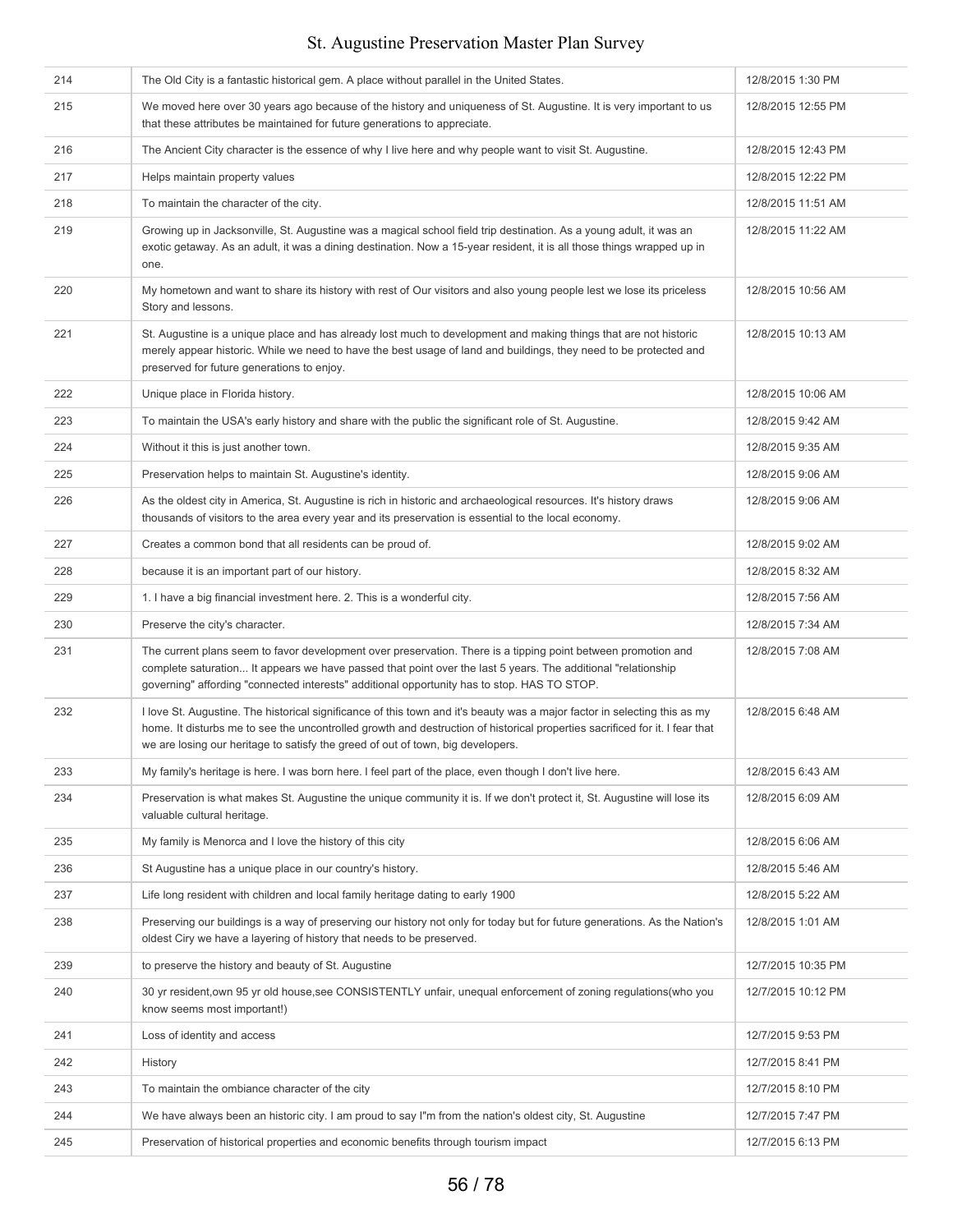| 246 | SA is a very special place unlike anywhere else in Florida, or the world for that matter. Everyone learns from history.<br>I've lived and worked here for years, and I don't plan on moving anywhere else, especially since we are starting a<br>family now.                                                                                                                                                                                                                                                                                                                                                                                                                                                                                                                                                                                                                                                                                                                                                                                                                                                                                                                                                                                                                                                                                                                                                                                                                                                                                                                                                                                                                                                                                                                                                                                                                                                                                                                                                                                                                                                                                                                                                                                                                                                                                                                                                                                                                                                                                                                                                                                                                                                                                                                                                                        | 12/7/2015 5:46 PM  |
|-----|-------------------------------------------------------------------------------------------------------------------------------------------------------------------------------------------------------------------------------------------------------------------------------------------------------------------------------------------------------------------------------------------------------------------------------------------------------------------------------------------------------------------------------------------------------------------------------------------------------------------------------------------------------------------------------------------------------------------------------------------------------------------------------------------------------------------------------------------------------------------------------------------------------------------------------------------------------------------------------------------------------------------------------------------------------------------------------------------------------------------------------------------------------------------------------------------------------------------------------------------------------------------------------------------------------------------------------------------------------------------------------------------------------------------------------------------------------------------------------------------------------------------------------------------------------------------------------------------------------------------------------------------------------------------------------------------------------------------------------------------------------------------------------------------------------------------------------------------------------------------------------------------------------------------------------------------------------------------------------------------------------------------------------------------------------------------------------------------------------------------------------------------------------------------------------------------------------------------------------------------------------------------------------------------------------------------------------------------------------------------------------------------------------------------------------------------------------------------------------------------------------------------------------------------------------------------------------------------------------------------------------------------------------------------------------------------------------------------------------------------------------------------------------------------------------------------------------------|--------------------|
| 247 | The beauty of the city including bridges, architectural buildings & homes, trees, wildlife, artifacts and people are too<br>valuable to waste. This area is an extremely unique area of the United States. You'd think we'd get more Federal<br>funding to help preserve it!                                                                                                                                                                                                                                                                                                                                                                                                                                                                                                                                                                                                                                                                                                                                                                                                                                                                                                                                                                                                                                                                                                                                                                                                                                                                                                                                                                                                                                                                                                                                                                                                                                                                                                                                                                                                                                                                                                                                                                                                                                                                                                                                                                                                                                                                                                                                                                                                                                                                                                                                                        | 12/7/2015 5:39 PM  |
| 248 | It defines the city. And we need to protect our identity.                                                                                                                                                                                                                                                                                                                                                                                                                                                                                                                                                                                                                                                                                                                                                                                                                                                                                                                                                                                                                                                                                                                                                                                                                                                                                                                                                                                                                                                                                                                                                                                                                                                                                                                                                                                                                                                                                                                                                                                                                                                                                                                                                                                                                                                                                                                                                                                                                                                                                                                                                                                                                                                                                                                                                                           | 12/7/2015 5:30 PM  |
| 249 | Our architectural heritage is the visible component of our City's long history.                                                                                                                                                                                                                                                                                                                                                                                                                                                                                                                                                                                                                                                                                                                                                                                                                                                                                                                                                                                                                                                                                                                                                                                                                                                                                                                                                                                                                                                                                                                                                                                                                                                                                                                                                                                                                                                                                                                                                                                                                                                                                                                                                                                                                                                                                                                                                                                                                                                                                                                                                                                                                                                                                                                                                     | 12/7/2015 5:23 PM  |
| 250 | All history should be integrated into community use & preserved. But USED.                                                                                                                                                                                                                                                                                                                                                                                                                                                                                                                                                                                                                                                                                                                                                                                                                                                                                                                                                                                                                                                                                                                                                                                                                                                                                                                                                                                                                                                                                                                                                                                                                                                                                                                                                                                                                                                                                                                                                                                                                                                                                                                                                                                                                                                                                                                                                                                                                                                                                                                                                                                                                                                                                                                                                          | 12/7/2015 4:59 PM  |
| 251 | I love this city and my history is directly linked to my own history.                                                                                                                                                                                                                                                                                                                                                                                                                                                                                                                                                                                                                                                                                                                                                                                                                                                                                                                                                                                                                                                                                                                                                                                                                                                                                                                                                                                                                                                                                                                                                                                                                                                                                                                                                                                                                                                                                                                                                                                                                                                                                                                                                                                                                                                                                                                                                                                                                                                                                                                                                                                                                                                                                                                                                               | 12/7/2015 4:14 PM  |
| 252 | Tourism, pride, town history                                                                                                                                                                                                                                                                                                                                                                                                                                                                                                                                                                                                                                                                                                                                                                                                                                                                                                                                                                                                                                                                                                                                                                                                                                                                                                                                                                                                                                                                                                                                                                                                                                                                                                                                                                                                                                                                                                                                                                                                                                                                                                                                                                                                                                                                                                                                                                                                                                                                                                                                                                                                                                                                                                                                                                                                        | 12/7/2015 4:14 PM  |
| 253 | It adds significantly to the pride and sense of the city                                                                                                                                                                                                                                                                                                                                                                                                                                                                                                                                                                                                                                                                                                                                                                                                                                                                                                                                                                                                                                                                                                                                                                                                                                                                                                                                                                                                                                                                                                                                                                                                                                                                                                                                                                                                                                                                                                                                                                                                                                                                                                                                                                                                                                                                                                                                                                                                                                                                                                                                                                                                                                                                                                                                                                            | 12/7/2015 2:20 PM  |
| 254 | I have traveled to many other (much older) towns abroad, and I see what St. Augustine could be, instead of turning<br>into a Disney-like experience. Plus, the danger of sea level rise is alarming.                                                                                                                                                                                                                                                                                                                                                                                                                                                                                                                                                                                                                                                                                                                                                                                                                                                                                                                                                                                                                                                                                                                                                                                                                                                                                                                                                                                                                                                                                                                                                                                                                                                                                                                                                                                                                                                                                                                                                                                                                                                                                                                                                                                                                                                                                                                                                                                                                                                                                                                                                                                                                                | 12/7/2015 1:09 PM  |
| 255 | We're the Nation's oldest city! Visitors and residents expect to connect with the past here. If it wasn't preserved, I<br>would not be living here.                                                                                                                                                                                                                                                                                                                                                                                                                                                                                                                                                                                                                                                                                                                                                                                                                                                                                                                                                                                                                                                                                                                                                                                                                                                                                                                                                                                                                                                                                                                                                                                                                                                                                                                                                                                                                                                                                                                                                                                                                                                                                                                                                                                                                                                                                                                                                                                                                                                                                                                                                                                                                                                                                 | 12/7/2015 12:57 PM |
| 256 | It is of historical and cultural significance.                                                                                                                                                                                                                                                                                                                                                                                                                                                                                                                                                                                                                                                                                                                                                                                                                                                                                                                                                                                                                                                                                                                                                                                                                                                                                                                                                                                                                                                                                                                                                                                                                                                                                                                                                                                                                                                                                                                                                                                                                                                                                                                                                                                                                                                                                                                                                                                                                                                                                                                                                                                                                                                                                                                                                                                      | 12/7/2015 12:32 PM |
| 257 | St. Augustine has an unrivaled offering of history and heritage that should be preserved and enhanced at all costs.                                                                                                                                                                                                                                                                                                                                                                                                                                                                                                                                                                                                                                                                                                                                                                                                                                                                                                                                                                                                                                                                                                                                                                                                                                                                                                                                                                                                                                                                                                                                                                                                                                                                                                                                                                                                                                                                                                                                                                                                                                                                                                                                                                                                                                                                                                                                                                                                                                                                                                                                                                                                                                                                                                                 | 12/7/2015 11:42 AM |
| 258 | I apologize for this very long opinion. I was going to delete it but decided not to. I am quite biased about this issue as<br>I grew up in New England and lived in a house older than any house still standing in St. Augustine. I know how<br>interested people are in the past. But I just don't understand the mentality of this town. That being said, as to why this<br>preservation is important Precisely because it is an issue of heritage preservation. It is about education, the<br>enjoyment of learning, seeing, touching, wondering why, the pride in ownership, pride in its history, warts and all. I<br>want the city to re-examine its concepts on what kind of tourism we want here. Where is the real education of our city?<br>Ripley's? Why do we need so many hokey touristy activities and vehicles. I hear so many people talk about not<br>wanting St A. to become a Williamsburg or Sturbridge Village. Have you been there? These places educate the<br>populace on what it was really like in the past. Why would watching a blacksmith at work, candle making, farming,<br>building houses the old way, metal work or other activities that peak ones curiosity and get their faces out of their cell<br>phones and asking questions instead. Where is the education on the importance of our waterways, the actual and<br>accurate education of the native Americans, the accurate history of the Spaniards, the British, the French. Where is an<br>accurate representation of how St Augustine has changed through the centuries. If preservation of our heritage is<br>important why do we cheat and treat ourselves so badly. Get rid of the cronyism and corruption of that part of the old<br>St. Augustine that keeps us in this low level cheesy tourist trap that rewards the few businesses that perpetuate this<br>mode of tourism which prevents the city from really shining. Teach people, children and adults alike about the real St<br>Augustine. How many more t-shirt shops, cheap jewelry, candy and ice cream shops do we need. Lower the rents on<br>shops on St George St to encourage more interesting shops where people really might want to shop. There are few<br>reasons for a resident here to go downtown anymore and the shops that have managed to survive are a miracle. Why<br>is it so difficult to bring in another pharmacy or small grocery store with an old fascade. The city has ostracized its<br>neighborhoods, forcing them out of their local and have to drive to get their essentials. Then you ask us to accept the<br>reality that we can no longer get out our street because the traffic is so thick and uncompromising. Why can't part of<br>the preservation of our heritage be the sense of community these quaint neighborhoods represent. | 12/7/2015 11:12 AM |
| 259 | There is no St Augustine as we know it without its amazing architecture and archaeology and history.                                                                                                                                                                                                                                                                                                                                                                                                                                                                                                                                                                                                                                                                                                                                                                                                                                                                                                                                                                                                                                                                                                                                                                                                                                                                                                                                                                                                                                                                                                                                                                                                                                                                                                                                                                                                                                                                                                                                                                                                                                                                                                                                                                                                                                                                                                                                                                                                                                                                                                                                                                                                                                                                                                                                | 12/7/2015 11:02 AM |
| 260 | We bought a home built in 1927.                                                                                                                                                                                                                                                                                                                                                                                                                                                                                                                                                                                                                                                                                                                                                                                                                                                                                                                                                                                                                                                                                                                                                                                                                                                                                                                                                                                                                                                                                                                                                                                                                                                                                                                                                                                                                                                                                                                                                                                                                                                                                                                                                                                                                                                                                                                                                                                                                                                                                                                                                                                                                                                                                                                                                                                                     | 12/7/2015 10:03 AM |
| 261 | I work in the tourism business.                                                                                                                                                                                                                                                                                                                                                                                                                                                                                                                                                                                                                                                                                                                                                                                                                                                                                                                                                                                                                                                                                                                                                                                                                                                                                                                                                                                                                                                                                                                                                                                                                                                                                                                                                                                                                                                                                                                                                                                                                                                                                                                                                                                                                                                                                                                                                                                                                                                                                                                                                                                                                                                                                                                                                                                                     | 12/7/2015 9:46 AM  |
| 262 | Preservation of properties promotes heritage tourism that is the lifeblood of our community. It is an economic engine<br>that positively touches all businesses in our area.                                                                                                                                                                                                                                                                                                                                                                                                                                                                                                                                                                                                                                                                                                                                                                                                                                                                                                                                                                                                                                                                                                                                                                                                                                                                                                                                                                                                                                                                                                                                                                                                                                                                                                                                                                                                                                                                                                                                                                                                                                                                                                                                                                                                                                                                                                                                                                                                                                                                                                                                                                                                                                                        | 12/7/2015 9:39 AM  |
| 263 | It is the right thing to do!                                                                                                                                                                                                                                                                                                                                                                                                                                                                                                                                                                                                                                                                                                                                                                                                                                                                                                                                                                                                                                                                                                                                                                                                                                                                                                                                                                                                                                                                                                                                                                                                                                                                                                                                                                                                                                                                                                                                                                                                                                                                                                                                                                                                                                                                                                                                                                                                                                                                                                                                                                                                                                                                                                                                                                                                        | 12/7/2015 9:12 AM  |
| 264 | It is a unique, valuable, and finite resource - once it's gone, it's gone, and St. Augustine becomes just another Panama<br>City or Myrtle Beach tourist trap                                                                                                                                                                                                                                                                                                                                                                                                                                                                                                                                                                                                                                                                                                                                                                                                                                                                                                                                                                                                                                                                                                                                                                                                                                                                                                                                                                                                                                                                                                                                                                                                                                                                                                                                                                                                                                                                                                                                                                                                                                                                                                                                                                                                                                                                                                                                                                                                                                                                                                                                                                                                                                                                       | 12/7/2015 8:57 AM  |
| 265 | to maintain st augustines unique identity both culturally and architecturally                                                                                                                                                                                                                                                                                                                                                                                                                                                                                                                                                                                                                                                                                                                                                                                                                                                                                                                                                                                                                                                                                                                                                                                                                                                                                                                                                                                                                                                                                                                                                                                                                                                                                                                                                                                                                                                                                                                                                                                                                                                                                                                                                                                                                                                                                                                                                                                                                                                                                                                                                                                                                                                                                                                                                       | 12/7/2015 7:22 AM  |
| 266 | It is the character of the city                                                                                                                                                                                                                                                                                                                                                                                                                                                                                                                                                                                                                                                                                                                                                                                                                                                                                                                                                                                                                                                                                                                                                                                                                                                                                                                                                                                                                                                                                                                                                                                                                                                                                                                                                                                                                                                                                                                                                                                                                                                                                                                                                                                                                                                                                                                                                                                                                                                                                                                                                                                                                                                                                                                                                                                                     | 12/7/2015 7:05 AM  |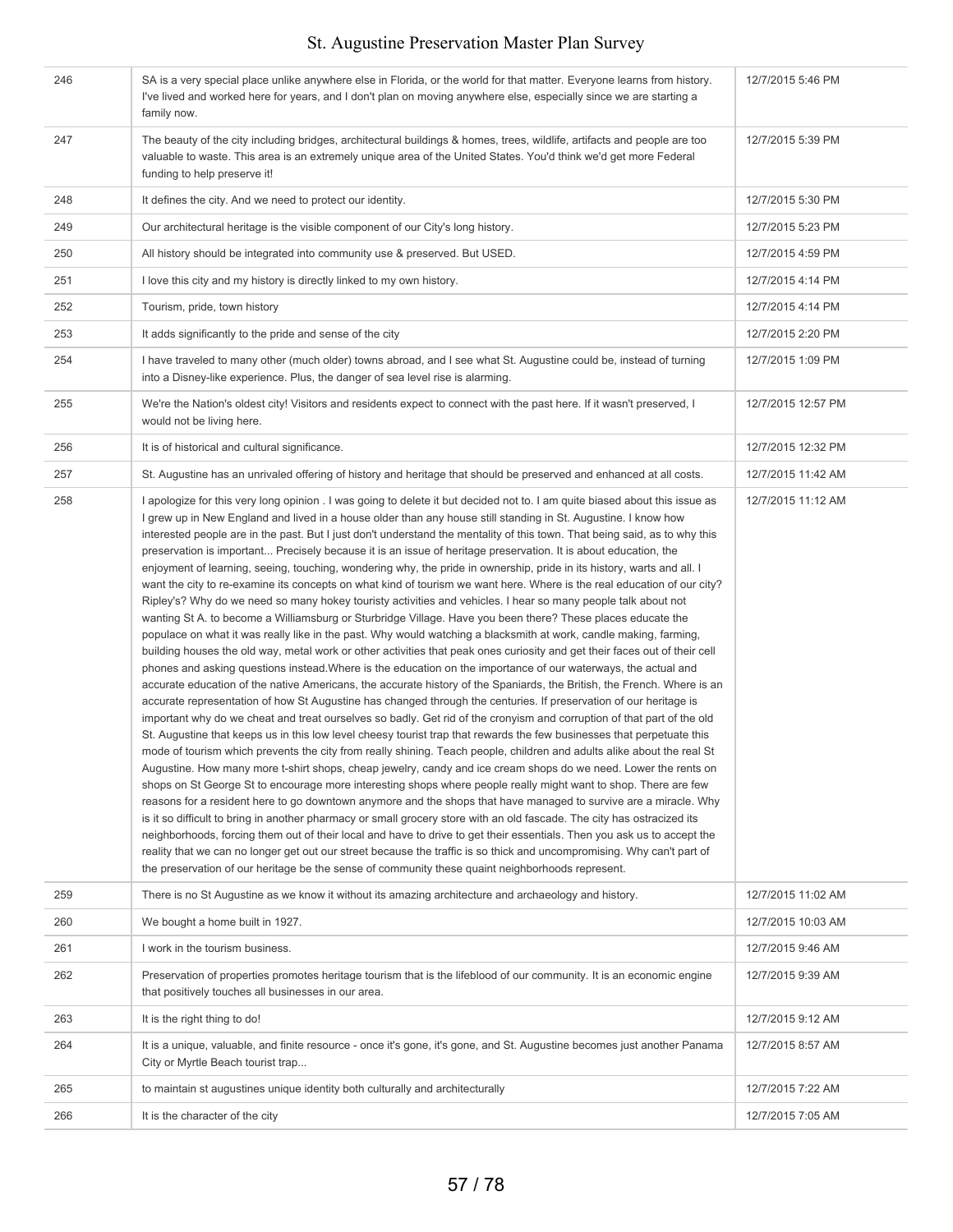| 267 | once/if the area identity of being the oldest town in the US is lost, the St. Augustine will loose a significant identity. The<br>identity needs strengthened, right now the area is on the borderline of being nothing more than run down buildings and<br>t-shirt shops                                                                                                                                                                                                                                                                                                                                                                                                                                                                                                                                                                                                                                                                                                                                             | 12/7/2015 6:50 AM  |
|-----|-----------------------------------------------------------------------------------------------------------------------------------------------------------------------------------------------------------------------------------------------------------------------------------------------------------------------------------------------------------------------------------------------------------------------------------------------------------------------------------------------------------------------------------------------------------------------------------------------------------------------------------------------------------------------------------------------------------------------------------------------------------------------------------------------------------------------------------------------------------------------------------------------------------------------------------------------------------------------------------------------------------------------|--------------------|
| 268 | Once it is gone there is no turning back. Case in point, the house Len Weeks "accidentally" took down. You can<br>rebuild a new look- a -like but it will never be the same. Must preserve for future generations and not for those seeking<br>a profit. Bringing visitors here and showing them our city brings pride. I get excited talking about the history of St.<br>Augustine to young and old alike. Maybe everyone should feel the same.                                                                                                                                                                                                                                                                                                                                                                                                                                                                                                                                                                      | 12/7/2015 6:25 AM  |
| 269 | Because it is unique and beautiful                                                                                                                                                                                                                                                                                                                                                                                                                                                                                                                                                                                                                                                                                                                                                                                                                                                                                                                                                                                    | 12/7/2015 5:49 AM  |
| 270 | Moved here because of the history and beauty                                                                                                                                                                                                                                                                                                                                                                                                                                                                                                                                                                                                                                                                                                                                                                                                                                                                                                                                                                          | 12/7/2015 5:01 AM  |
| 271 | St. Augustine's historic preservation efforts are one-dimensional. Spanish colonial heritage is given support at the<br>expense of Black heritage or Minorcan heritage or Native American heritage. Why???                                                                                                                                                                                                                                                                                                                                                                                                                                                                                                                                                                                                                                                                                                                                                                                                            | 12/7/2015 12:39 AM |
| 272 | we are the oldest city in the nation                                                                                                                                                                                                                                                                                                                                                                                                                                                                                                                                                                                                                                                                                                                                                                                                                                                                                                                                                                                  | 12/6/2015 11:48 PM |
| 273 | I have lived in St. Augustine my entire life, 57 years. I am extremely proud of our community. I live in the most<br>gorgeous and historically enriched place on Earth.                                                                                                                                                                                                                                                                                                                                                                                                                                                                                                                                                                                                                                                                                                                                                                                                                                               | 12/6/2015 11:40 PM |
| 274 | Tourism                                                                                                                                                                                                                                                                                                                                                                                                                                                                                                                                                                                                                                                                                                                                                                                                                                                                                                                                                                                                               | 12/6/2015 11:28 PM |
| 275 | There aren't many places that have as much history as we have. We need to teach others about out quaint<br>neighborhood.                                                                                                                                                                                                                                                                                                                                                                                                                                                                                                                                                                                                                                                                                                                                                                                                                                                                                              | 12/6/2015 10:51 PM |
| 276 | Saving history, Jamestown, Williamsburg, and Boston get the national news and federal grants. People outside of<br>Florida do not believe that Saint Augustine is the oldest city.                                                                                                                                                                                                                                                                                                                                                                                                                                                                                                                                                                                                                                                                                                                                                                                                                                    | 12/6/2015 8:55 PM  |
| 277 | It's the oldest city in the nation and one of the most charming. The architecture and the preserved historical sites attest<br>to that status.                                                                                                                                                                                                                                                                                                                                                                                                                                                                                                                                                                                                                                                                                                                                                                                                                                                                        | 12/6/2015 6:34 PM  |
| 278 | <b>ECONOMIC VALUE</b>                                                                                                                                                                                                                                                                                                                                                                                                                                                                                                                                                                                                                                                                                                                                                                                                                                                                                                                                                                                                 | 12/6/2015 6:11 PM  |
| 279 | The City's charm is why I moved here, and later started a business to celebrate our heritage.                                                                                                                                                                                                                                                                                                                                                                                                                                                                                                                                                                                                                                                                                                                                                                                                                                                                                                                         | 12/6/2015 4:45 PM  |
| 280 | Acknowledging and protecting our history is key to our economic growth                                                                                                                                                                                                                                                                                                                                                                                                                                                                                                                                                                                                                                                                                                                                                                                                                                                                                                                                                | 12/6/2015 4:09 PM  |
| 281 | Cultural beauty and pride of the history of our city                                                                                                                                                                                                                                                                                                                                                                                                                                                                                                                                                                                                                                                                                                                                                                                                                                                                                                                                                                  | 12/6/2015 3:45 PM  |
| 282 | If people have no knowledge of the past, they have no sense of human roots, belonging, humanity, or soul.                                                                                                                                                                                                                                                                                                                                                                                                                                                                                                                                                                                                                                                                                                                                                                                                                                                                                                             | 12/6/2015 2:55 PM  |
| 283 | I believe preservation of any city, town or community is important, not only St. Augustine. But being the oldest city in<br>the US it has more significance to protect it.                                                                                                                                                                                                                                                                                                                                                                                                                                                                                                                                                                                                                                                                                                                                                                                                                                            | 12/6/2015 2:48 PM  |
| 284 | St. A is a charming community that will lose its appeal if new development is unchecked                                                                                                                                                                                                                                                                                                                                                                                                                                                                                                                                                                                                                                                                                                                                                                                                                                                                                                                               | 12/6/2015 1:39 PM  |
| 285 | I grew up in St. Augustine and love the unique City we have here! But it is changing in ways that are not what the<br>Historic Preservation community, or many residents, business and property owners, want, due to the restrictive and<br>user unfriendly rules that people have to deal with in meeting all of the City regulations. These rules and the time and<br>cost that it takes to follow and get approval for them, are a large part of the problem, and not the solution. We have a<br>beautiful, economically viable community that residents and visitors want to enjoy. This is very difficult with the existing<br>parking, traffic and congestion problems. These could all be rectified for better enjoyment for all. This would lead to<br>more available funding for Historic Preservation and re-development of a higher caliber!                                                                                                                                                               | 12/6/2015 10:02 AM |
| 286 | It sets St Aug apart from so many other indistinguishable small cities; pride to live here.                                                                                                                                                                                                                                                                                                                                                                                                                                                                                                                                                                                                                                                                                                                                                                                                                                                                                                                           | 12/6/2015 9:41 AM  |
| 287 | St. Augustine is the oldest city of the nation and we must preserve what is left from the past and should restore what is<br>in decay                                                                                                                                                                                                                                                                                                                                                                                                                                                                                                                                                                                                                                                                                                                                                                                                                                                                                 | 12/6/2015 9:19 AM  |
| 288 | It isn't. What's more important to us is public safety, local government corruption, ie police, city hall, etc.                                                                                                                                                                                                                                                                                                                                                                                                                                                                                                                                                                                                                                                                                                                                                                                                                                                                                                       | 12/6/2015 9:16 AM  |
| 289 | St. Augustine represents a unique place and time throughout history. The multiethnic community contains so many<br>stories that interest diverse audiences. Archaeological sites, cemeteries, historic buildings and landscapes all serve as<br>points of interest. Visitors and residents may visit, interact, learn, appreciate and value these places and what they<br>represent. The past enables new relationships to form in the present and offers considerable opportunities for citizen<br>scientists, advocacy, volunteerism, and community ties. Preservation extends beyond one group of people, one period,<br>or one purpose. Preserving this heritage helps anyone who experiences St. Augustine to encounter past peoples and<br>places and to recognize themselves. Preservation ensures enjoyment of places, spaces, and ideas now and later.<br>Preservation also ensures appreciation, which can foster understanding, of the complexities of humans, of culture, of<br>the past and the present. | 12/6/2015 8:24 AM  |
| 290 | Historical                                                                                                                                                                                                                                                                                                                                                                                                                                                                                                                                                                                                                                                                                                                                                                                                                                                                                                                                                                                                            | 12/6/2015 8:18 AM  |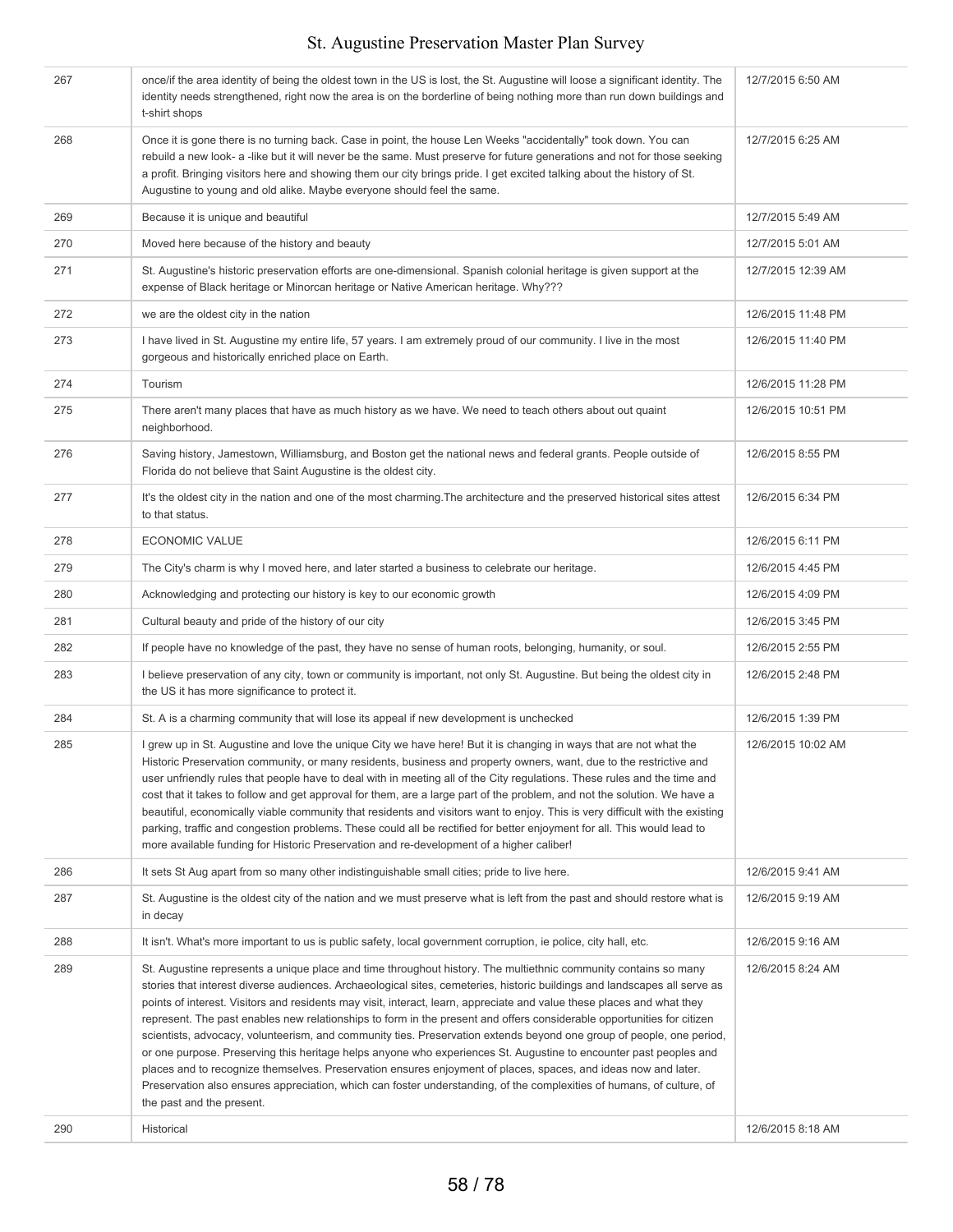| 291 | History & beauty & ambience. We are about to lose ambience due to great increase in tourism and traffic congestion.                                                                                                                                                                                                                                                                | 12/6/2015 3:34 AM  |
|-----|------------------------------------------------------------------------------------------------------------------------------------------------------------------------------------------------------------------------------------------------------------------------------------------------------------------------------------------------------------------------------------|--------------------|
| 292 | One of the reasons we fell in love w/ St Augustine.                                                                                                                                                                                                                                                                                                                                | 12/5/2015 11:09 PM |
| 293 | Because it is a plus for the community.                                                                                                                                                                                                                                                                                                                                            | 12/5/2015 10:27 PM |
| 294 | Ours is one of the few cities left in the USA that has not been taken over by modern cheep architecture with no class<br>or distinction. It's a special city and we need to keep it that way. It is the one thing that makes our city different,<br>therefore preserving the city's heritage should be the number one priority.                                                    | 12/5/2015 9:55 PM  |
| 295 | Historical preservation is the fabric of what makes people move here and provides commerce locally                                                                                                                                                                                                                                                                                 | 12/5/2015 9:33 PM  |
| 296 | As the oldest continuously occupied European settlement in the US, St. Augustine holds a unique place in history and<br>relies on this for historical tourism. This history is important economically and its uniqueness can't be understated and<br>needs to be spread educationally.                                                                                             | 12/5/2015 9:15 PM  |
| 297 | It makes the destination more attractive to visitors.                                                                                                                                                                                                                                                                                                                              | 12/5/2015 7:29 PM  |
| 298 | I appreciate the preservation of many of the downtown area but I also believe you can't save everything. If the public<br>believes it the property they are will support.                                                                                                                                                                                                          | 12/5/2015 7:18 PM  |
| 299 | It is the reason we exist.                                                                                                                                                                                                                                                                                                                                                         | 12/5/2015 7:01 PM  |
| 300 | The city is the oldest city and people should be able to come and visit to see some historic site/buildings.                                                                                                                                                                                                                                                                       | 12/5/2015 6:26 PM  |
| 301 | Historic archituture, and historical significance is what makes this city unique. Otherwise this becomes another beach<br>town with a "drinking problem."                                                                                                                                                                                                                          | 12/5/2015 5:15 PM  |
| 302 | St. Augustine is an important part of our American heritage and it needs to be preserved.                                                                                                                                                                                                                                                                                          | 12/5/2015 4:42 PM  |
| 303 | Old is better than new                                                                                                                                                                                                                                                                                                                                                             | 12/5/2015 4:38 PM  |
| 304 | Because old buildings have a history and are aestheticically pleasing to the eyes. As the oldest city, Saint Augustine<br>would look odd if it had only new houses                                                                                                                                                                                                                 | 12/5/2015 4:11 PM  |
| 305 | I was born in this city in 1952. There have been many changes both good and not so goodwe need to protect the<br>unique character of this lovely city. Downtown neighborhoods must be protected. Zoning should be upheld in all areas,<br>not changed for the college or any other special interest.                                                                               | 12/5/2015 3:52 PM  |
| 306 | If we don't, like past buildings of historic significance, they will deteriorating to the point of being repairable. Our<br>historic structures are unique and worth of the investment it preservation.                                                                                                                                                                            | 12/5/2015 3:19 PM  |
| 307 | St Augustine is historical. Some visitors come here to see it.                                                                                                                                                                                                                                                                                                                     | 12/5/2015 3:04 PM  |
| 308 | Our local economy is heavily dependent on tourists who visit St. Augustine to enjoy the authentic history and<br>architecture which still remains. If historical buildings continue to be demolished and replaced with attempted<br>replicas/architecturally confused structures over time, what will the local economy of the future look like?                                   | 12/5/2015 3:01 PM  |
| 309 | Our city is unique and because of that preservation is vital.                                                                                                                                                                                                                                                                                                                      | 12/5/2015 1:52 PM  |
| 310 | Without the heritage and preservation, we're just another Florida waterfront town. Our history is unique, and should be<br>trumpeted as such. We are NOT Williamsburg and Williamsburg should want to be us. We have been a living,<br>breathing city since 1565, and no other community in the US can say that.                                                                   | 12/5/2015 1:51 PM  |
| 311 | because it's what makes St Augustine different from anywhere-else-ville in America.                                                                                                                                                                                                                                                                                                | 12/5/2015 1:51 PM  |
| 312 | We have enough "Disney" in Florida. St. Augustine is the first continuously occupied European city in the United<br>States.                                                                                                                                                                                                                                                        | 12/5/2015 11:42 AM |
| 313 | Without it, we are just another small Florida close-to-the-beach town.                                                                                                                                                                                                                                                                                                             | 12/5/2015 11:30 AM |
| 314 | Minorcan Heritage                                                                                                                                                                                                                                                                                                                                                                  | 12/5/2015 11:06 AM |
| 315 | The historic significance of St. Augustine is under-appreciated, frankly. Sadly, past civic leaders made decisions that<br>took the city down a path that diminishes this value, unlike what happened in, for example, Williamsburg. Williamsburg<br>is a treasure that has connected to families and individuals for decades in ways that St. Augustine has not -- and<br>should. | 12/5/2015 9:33 AM  |
| 316 | St. Augustine's heritage is multifaceted and so much more than a national monument. Each unique community adds to<br>the city's allure and everything should be done to maintain and enrich what this wonderful place provides its residents.                                                                                                                                      | 12/5/2015 9:24 AM  |
| 317 | Unique city. Important historically to all Americans. Important site for Chistianity.                                                                                                                                                                                                                                                                                              | 12/5/2015 9:15 AM  |
| 318 | It is the basis for the charm and character of the city. This is such a significant part of people's lives and the story of<br>the city.                                                                                                                                                                                                                                           | 12/5/2015 9:04 AM  |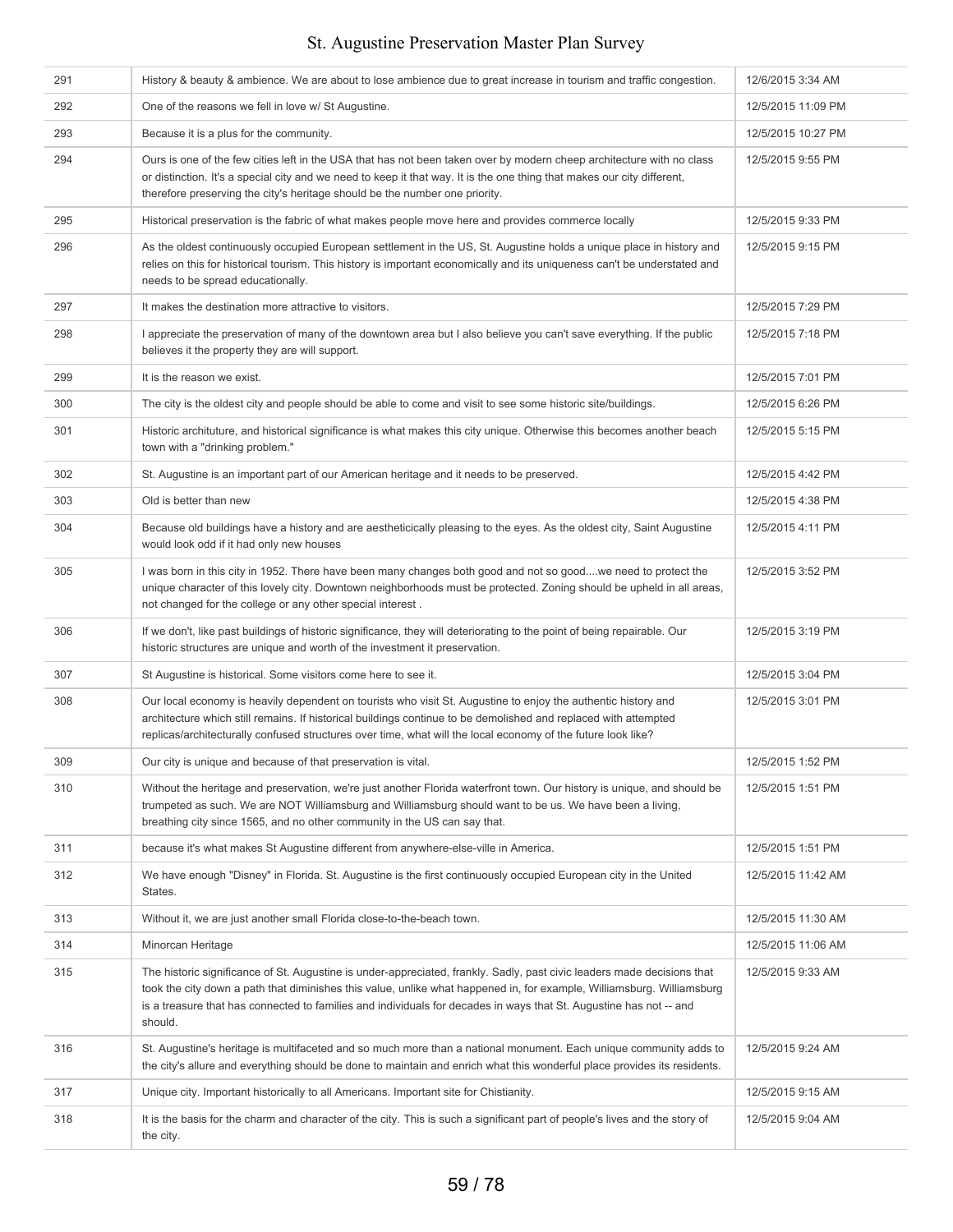| 319 | The resources here are nationally-significant (internationally, too) and must be preserved/conserved to that level. An<br>integrated and comprehensive (and enforced) program of resource preservation is the only way to protect them for<br>future generations.                                                                                                                                                                                                                                                                                                                                                                                                                                                                                                                                                                                                                                                                                                            | 12/5/2015 9:01 AM  |
|-----|------------------------------------------------------------------------------------------------------------------------------------------------------------------------------------------------------------------------------------------------------------------------------------------------------------------------------------------------------------------------------------------------------------------------------------------------------------------------------------------------------------------------------------------------------------------------------------------------------------------------------------------------------------------------------------------------------------------------------------------------------------------------------------------------------------------------------------------------------------------------------------------------------------------------------------------------------------------------------|--------------------|
| 320 | It is a large part of why I want to live in St Augustine.                                                                                                                                                                                                                                                                                                                                                                                                                                                                                                                                                                                                                                                                                                                                                                                                                                                                                                                    | 12/5/2015 8:58 AM  |
| 321 | I like the history of the area and the various styles of buildings.                                                                                                                                                                                                                                                                                                                                                                                                                                                                                                                                                                                                                                                                                                                                                                                                                                                                                                          | 12/5/2015 8:20 AM  |
| 322 | It's what we have to offer.                                                                                                                                                                                                                                                                                                                                                                                                                                                                                                                                                                                                                                                                                                                                                                                                                                                                                                                                                  | 12/5/2015 8:13 AM  |
| 323 | Preservation is the theme and mantra of St. Augustine. It is what put us on the map. Commercial and Institutional<br>development is not top priority. Many are opportunizing on traffic and contribute nothing to betterment of the city.                                                                                                                                                                                                                                                                                                                                                                                                                                                                                                                                                                                                                                                                                                                                    | 12/5/2015 8:12 AM  |
| 324 | It is being destroyed at an alarming rate. Tourism trumps livability.                                                                                                                                                                                                                                                                                                                                                                                                                                                                                                                                                                                                                                                                                                                                                                                                                                                                                                        | 12/5/2015 6:55 AM  |
| 325 | This is an amazing community, but the poor planning and "good old boys" favoritism are not good for the long term<br>success of this city.                                                                                                                                                                                                                                                                                                                                                                                                                                                                                                                                                                                                                                                                                                                                                                                                                                   | 12/5/2015 6:36 AM  |
| 326 | My family has been part of the history here since the late 1800's. So much has been lost already                                                                                                                                                                                                                                                                                                                                                                                                                                                                                                                                                                                                                                                                                                                                                                                                                                                                             | 12/4/2015 11:47 PM |
| 327 | If we lose out heritage in favor of making money then we have killed the goose that lays the golden egg and become<br>just another tourist trap.                                                                                                                                                                                                                                                                                                                                                                                                                                                                                                                                                                                                                                                                                                                                                                                                                             | 12/4/2015 10:55 PM |
| 328 | As the "oldest city" I find it to be severely lacking in authenticity. Neighborhoods have been disappearing and turning<br>into new development garbage cookie cutter housing                                                                                                                                                                                                                                                                                                                                                                                                                                                                                                                                                                                                                                                                                                                                                                                                | 12/4/2015 10:50 PM |
| 329 | Historic preservation is something that can be accomplished to a much greater extent in St Augustine, than in other<br>cities, thanks to the age and variety of physical history here, so there's real opportunity to maintain a cultural, historical<br>and architectural (aesthetic) uniqueness that won't be found elsewhere. I care less about saving particular single-<br>family homes (nothing lasts forever) than I care about maintaining the architectural style, density, and zoning of historic<br>neighborhoods. Unique, historic non-residential buildings are an exception to this, and I think we should try a bit harder<br>to save them, but even this has it limits. For example, sacrificing the zoning and residential charachter of the<br>neighborhoods around the (Kenneth) Dow property, just so these buildings could remain under single ownership was a<br>terrible idea. It's an example of how NOT to do historic preservationso shortsighted. | 12/4/2015 10:16 PM |
| 330 | Because it is our historic structures that make St Augustine such a special place.                                                                                                                                                                                                                                                                                                                                                                                                                                                                                                                                                                                                                                                                                                                                                                                                                                                                                           | 12/4/2015 9:58 PM  |
| 331 | I choose to live in a 450 year old city, in a 1910 Victorian in a historic neighborhood. I want my city to continue with the<br>real history, not fake facades on new buildings. Once a old building is gone, it can't be replaced with a new copy. Not<br>every old building should be saved. Age is not the reason, and some just can't be saved.                                                                                                                                                                                                                                                                                                                                                                                                                                                                                                                                                                                                                          | 12/4/2015 9:36 PM  |
| 332 | It's the soul of the community. Tourism.                                                                                                                                                                                                                                                                                                                                                                                                                                                                                                                                                                                                                                                                                                                                                                                                                                                                                                                                     | 12/4/2015 8:48 PM  |
| 333 | Preservation in the downtown area is most important because of tourism, however all other areas that would not be<br>considered for a bus tour should be limited and property owners rights should be given greater value.                                                                                                                                                                                                                                                                                                                                                                                                                                                                                                                                                                                                                                                                                                                                                   | 12/4/2015 8:43 PM  |
| 334 | Passion/Career                                                                                                                                                                                                                                                                                                                                                                                                                                                                                                                                                                                                                                                                                                                                                                                                                                                                                                                                                               | 12/4/2015 8:01 PM  |
| 335 | I work at Flagler College, and it is a large part of St. Augustine's heritage. The renovations and preservation keep the<br>College and city's charm and history.                                                                                                                                                                                                                                                                                                                                                                                                                                                                                                                                                                                                                                                                                                                                                                                                            | 12/4/2015 7:52 PM  |
| 336 | When one witnesses the vestiges of history one is more apt to learn and remember its lesson. We have tactile proof<br>and should preserve it for future generations.                                                                                                                                                                                                                                                                                                                                                                                                                                                                                                                                                                                                                                                                                                                                                                                                         | 12/4/2015 7:37 PM  |
| 337 | We are the oldest continuously European occupied city in the United States. That is worth protecting.                                                                                                                                                                                                                                                                                                                                                                                                                                                                                                                                                                                                                                                                                                                                                                                                                                                                        | 12/4/2015 7:11 PM  |
| 338 | It's the only thing that differentiates St Augustine from Anywhere USA. Turn this place into Anywhere USA or Flagler<br>College Campus and we will have lost something we can never get back. College is good. Development has its place<br>but the old city is only a few precious blocks. Is it so hard to make this area sacrosanct?                                                                                                                                                                                                                                                                                                                                                                                                                                                                                                                                                                                                                                      | 12/4/2015 6:58 PM  |
| 339 | Yes                                                                                                                                                                                                                                                                                                                                                                                                                                                                                                                                                                                                                                                                                                                                                                                                                                                                                                                                                                          | 12/4/2015 6:51 PM  |
| 340 | It is the oldest city in the USA.                                                                                                                                                                                                                                                                                                                                                                                                                                                                                                                                                                                                                                                                                                                                                                                                                                                                                                                                            | 12/4/2015 6:46 PM  |
| 341 | A great part of my professional life was devoted to it.                                                                                                                                                                                                                                                                                                                                                                                                                                                                                                                                                                                                                                                                                                                                                                                                                                                                                                                      | 12/4/2015 6:39 PM  |
| 342 | We are the stewards of our Nation's oldest buildings. It is up to us to protect our country's history.                                                                                                                                                                                                                                                                                                                                                                                                                                                                                                                                                                                                                                                                                                                                                                                                                                                                       | 12/4/2015 6:36 PM  |
| 343 | Preservation of any history is important to me because it is part of our past, we should learn and preserve this so that<br>our future generations can look back and have a place to identify events in history with. I.e being about to visit the fort<br>and learn by touch and feel, not just by reading it in a book.                                                                                                                                                                                                                                                                                                                                                                                                                                                                                                                                                                                                                                                    | 12/4/2015 6:29 PM  |
| 344 | Who needs another Daytona?                                                                                                                                                                                                                                                                                                                                                                                                                                                                                                                                                                                                                                                                                                                                                                                                                                                                                                                                                   | 12/4/2015 6:21 PM  |
| 345 | It is the oldest city in America.                                                                                                                                                                                                                                                                                                                                                                                                                                                                                                                                                                                                                                                                                                                                                                                                                                                                                                                                            | 12/4/2015 5:58 PM  |
|     |                                                                                                                                                                                                                                                                                                                                                                                                                                                                                                                                                                                                                                                                                                                                                                                                                                                                                                                                                                              |                    |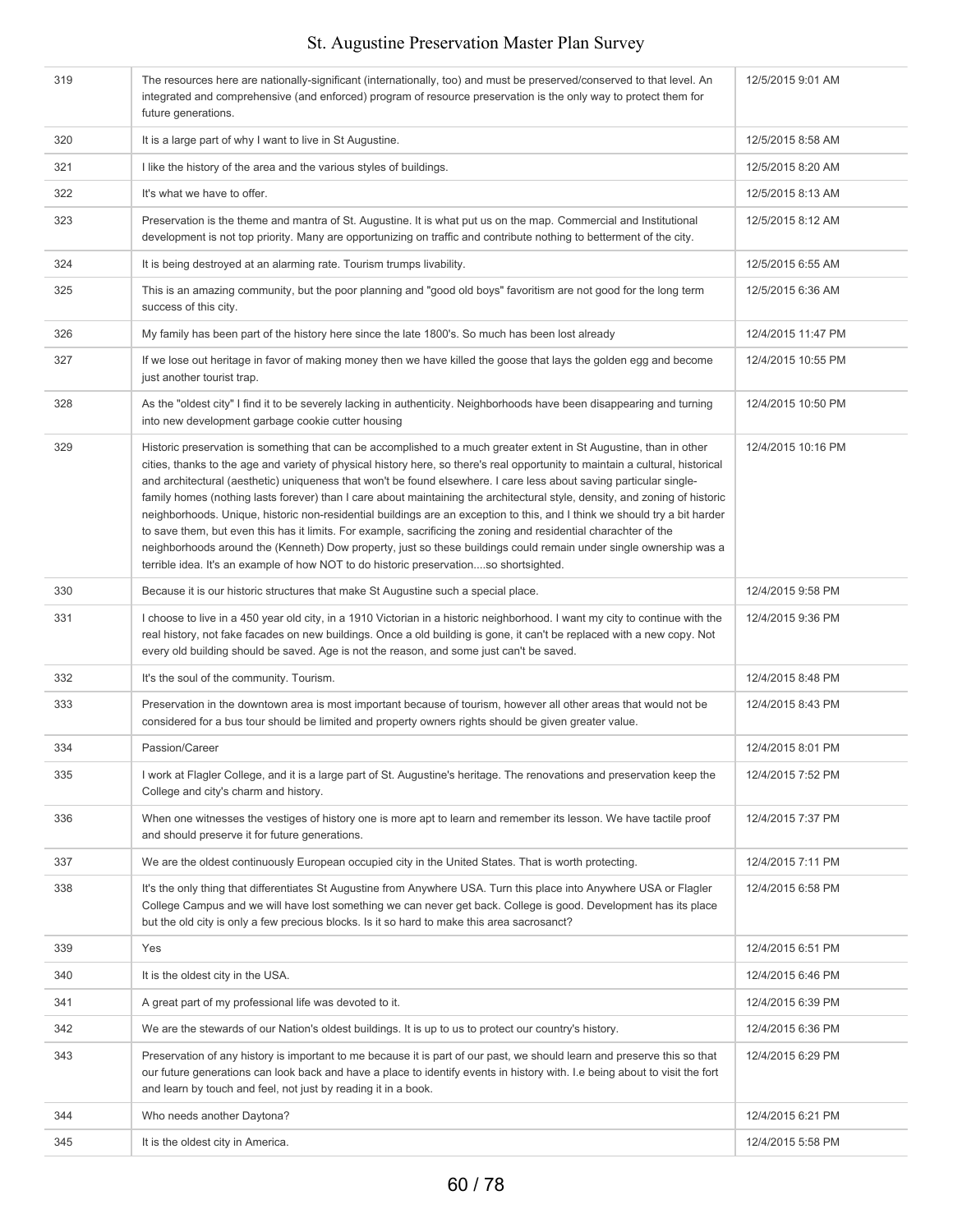| 346 | It is what makes St.Augustine unique.                                                                                                                                                                                                                                                                                                                                                                                                                                                                                                                                                                                                                                                                                                                                                                                                                                                                                                                                                                                                                                                                                                                                                                                                                                                                                                                   | 12/4/2015 5:55 PM |
|-----|---------------------------------------------------------------------------------------------------------------------------------------------------------------------------------------------------------------------------------------------------------------------------------------------------------------------------------------------------------------------------------------------------------------------------------------------------------------------------------------------------------------------------------------------------------------------------------------------------------------------------------------------------------------------------------------------------------------------------------------------------------------------------------------------------------------------------------------------------------------------------------------------------------------------------------------------------------------------------------------------------------------------------------------------------------------------------------------------------------------------------------------------------------------------------------------------------------------------------------------------------------------------------------------------------------------------------------------------------------|-------------------|
| 347 | Essential to the unique character of St Augustine                                                                                                                                                                                                                                                                                                                                                                                                                                                                                                                                                                                                                                                                                                                                                                                                                                                                                                                                                                                                                                                                                                                                                                                                                                                                                                       | 12/4/2015 5:54 PM |
| 348 | For the future                                                                                                                                                                                                                                                                                                                                                                                                                                                                                                                                                                                                                                                                                                                                                                                                                                                                                                                                                                                                                                                                                                                                                                                                                                                                                                                                          | 12/4/2015 5:44 PM |
| 349 | It is MY heritage as a descendant of the Oldest Family, the Solana family and the buildings and landscapes help tell<br>our story.                                                                                                                                                                                                                                                                                                                                                                                                                                                                                                                                                                                                                                                                                                                                                                                                                                                                                                                                                                                                                                                                                                                                                                                                                      | 12/4/2015 5:24 PM |
| 350 | It is preserving a part of who we are.                                                                                                                                                                                                                                                                                                                                                                                                                                                                                                                                                                                                                                                                                                                                                                                                                                                                                                                                                                                                                                                                                                                                                                                                                                                                                                                  | 12/4/2015 5:22 PM |
| 351 | It is the engine which drives the clean business of tourism by creating an ambience and an importance which because<br>of our long, diverse history cannot be denied and on which so many depend for their livelihood.                                                                                                                                                                                                                                                                                                                                                                                                                                                                                                                                                                                                                                                                                                                                                                                                                                                                                                                                                                                                                                                                                                                                  | 12/4/2015 5:17 PM |
| 352 | My spouse, Phillip Moan and myself spent more then 10 yrs. together on The Historic Preservation citizen board, we<br>feel we have invested both time and money into Historic Preservation.                                                                                                                                                                                                                                                                                                                                                                                                                                                                                                                                                                                                                                                                                                                                                                                                                                                                                                                                                                                                                                                                                                                                                             | 12/4/2015 5:03 PM |
| 353 | It is the lifeblood of our economy and the major reason why St. Augustine is on so many Top Ten Lists. It IS our city.                                                                                                                                                                                                                                                                                                                                                                                                                                                                                                                                                                                                                                                                                                                                                                                                                                                                                                                                                                                                                                                                                                                                                                                                                                  | 12/4/2015 4:24 PM |
| 354 | To enhance and preserve the quality of life in St. Augustiine.                                                                                                                                                                                                                                                                                                                                                                                                                                                                                                                                                                                                                                                                                                                                                                                                                                                                                                                                                                                                                                                                                                                                                                                                                                                                                          | 12/4/2015 4:22 PM |
| 355 | once lost, an historic building can not be replaced and the ambiance it helped create is also threatened                                                                                                                                                                                                                                                                                                                                                                                                                                                                                                                                                                                                                                                                                                                                                                                                                                                                                                                                                                                                                                                                                                                                                                                                                                                | 12/4/2015 4:17 PM |
| 356 | We are the oldest continuously occupied town in US and we should help educate visitors of that truth                                                                                                                                                                                                                                                                                                                                                                                                                                                                                                                                                                                                                                                                                                                                                                                                                                                                                                                                                                                                                                                                                                                                                                                                                                                    | 12/4/2015 4:12 PM |
| 357 | Our heritage helps define our culture, our character, our brand. Preservation honors our unique heritage and teaches<br>what has gone before.                                                                                                                                                                                                                                                                                                                                                                                                                                                                                                                                                                                                                                                                                                                                                                                                                                                                                                                                                                                                                                                                                                                                                                                                           | 12/4/2015 4:09 PM |
| 358 | Owning a home in the historic district is challenging. We deal with constant upkeep on our 1800's homes, interesting<br>tourists & their 101 questions as well as picking up tourist trash & more recently lots of vandalism & theft of our<br>planters, rocking chairs & garden statues. We're doing our part, the police respond to our problems, but there's not a<br>feeling of preventing problems before they happen. We need increased police patrol in our neighborhoods. We really<br>need a plan to deal with the rising tides. Avenida Menendez south of the bridge is constantly flooding, moreso than<br>the fort area that is getting the press. The flooding is there even when there's no rain & no full moon surge. We can<br>keep working to improve our homes, but the city needs a way to protect us from ordinary crime & non-storm flooding.                                                                                                                                                                                                                                                                                                                                                                                                                                                                                      | 12/4/2015 4:04 PM |
| 359 | Overdevelopment is creeping in quick, the city would be better to concentrate on preservation over profitability.<br>Otherwise, we'll soon have no history left to show.                                                                                                                                                                                                                                                                                                                                                                                                                                                                                                                                                                                                                                                                                                                                                                                                                                                                                                                                                                                                                                                                                                                                                                                | 12/4/2015 4:03 PM |
| 360 | It's why we live here- it's beautiful and unique                                                                                                                                                                                                                                                                                                                                                                                                                                                                                                                                                                                                                                                                                                                                                                                                                                                                                                                                                                                                                                                                                                                                                                                                                                                                                                        | 12/4/2015 3:53 PM |
| 361 | Community pride                                                                                                                                                                                                                                                                                                                                                                                                                                                                                                                                                                                                                                                                                                                                                                                                                                                                                                                                                                                                                                                                                                                                                                                                                                                                                                                                         | 12/4/2015 3:47 PM |
| 362 | For me, the preservation of St. Augustine is about it's small town livability. Heritage not only includes the historic<br>architectural buildings, it also includes the natural setting, the scale of the buildings and the feel of the neighborhoods.<br>It is very important to me that all these features are preserved, and thought about as a whole. St. Augustine was<br>always a seaside, fishing and recreational town with small scale neighborhoods that also had beautiful architecture<br>and a historic center. Which means the natural features must not be sacrificed for the business of heritage tourism<br>because the easy going outdoor life is a major part of the heritage of St. Augustine. I would support efforts to keep the<br>heritage tourism business in the historic town center but less supportive of it encroaching into the neighborhoods.                                                                                                                                                                                                                                                                                                                                                                                                                                                                           | 12/4/2015 3:46 PM |
| 363 | A treasure like St Augustine can disappear or be altered in literally just a few short years if it loses or does not have an<br>aggressive protection and regulation component. It's much much more fragile than most think. You can not 'recover'<br>any losses, they are permanently gone, once taken.                                                                                                                                                                                                                                                                                                                                                                                                                                                                                                                                                                                                                                                                                                                                                                                                                                                                                                                                                                                                                                                | 12/4/2015 3:41 PM |
| 364 | To keep the beauty and history of our city                                                                                                                                                                                                                                                                                                                                                                                                                                                                                                                                                                                                                                                                                                                                                                                                                                                                                                                                                                                                                                                                                                                                                                                                                                                                                                              | 12/4/2015 3:40 PM |
| 365 | I live in the house my grandparents bought in the 1940's downtown and own a business on St. George Street. With<br>that in mind I understand how difficult it is to balance the desire for increased tourism(\$\$)with the needs of residents<br>downtown. Sadly, I have seen the character of St. George street decline with the addition of cheap t-shirt shops and<br>more ice cream and fudge anyone should consume. There used to be more local artisans and artists on St. George.<br>There have been some improvements, but all in all, much of the character has been lost to satisfy the sweet tooth of<br>every visitor that walks more than a block. I live a 5 minute walk from my shop, so also understand fully the challenges<br>of parking and traffic, especially on the busy weekends. There needs to be much more planning by the city to make it<br>easier for visitors while keeping the local neighborhoods more manageable and less crowded with people trying to<br>find a place to park. In addition, the impact of Flagler is only growing. Why do they need to constantly expand? I am<br>afraid they are going to gobble up our neighborhood entirely. Can they not keep the current student body and be more<br>selective of who is accepted? Colleges are not supposed to be ever expanding, ever profiting institutions. | 12/4/2015 3:40 PM |
| 366 | Over one half of the population moved here for what St Augustine is, not what it can become                                                                                                                                                                                                                                                                                                                                                                                                                                                                                                                                                                                                                                                                                                                                                                                                                                                                                                                                                                                                                                                                                                                                                                                                                                                             | 12/4/2015 3:36 PM |
| 367 | This city and its history are an irreplaceable piece of the American story. We must preserve what little is left of<br>authentic St Augustine.                                                                                                                                                                                                                                                                                                                                                                                                                                                                                                                                                                                                                                                                                                                                                                                                                                                                                                                                                                                                                                                                                                                                                                                                          | 12/4/2015 3:32 PM |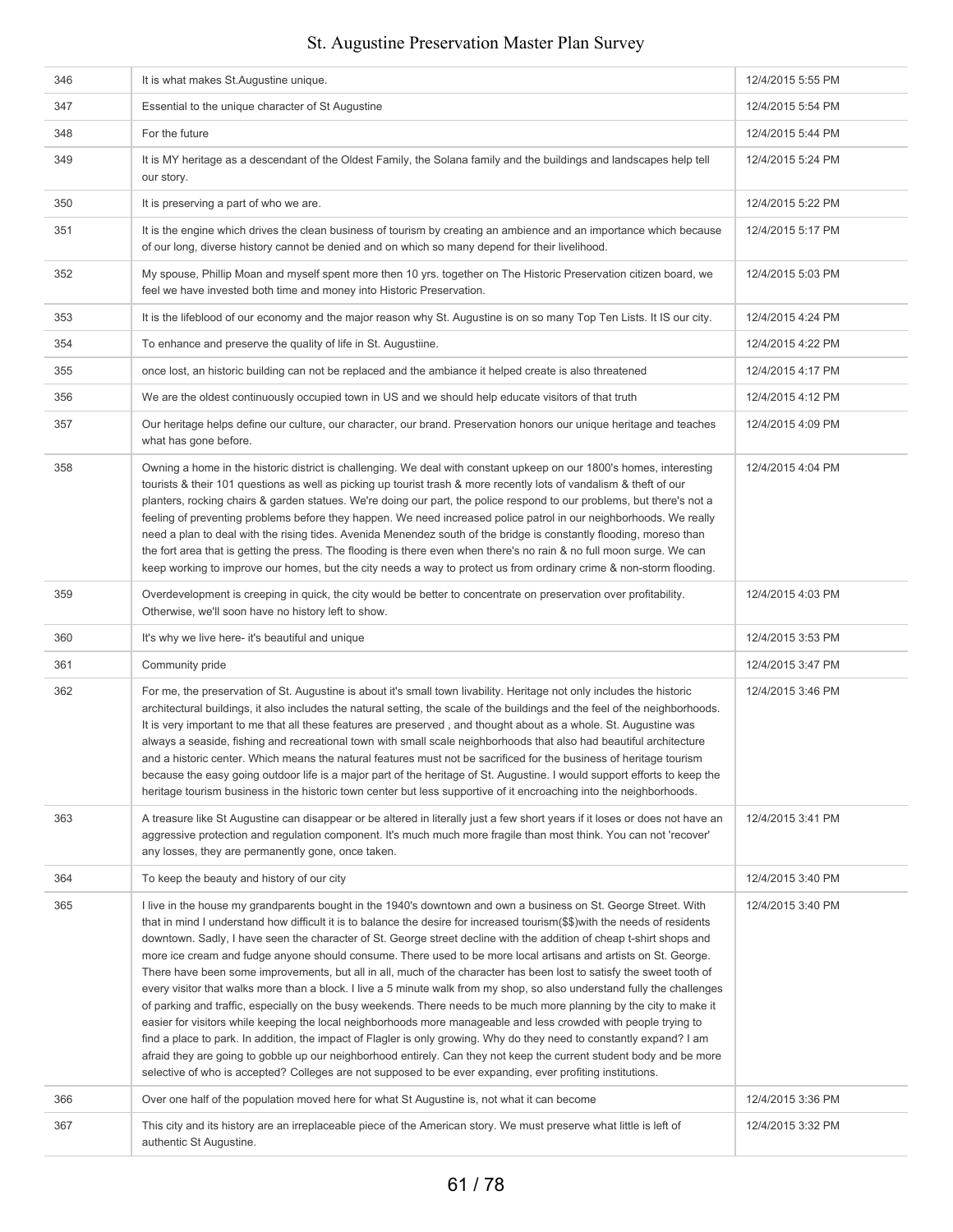| 368 | There is an abundance of history here! As a 13th generation American from New England, I find this city fascinating.<br>and I love living here!                                                                                                                                                                                                                                                                                                                                                                                                                                                                                                                                                                                             | 12/4/2015 3:30 PM  |
|-----|---------------------------------------------------------------------------------------------------------------------------------------------------------------------------------------------------------------------------------------------------------------------------------------------------------------------------------------------------------------------------------------------------------------------------------------------------------------------------------------------------------------------------------------------------------------------------------------------------------------------------------------------------------------------------------------------------------------------------------------------|--------------------|
| 369 | I was born and raised here                                                                                                                                                                                                                                                                                                                                                                                                                                                                                                                                                                                                                                                                                                                  | 12/4/2015 3:28 PM  |
| 370 | The fact that we are the Nation's Oldest City is vital to area's identity. It is was makes us unique and sets us apart<br>from other historical cities in the United States.                                                                                                                                                                                                                                                                                                                                                                                                                                                                                                                                                                | 12/4/2015 3:09 PM  |
| 371 | It helps us understand ourselves and our place in the history of St. Augustine.                                                                                                                                                                                                                                                                                                                                                                                                                                                                                                                                                                                                                                                             | 12/4/2015 3:03 PM  |
| 372 | Like it or not tourism is the economic engine. Historic preservation is what gives us status as a community of<br>distinction.                                                                                                                                                                                                                                                                                                                                                                                                                                                                                                                                                                                                              | 12/4/2015 2:48 PM  |
| 373 | That is what we are                                                                                                                                                                                                                                                                                                                                                                                                                                                                                                                                                                                                                                                                                                                         | 12/4/2015 2:47 PM  |
| 374 | It needs to be accurately described, including all the good, the bad and the ugly to understand our collective histories.<br>That is the only way we can understand each other.                                                                                                                                                                                                                                                                                                                                                                                                                                                                                                                                                             | 12/4/2015 2:46 PM  |
| 375 | Its my home and is unique in so many ways.                                                                                                                                                                                                                                                                                                                                                                                                                                                                                                                                                                                                                                                                                                  | 12/4/2015 2:39 PM  |
| 376 | My interest is in the preservation of St Aug's unique sense of place and maintaining a quaintness while managing the<br>increased interest in the area as a whole. Increase rates along with demand -- not numbers and traffic. Quality over<br>quantity.                                                                                                                                                                                                                                                                                                                                                                                                                                                                                   | 12/4/2015 2:25 PM  |
| 377 | It is what defines the city and makes it unique                                                                                                                                                                                                                                                                                                                                                                                                                                                                                                                                                                                                                                                                                             | 12/4/2015 2:24 PM  |
| 378 | The city and our surrounding areas are our combined heritage without it we would be like any other cookie cutter<br>development.                                                                                                                                                                                                                                                                                                                                                                                                                                                                                                                                                                                                            | 12/4/2015 2:19 PM  |
| 379 | It is irreplaceable! I remember going to living history sites when I was in school and the lasting impact it had; I would<br>like today's and future students to have the same opportunity.                                                                                                                                                                                                                                                                                                                                                                                                                                                                                                                                                 | 12/4/2015 2:17 PM  |
| 380 | It represents our history, and once it's gone, it's gone                                                                                                                                                                                                                                                                                                                                                                                                                                                                                                                                                                                                                                                                                    | 12/4/2015 2:16 PM  |
| 381 | education, history and memories and future children's livelyhood                                                                                                                                                                                                                                                                                                                                                                                                                                                                                                                                                                                                                                                                            | 12/4/2015 2:16 PM  |
| 382 | It is what makes our area uniquely charming                                                                                                                                                                                                                                                                                                                                                                                                                                                                                                                                                                                                                                                                                                 | 12/4/2015 2:05 PM  |
| 383 | I am interested in the ecology of preservation. I find that preservation reminds us of the added difficulties involved with<br>preservation. The easy economics is to destroy and re-buildthis is wildly promoted by land developers and real-<br>estate concernsecology and preservation of the environment lies within the same paradigm as climate preservation,<br>or weather tracking where we notice in advance the chanlenges to maintaining historic structures. We ought not wait<br>until an old black church is crumblingwe ought to have policies in place to look at and facilitate the renovation of old<br>buildings in advance of tearing down and re buildingit is a paradigm shift in ecological management that we need. | 12/4/2015 2:05 PM  |
| 384 | St. Augustine is nationally/internationally significant for its leadership role in historic preservation.                                                                                                                                                                                                                                                                                                                                                                                                                                                                                                                                                                                                                                   | 12/4/2015 2:00 PM  |
| 385 | This city is an important not only to my identity as a native born Minorcan, but as an American. Preserving the VISUAL<br>character is as important as maintaining our cultural heritage. Protecting our historic built environment is urgent. Once<br>it is lost it cannot be replaced!                                                                                                                                                                                                                                                                                                                                                                                                                                                    | 12/4/2015 1:59 PM  |
| 386 | It's my home town. I want to see its beauty preserved.                                                                                                                                                                                                                                                                                                                                                                                                                                                                                                                                                                                                                                                                                      | 12/4/2015 1:56 PM  |
| 387 | No other place like it in Florida                                                                                                                                                                                                                                                                                                                                                                                                                                                                                                                                                                                                                                                                                                           | 12/4/2015 1:48 PM  |
| 388 | As an archaeologist, the preservation of anything historic is very important to me. St. Augustine has a beautiful,<br>powerful story that is complex and fascinating. It is definitely one to hold on to, and it is imperative that we continue<br>learning this great story.                                                                                                                                                                                                                                                                                                                                                                                                                                                               | 12/4/2015 12:48 PM |
| 389 | It is our life blood. It is what makes us unique.                                                                                                                                                                                                                                                                                                                                                                                                                                                                                                                                                                                                                                                                                           | 12/4/2015 12:10 PM |
| 390 | It is what makes this place special.                                                                                                                                                                                                                                                                                                                                                                                                                                                                                                                                                                                                                                                                                                        | 12/4/2015 12:08 PM |
| 391 | sense of place, quality of place; property values                                                                                                                                                                                                                                                                                                                                                                                                                                                                                                                                                                                                                                                                                           | 12/4/2015 12:03 PM |
| 392 | Core of economic development for city for 200 years Important component of US and world history Urban vitality                                                                                                                                                                                                                                                                                                                                                                                                                                                                                                                                                                                                                              | 12/4/2015 11:53 AM |
| 393 | our history makes us who we are. If we lose it we lose ourselves.                                                                                                                                                                                                                                                                                                                                                                                                                                                                                                                                                                                                                                                                           | 12/4/2015 11:41 AM |
| 394 | Saint Augustine would be just another FI. beach town if not for its history and architecture.                                                                                                                                                                                                                                                                                                                                                                                                                                                                                                                                                                                                                                               | 12/4/2015 11:29 AM |
| 395 | St. Augustine's special nature comes in part from it's unique heritage and built environment. Not only am I interested<br>in history, I believe there is a link to the ability to develop community and the protection of our historical resources and<br>our economy. I am not worried about sea level rise. That is the least of our problems. I am worried about the<br>destruction of mid-twentieth century resources and archaeological sites.                                                                                                                                                                                                                                                                                         | 12/4/2015 11:21 AM |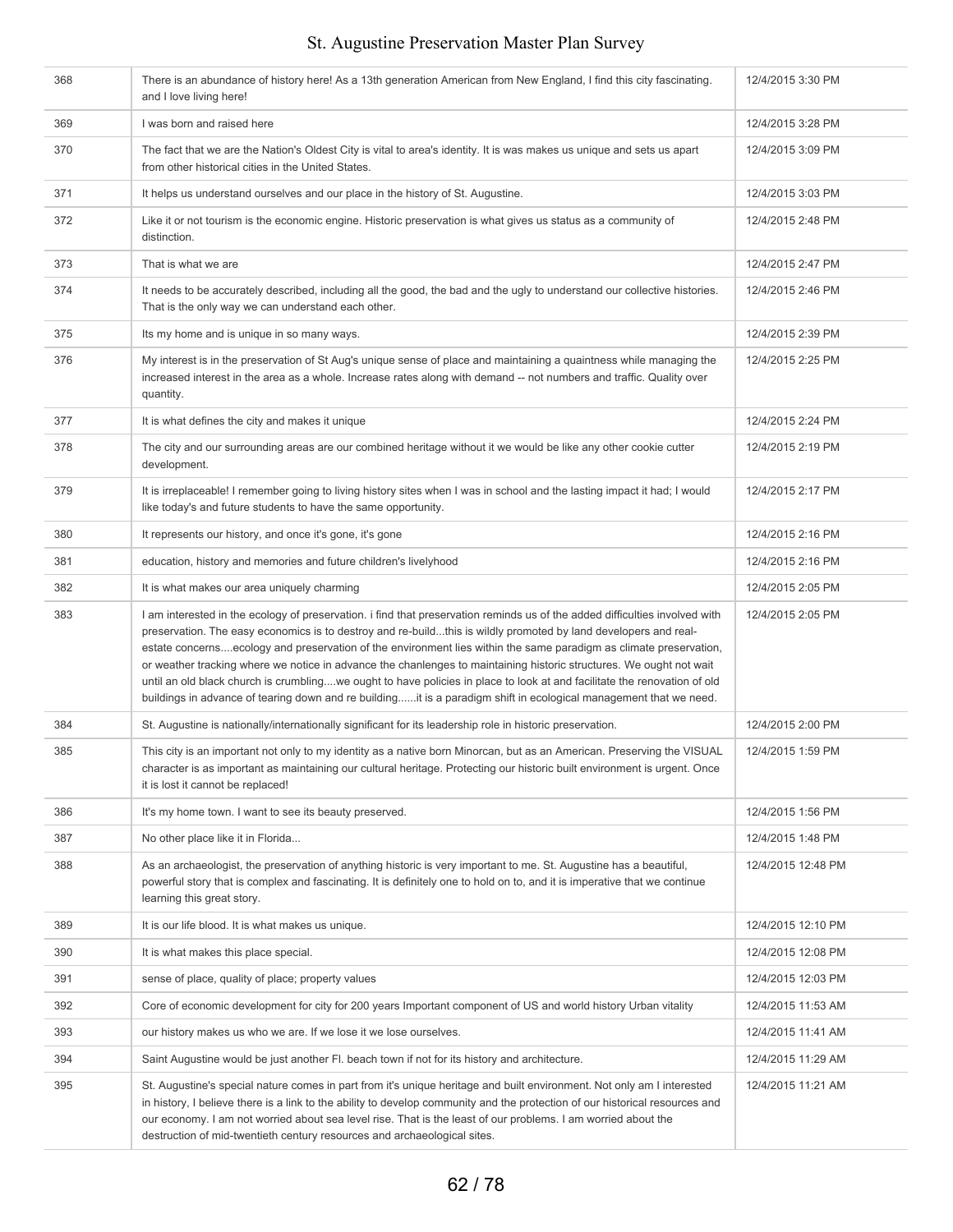| 396 | It defines the city and reinforces a sense of place for residents and visitors.                                                                                                                                                                                                      | 12/4/2015 10:45 AM |
|-----|--------------------------------------------------------------------------------------------------------------------------------------------------------------------------------------------------------------------------------------------------------------------------------------|--------------------|
| 397 | The look and feel of the City exists because of its size, scale and success at preserving at least some of our historical<br>structures. This appeals to me philosophically and aesthetically.                                                                                       | 12/4/2015 10:44 AM |
| 398 | St. Augustine touts itself to be the "Oldest City". A large part of the allure of St. Augustine is its old neighborhoods<br>lined with beautiful, old homes.                                                                                                                         | 12/4/2015 10:34 AM |
| 399 | I moved to St Augustine because it is has such good heritage protection and policies. As an archaeological<br>professional, I love coming home everyday to a place that protects its history and legacy, and being able to contribute<br>to that in any way is an exciting prospect. | 12/4/2015 8:36 AM  |
| 400 | Our city is a very special place that balances natural beauty and extreme historical significance. Failure to preserve<br>thoughtfully and well diminishes that special quality.                                                                                                     | 12/3/2015 11:28 PM |
| 401 | St. Augustine is the oldest city in the USA and should be preserved at all cost!                                                                                                                                                                                                     | 12/3/2015 11:18 PM |
| 402 | I chose to live in St Augustine because of my interest in American history.                                                                                                                                                                                                          | 12/3/2015 8:28 PM  |
| 403 | it's the fabric of St. Augustine                                                                                                                                                                                                                                                     | 12/3/2015 5:35 PM  |
| 404 | St. Augustine IS its heritage. That is what makes it a nice place to live.                                                                                                                                                                                                           | 12/3/2015 4:36 PM  |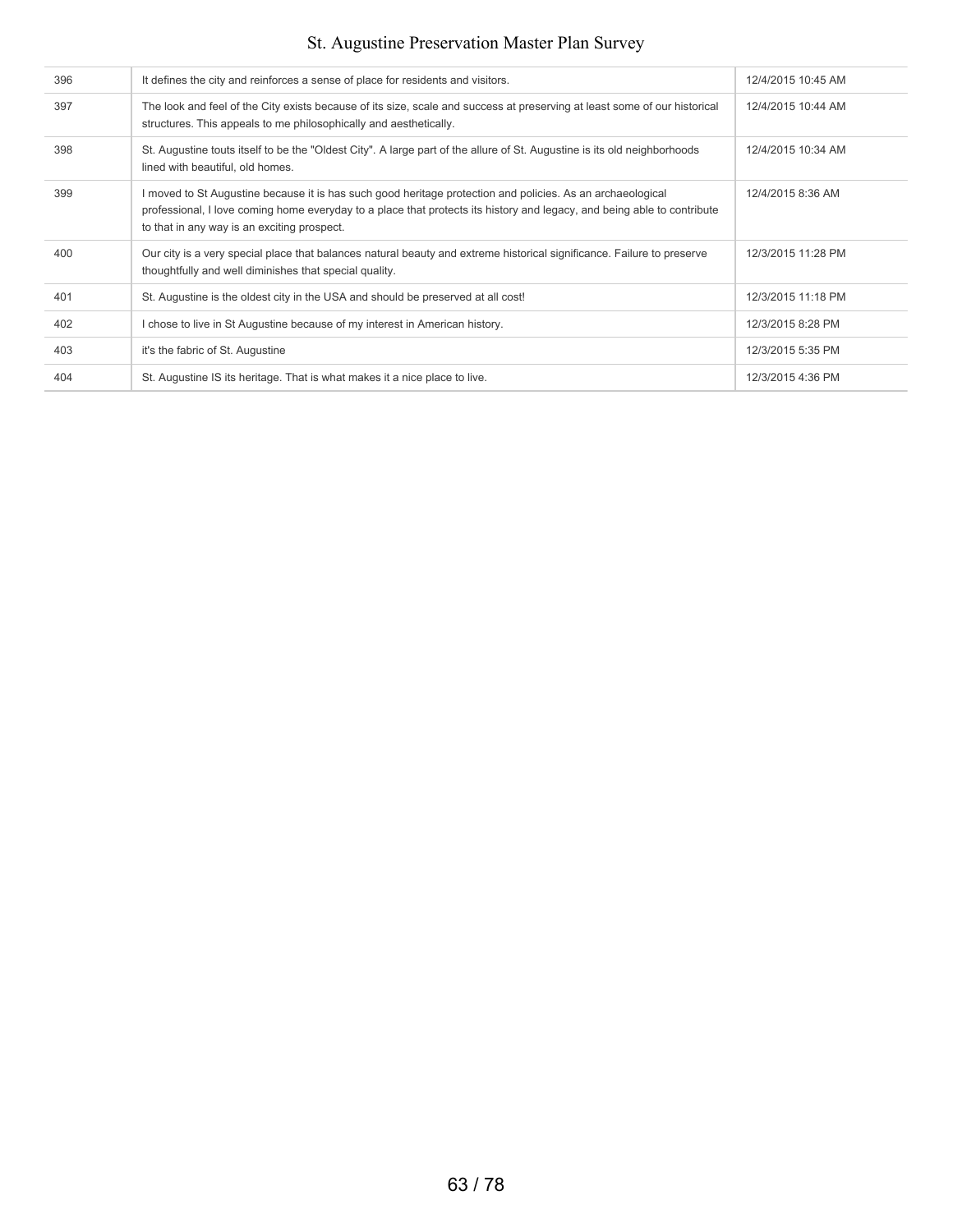## **Q17 Do you have any other comments or suggestions that the city should consider in its planning efforts?**

**Answered: 285 Skipped: 190**

| #              | <b>Responses</b>                                                                                                                                                                                                                                                                                                                                                                                                                                                                                                                                                                                                                                                                                                                                                                                                                                                                                                                  | Date               |
|----------------|-----------------------------------------------------------------------------------------------------------------------------------------------------------------------------------------------------------------------------------------------------------------------------------------------------------------------------------------------------------------------------------------------------------------------------------------------------------------------------------------------------------------------------------------------------------------------------------------------------------------------------------------------------------------------------------------------------------------------------------------------------------------------------------------------------------------------------------------------------------------------------------------------------------------------------------|--------------------|
| 1              | This town has been ruined by new construction and too many tourists. Stop catering to tourists and try to focus on the<br>residents.                                                                                                                                                                                                                                                                                                                                                                                                                                                                                                                                                                                                                                                                                                                                                                                              | 1/18/2016 7:41 PM  |
| 2              | Working to support residents, especially "in city" residents. More importantly, bicycle paths to reduce traffic. Paris has<br>bike paths next to sidewalks. Ped/cycle paths can reduce injuries and fatalities and reduce traffic. Shuttles worked<br>great during 450th, cuddles.                                                                                                                                                                                                                                                                                                                                                                                                                                                                                                                                                                                                                                                | 1/15/2016 10:12 PM |
| 3              | The reason we have a fairly sound historic preservation program is because of our healthy heritage tourism industry.<br>Visitors become residents after they experience the charm & authenticity and want to become part of the unique<br>community and historic character. Many of our historic property owners came here originally as tourists. Let's stop<br>treating tourism as the plague and finally understand it as the economic mainstay of St. Augustine and St. Johns<br>County. The city needs to finally take heritage tourism seriously and embrace it for what it is: its chief economy. Stop<br>spit-balling compartmentalized and short-lived solutions and create a destination master plan specifically for the city<br>that addresses all of the issues: parking, traffic, mobility, visitor services, transit, signage, residential quality of life, and<br>yes, historic preservation, to name just a few. | 1/15/2016 9:11 PM  |
| $\overline{4}$ | Get new infrastructure in place before the rising sea level makes even more damage to our historic city.                                                                                                                                                                                                                                                                                                                                                                                                                                                                                                                                                                                                                                                                                                                                                                                                                          | 1/15/2016 10:47 AM |
| 5              | First and foremost, we need to have the attitude and message to everyone that comes here to live or workand this<br>goes for everyone on City Staff, whether they live in town or not)that you are in a rare place of historical importance<br>and that Historic Preservation is what drives this town. We are going to have rules and demands that are tougher than<br>other places. If you do not want to be bothered by the hard work and unique demands of historic preservationthen<br>go somewhere else. St. Augustine is the Nation's oldest city and our aim is to accurately preserve our 450 years of<br>history.                                                                                                                                                                                                                                                                                                       | 1/15/2016 9:02 AM  |
| 6              | St. Augustine is the original melting pot of the US and that is an important aspect of its history. However, it is also<br>being treated as a week-end "party town" by near-by visitors and that requires active management that is currently<br>missing which impact quality of life for people who do live downtown.                                                                                                                                                                                                                                                                                                                                                                                                                                                                                                                                                                                                            | 1/15/2016 8:49 AM  |
| $\overline{7}$ | Thank you for asking questions!                                                                                                                                                                                                                                                                                                                                                                                                                                                                                                                                                                                                                                                                                                                                                                                                                                                                                                   | 1/14/2016 9:46 PM  |
| 8              | no                                                                                                                                                                                                                                                                                                                                                                                                                                                                                                                                                                                                                                                                                                                                                                                                                                                                                                                                | 1/14/2016 8:27 PM  |
| 9              | The city should do a better job managing tourism, our city's and county's largest industry.                                                                                                                                                                                                                                                                                                                                                                                                                                                                                                                                                                                                                                                                                                                                                                                                                                       | 1/14/2016 8:10 PM  |
| 10             | Too many tourists are taking away from the appreciation of historic sites especially on St. George Pop music coming<br>from strip malls on St. George is inappropriate. T shirt shops have window displays with disrespectfull comments<br>referring to nurses and fireman. Bring back musicians, bring back Cross and Sword! Fix Sevilla St., it's in horrible<br>condition. Get tour buses off Orange St. Traffic too close to Ketterlinus School. Too many activities at Francis Field.<br>Field is ruined from parking. Need parking away from downtown with shuttle service.                                                                                                                                                                                                                                                                                                                                                 | 1/14/2016 4:34 PM  |
| 11             | Tourism should NOT be our number one priority.                                                                                                                                                                                                                                                                                                                                                                                                                                                                                                                                                                                                                                                                                                                                                                                                                                                                                    | 1/14/2016 3:48 PM  |
| 12             | Too much time and money is spent trying to cobble together moldering "original" buildings. I think preserving the look<br>and feel through energy efficient reproductions where necessary would be a better use of resources.                                                                                                                                                                                                                                                                                                                                                                                                                                                                                                                                                                                                                                                                                                     | 1/14/2016 10:05 AM |
| 13             | When you consider more strict regulation, consider the financial impact on the property owner both residential and<br>commercial. We need more parking and loading zones                                                                                                                                                                                                                                                                                                                                                                                                                                                                                                                                                                                                                                                                                                                                                          | 1/13/2016 3:52 PM  |
| 14             | We need a comprehensive plan to manage cars and traffic in the sensitive downtown areas. The new parking garage<br>has helped significantly but we still need more public transportation in downtown.                                                                                                                                                                                                                                                                                                                                                                                                                                                                                                                                                                                                                                                                                                                             | 1/13/2016 1:23 PM  |
| 15             | Never let high-rise buildings be allowed in the city limits of St. Augustine so that our city stands apart from other cities<br>in FL and the nation. St. Augustine has done without these for 450 years and may the church steeples always rise<br>above any other buildings in our fair city.                                                                                                                                                                                                                                                                                                                                                                                                                                                                                                                                                                                                                                   | 1/13/2016 12:14 PM |
| 16             | No                                                                                                                                                                                                                                                                                                                                                                                                                                                                                                                                                                                                                                                                                                                                                                                                                                                                                                                                | 1/12/2016 9:30 PM  |
| 17             | Tax Incentives; make living, rehabilitating and upkeep and smooth process.                                                                                                                                                                                                                                                                                                                                                                                                                                                                                                                                                                                                                                                                                                                                                                                                                                                        | 1/12/2016 6:36 PM  |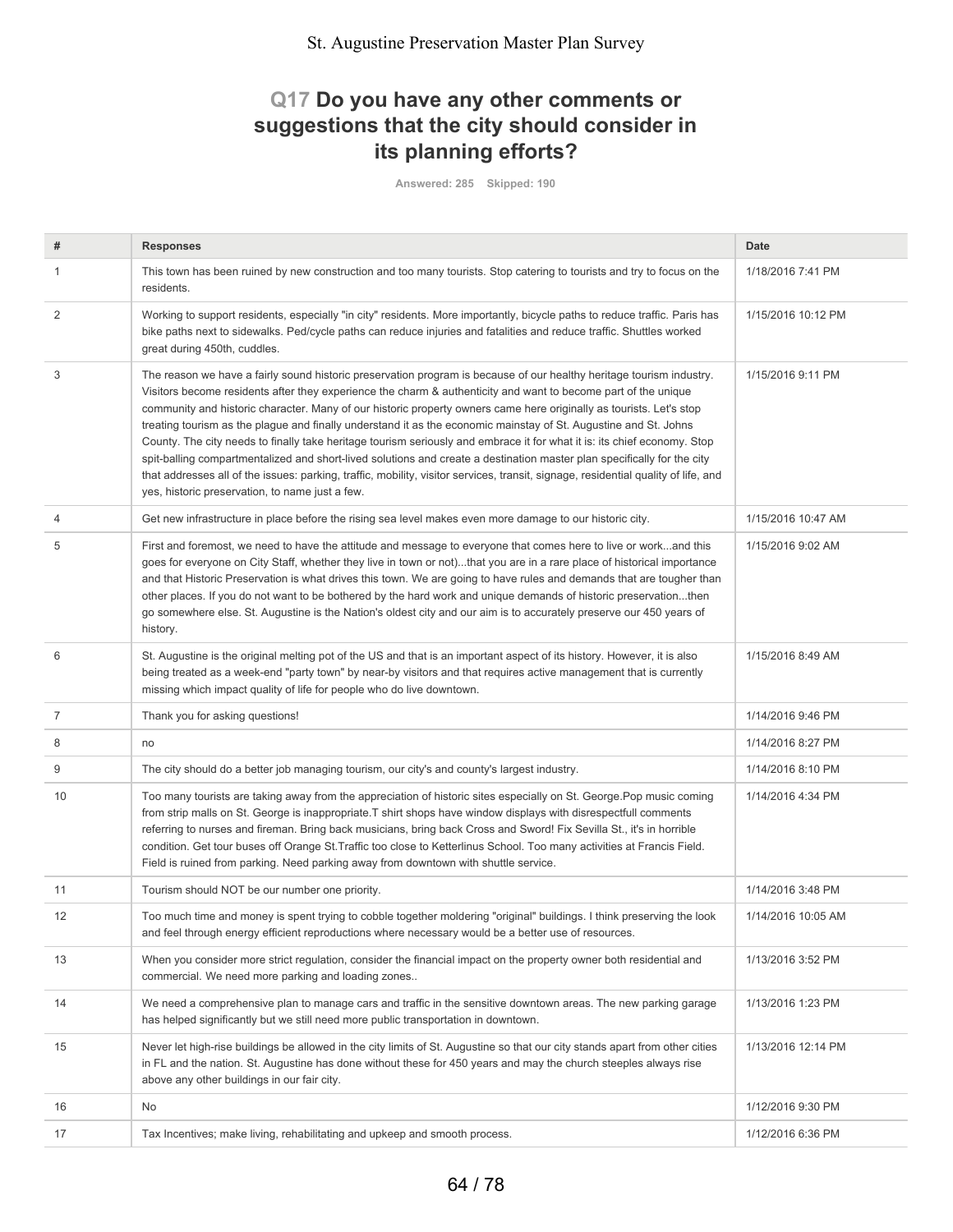| 18 | Protect viewsheds and public access from downtown around the rivers.                                                                                                                                                                                                                                                                                                                                                                                                                                                                                                                                                                                                                                                                                                                                                                                                                                                                                                                                                                                                                                                                                                                                                                                                                                                                                                                                                                                                                                                                                                                                                                                                                                                                                                                                                                                                                                                                                                                                                                                                                                                                                                                                                                                                                                                 | 1/12/2016 6:01 PM  |
|----|----------------------------------------------------------------------------------------------------------------------------------------------------------------------------------------------------------------------------------------------------------------------------------------------------------------------------------------------------------------------------------------------------------------------------------------------------------------------------------------------------------------------------------------------------------------------------------------------------------------------------------------------------------------------------------------------------------------------------------------------------------------------------------------------------------------------------------------------------------------------------------------------------------------------------------------------------------------------------------------------------------------------------------------------------------------------------------------------------------------------------------------------------------------------------------------------------------------------------------------------------------------------------------------------------------------------------------------------------------------------------------------------------------------------------------------------------------------------------------------------------------------------------------------------------------------------------------------------------------------------------------------------------------------------------------------------------------------------------------------------------------------------------------------------------------------------------------------------------------------------------------------------------------------------------------------------------------------------------------------------------------------------------------------------------------------------------------------------------------------------------------------------------------------------------------------------------------------------------------------------------------------------------------------------------------------------|--------------------|
| 19 | Limit building new homes in surrounding areas that require new infrastructure and schools. Renovate homes that are<br>already here.                                                                                                                                                                                                                                                                                                                                                                                                                                                                                                                                                                                                                                                                                                                                                                                                                                                                                                                                                                                                                                                                                                                                                                                                                                                                                                                                                                                                                                                                                                                                                                                                                                                                                                                                                                                                                                                                                                                                                                                                                                                                                                                                                                                  | 1/12/2016 4:17 PM  |
| 20 | Our newer residents love what they see, but don't always know what it means. We must share information with them<br>that is palatable and fascinating. Residents will preserve and protect the city. Tourists or "visitors" will impact the city<br>and its residents creating more pressure. What we have is not cultural tourism. We must lift the level.                                                                                                                                                                                                                                                                                                                                                                                                                                                                                                                                                                                                                                                                                                                                                                                                                                                                                                                                                                                                                                                                                                                                                                                                                                                                                                                                                                                                                                                                                                                                                                                                                                                                                                                                                                                                                                                                                                                                                          | 1/12/2016 2:26 PM  |
| 21 | Encourage more artisan and craftsman retailing and demonstrations in the historic district and limit the number of<br>trinket and souvenir shops. Improve the appearance of "uptown".                                                                                                                                                                                                                                                                                                                                                                                                                                                                                                                                                                                                                                                                                                                                                                                                                                                                                                                                                                                                                                                                                                                                                                                                                                                                                                                                                                                                                                                                                                                                                                                                                                                                                                                                                                                                                                                                                                                                                                                                                                                                                                                                | 1/11/2016 3:43 PM  |
| 22 | Zoning and planning for preservation of our heritiage needs to be a focus for all. If the city could offer support to<br>residents as they plan for preservation of our history, it would be very helpful. Working together we can accomplish<br>our goals.                                                                                                                                                                                                                                                                                                                                                                                                                                                                                                                                                                                                                                                                                                                                                                                                                                                                                                                                                                                                                                                                                                                                                                                                                                                                                                                                                                                                                                                                                                                                                                                                                                                                                                                                                                                                                                                                                                                                                                                                                                                          | 1/11/2016 3:39 PM  |
| 23 | The city has the resources no other city has as far as structure inventory. It is all about the cost of historic<br>preservation and funding it.                                                                                                                                                                                                                                                                                                                                                                                                                                                                                                                                                                                                                                                                                                                                                                                                                                                                                                                                                                                                                                                                                                                                                                                                                                                                                                                                                                                                                                                                                                                                                                                                                                                                                                                                                                                                                                                                                                                                                                                                                                                                                                                                                                     | 1/11/2016 12:33 PM |
| 24 | Create a comprehensive inventory of significant historic buildings and sites, and then develop a holistic plan to devote<br>preservation resources to education and marketing those sites as part of a complete historical timeline. Historic places<br>are only interesting in context to most people. There needs to be more effort in educating the public to St Augustine's<br>founding in the context of world events. (for instance, Spain's ability to sponsor exploration to the new world, because<br>they had recently driven the moors out of Iberia). That explains why the Moroccan architectural style of one of St<br>Augustine's landmarks, Casa Monica, is significant. Why Cordova street is so named (the person behind the name).<br>Those are details that link together place and time. It seems like the historical significance of St Augustine in public<br>perception is very limited due to a focus on touring individual sites or buildings linked by cheesy red "trains" rather than<br>creating a well thought out marketing campaign to integrate preservation efforts into a larger scope that appeals to a<br>wide audience that leverages the city's major, high awareness landmarks to draw attention to, and historically link, the<br>lesser known smaller ones. Creating marketing material that illustrates the city's history as a 450 year story (especially<br>in context to Florida as a whole) that links european imperialism, american expansionism, florida statehood, train<br>travel, native american integration, southern secessionism, world wars, and civil rights, rather than a piecemeal<br>collection of "old places" to visit, would go a long way toward putting St Augustine's incredible sense of community and<br>place out there to entice visitors, tax dollars, and local economy spending to increase preservation funding resources.<br>The initial concept phase could make a wonderful joint collaboration project between graphic design, history,<br>geography, marketing, architecture, geology, anthropology, and urban planning university students. Or a great way for<br>local young professionals in these fields to gain creative experience, opportunities which are not abundantly available<br>to that segment of the labor market. | 1/11/2016 12:14 AM |
| 25 | Stop demolition by neglect! Also improper restoration. It shouldn't be ok to rehab old buildings by 95% so they sort of<br>look they once did. Encourage economic thinking: proper preservation of all kinds for neighborhoods, buildings,<br>historic sites, archeological finds, etc., is the financial key to this city's survival.                                                                                                                                                                                                                                                                                                                                                                                                                                                                                                                                                                                                                                                                                                                                                                                                                                                                                                                                                                                                                                                                                                                                                                                                                                                                                                                                                                                                                                                                                                                                                                                                                                                                                                                                                                                                                                                                                                                                                                               | 1/10/2016 2:25 PM  |
| 26 | Yes, update the ordinances so that older buildings cannot be altered on the outside.                                                                                                                                                                                                                                                                                                                                                                                                                                                                                                                                                                                                                                                                                                                                                                                                                                                                                                                                                                                                                                                                                                                                                                                                                                                                                                                                                                                                                                                                                                                                                                                                                                                                                                                                                                                                                                                                                                                                                                                                                                                                                                                                                                                                                                 | 1/10/2016 1:50 PM  |
| 27 | Get rid of those trolleys.                                                                                                                                                                                                                                                                                                                                                                                                                                                                                                                                                                                                                                                                                                                                                                                                                                                                                                                                                                                                                                                                                                                                                                                                                                                                                                                                                                                                                                                                                                                                                                                                                                                                                                                                                                                                                                                                                                                                                                                                                                                                                                                                                                                                                                                                                           | 1/10/2016 9:56 AM  |
| 28 | While I recognize that tourism and commerce is the lifeblood of the historic district, I suggest that planning committee<br>members consider very carefully how "Disney-like" the city has become in recent years. Our focus should be on<br>strengthening and showcasing the rich cultural and historical heritage of the city in a respectful way, rather than<br>applying a slick sheen of newness to everything to make it more palatable for mass consumption. Thank you.                                                                                                                                                                                                                                                                                                                                                                                                                                                                                                                                                                                                                                                                                                                                                                                                                                                                                                                                                                                                                                                                                                                                                                                                                                                                                                                                                                                                                                                                                                                                                                                                                                                                                                                                                                                                                                       | 1/9/2016 8:27 AM   |
| 29 | Changes from one year ago have already improved the historic downtown. we need to keep it upit's only getting<br>busier.                                                                                                                                                                                                                                                                                                                                                                                                                                                                                                                                                                                                                                                                                                                                                                                                                                                                                                                                                                                                                                                                                                                                                                                                                                                                                                                                                                                                                                                                                                                                                                                                                                                                                                                                                                                                                                                                                                                                                                                                                                                                                                                                                                                             | 1/8/2016 10:08 AM  |
| 30 | You need to include citizens in planning, preserving and protecting efforts who can work objectively with others who<br>have degrees in these areas and who can bring some outside perspective from other cities of the country that have<br>struggled and/or succeeded with this.                                                                                                                                                                                                                                                                                                                                                                                                                                                                                                                                                                                                                                                                                                                                                                                                                                                                                                                                                                                                                                                                                                                                                                                                                                                                                                                                                                                                                                                                                                                                                                                                                                                                                                                                                                                                                                                                                                                                                                                                                                   | 1/8/2016 9:43 AM   |
| 31 | Thought you might want to know that the house where I live at 80 Comares Avenue, Davis Shores was the place<br>where Pres. JFK's aunt lived. The president has come to this residence once or twice where secret service escorts<br>were all over Comares Avenue.                                                                                                                                                                                                                                                                                                                                                                                                                                                                                                                                                                                                                                                                                                                                                                                                                                                                                                                                                                                                                                                                                                                                                                                                                                                                                                                                                                                                                                                                                                                                                                                                                                                                                                                                                                                                                                                                                                                                                                                                                                                    | 1/7/2016 8:42 PM   |
| 32 | Not even sure if I'm smart enough to have answered the questions I did                                                                                                                                                                                                                                                                                                                                                                                                                                                                                                                                                                                                                                                                                                                                                                                                                                                                                                                                                                                                                                                                                                                                                                                                                                                                                                                                                                                                                                                                                                                                                                                                                                                                                                                                                                                                                                                                                                                                                                                                                                                                                                                                                                                                                                               | 1/7/2016 4:08 PM   |
| 33 | Try not to hurt the business community.                                                                                                                                                                                                                                                                                                                                                                                                                                                                                                                                                                                                                                                                                                                                                                                                                                                                                                                                                                                                                                                                                                                                                                                                                                                                                                                                                                                                                                                                                                                                                                                                                                                                                                                                                                                                                                                                                                                                                                                                                                                                                                                                                                                                                                                                              | 1/7/2016 3:00 PM   |
| 34 | I think that our elected city officials need to recognize and support private individuals and businesses that strive to<br>maintain our history and improve our local community by investing their money to do so. i.e. the Dow property                                                                                                                                                                                                                                                                                                                                                                                                                                                                                                                                                                                                                                                                                                                                                                                                                                                                                                                                                                                                                                                                                                                                                                                                                                                                                                                                                                                                                                                                                                                                                                                                                                                                                                                                                                                                                                                                                                                                                                                                                                                                             | 1/7/2016 9:09 AM   |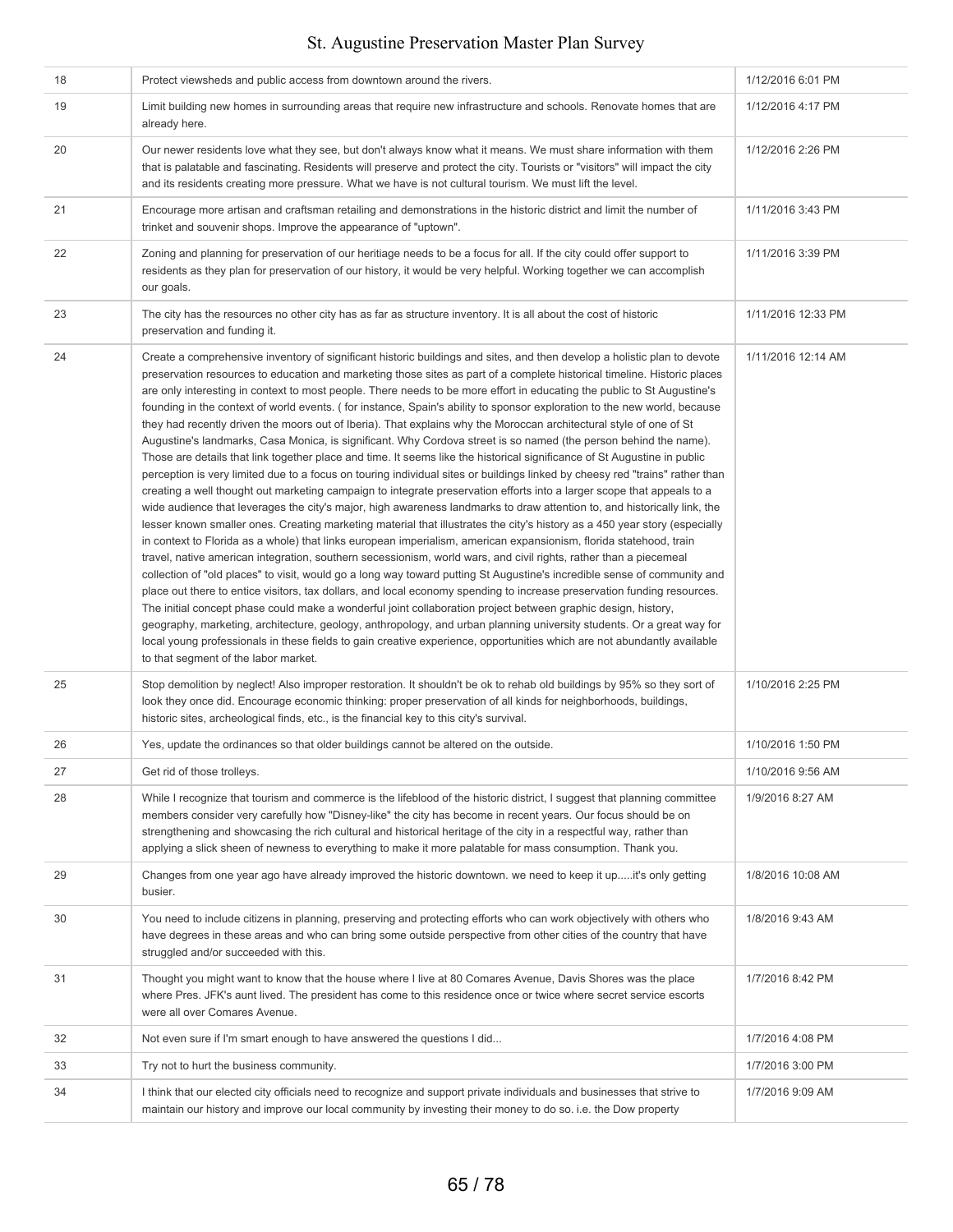| 35 | preservation of the oldest city is a daunting task. blending today's lifestyle trends and the awesome history this city<br>offers, by providing relevant codes and guidelines can help make the overall process a better one. a creative approach<br>and plan to preservation may be required as planning efforts move forward.                                                                                                                                                                                                                                                                                                                               | 1/6/2016 6:08 PM   |
|----|---------------------------------------------------------------------------------------------------------------------------------------------------------------------------------------------------------------------------------------------------------------------------------------------------------------------------------------------------------------------------------------------------------------------------------------------------------------------------------------------------------------------------------------------------------------------------------------------------------------------------------------------------------------|--------------------|
| 36 | Where are our people of color? We all have history here, but its not easy to find, unless you are English or Spanish.                                                                                                                                                                                                                                                                                                                                                                                                                                                                                                                                         | 1/6/2016 4:21 PM   |
| 37 | Development needs to take a back seat to heritage preservation. The city must develop infra-structure for existing and<br>future growth, which in turn must be controlled.                                                                                                                                                                                                                                                                                                                                                                                                                                                                                    | 1/6/2016 3:31 PM   |
| 38 | St. Augustine should continue to protect it's cultural resources; any changes to the master plan should increase<br>protection.                                                                                                                                                                                                                                                                                                                                                                                                                                                                                                                               | 1/6/2016 3:04 PM   |
| 39 | Individual property owners are treated much differently than commercial/political interests who face less scrutiny, fewer<br>regulations, and suffer far fewer rejections of plans, projects, variance requests. If certain names -- Thomas, Valdes,<br>Weeks to name several -- are associated with a proposal, approval is all but guaranteed, witness HARB and the<br>Planning and Zoning Board.                                                                                                                                                                                                                                                           | 1/6/2016 2:34 PM   |
| 40 | Do everything in the city's power to make St Augustine and surrounding area's safe for all to enjoy. Focus on bringing<br>down the crime rate. Spend more on the police department. City looks great. Keep it safe and the tourists will continue<br>coming and spending \$\$. The locals will appreciate it too.                                                                                                                                                                                                                                                                                                                                             | 1/6/2016 1:51 PM   |
| 41 | Rehabilitation loans for decaying homes!                                                                                                                                                                                                                                                                                                                                                                                                                                                                                                                                                                                                                      | 1/6/2016 9:02 AM   |
| 42 | no                                                                                                                                                                                                                                                                                                                                                                                                                                                                                                                                                                                                                                                            | 1/5/2016 4:45 PM   |
| 43 | Effectively integrating old/new architecture (eg South Church reflecting in Hancock Building, Boston) Stop pretending<br>that politics and 'good old boy' deals aren't part of the problem. They are, and they should stop.                                                                                                                                                                                                                                                                                                                                                                                                                                   | 1/5/2016 11:23 AM  |
| 44 | We must take the long view in planning, understanding both the necessity of preserving our history, and of keeping the<br>area livable for current residents. We must recognize also that once a building is gone, or an area changed, it cannot<br>be brought back. Therefore, proceed with caution.                                                                                                                                                                                                                                                                                                                                                         | 1/5/2016 10:52 AM  |
| 45 | Do not allow money and cronyism in the short term influence the decisions made to preserve St. Augustine for the<br>long term.                                                                                                                                                                                                                                                                                                                                                                                                                                                                                                                                | 1/4/2016 9:28 PM   |
| 46 | Add new neighborhoods to the City's local historic preservation districts, especially Lincolnville.                                                                                                                                                                                                                                                                                                                                                                                                                                                                                                                                                           | 1/4/2016 5:16 PM   |
| 47 | Stop letting dishonest local contractors get by with the destruction of historic properties for their own financial gain.                                                                                                                                                                                                                                                                                                                                                                                                                                                                                                                                     | 1/4/2016 3:39 PM   |
| 48 | Need to address the parking situation. My 88yr old Aunt has to get a permit to park in front of her childhood home on<br>Saragosa St. DISGRACEFUL!                                                                                                                                                                                                                                                                                                                                                                                                                                                                                                            | 1/4/2016 2:53 PM   |
| 49 | Please be reasonable with the protection of historic structures. Property owners deserve freedom and economic utility<br>from their properties. There should be rewards for maintaining a historic structure, not punishments, or obstacles.<br>Caring for an old building is caring for an aged loved one, it is a lot of work, and we need all the help we can get.                                                                                                                                                                                                                                                                                         | 1/3/2016 6:54 PM   |
| 50 | HARB and PZB members must not represent applicants. Stricter financial disclosure and post-employment restrictions<br>urgently required for Clty Commissioners and staff. FBI will investigate corruption if we don't do something about it.                                                                                                                                                                                                                                                                                                                                                                                                                  | 1/2/2016 8:12 PM   |
| 51 | Give more incentives to local residents to use the downtown and beaches                                                                                                                                                                                                                                                                                                                                                                                                                                                                                                                                                                                       | 1/2/2016 2:41 PM   |
| 52 | Stop promoting the downtown area as a Disney type destination and preserve St. Augustine's true history that is<br>enriched with many cultures. The festivals that cause huge traffic delays are out of control and cause a huge<br>inconvenience to residents. It only benefits a few people looking to make money.                                                                                                                                                                                                                                                                                                                                          | 1/2/2016 8:38 AM   |
| 53 | Don't let greed, tourism, business and money rule the city.                                                                                                                                                                                                                                                                                                                                                                                                                                                                                                                                                                                                   | 1/2/2016 8:10 AM   |
| 54 | Make parking rates more reasonable and locations available in downtown historic district.                                                                                                                                                                                                                                                                                                                                                                                                                                                                                                                                                                     | 1/1/2016 1:44 PM   |
| 55 | It is WRONG to have businesses in certain Historic Districts not be required to provide parking. That is a part of the<br>parking problems downtown. The City should be working to immediately build a parking garage near King Street. With<br>the parking garage on Castillo Drive the City pretty much directs all of the Visitors to that area and many visitors never<br>find their way to the attractions & businesses on King Street.                                                                                                                                                                                                                  | 1/1/2016 12:55 PM  |
| 56 | My advice is to SAVE OUR HISTORIC BUILDINGS, not just talk about it and then go ahead and demolish. (Example:<br>The Santa Maria Restaurant which is an example of certain interesting time in St. Augustine (in fact, the only example<br>left). Do NOT demolish it and build a new -anywhere - restaurant, which does not keep our city's historic. Or do NOT<br>allow Flagler College to demolish historic houses to build libraries, dormitories, nor install institutional buildings into<br>historic neighborhoods. The residential neighborhoods are as important to the ambiance and "livability" of St.<br>Augustine as Flagler College's expansion. | 12/31/2015 1:49 PM |
| 57 | I will let you see my old bottle collection, all from Linclinville.                                                                                                                                                                                                                                                                                                                                                                                                                                                                                                                                                                                           | 12/31/2015 9:42 AM |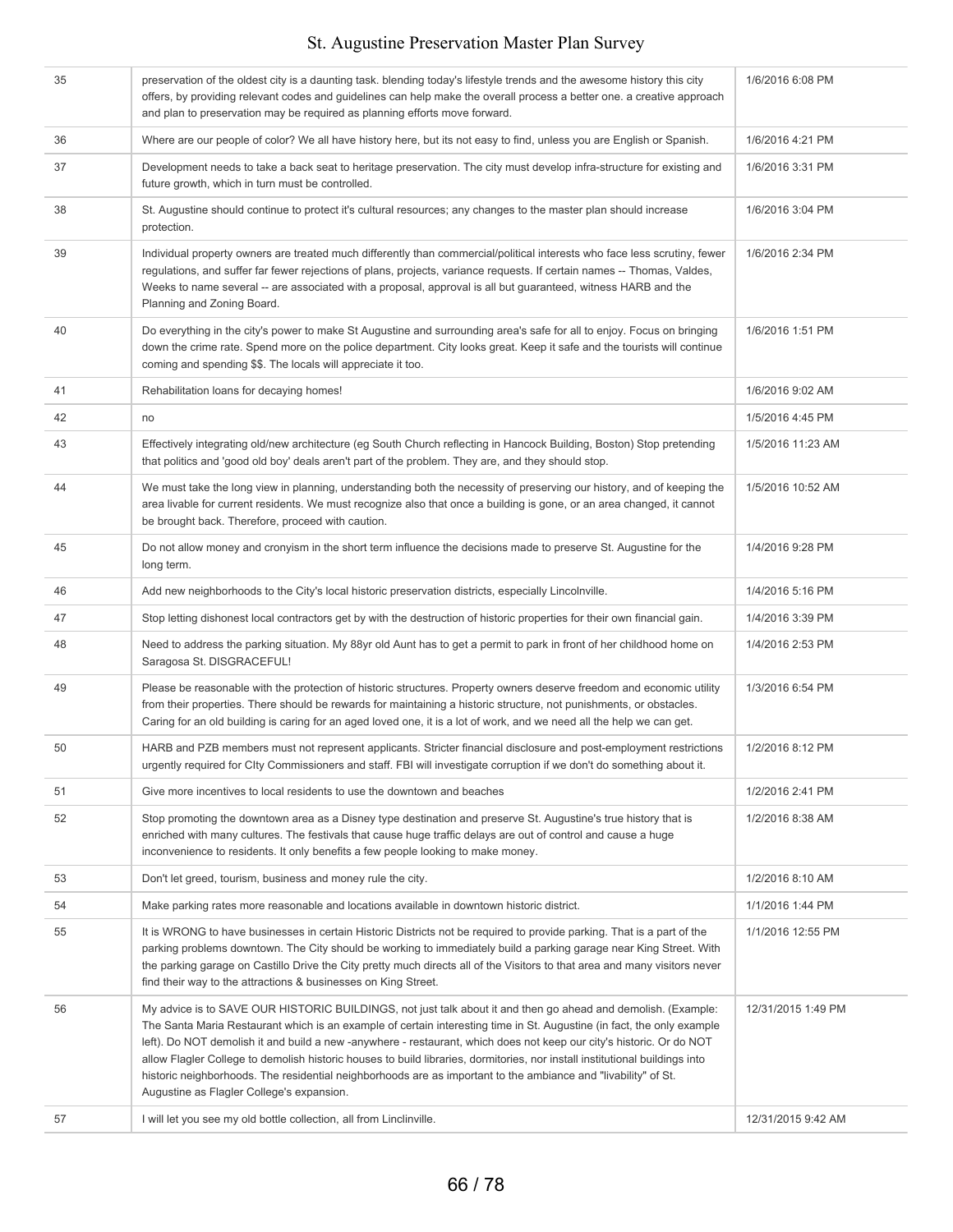| 58 | THIS SURVEY IS BIASED AND ONLY SEEKS TO ASK QUESTIONS THAT WILL SUPPORT MORE CITY<br>INTERFERENCE & UNFAIR RESTRICTIONS OF THE PROPERTY RIGHTS OF OWNERS BY HIGHLY<br>SUBJECTIVE OFFICIALS WHO ARE UNACCOUNTABLE FOR THEIR ACTIONS WHICH ARE NOT LIMITED BY<br>OBJECTIVE OPERATING PROCEDURES WHICH CAN GUARANTEE " DUE PROCESS" AND PROVIDE<br>PROTECTION FROM DISCRIMINATORY BEHAVIOR THE SYSTEM LACKS OBJECTIVITY AND<br>TRANSPARENCY AND IS BEING RUN BY AMATEURS OR BUSINESS PROFESSIONALS WHO ARE<br>UNETHICALLY USING OFFICIAL POSITIONS TO GARNER MORE CUSTOMERS. THIS SURVEY IS NOT<br>OBJECTIVE AND ONLY SEEKS TO CONSOLIDATE A HIGHLY INTRUSIVE AND BROKEN SYSTEM AND IS A<br>CLASSIC WASTE OF TAX PAYER FUNDS. CITY OFFICIALS SHOULD WORK HARDER AND STOP HIRING<br>EXPENSIVE CONSULTANTS TO COVER FOR THEM.                              | 12/30/2015 2:31 PM  |
|----|-------------------------------------------------------------------------------------------------------------------------------------------------------------------------------------------------------------------------------------------------------------------------------------------------------------------------------------------------------------------------------------------------------------------------------------------------------------------------------------------------------------------------------------------------------------------------------------------------------------------------------------------------------------------------------------------------------------------------------------------------------------------------------------------------------------------------------------------------------|---------------------|
| 59 | Yes can you please consider investing some money in the upkeep of the historic neighborhoods outside of downtown.<br>I believe my neighborhood is called Andersonville. It could benefit with some road maintenance, the addition of<br>sidewalks, a park, etc. Thanks.                                                                                                                                                                                                                                                                                                                                                                                                                                                                                                                                                                               | 12/28/2015 11:23 AM |
| 60 | Stop making downtown look like Disneyland.                                                                                                                                                                                                                                                                                                                                                                                                                                                                                                                                                                                                                                                                                                                                                                                                            | 12/27/2015 6:22 PM  |
| 61 | Bring Diane Dicecco on board.                                                                                                                                                                                                                                                                                                                                                                                                                                                                                                                                                                                                                                                                                                                                                                                                                         | 12/26/2015 3:57 PM  |
| 62 | Given the magnitude of infrastructure projects that need to be funded and the scarcity of resources available to<br>rehabilitate and preserve historic structures, the most important goal is to establish clear priorities for what the City<br>wants to preserve and what it is able to preserve. It is clear that the City's resources are limited and that the City will<br>not be able to satisfy all the constituents in terms of preservation efforts. This means than some tough calls (i.e.,<br>difficult decisions) will need to be made about what to preserve and what to let go. Simply stated, you cannot protect<br>or save all the historic properties. You must decide what is truly important to preserve (e.g., what properties define the<br>character of St. Augustine) and do everything possible to preserve those properties. | 12/26/2015 8:46 AM  |
| 63 | Keep preservation first not last!!                                                                                                                                                                                                                                                                                                                                                                                                                                                                                                                                                                                                                                                                                                                                                                                                                    | 12/25/2015 3:43 PM  |
| 64 | When an historic property is being renovated, either by a private or public entity, we should be able to relax building<br>code restrictions, if it is in the interest of saving and preserving the property in question.                                                                                                                                                                                                                                                                                                                                                                                                                                                                                                                                                                                                                             | 12/25/2015 11:11 AM |
| 65 | no                                                                                                                                                                                                                                                                                                                                                                                                                                                                                                                                                                                                                                                                                                                                                                                                                                                    | 12/24/2015 2:47 PM  |
| 66 | Keep the cars and traffic out of downtown. Facilitate the horses and carriages. Fix the crossing across US 1 on King<br>St to make it Human not car friendly. Allow/encourage owners to live above their businesses. Keep the roads small<br>enough for people and horses. Dream ideal? Keep non-resident cars to the west of I-95. Manage deliveries on certain<br>days and/or routes. Seek the simple and agriculturally important motivations. Encourage residential "small garden<br>farms" - vegetables and a chicken or two. Enable art squares and districts for painters, singers, and craft artisans.                                                                                                                                                                                                                                        | 12/23/2015 1:02 PM  |
| 67 | Having a more diverse LCRA committee that's appointed by the City Commissioners'. (all ages and ethnical groups)<br>Sustainability , cultural programs for the youth in the future and educating about cultural heritage within the CRAs                                                                                                                                                                                                                                                                                                                                                                                                                                                                                                                                                                                                              | 12/22/2015 1:08 PM  |
| 68 | Think first, second and third before acting forth.                                                                                                                                                                                                                                                                                                                                                                                                                                                                                                                                                                                                                                                                                                                                                                                                    | 12/21/2015 3:22 PM  |
| 69 | The crosswalk markings were a good idea. The Heritage signage in strategic areas pointing out important buildings<br>and neighborhoods was a good idea. We need to widen sidewalks in certain areas and make the streets more bicycle<br>friendly by posting numerous signs to share the road with bicycles. Signs to watch for pedestrians in the downtown<br>historic area are also important.                                                                                                                                                                                                                                                                                                                                                                                                                                                      | 12/20/2015 8:43 PM  |
| 70 | This survey needed a whole lot more thought and editing. I'd like to know who was involved in its preparation.                                                                                                                                                                                                                                                                                                                                                                                                                                                                                                                                                                                                                                                                                                                                        | 12/20/2015 1:45 PM  |
| 71 | get people off the archeological board that are obviously above and ignore the rules and legislature                                                                                                                                                                                                                                                                                                                                                                                                                                                                                                                                                                                                                                                                                                                                                  | 12/20/2015 11:40 AM |
| 72 | Quit trying to turn all of downtown into a FAKE Spanish colonial tourist attraction. There were a lot of diverse styles of<br>architecture downtown that have been lost over the years. New construction should NOT be limited to spanish colonial<br>in the HP areas as if the spanish were the ONLY people ever to have an influence on the town's style!!!! PS. Tourism<br>is going to backfire. It is already too busy. Soon the TOURISTS WILL BE SAYING "OH DON'T GO TO ST<br>AUGUSTINE IT'S TOO CROWDED AND FAKEI can't wait.                                                                                                                                                                                                                                                                                                                   | 12/19/2015 12:47 PM |
| 73 | I would love for the city to address ways for modern life to exist alongside historic preservation. Too often I feel like<br>one suffers at the expense of the other. Parking, vehicle traffic, and flooding continue to be problems that might have<br>viable solutions if residents/government officials were willing to rethink the flow of vehicle and pedestrian traffic. The<br>parking garage was a step in the right direction, but we need to look at other ways to modernize while preserving.                                                                                                                                                                                                                                                                                                                                              | 12/19/2015 10:12 AM |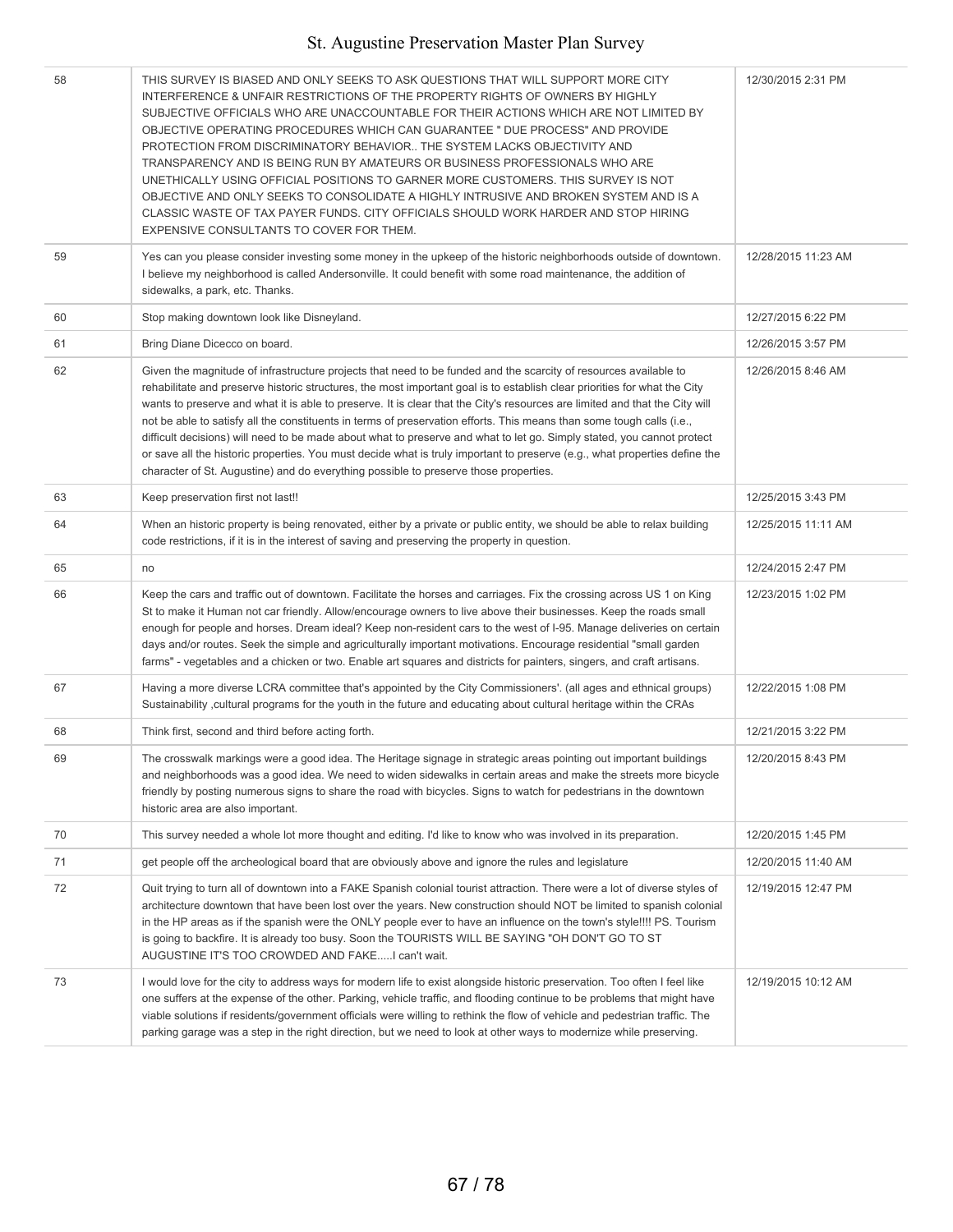| 74 | Any reproduction of historic buildings need to be of the proper scale. Structures that try to mimic "Colonial buildings"<br>yet are out of scale ( due to the flood plane requirements) do NOT give the proper sense of what colonial buildings<br>were really like. The new Flagler media building, which sits inside HP3 and was supposed to reflect the 1st Spanish<br>period, is an example of how our our Boards and officials let something that was totally out of scale (larger than the<br>Victorian across the street) and with many features (non Spanish courtyards) and many numerous details that did not<br>follow the AGHP. Why have these preservation codes if they are not going to be enforced? I'm all for any<br>strengthening of our preservation codes as long as they are enforced. People need to be better educated and it St.<br>Augustine should have a reputation as being one place that takes preservation seriously. Do not invest in buildings<br>here unless you are willing the preserve our heritage.                                                                                                                                                                                                                                                                                                                                                                                                                                                                                                                                                                                                                                                                                                                                     | 12/19/2015 10:11 AM |
|----|--------------------------------------------------------------------------------------------------------------------------------------------------------------------------------------------------------------------------------------------------------------------------------------------------------------------------------------------------------------------------------------------------------------------------------------------------------------------------------------------------------------------------------------------------------------------------------------------------------------------------------------------------------------------------------------------------------------------------------------------------------------------------------------------------------------------------------------------------------------------------------------------------------------------------------------------------------------------------------------------------------------------------------------------------------------------------------------------------------------------------------------------------------------------------------------------------------------------------------------------------------------------------------------------------------------------------------------------------------------------------------------------------------------------------------------------------------------------------------------------------------------------------------------------------------------------------------------------------------------------------------------------------------------------------------------------------------------------------------------------------------------------------------|---------------------|
| 75 | Remind past mayor and PZB chairman Len Weeks of the architectural guidelines already in place so that he does not<br>destroy downtown historic buildings.                                                                                                                                                                                                                                                                                                                                                                                                                                                                                                                                                                                                                                                                                                                                                                                                                                                                                                                                                                                                                                                                                                                                                                                                                                                                                                                                                                                                                                                                                                                                                                                                                      | 12/18/2015 6:26 PM  |
| 76 | Regulation should be strengthened in the area of the original Spanish Town Plan. Regulation needs to be more<br>flexible in outlying areas, such as the Anastasia Blvd. entry corridor.                                                                                                                                                                                                                                                                                                                                                                                                                                                                                                                                                                                                                                                                                                                                                                                                                                                                                                                                                                                                                                                                                                                                                                                                                                                                                                                                                                                                                                                                                                                                                                                        | 12/18/2015 1:05 PM  |
| 77 | Please work WITH the owners of these properties and not work ON them. It's hard enough keeping an old house alive<br>and well, and living in our little village, and dealing with all the visitors, but then to have to pay (and fight) government<br>just to get a fence on top of that Thank you                                                                                                                                                                                                                                                                                                                                                                                                                                                                                                                                                                                                                                                                                                                                                                                                                                                                                                                                                                                                                                                                                                                                                                                                                                                                                                                                                                                                                                                                             | 12/18/2015 12:23 PM |
| 78 | Please look into preserving or restoring historic buildings in Lincolnville!                                                                                                                                                                                                                                                                                                                                                                                                                                                                                                                                                                                                                                                                                                                                                                                                                                                                                                                                                                                                                                                                                                                                                                                                                                                                                                                                                                                                                                                                                                                                                                                                                                                                                                   | 12/18/2015 11:24 AM |
| 79 | We must not let our guard down. There are those who put financial gain ahead of preservation.                                                                                                                                                                                                                                                                                                                                                                                                                                                                                                                                                                                                                                                                                                                                                                                                                                                                                                                                                                                                                                                                                                                                                                                                                                                                                                                                                                                                                                                                                                                                                                                                                                                                                  | 12/18/2015 10:35 AM |
| 80 | Good Job & thanks for asking                                                                                                                                                                                                                                                                                                                                                                                                                                                                                                                                                                                                                                                                                                                                                                                                                                                                                                                                                                                                                                                                                                                                                                                                                                                                                                                                                                                                                                                                                                                                                                                                                                                                                                                                                   | 12/17/2015 10:48 AM |
| 81 | The management structure of the city government does not provide for the accountability of the implementing of the<br>yearly strategic plan. We need yearly performance reviews of city management's stated goals.                                                                                                                                                                                                                                                                                                                                                                                                                                                                                                                                                                                                                                                                                                                                                                                                                                                                                                                                                                                                                                                                                                                                                                                                                                                                                                                                                                                                                                                                                                                                                             | 12/16/2015 5:51 PM  |
| 82 | If the City wants more owners of these buildings to do regular maintenance and remodels, then the City needs to get<br>with the times with it's technology and processes to get permits. The City wants to govern every nail you put in a<br>house and getting a permit should not be easy, we should have to follow the rules, but what should be easy is getting<br>to the rules. The website is horrible and often requires an in-person visit or phone call and then, depending on who<br>you speak to, you may get the correct answer or you may not get an answer at all. Then, once you do figure out what<br>you need, you make another trip to get the permit. If the job requires intermittent inspections, the City has a horrible<br>system set up that you dial a number, that practically has an old-time voice recorder on it to request an inspection. The<br>caller has no idea if the request was received or when said inspection will take place. Do you know how hard it is to<br>schedule something around an inspection when you have no idea when it's going to happen? We aren't all stay at<br>home people. We have jobs that we need to go to as well. We can't take days off because we have no idea when the<br>inspector might show up if they even received the message. That's ridiculous. It's almost 2016, surely we can<br>upgrade our processes. I'm speaking from VERY recent experience about real-life issues. Until the City steps up their<br>game, people are going to put off doing anything that requires City oversight because it's just not worth all the extra<br>headache provided by the City's permitting process. Surely, there has to be someone employed by the City that can<br>build a website to handle these issues. | 12/16/2015 2:15 PM  |
| 83 | Look at other cities like Charleston or Savannah and see how they did it. We should be doing it better, our city is older<br>and richer in history.                                                                                                                                                                                                                                                                                                                                                                                                                                                                                                                                                                                                                                                                                                                                                                                                                                                                                                                                                                                                                                                                                                                                                                                                                                                                                                                                                                                                                                                                                                                                                                                                                            | 12/15/2015 7:45 PM  |
| 84 | I don't have any other comments at this time.                                                                                                                                                                                                                                                                                                                                                                                                                                                                                                                                                                                                                                                                                                                                                                                                                                                                                                                                                                                                                                                                                                                                                                                                                                                                                                                                                                                                                                                                                                                                                                                                                                                                                                                                  | 12/15/2015 7:08 PM  |
| 85 | Determine where you want to go first and then worry about how to finance the journey.                                                                                                                                                                                                                                                                                                                                                                                                                                                                                                                                                                                                                                                                                                                                                                                                                                                                                                                                                                                                                                                                                                                                                                                                                                                                                                                                                                                                                                                                                                                                                                                                                                                                                          | 12/15/2015 2:20 PM  |
| 86 | Private builders shouldn't have the power to manipulate government, take over historic areas, demolish the historic<br>buildings just for financial gain. They shouldn't have the power to bully government or the citizens of the community.<br>How does that happen? It is disgusting!                                                                                                                                                                                                                                                                                                                                                                                                                                                                                                                                                                                                                                                                                                                                                                                                                                                                                                                                                                                                                                                                                                                                                                                                                                                                                                                                                                                                                                                                                       | 12/15/2015 2:05 PM  |
| 87 | Why was there no British night this year?                                                                                                                                                                                                                                                                                                                                                                                                                                                                                                                                                                                                                                                                                                                                                                                                                                                                                                                                                                                                                                                                                                                                                                                                                                                                                                                                                                                                                                                                                                                                                                                                                                                                                                                                      | 12/15/2015 1:19 PM  |
| 88 | A task force on promoting authenticity in interpreting our historic and cultural resources                                                                                                                                                                                                                                                                                                                                                                                                                                                                                                                                                                                                                                                                                                                                                                                                                                                                                                                                                                                                                                                                                                                                                                                                                                                                                                                                                                                                                                                                                                                                                                                                                                                                                     | 12/15/2015 1:31 AM  |
| 89 | I think the city should set aside funds to help maintain its old buildings. Also, pursue getting state grants to help in this<br>endeavor. Educate residents/public to want to preserve the old, historic buildings.                                                                                                                                                                                                                                                                                                                                                                                                                                                                                                                                                                                                                                                                                                                                                                                                                                                                                                                                                                                                                                                                                                                                                                                                                                                                                                                                                                                                                                                                                                                                                           | 12/14/2015 8:38 PM  |
| 90 | Appoint only qualified people to HARB. Resist efforts to "weaken" the expertise of the board members.                                                                                                                                                                                                                                                                                                                                                                                                                                                                                                                                                                                                                                                                                                                                                                                                                                                                                                                                                                                                                                                                                                                                                                                                                                                                                                                                                                                                                                                                                                                                                                                                                                                                          | 12/14/2015 8:24 PM  |
| 91 | The city can't forget the community and surrounding neighborhoods. They need to remember people actually live<br>downtownit's not just a tourist destination.                                                                                                                                                                                                                                                                                                                                                                                                                                                                                                                                                                                                                                                                                                                                                                                                                                                                                                                                                                                                                                                                                                                                                                                                                                                                                                                                                                                                                                                                                                                                                                                                                  | 12/14/2015 3:33 PM  |
| 92 | I think it's all about money. Building a better financial program and partnerships with corporations might be a good<br>way to go. IE: Williamsburg.                                                                                                                                                                                                                                                                                                                                                                                                                                                                                                                                                                                                                                                                                                                                                                                                                                                                                                                                                                                                                                                                                                                                                                                                                                                                                                                                                                                                                                                                                                                                                                                                                           | 12/14/2015 1:19 PM  |
|    |                                                                                                                                                                                                                                                                                                                                                                                                                                                                                                                                                                                                                                                                                                                                                                                                                                                                                                                                                                                                                                                                                                                                                                                                                                                                                                                                                                                                                                                                                                                                                                                                                                                                                                                                                                                |                     |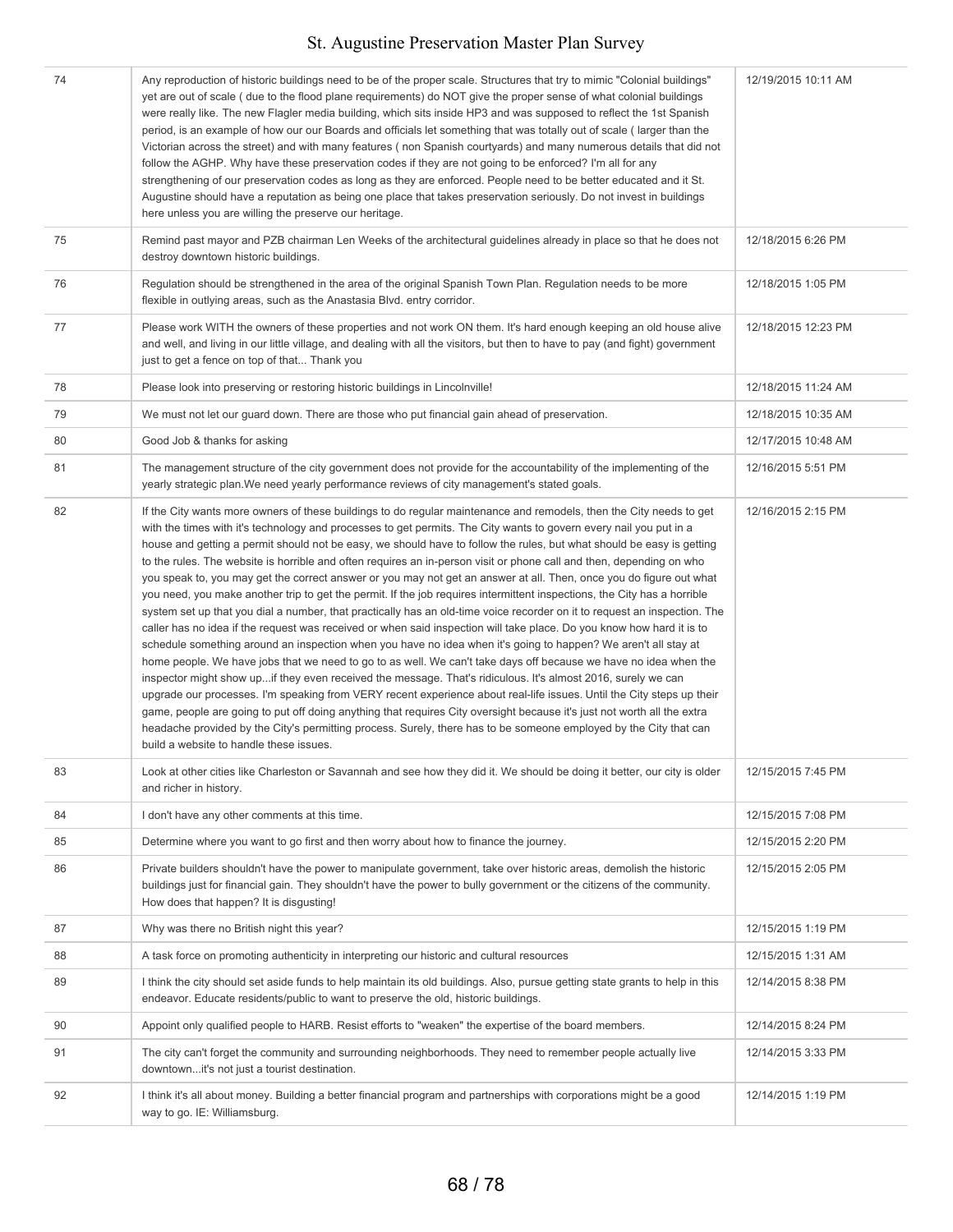| 93  | PLEASE preserve Lincolnville. Most of the new construction here is atrocious and so very out of character with the<br>neighborhood. I have lived here 15 years, and my neighborhood is being ruined!                                                                                                                                                                                                                                                                                                                                                                                                                                                                                                                                                                                                                                                                                                        | 12/13/2015 10:16 PM |
|-----|-------------------------------------------------------------------------------------------------------------------------------------------------------------------------------------------------------------------------------------------------------------------------------------------------------------------------------------------------------------------------------------------------------------------------------------------------------------------------------------------------------------------------------------------------------------------------------------------------------------------------------------------------------------------------------------------------------------------------------------------------------------------------------------------------------------------------------------------------------------------------------------------------------------|---------------------|
| 94  | A well articulated vision with appropriate enforcement of reasonable regulation for critical specifically identified<br>historical structures.                                                                                                                                                                                                                                                                                                                                                                                                                                                                                                                                                                                                                                                                                                                                                              | 12/13/2015 5:29 PM  |
| 95  | Less regulation. Let property owners do what they will with their property.                                                                                                                                                                                                                                                                                                                                                                                                                                                                                                                                                                                                                                                                                                                                                                                                                                 | 12/13/2015 11:55 AM |
| 96  | Pay more attention to the potential impacts of climate change. And work on a shuttle system instead of trying to cram<br>more parking into the historic district. Visitors don't come to look at parking lots or to have their kids nearly run over by<br>people in SUVs who are circling downtown looking for parking                                                                                                                                                                                                                                                                                                                                                                                                                                                                                                                                                                                      | 12/13/2015 10:45 AM |
| 97  | I cannot walk all the way from the visitor center parking to the area of the Art Counsel and shops and then walk all the<br>way back. I am a resident of close in St. Johns Cty and do wish I could at least have a shuttle from the Parking<br>Garage of some kind over to the far south side and Aviales Street.so I could spend some money!!!                                                                                                                                                                                                                                                                                                                                                                                                                                                                                                                                                            | 12/12/2015 2:45 PM  |
| 98  | No                                                                                                                                                                                                                                                                                                                                                                                                                                                                                                                                                                                                                                                                                                                                                                                                                                                                                                          | 12/12/2015 9:24 AM  |
| 99  | Good start!                                                                                                                                                                                                                                                                                                                                                                                                                                                                                                                                                                                                                                                                                                                                                                                                                                                                                                 | 12/12/2015 8:55 AM  |
| 100 | Shorter surveys would be a good start.                                                                                                                                                                                                                                                                                                                                                                                                                                                                                                                                                                                                                                                                                                                                                                                                                                                                      | 12/12/2015 8:48 AM  |
| 101 | Many residents moved here because they fell in love with St Augustine. It kills me when they then complain about<br>tourists and events as a resident. I know it's not possible or feasible but it would be great if we could screen buyers<br>before they move in so we could insure they support St Augustine and its culture and all that goes with it.                                                                                                                                                                                                                                                                                                                                                                                                                                                                                                                                                  | 12/12/2015 7:37 AM  |
| 102 | New construction should be encouraged to blend in. Flagler does an excellent job at this and many new homes in<br>Lincolnville have also. Shoebox bland construction should be discouraged in historic areas.                                                                                                                                                                                                                                                                                                                                                                                                                                                                                                                                                                                                                                                                                               | 12/12/2015 5:45 AM  |
| 103 | Consider the massive growth taking place in all of St. Johns County and the efforts it will take to maintain a "small<br>town" atmosphere.                                                                                                                                                                                                                                                                                                                                                                                                                                                                                                                                                                                                                                                                                                                                                                  | 12/11/2015 6:40 PM  |
| 104 | Make a plan, finance it, (public private), education, stick to the plan, and build volunteer & non-profit buy in to help take<br>it to fruition. THINK BIG AND GLOBAL                                                                                                                                                                                                                                                                                                                                                                                                                                                                                                                                                                                                                                                                                                                                       | 12/11/2015 4:32 PM  |
| 105 | Continued pandering to tourism and the unchecked over-building of hotels, restaurants and such will erase the unique<br>character of this one-of-a-kind place. Too soon it would become just another Daytona, or ---Heaven forfend!<br>Jacksonville. Sad                                                                                                                                                                                                                                                                                                                                                                                                                                                                                                                                                                                                                                                    | 12/11/2015 1:06 PM  |
| 106 | Having just completed a renovation project, the logistics and difficulties mentioned above were frustrating, and added<br>both time & cost to the project.                                                                                                                                                                                                                                                                                                                                                                                                                                                                                                                                                                                                                                                                                                                                                  | 12/11/2015 11:34 AM |
| 107 | The City cannot be static. Growth and change must occur. The maximum is "When you are green you are growing,<br>when you are ripe you rot." St. Augustine came perilously close to rotting a few decades ago. The revitalization came<br>from a combination of City rules that promoted historic preservation and increased tourism. These endeavors must<br>continue with an acknowledgement that only strong revenue sources can assure sustainability. There should be no<br>reliance on government funding for maintenance. Revenues must come from from the residents, businesses and<br>tourists. St Augustine is no Plimouth Plantation or Colonial Williamsburg. We are not trying to freeze a moment in time<br>and collect admission fees, we want folks to come here, over and over, because their lives are enriched by all we have<br>to offer.                                                | 12/11/2015 11:33 AM |
| 108 | We've purchased and renovated several historic homes downtown. It would be extremely helpful to have an up to date<br>resource builders and homeowners can go to to make sure theyre keeping up with HARB standards. It would also be<br>helpful to have HARB and the inspectors on the same page, as they often contradict one another with decisions.                                                                                                                                                                                                                                                                                                                                                                                                                                                                                                                                                     | 12/11/2015 8:58 AM  |
| 109 | If you need help just let me know I am in Construction Management and can help volunteer.<br>emailbj.murray13@yahoo.com                                                                                                                                                                                                                                                                                                                                                                                                                                                                                                                                                                                                                                                                                                                                                                                     | 12/11/2015 8:57 AM  |
| 110 | Do not allow old buildings to be destroyed to make room for new tourist businesses or parking.                                                                                                                                                                                                                                                                                                                                                                                                                                                                                                                                                                                                                                                                                                                                                                                                              | 12/11/2015 8:47 AM  |
| 111 | Concentrate on Education - many locals & certainly new residents know little about our historic treasures, they feel<br>disconnected from downtown because the perception of our Historic Area is that it's overrun with tacky businesses,<br>difficult parking, and consistent poor promotion in second tier Heritage Tourism markets, we are not capitalizing on our<br>uniqueness & there is no training for the front line residents who make up the labor pool of the downtown businesses.<br>CoSA Parking Garage attendants are particularity guilty of no knowing what's happening around town and not caring<br>about welcoming a Visitor instead they pass the buck off the the next person a Visitor can ask their question to. It is<br>not okay that a CoSA employee cannot answer questions about what's happening at Francis Field when it's right<br>across the street from where they work. | 12/11/2015 8:34 AM  |
| 112 | Get the involvement and buy in of the neighborhood associations. We should be preserving for our benefit not just<br>tourism.                                                                                                                                                                                                                                                                                                                                                                                                                                                                                                                                                                                                                                                                                                                                                                               | 12/11/2015 8:06 AM  |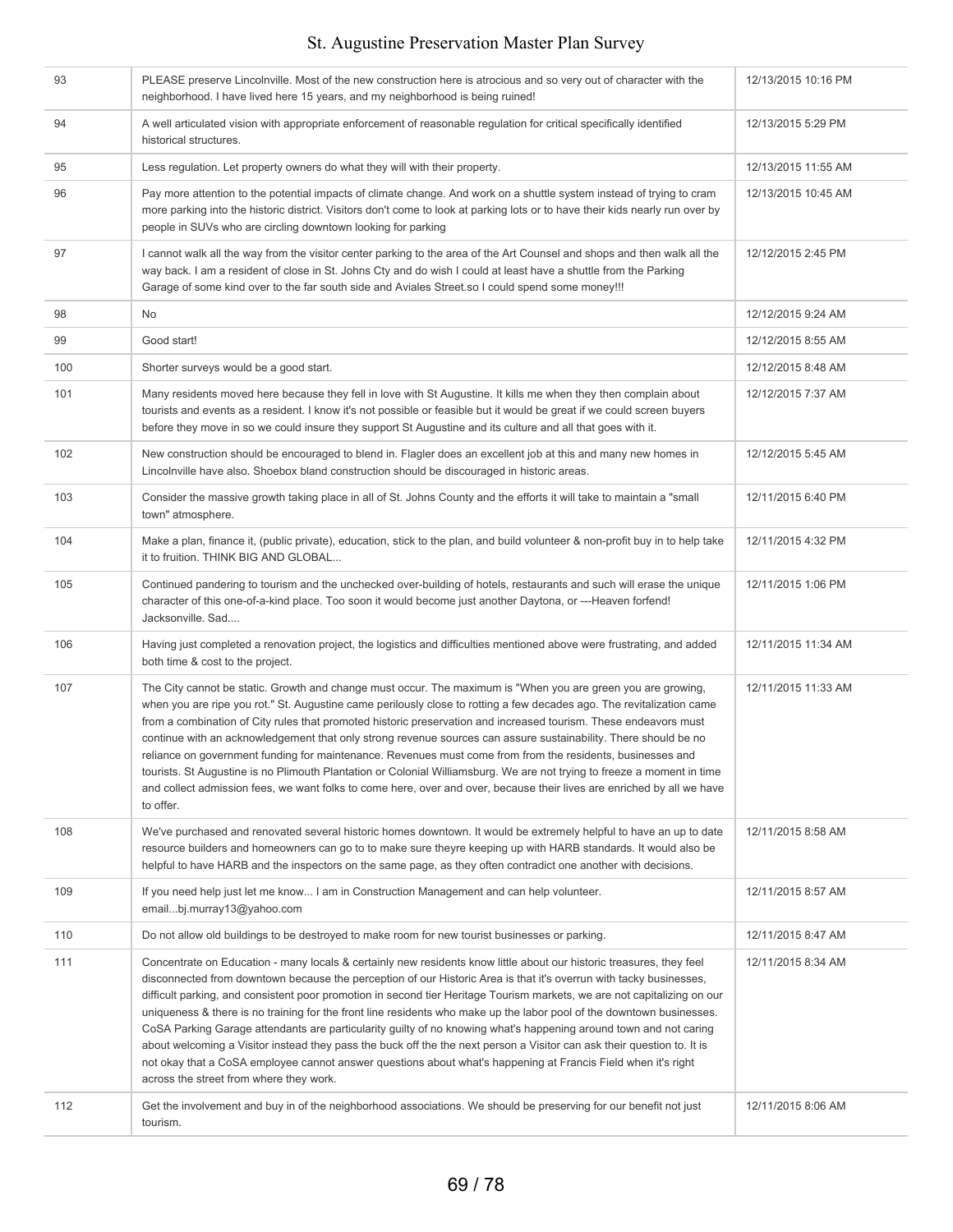| 113 | The survey is very hard to understand. It uses language not familiar to the average layperson and looks to be more for<br>people who are in the industry. Just as they record article indicates, the historical preservation means different things<br>to different people and so does the terminology here in within the survey.                                                                                                                                                                                                                                                                                                                                                                                                                                                                                                                                                                                  | 12/11/2015 7:26 AM  |
|-----|--------------------------------------------------------------------------------------------------------------------------------------------------------------------------------------------------------------------------------------------------------------------------------------------------------------------------------------------------------------------------------------------------------------------------------------------------------------------------------------------------------------------------------------------------------------------------------------------------------------------------------------------------------------------------------------------------------------------------------------------------------------------------------------------------------------------------------------------------------------------------------------------------------------------|---------------------|
| 114 | Not all tourism is good tourism, and not all commercial development is good. Some of the businesses on St. George<br>Street are not in keeping with the alleged historic nature of the area. And nothing says "Family vacation destination"<br>like two adult stores at the main Interstate access point, 195 and SR16. Be a little more selective in granting business<br>licenses, please. Anything that can be done to improve the US 1 and SR 16 approaches to town would be wonderful.<br>Visitors come in through a corridor of abandoned businesses (think Lantern Lodge on US 1 and the old roadside zoo<br>on SR 16) that in general give an impression of a rundown area. Better consider the impact of increased Northrop<br>Grumman and commercial air activity on the north end of town and Vilano Beach, as well. Look at Virginia Beach's<br>issues with the pre-existing Oceana Naval Air Station. | 12/11/2015 7:22 AM  |
| 115 | I commend The City on their approach to date. I always tell the story about declining permission to remove the tree<br>behind the public restrooms on St. George - it sums up what I think The City is all about. You struggle with parking but<br>that is the cost of living/visiting a 16th Century city. Pushing growth to the perimeters will preserve the centreand<br>sticking to your principles regarding design will preserve the ambiance. Thanks for being good stewards. I also<br>commend Flagler for their open and direct consideration of rising sea levels. I think Florida has had their head in the<br>sand until recently. Action now (I hope) will not be too late.                                                                                                                                                                                                                           | 12/11/2015 7:19 AM  |
| 116 | Transparency. For the love of God This. One. Thing.                                                                                                                                                                                                                                                                                                                                                                                                                                                                                                                                                                                                                                                                                                                                                                                                                                                                | 12/10/2015 2:24 PM  |
| 117 | Residents owning historical homes should have a requirement to maintain them                                                                                                                                                                                                                                                                                                                                                                                                                                                                                                                                                                                                                                                                                                                                                                                                                                       | 12/10/2015 12:18 PM |
| 118 | too much commercial exploitation, city should be in the business of government like street, sewer, infrastructure, not<br>promoting concerts and hiring promotional companies, just do government job.                                                                                                                                                                                                                                                                                                                                                                                                                                                                                                                                                                                                                                                                                                             | 12/10/2015 12:11 PM |
| 119 | Continue to promote and encourage heritage tourism to support businesses and the tax base with responsible<br>property ownership and planning.                                                                                                                                                                                                                                                                                                                                                                                                                                                                                                                                                                                                                                                                                                                                                                     | 12/10/2015 10:52 AM |
| 120 | I think the greatest challenge to historic cities is how they continue to remain livable and alive. This means not being a<br>tourist city but a place that is alive and sees its history on a continuum that allows for respect for the past but isn't<br>nostalgic for a make-believe future that never existed. I think the most beautiful historic towns aren't afraid of<br>continuing to grow and thrive and don't demand a cartoonish architecture of things that were not part of the historic<br>past. One day we will be the past that everyone is looking studying. If Flagler decided to build like the Spanish, he<br>would not have constructed the beautiful modern buildings that he envisioned. History is dead if it becomes stagnant<br>and isn't free to evolve. Leadership and vision are key components to a thriving livable city.                                                          | 12/10/2015 10:35 AM |
| 121 | Keep rising sea levels in mind and try to get outside help and grants. We cannot afford it by ourselves. We need help.                                                                                                                                                                                                                                                                                                                                                                                                                                                                                                                                                                                                                                                                                                                                                                                             | 12/10/2015 9:40 AM  |
| 122 | Address the compatibility and delicate balance of new commercial development and our historic integrity.                                                                                                                                                                                                                                                                                                                                                                                                                                                                                                                                                                                                                                                                                                                                                                                                           | 12/10/2015 9:12 AM  |
| 123 | In 1976, there were historic studies done throughout New England using Vista workers. They provided employment<br>but also an important base of information which is still being used by the communities that were surveyed. It would be<br>a good model to look at.                                                                                                                                                                                                                                                                                                                                                                                                                                                                                                                                                                                                                                               | 12/10/2015 9:07 AM  |
| 124 | YES. INCLUDE ME IN THE FUTURE TO BE INVOLVED IN AN ATTEMPT TO CURB ADULTERATION OF<br>HISTORIC COMMUNITIES.                                                                                                                                                                                                                                                                                                                                                                                                                                                                                                                                                                                                                                                                                                                                                                                                        | 12/10/2015 7:28 AM  |
| 125 | Yes STOP changing our Zoning and other restrictions that were meant to PROTECT our Historic neighborhoods and<br>city                                                                                                                                                                                                                                                                                                                                                                                                                                                                                                                                                                                                                                                                                                                                                                                              | 12/10/2015 7:04 AM  |
| 126 | No                                                                                                                                                                                                                                                                                                                                                                                                                                                                                                                                                                                                                                                                                                                                                                                                                                                                                                                 | 12/10/2015 2:14 AM  |
| 127 | All planning must protect against the undue pressures of developers who promise to preserve but are only interested<br>in profit at whatever cost. A Plan must protect against City officials acting on the promise of infusion of money from<br>developers or corporate entities at the expense of of heritage.                                                                                                                                                                                                                                                                                                                                                                                                                                                                                                                                                                                                   | 12/9/2015 9:59 PM   |
| 128 | We need more/better communication from the city to keep informed about the Historical planning!                                                                                                                                                                                                                                                                                                                                                                                                                                                                                                                                                                                                                                                                                                                                                                                                                    | 12/9/2015 8:06 PM   |
| 129 | Stop paying "experts" (\$85,000) to administer a workshop                                                                                                                                                                                                                                                                                                                                                                                                                                                                                                                                                                                                                                                                                                                                                                                                                                                          | 12/9/2015 6:37 PM   |
| 130 | Vital to once again to consider a revolving fund for the reconstruction of our vanishing and vanished colonial past.                                                                                                                                                                                                                                                                                                                                                                                                                                                                                                                                                                                                                                                                                                                                                                                               | 12/9/2015 5:33 PM   |
| 131 | The preservation of historic structures that are not City owned are the most significant risk--neglect reigns. Reversing<br>this requires significant funding from private sources. A private group or groups could create an awareness and<br>outreach effort to identify "angel resources" to encourage the kind of investment that is needed.                                                                                                                                                                                                                                                                                                                                                                                                                                                                                                                                                                   | 12/9/2015 5:27 PM   |
| 132 | don't be influenced by money                                                                                                                                                                                                                                                                                                                                                                                                                                                                                                                                                                                                                                                                                                                                                                                                                                                                                       | 12/9/2015 5:05 PM   |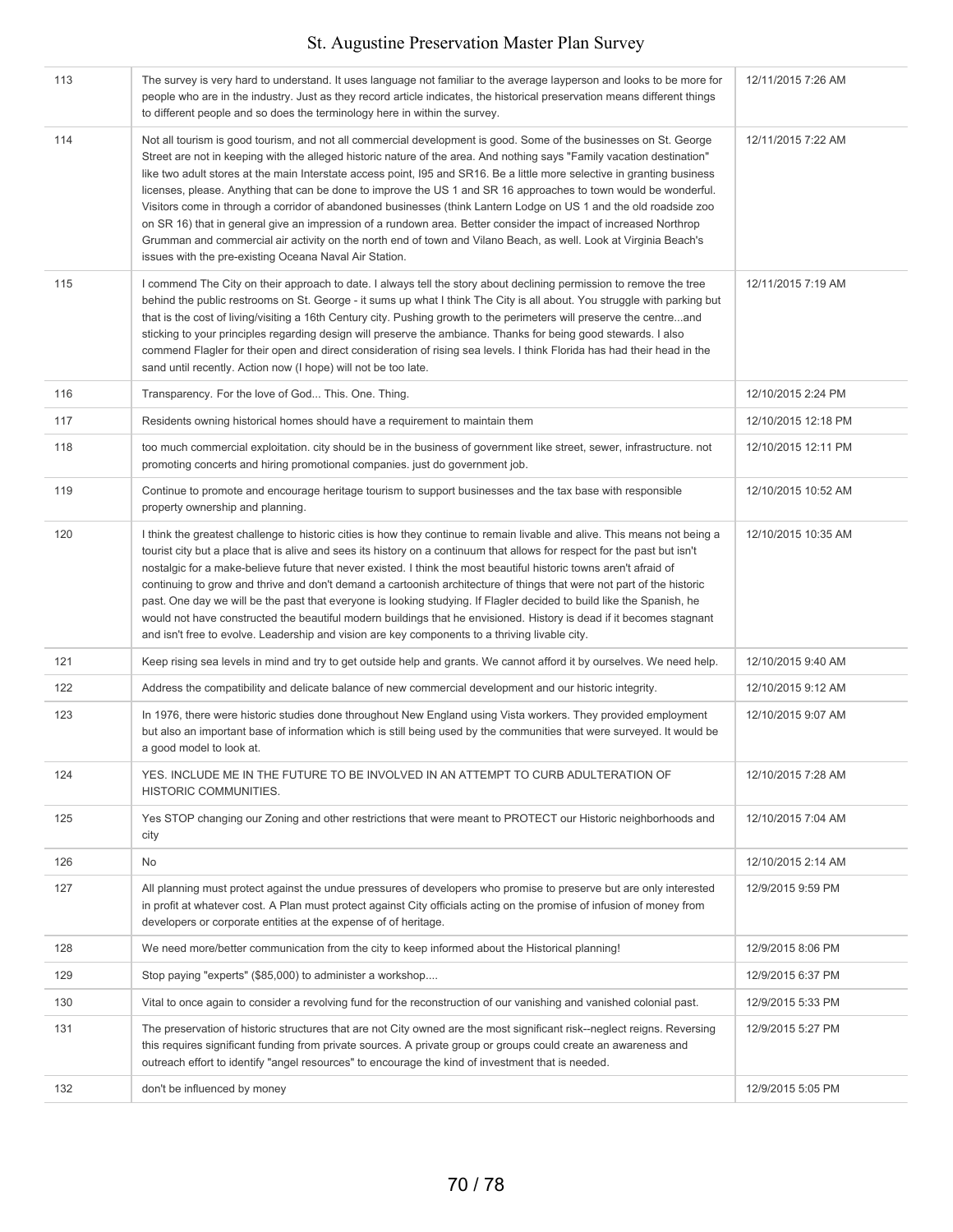| 133 | Yes work with realtors, potential buyers and local contractors on the need for historic preservation. Help them to<br>understand the importance of this. Put tightener zoning laws in place to protect neighborhoods. It is a proven fact that<br>the more encroachment of business on residential neighborhoods the further decline in those neighborhoods. They<br>become less desirable as a place to live and without the stabilization that private residences maintain it quickly falls<br>into decline. look at how ugly King St. and San Marco Ave. are. They were once touted as to of the most beautiful<br>residential streets in St. Augustine. It is bad for business when the oldest continually inhabited european settlement in<br>America has the weakest historic preservation laws. It is an embarrassment! | 12/9/2015 4:53 PM  |
|-----|--------------------------------------------------------------------------------------------------------------------------------------------------------------------------------------------------------------------------------------------------------------------------------------------------------------------------------------------------------------------------------------------------------------------------------------------------------------------------------------------------------------------------------------------------------------------------------------------------------------------------------------------------------------------------------------------------------------------------------------------------------------------------------------------------------------------------------|--------------------|
| 134 | The City looks to its Spanish heritage but the period of time 1875 to the 1950s has just as much if not more<br>significance in terms of industry, housing etc.                                                                                                                                                                                                                                                                                                                                                                                                                                                                                                                                                                                                                                                                | 12/9/2015 4:34 PM  |
| 135 | Make sure the HP planning document is comprehensive by including those elements (e.g., archaeology) that are not<br>commonly thought of in HP Circles.                                                                                                                                                                                                                                                                                                                                                                                                                                                                                                                                                                                                                                                                         | 12/9/2015 4:12 PM  |
| 136 | Just FYI, we do live in a house that is 95 years old, but I don't know whether to call it a "historic residence" or not.                                                                                                                                                                                                                                                                                                                                                                                                                                                                                                                                                                                                                                                                                                       | 12/9/2015 3:15 PM  |
| 137 | Stop the growth of Flagler College!!!!                                                                                                                                                                                                                                                                                                                                                                                                                                                                                                                                                                                                                                                                                                                                                                                         | 12/9/2015 2:44 PM  |
| 138 | See above                                                                                                                                                                                                                                                                                                                                                                                                                                                                                                                                                                                                                                                                                                                                                                                                                      | 12/9/2015 12:31 PM |
| 139 | Realize commercial operations are not the enemy to preservation but are an asset if done in a way that allows for<br>profitability.                                                                                                                                                                                                                                                                                                                                                                                                                                                                                                                                                                                                                                                                                            | 12/9/2015 12:26 PM |
| 140 | I believe HARB should take a close look at some of the building requirements that are unfair to those who build new in<br>the historic area.                                                                                                                                                                                                                                                                                                                                                                                                                                                                                                                                                                                                                                                                                   | 12/9/2015 12:22 PM |
| 141 | Don't over regulate private property.                                                                                                                                                                                                                                                                                                                                                                                                                                                                                                                                                                                                                                                                                                                                                                                          | 12/9/2015 12:08 PM |
| 142 | The city needs to help the caretaker of their historic buildings thru grants, etc. and support the maintenance of these<br>buildings whenever possible.                                                                                                                                                                                                                                                                                                                                                                                                                                                                                                                                                                                                                                                                        | 12/9/2015 11:55 AM |
| 143 | Make parking areas outside the city and use shuttles to get people into the city. Close down some of the historic<br>downtown area and make it more walking friendly. Disabled folks can rent wheel chairs, etc. to get around. Less traffic<br>means a safer community. In addition, the horse and buggies can then operate in a safer area.                                                                                                                                                                                                                                                                                                                                                                                                                                                                                  | 12/9/2015 11:51 AM |
| 144 | No, from what I have seen, the council's heart seems to be in the right place.                                                                                                                                                                                                                                                                                                                                                                                                                                                                                                                                                                                                                                                                                                                                                 | 12/9/2015 11:31 AM |
| 145 | Stop allowing Flagler College to expand downtown                                                                                                                                                                                                                                                                                                                                                                                                                                                                                                                                                                                                                                                                                                                                                                               | 12/9/2015 11:27 AM |
| 146 | tighten the residential zoning; stop single family homes in these old neighborhoods turnng into 2/3 apts.                                                                                                                                                                                                                                                                                                                                                                                                                                                                                                                                                                                                                                                                                                                      | 12/9/2015 10:18 AM |
| 147 | Promote expansion of tourist area to other historic neighborhoods and commercial sites. By doing so we can place<br>more interest and dollars in areas other than the colonial districts as well as lessen the impact on areas that are full.<br>This could also help to make St. Augustine a 5 day destination instead of a 2 day.                                                                                                                                                                                                                                                                                                                                                                                                                                                                                            | 12/9/2015 9:38 AM  |
| 148 | Battling with H.A.R.B. can be impossible "Sir whether or not your business survives is not our job. Following the guild<br>lines of our board are." This attitude and job description cripples business and holds back the economy. We need to<br>find a balance, with a shackled economy the history of this town crumbles, and vice versa. Also, helping tourists<br>understand that the world does not start and end on Saint George Street would help preserve the rest of the town.                                                                                                                                                                                                                                                                                                                                       | 12/8/2015 10:08 PM |
| 149 | Bring this town back to a combination town(primary) and heritage tourism(secondary)                                                                                                                                                                                                                                                                                                                                                                                                                                                                                                                                                                                                                                                                                                                                            | 12/8/2015 9:36 PM  |
| 150 | More free benefits to tourists                                                                                                                                                                                                                                                                                                                                                                                                                                                                                                                                                                                                                                                                                                                                                                                                 | 12/8/2015 6:14 PM  |
| 151 | Get professional help and develop a long-term urban plan that adddresses infrastructure, traffic, environmental issues,<br>noise and light pollution and zoning.                                                                                                                                                                                                                                                                                                                                                                                                                                                                                                                                                                                                                                                               | 12/8/2015 5:05 PM  |
| 152 | Stabilize present infrastructure, plan for increased sea levels, re-align tourism approach to attract fewer, but higher-<br>value tourists instead of volume tourism that threatens all forms of infrastructure.                                                                                                                                                                                                                                                                                                                                                                                                                                                                                                                                                                                                               | 12/8/2015 4:51 PM  |
| 153 | add more downtown parking to keep tourists from parking on narrow downtown residential streets                                                                                                                                                                                                                                                                                                                                                                                                                                                                                                                                                                                                                                                                                                                                 | 12/8/2015 4:18 PM  |
| 154 | Don't be afraid to establish and enforce strong guidelines to preserve what we have. I own property in Riverside in<br>Jacksonville and the stringent processes there have been a complete success!                                                                                                                                                                                                                                                                                                                                                                                                                                                                                                                                                                                                                            | 12/8/2015 3:10 PM  |
| 155 | Many of the old buildings in the historic neighborhoods have been allowed to be ignored by absentee landlords until<br>they are not salvageable and are then removed and replaced by structures that are not in keeping with the historic<br>nature of the area. There needs to be stricter standards for rental properties that protect, not only the safety of the<br>tenants, but the historic nature of the buildings themselves.                                                                                                                                                                                                                                                                                                                                                                                          | 12/8/2015 2:39 PM  |
| 156 | 1. Slow traffic in downtown (speed bumps), 2. Reduce street parking on major roads like San Marco (dangerous), 3.<br>Add bike lanes, 4. Widen sidewalks, 5. Offer financing for restoration activities, 6. Promote BnBs and vacation rentals<br>instead of hotels (keeps the neighborhoods as houses, not hotels), 7. Promote small in-town businesses (including<br>grocery) like European villages, 8. Install downtown transportation like trolleys or streetcars.                                                                                                                                                                                                                                                                                                                                                          | 12/8/2015 2:27 PM  |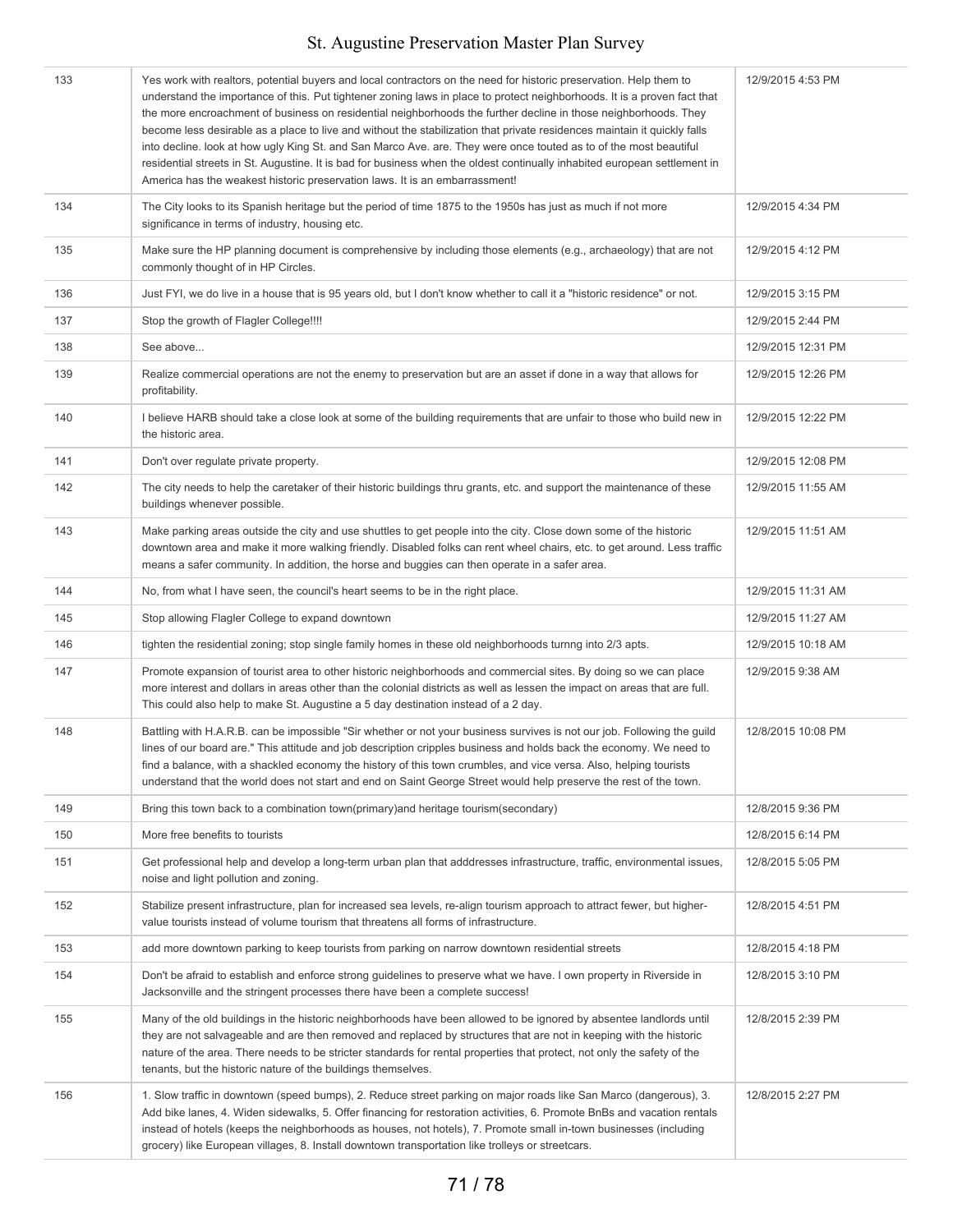| 157 | signage and entry corridors need design help                                                                                                                                                                                                                                                                                                                                                                                                                                                                                                                                                                             | 12/8/2015 2:02 PM  |
|-----|--------------------------------------------------------------------------------------------------------------------------------------------------------------------------------------------------------------------------------------------------------------------------------------------------------------------------------------------------------------------------------------------------------------------------------------------------------------------------------------------------------------------------------------------------------------------------------------------------------------------------|--------------------|
| 158 | We are the nations oldest continually inhabited city, our economy is based on tourism, our tourism is based on our<br>history. Preserving our heritage is our major economical resource.                                                                                                                                                                                                                                                                                                                                                                                                                                 | 12/8/2015 1:58 PM  |
| 159 | I believe the city does a great job with historical preservation. The only negative for me are the trolleys, which<br>significantly detract from the experience. (use Charleston SC as an example of what should be) Even if they simply<br>supplied an earphone system to eliminate the circus like prattle, it would be a massive improvement.                                                                                                                                                                                                                                                                         | 12/8/2015 1:30 PM  |
| 160 | We have been most concerned about the push by some landowners to be able to tear down historic structures and<br>replace them with so-called boutique hotels, etc. There needs to be some type of regulation that would require<br>property owners of historic structures to maintain them rather than allowing them to deteriorate and then claim they<br>have to be torn down. We saw this type of ordinance working in Lakeside, OH. Fines for not maintaining your property<br>could be quite steep. If there is a case of individuals who cannot afford the maintenance, grants could be made<br>available to help. | 12/8/2015 12:55 PM |
| 161 | Don't allow the Lighthouse to destroy the historic dune system. Do not allow large new buildings at the Lighthouse<br>property.                                                                                                                                                                                                                                                                                                                                                                                                                                                                                          | 12/8/2015 12:22 PM |
| 162 | You fail to include the opposition of owners of commercial properties as a significant opponent to historic preservation;<br>especially when a new owner seeks zoning or architectural variances to laws/ordinances that existed prior to their<br>purchase of the property.                                                                                                                                                                                                                                                                                                                                             | 12/8/2015 11:51 AM |
| 163 | Keep up the good work!                                                                                                                                                                                                                                                                                                                                                                                                                                                                                                                                                                                                   | 12/8/2015 10:56 AM |
| 164 | Try to minimize the tacky.                                                                                                                                                                                                                                                                                                                                                                                                                                                                                                                                                                                               | 12/8/2015 9:42 AM  |
| 165 | The city needs to provide a downtown parking garage in the area south of King Street                                                                                                                                                                                                                                                                                                                                                                                                                                                                                                                                     | 12/8/2015 9:06 AM  |
| 166 | For the sake of SA's future, save our historic neighborhoods and structures by establishing ordinances with financial<br>consequences for property owners who let their property become run down. Unless you do this, the proverbial golden<br>goose will be cooked in 25 years and the historic tourism economy which fuels this city will be goneyou will be left<br>with day-trippers from outskirt towns that spend very little do nothing for the art & culture scene. Did we learn anything<br>from the Dow property experience?                                                                                   | 12/8/2015 7:56 AM  |
| 167 | Zoning should be changed to reflect that owning a historic structure carries an obligation to maintain and preserve that<br>structure, otherwise, repairs done at government expense become liens on the property.                                                                                                                                                                                                                                                                                                                                                                                                       | 12/8/2015 7:34 AM  |
| 168 | Please listen to the people instead of telling them what you want them to think. Their ideas may not all be possible,<br>but you never know where the gold is going to show up.                                                                                                                                                                                                                                                                                                                                                                                                                                          | 12/8/2015 6:43 AM  |
| 169 | Expand the work of Carl Halbirt and Jenny Wolfe -- great assets to the community.                                                                                                                                                                                                                                                                                                                                                                                                                                                                                                                                        | 12/8/2015 6:09 AM  |
| 170 | Please don't allow our city to become Disneyland of North Florida                                                                                                                                                                                                                                                                                                                                                                                                                                                                                                                                                        | 12/8/2015 6:06 AM  |
| 171 | The current path of bringing more tourists/money/festivals to this historic city at any cost to quality of life for residents<br>and visitors, noise and air pollution and "Disney-fication" of the historic downtown area is leading to a path where local<br>support of efforts to preserve historic areas is being lost.                                                                                                                                                                                                                                                                                              | 12/8/2015 5:46 AM  |
| 172 | Update the sewer and drainage                                                                                                                                                                                                                                                                                                                                                                                                                                                                                                                                                                                            | 12/8/2015 5:22 AM  |
| 173 | The amount of building going on in the historic district is worrisome. We are losing real buildings to make way for<br>"pseudo historic looking creations" that have no history. New "Colonial" buildings are not colonial scale. It is becoming<br>harder to experience what Colonial buildings were actually like. The Manucy quidelines are not being followed.<br>Instead owners are being allowed to maximize commercial value, instead of preserving or restoring our history.                                                                                                                                     | 12/8/2015 1:01 AM  |
| 174 | see #16                                                                                                                                                                                                                                                                                                                                                                                                                                                                                                                                                                                                                  | 12/7/2015 10:12 PM |
| 175 | The waterfront is being destroyed for increase revenue--Look at Marine street                                                                                                                                                                                                                                                                                                                                                                                                                                                                                                                                            | 12/7/2015 9:53 PM  |
| 176 | Return the colonial quaters back to living teaching museum.                                                                                                                                                                                                                                                                                                                                                                                                                                                                                                                                                              | 12/7/2015 8:41 PM  |
| 177 | Better Guide lines in HARB & Zoning. Both boards should be fair & helpful.                                                                                                                                                                                                                                                                                                                                                                                                                                                                                                                                               | 12/7/2015 7:47 PM  |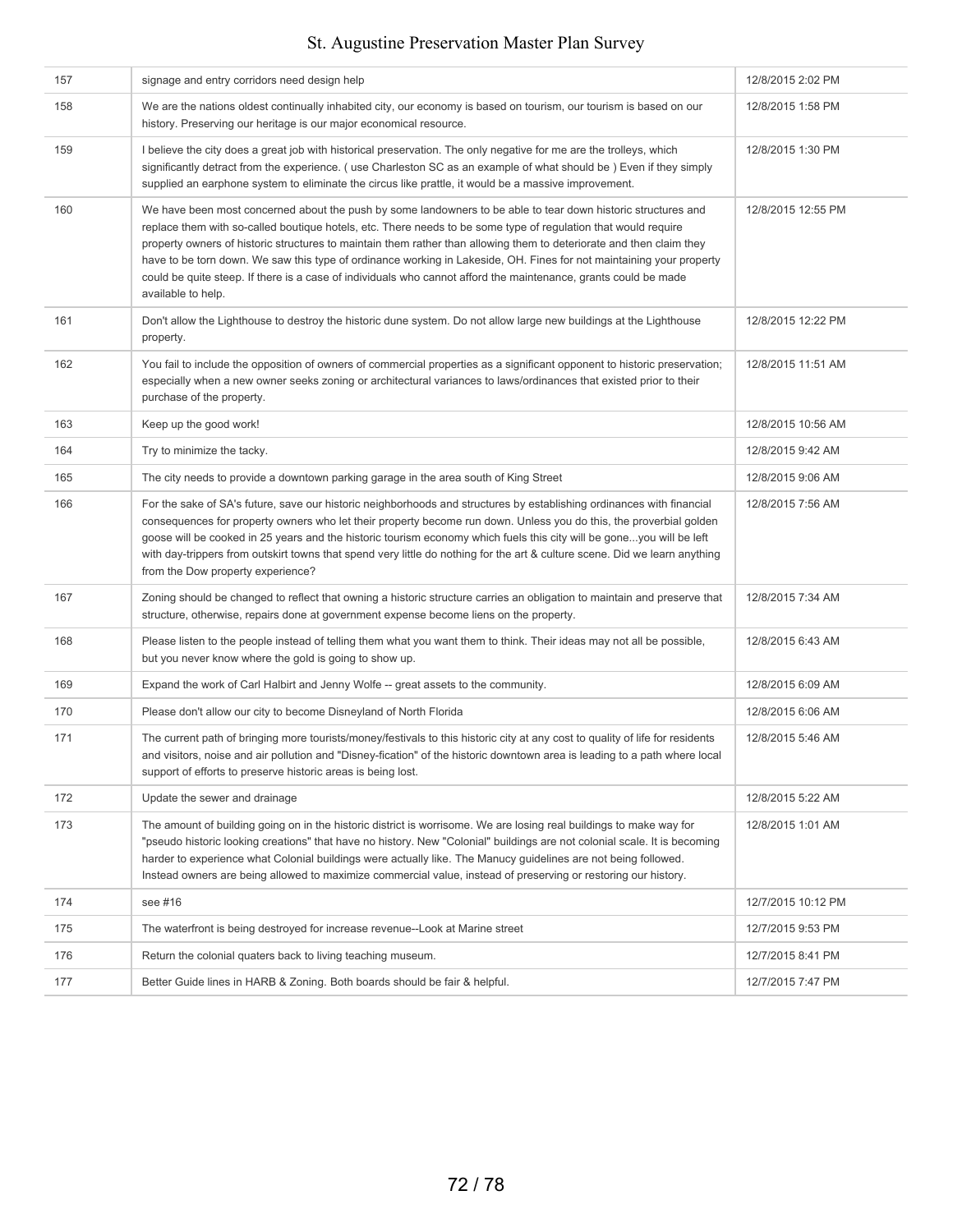| 178 | Focus on the residential neighbors and neighborhoods! This is an important component of why people visit St.<br>Augustine and eventually decide to own a home here. Think long-term stability vs. short-term gain. Residential<br>neighbors are increasingly discouraged by the current/singular focus on tourists and commercial aspects. Without<br>more of a balance, people will not have an incentive to buy homes here or restore & maintain them. Quite simply, we<br>all have choices of where to live & the residents will leave. We are losing our residential neighborhoods to commercial<br>& institutional encroachment. Stop it now. Fiercely protect the residential neighborhoods. Other historical cities have<br>recognized the importance of doing so. It's time that St. Augustine respond to this "wake up" call. If not, you will be left<br>with a city that is like any other with a series of shops, restaurants, bars & hotels but no real city or sense of<br>community. We all know that the economy will fluctuate. In times of economic downturn, the tourist dollars you so<br>actively seek, will disappear. What remains as a stable and sustainable base to support the economic health of this city<br>IS the residents. People who have a vested interest in this community, NOT those who are here for brief stay or simply<br>to make a profit at our expense. Good luck to you, I think you are going to need it. | 12/7/2015 5:50 PM  |
|-----|----------------------------------------------------------------------------------------------------------------------------------------------------------------------------------------------------------------------------------------------------------------------------------------------------------------------------------------------------------------------------------------------------------------------------------------------------------------------------------------------------------------------------------------------------------------------------------------------------------------------------------------------------------------------------------------------------------------------------------------------------------------------------------------------------------------------------------------------------------------------------------------------------------------------------------------------------------------------------------------------------------------------------------------------------------------------------------------------------------------------------------------------------------------------------------------------------------------------------------------------------------------------------------------------------------------------------------------------------------------------------------------------------------------------------------------------------------|--------------------|
| 179 | Develop and implement a long term strategy by hiring experts such as John Englander. Flooding streets with tourists<br>up to their knees in water doesn't entice them to come back! Increase & enforce fines for destroying historic buildings<br>along with preserved trees fine so they hurt wealthy developer pockets. Make it a felony to destroy preserved items.                                                                                                                                                                                                                                                                                                                                                                                                                                                                                                                                                                                                                                                                                                                                                                                                                                                                                                                                                                                                                                                                                   | 12/7/2015 5:39 PM  |
| 180 | Heritage tourism that actually focuses on the history of St Augustine and its unique place in history is very different<br>from the overwhelming "Tourism" that makes it very difficult for residents to actually enjoy our city. There is nothing<br>historic about the "Nights of Lights"yet this is the kind of tourism that the City and the Chamber of Commerce<br>embrace. Try getting out of the Abbott Tract or North City neighborhoods on a weekend night. It can take half an hour<br>to get over the Bridge of Lions. Again and again the "livability" of the City takes a back seat to tourism.                                                                                                                                                                                                                                                                                                                                                                                                                                                                                                                                                                                                                                                                                                                                                                                                                                             | 12/7/2015 5:23 PM  |
| 181 | Better public transportation for residents, not just tourists, to ease the traffic/parking snarl.                                                                                                                                                                                                                                                                                                                                                                                                                                                                                                                                                                                                                                                                                                                                                                                                                                                                                                                                                                                                                                                                                                                                                                                                                                                                                                                                                        | 12/7/2015 4:59 PM  |
| 182 | I think activities and festivals with national notoriety will help bring the money to help preserve SAs history.                                                                                                                                                                                                                                                                                                                                                                                                                                                                                                                                                                                                                                                                                                                                                                                                                                                                                                                                                                                                                                                                                                                                                                                                                                                                                                                                         | 12/7/2015 4:14 PM  |
| 183 | The PZB and Historical Architectural Review Board have way too much control.                                                                                                                                                                                                                                                                                                                                                                                                                                                                                                                                                                                                                                                                                                                                                                                                                                                                                                                                                                                                                                                                                                                                                                                                                                                                                                                                                                             | 12/7/2015 4:14 PM  |
| 184 | by promoting "heritage" tourism. you will still encounter traffic and parking issues as opposed to "regular" tourism. that<br>is problem that has to be solved sooner rather than later.                                                                                                                                                                                                                                                                                                                                                                                                                                                                                                                                                                                                                                                                                                                                                                                                                                                                                                                                                                                                                                                                                                                                                                                                                                                                 | 12/7/2015 3:16 PM  |
| 185 | no                                                                                                                                                                                                                                                                                                                                                                                                                                                                                                                                                                                                                                                                                                                                                                                                                                                                                                                                                                                                                                                                                                                                                                                                                                                                                                                                                                                                                                                       | 12/7/2015 2:20 PM  |
| 186 | The City needs one comprehensive Land Development Code (a new document). The City's Codes are so fragmented,<br>it is easy for Developers to find loopholes or contradictions, and for staff to miss or ignore things.                                                                                                                                                                                                                                                                                                                                                                                                                                                                                                                                                                                                                                                                                                                                                                                                                                                                                                                                                                                                                                                                                                                                                                                                                                   | 12/7/2015 1:09 PM  |
| 187 | I think the city does a great job with it's archaeology department but I wish the city would do more to actually preserve<br>archaeological sites, rather than preservation by recordation.                                                                                                                                                                                                                                                                                                                                                                                                                                                                                                                                                                                                                                                                                                                                                                                                                                                                                                                                                                                                                                                                                                                                                                                                                                                              | 12/7/2015 12:57 PM |
| 188 | Stand up to those who keep us in this trap.                                                                                                                                                                                                                                                                                                                                                                                                                                                                                                                                                                                                                                                                                                                                                                                                                                                                                                                                                                                                                                                                                                                                                                                                                                                                                                                                                                                                              | 12/7/2015 11:12 AM |
| 189 | Issues to address: We find insurance cost to be disproportionately high because of home's age. We found the realtors<br>(listing and buyer's) and home inspection to be grossly incompetent and dishonest. Competent repairmen are nearly<br>impossible to hire. Our neighbors are old and poor and cannot afford repairs to their historic homes.                                                                                                                                                                                                                                                                                                                                                                                                                                                                                                                                                                                                                                                                                                                                                                                                                                                                                                                                                                                                                                                                                                       | 12/7/2015 10:03 AM |
| 190 | Downtown access. Public parking needs to move away so that more access is allowed for commercial deliveries and<br>employee parking. This would need to include some sort of transportation service from the parking areas to the<br>Historic Area.                                                                                                                                                                                                                                                                                                                                                                                                                                                                                                                                                                                                                                                                                                                                                                                                                                                                                                                                                                                                                                                                                                                                                                                                      | 12/7/2015 9:46 AM  |
| 191 | Consider the attractions and tourism industry as stakeholders. This is vital to the health of our community and adding<br>them to the conversation id essential.                                                                                                                                                                                                                                                                                                                                                                                                                                                                                                                                                                                                                                                                                                                                                                                                                                                                                                                                                                                                                                                                                                                                                                                                                                                                                         | 12/7/2015 9:39 AM  |
| 192 | Good luck                                                                                                                                                                                                                                                                                                                                                                                                                                                                                                                                                                                                                                                                                                                                                                                                                                                                                                                                                                                                                                                                                                                                                                                                                                                                                                                                                                                                                                                | 12/7/2015 9:12 AM  |
| 193 | Yes - 1.) PLAN; 2.) ENFORCE.                                                                                                                                                                                                                                                                                                                                                                                                                                                                                                                                                                                                                                                                                                                                                                                                                                                                                                                                                                                                                                                                                                                                                                                                                                                                                                                                                                                                                             | 12/7/2015 8:57 AM  |
| 194 | Work with leaders in neighborhoodsthey know what is right for their neighborhood                                                                                                                                                                                                                                                                                                                                                                                                                                                                                                                                                                                                                                                                                                                                                                                                                                                                                                                                                                                                                                                                                                                                                                                                                                                                                                                                                                         | 12/7/2015 8:54 AM  |
| 195 | make the plan work in actions and not just rhetoric                                                                                                                                                                                                                                                                                                                                                                                                                                                                                                                                                                                                                                                                                                                                                                                                                                                                                                                                                                                                                                                                                                                                                                                                                                                                                                                                                                                                      | 12/7/2015 7:22 AM  |
| 196 | This survey was difficult for me to provide meaningful input as I am not very familiar with current issues around<br>preservation efforts. Does seem to me that St. Augustine has a hung untapped potential!!                                                                                                                                                                                                                                                                                                                                                                                                                                                                                                                                                                                                                                                                                                                                                                                                                                                                                                                                                                                                                                                                                                                                                                                                                                            | 12/7/2015 6:50 AM  |
| 197 | Listen to us.                                                                                                                                                                                                                                                                                                                                                                                                                                                                                                                                                                                                                                                                                                                                                                                                                                                                                                                                                                                                                                                                                                                                                                                                                                                                                                                                                                                                                                            | 12/7/2015 6:25 AM  |
| 198 | We should be more honest in our depiction of our history. And we should not allow the tall tales about ghosts and<br>pirates, as well as faked buildings and structures that fudge the actual dates they came into existence, e.g., "circa,"<br>make St. Augustine look like a kitschy tourist trap.                                                                                                                                                                                                                                                                                                                                                                                                                                                                                                                                                                                                                                                                                                                                                                                                                                                                                                                                                                                                                                                                                                                                                     | 12/7/2015 12:39 AM |
| 199 | not yet                                                                                                                                                                                                                                                                                                                                                                                                                                                                                                                                                                                                                                                                                                                                                                                                                                                                                                                                                                                                                                                                                                                                                                                                                                                                                                                                                                                                                                                  | 12/6/2015 11:48 PM |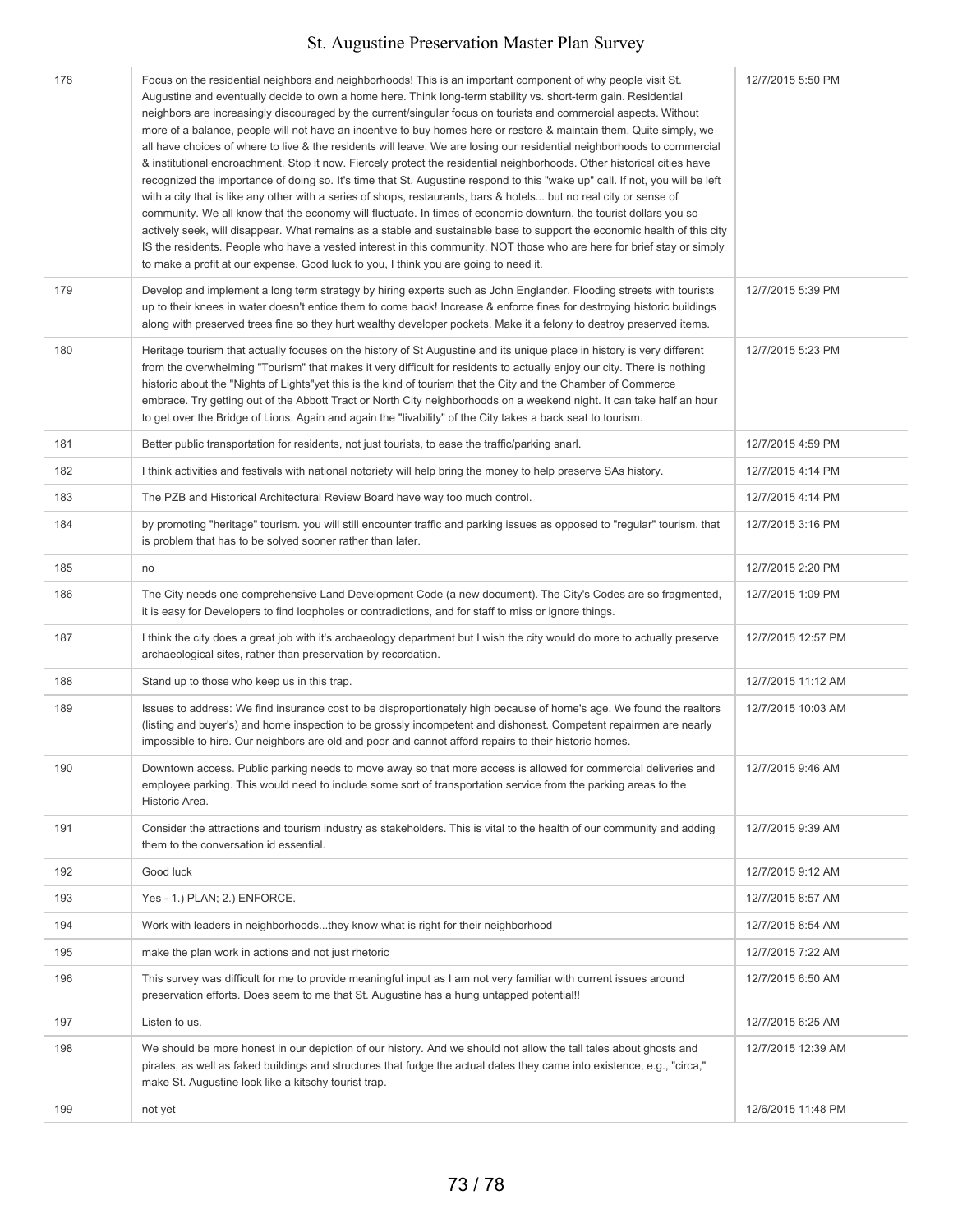| 200 | Give citizens the opportunity to express their concerns and opinions in surveys, such as this. Especially citizens who<br>have lived here for many years. We want our city to remain authentic and beautiful!                                                                                                                                                                                                                                                                                                                                                                                                                                                                                                                                                                                                                                                                                                                                                                                                                                                          | 12/6/2015 11:40 PM |
|-----|------------------------------------------------------------------------------------------------------------------------------------------------------------------------------------------------------------------------------------------------------------------------------------------------------------------------------------------------------------------------------------------------------------------------------------------------------------------------------------------------------------------------------------------------------------------------------------------------------------------------------------------------------------------------------------------------------------------------------------------------------------------------------------------------------------------------------------------------------------------------------------------------------------------------------------------------------------------------------------------------------------------------------------------------------------------------|--------------------|
| 201 | N/a                                                                                                                                                                                                                                                                                                                                                                                                                                                                                                                                                                                                                                                                                                                                                                                                                                                                                                                                                                                                                                                                    | 12/6/2015 10:51 PM |
| 202 | People working in the restored area need to wear time period clothes. St Augustine is just another tourist trap that<br>looks old, too many venders not enough historical educational sites.                                                                                                                                                                                                                                                                                                                                                                                                                                                                                                                                                                                                                                                                                                                                                                                                                                                                           | 12/6/2015 8:55 PM  |
| 203 | Take a look at ways to include interested citizens who are passionate about preservation but who lack the current<br>requirements for board member status. Think creatively about how and where you can use these individuals on ad hoc<br>committees related to identified priorities. This builds your base of support and expands your resources as you look to<br>engage, educate and energize the general public.                                                                                                                                                                                                                                                                                                                                                                                                                                                                                                                                                                                                                                                 | 12/6/2015 6:34 PM  |
| 204 | IF YOU DO NOT LIKE A DEMOLITION REQUEST, THEN BUY IT AT 3 TIMES MARKET VAKUE.                                                                                                                                                                                                                                                                                                                                                                                                                                                                                                                                                                                                                                                                                                                                                                                                                                                                                                                                                                                          | 12/6/2015 6:11 PM  |
| 205 | Preservation is not just about buildings, but also about the unique aspects of our community spirit. Support our<br>heritage and arts organizations as well as properties.                                                                                                                                                                                                                                                                                                                                                                                                                                                                                                                                                                                                                                                                                                                                                                                                                                                                                             | 12/6/2015 4:45 PM  |
| 206 | Stricter penalties for those who intentionally damage historic buildings                                                                                                                                                                                                                                                                                                                                                                                                                                                                                                                                                                                                                                                                                                                                                                                                                                                                                                                                                                                               | 12/6/2015 4:09 PM  |
| 207 | Yes, be true to the city and not to the \$\$\$ of developers                                                                                                                                                                                                                                                                                                                                                                                                                                                                                                                                                                                                                                                                                                                                                                                                                                                                                                                                                                                                           | 12/6/2015 3:45 PM  |
| 208 | When in need of a report from an engineer or architect regarding structural integrity, get THREE reports and<br>viewpoints.                                                                                                                                                                                                                                                                                                                                                                                                                                                                                                                                                                                                                                                                                                                                                                                                                                                                                                                                            | 12/6/2015 2:55 PM  |
| 209 | uphold zoning laws; restrict unchecked growth in population and subdivisions; provide resources to permit increasing<br>tourism with no damage to existing historic areas and neighborhoods (i.e. parking away from downtown, no more strip<br>shopping malls, etc)                                                                                                                                                                                                                                                                                                                                                                                                                                                                                                                                                                                                                                                                                                                                                                                                    | 12/6/2015 1:39 PM  |
| 210 | The way you make Historic Preservation more sustainable is to help make it more economically viable. All of the<br>questions above are worded and skewed to more regulation and restrictions that benefit the preservationist minded,<br>but not the property owner of user who is paying for the property or building improvements. You need to flip your<br>thinking process away from more regulation and toward more assistance and help with making permitting easier,<br>parking more readily available to all of the people, and not just penalize new development. That will allow and inspire<br>the property owner/user to do a better job of building or preserving building and historic sites, by having more money to<br>use on the quality of the project and less on new or existing government fees. There is only so much money available<br>to the property owner or tenant to spend. If it all goes to taxes, fees, studies, permitting, regulations, etc.; there is very<br>little left over to invest in the plan that preservationist dream of. | 12/6/2015 10:02 AM |
| 211 | Certainly. Create a plan to control the homeless population as the homeless are getting more and more aggressive,<br>and the police do NOTHING to enforce ordinances/laws when the homeless break them. Also, maybe city officials<br>should spend more time planning on how to keep its citizens safe rather than worrying about old structures. In other<br>words, maybe Nancy should be ready for the next election as there is a GROWING number of citizens preparing to<br>vote her out of office.                                                                                                                                                                                                                                                                                                                                                                                                                                                                                                                                                                | 12/6/2015 9:16 AM  |
| 212 | Stop advertising for tourism and development. Keep St. Augustine "right sized as it is now. Eliminate bed tax to<br>achieve this goal.                                                                                                                                                                                                                                                                                                                                                                                                                                                                                                                                                                                                                                                                                                                                                                                                                                                                                                                                 | 12/6/2015 3:34 AM  |
| 213 | Do not let the desire for increased tourism cheapen or city. I have only lived here three years and I have already seen<br>an increase in overcrowding, parking on every side street and rezoning for commercial use                                                                                                                                                                                                                                                                                                                                                                                                                                                                                                                                                                                                                                                                                                                                                                                                                                                   | 12/5/2015 9:55 PM  |
| 214 | St. Augustine's archaeology ordinance and city archaeologist position are very important to the protection of<br>archaeological and historical sites, and are a great asset to the city. They need to be much better funded. Carl Halbirt<br>has been an incredible asset to the community and has done wonders with an underfunded archaeology program.<br>More funds should be put into the program, and the city should insure that when Mr. Halbirt does eventually retire that<br>he is replaced with a top notch archaeologist and the program given proper funds. Do not try and save money by<br>hiring someone without adequate knowledge in the area and enough experience.                                                                                                                                                                                                                                                                                                                                                                                  | 12/5/2015 9:15 PM  |
| 215 | Fear of city over stepping their boundaries with regulations. If I want a new window don't tell me they have to look 60<br>years old. Amazing how often they forget it's not their checkbook that's open.                                                                                                                                                                                                                                                                                                                                                                                                                                                                                                                                                                                                                                                                                                                                                                                                                                                              | 12/5/2015 7:18 PM  |
| 216 | Persevere and do the right thing for the right reason.                                                                                                                                                                                                                                                                                                                                                                                                                                                                                                                                                                                                                                                                                                                                                                                                                                                                                                                                                                                                                 | 12/5/2015 7:01 PM  |
| 217 | Please DO NOT continue to increase local regulations/ordinances/board approval because they will keep people from<br>selling or purchasing homes in those areas.                                                                                                                                                                                                                                                                                                                                                                                                                                                                                                                                                                                                                                                                                                                                                                                                                                                                                                       | 12/5/2015 6:26 PM  |
| 218 | The city must develop some type of regulations and enforcement fir proper maintenance of buildings which are 100<br>years old or deemed of historical importance.                                                                                                                                                                                                                                                                                                                                                                                                                                                                                                                                                                                                                                                                                                                                                                                                                                                                                                      | 12/5/2015 5:15 PM  |
| 219 | Make things better for residents. Lower tax, better parks more fishing areas.                                                                                                                                                                                                                                                                                                                                                                                                                                                                                                                                                                                                                                                                                                                                                                                                                                                                                                                                                                                          | 12/5/2015 4:38 PM  |
| 220 | The city leaders should not cave in to business owners or owners who happened to have the financial needs                                                                                                                                                                                                                                                                                                                                                                                                                                                                                                                                                                                                                                                                                                                                                                                                                                                                                                                                                              | 12/5/2015 4:11 PM  |
|     |                                                                                                                                                                                                                                                                                                                                                                                                                                                                                                                                                                                                                                                                                                                                                                                                                                                                                                                                                                                                                                                                        |                    |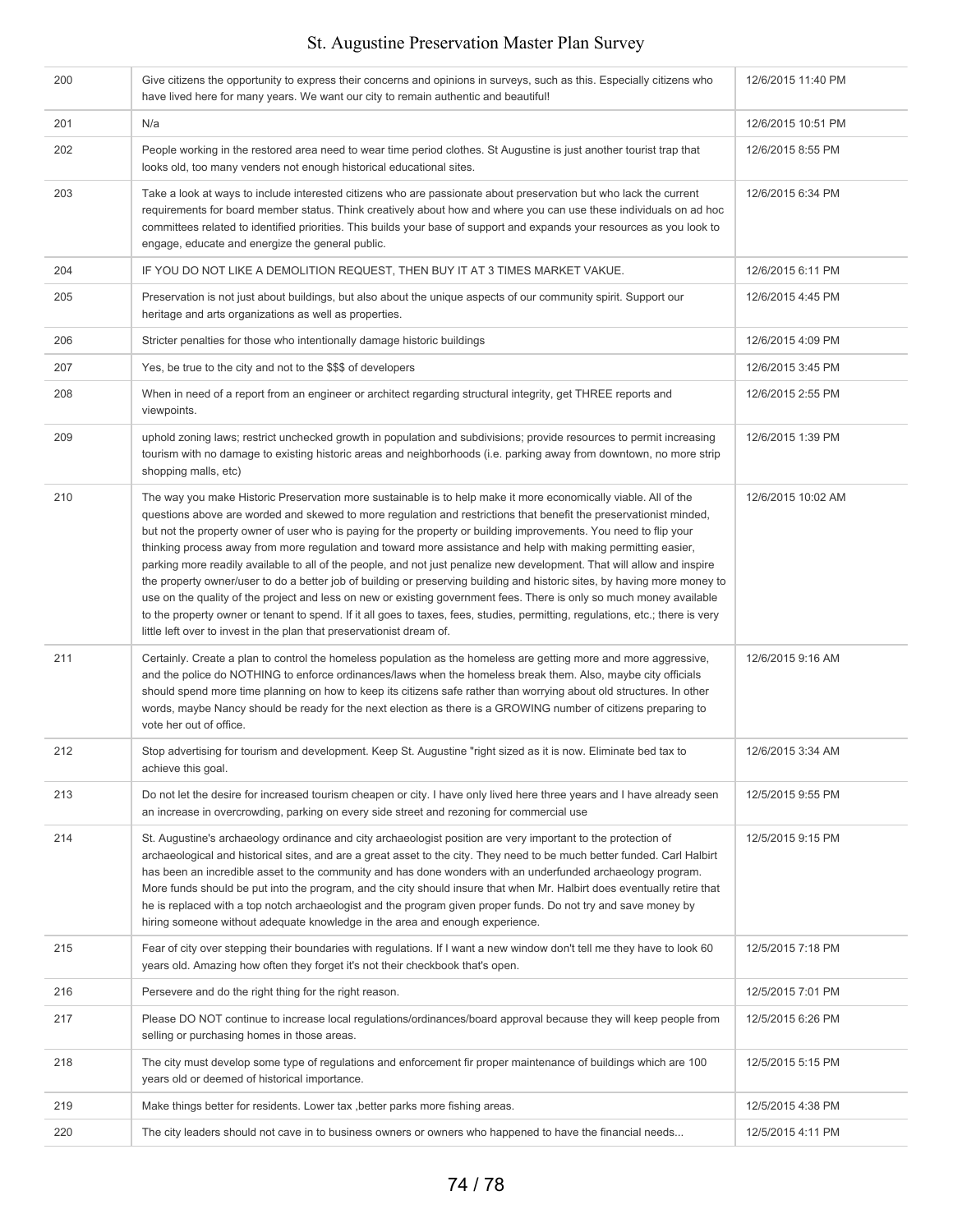| 221 | Parking and traffic are always talked about and nothing is ever done. We need parking garages or lots outside of city<br>and trolley the tourist into a central point. More lots in the city only add to the congestion. The city has paid for mobility<br>plans and to my knowledge nothing is ever acted upon We also need to regulate skateboards.                                                                                                                                                                                                                                                                                                                          | 12/5/2015 3:52 PM  |  |
|-----|--------------------------------------------------------------------------------------------------------------------------------------------------------------------------------------------------------------------------------------------------------------------------------------------------------------------------------------------------------------------------------------------------------------------------------------------------------------------------------------------------------------------------------------------------------------------------------------------------------------------------------------------------------------------------------|--------------------|--|
| 222 | Nope, overall I thing we're doing pretty good.                                                                                                                                                                                                                                                                                                                                                                                                                                                                                                                                                                                                                                 | 12/5/2015 3:04 PM  |  |
| 223 | Lincolnville must enjoy the same protections as HP zones in order to protect the historic structures from demolition.                                                                                                                                                                                                                                                                                                                                                                                                                                                                                                                                                          | 12/5/2015 3:01 PM  |  |
| 224 | Concentrate on history that is unique and special, not just old. The painter's shed at the Dow property and houses that<br>are over 50 years old but exhibit no unique nor exemplary architecture should not be treated as if they were the Pena-<br>Peck House.                                                                                                                                                                                                                                                                                                                                                                                                               | 12/5/2015 1:51 PM  |  |
| 225 | Keep away from PUDs that effectively allow someone (with enough money/influence) to completely change the plan<br>for a neighborhood                                                                                                                                                                                                                                                                                                                                                                                                                                                                                                                                           | 12/5/2015 1:51 PM  |  |
| 226 | Developers, Realtors and Politicians have no business being on any Planning Commission. They only care about what<br>is good for their own wallet and not the concerns of the general public.                                                                                                                                                                                                                                                                                                                                                                                                                                                                                  | 12/5/2015 11:42 AM |  |
| 227 | Focus on clean, well kept neighborhoods surrounding the downtown. THEY are the REAL gateway to the city. We<br>focus on entry points to the legal city, but it is all business and hotels there. Parking and walking through<br>neighborhoods a block or three from the historic district, to see trash, unkept yards, cars parked in front yards, THAT<br>is the retained impression of the city.                                                                                                                                                                                                                                                                             | 12/5/2015 11:30 AM |  |
| 228 | I applaud the effort to survey but I don't think you'll get good data for 2 reasons. First, the J in the link is obscured in<br>the insert (it looks like an I), and many people won't find, or make the effort to find, the link, and are thus excluded<br>from this, even though they'd like to participate. Second, the survey looks like it was designed by committee, where<br>every possible answer is listed. The shades between the answers are thin, making it hard to choose among many<br>diffuse answers, and thus you are going to get more randomized, atomistic results that won't be particularly instructive.                                                 | 12/5/2015 9:33 AM  |  |
| 229 | As part of the planning process, enhanced code enforcement and regulation should be thoughtfully considered in<br>order to limit the damage overzealous investors and realtors can inflict within historic communities. There is no excuse<br>for the existence of dilapidated historic homes in St. Augustine communities that have gone beyond the point of<br>rehabilitation, because a home has been left to decay for 15 years as the owner anticipates the advent of another<br>housing bubble. Additionally, the rise of Airbnb and other vacation rental entities should be closely examined to<br>determine the effects on "renaissance neighborhoods".               | 12/5/2015 9:24 AM  |  |
| 230 | Thank you for all of the work that you each do in protecting this wonderful community.                                                                                                                                                                                                                                                                                                                                                                                                                                                                                                                                                                                         | 12/5/2015 9:01 AM  |  |
| 231 | Eliminate abandoned and neglected buildings and homes.                                                                                                                                                                                                                                                                                                                                                                                                                                                                                                                                                                                                                         | 12/5/2015 8:58 AM  |  |
| 232 | Need a small grocery store downtown.                                                                                                                                                                                                                                                                                                                                                                                                                                                                                                                                                                                                                                           | 12/5/2015 8:20 AM  |  |
| 233 | No                                                                                                                                                                                                                                                                                                                                                                                                                                                                                                                                                                                                                                                                             | 12/5/2015 8:13 AM  |  |
| 234 | Non profit organizations are enjoying tax free status. We should consider a progressive tax scale based on property<br>value to have tax paid so residents and small businesses do not carry so much of the burden. Example: \$0-\$5M, no<br>tax. \$5-10Mm 2%, \$10-20M, 3.5%, etc etc up to \$100M.                                                                                                                                                                                                                                                                                                                                                                           | 12/5/2015 8:12 AM  |  |
| 235 | Actually PLAN. There is NO long range planning. Tourism is compromising our already inadequate infrastructure.                                                                                                                                                                                                                                                                                                                                                                                                                                                                                                                                                                 | 12/5/2015 6:55 AM  |  |
| 236 | The infrastructure needs major work! Why isn't this a big part of the planning process?                                                                                                                                                                                                                                                                                                                                                                                                                                                                                                                                                                                        | 12/5/2015 6:36 AM  |  |
| 237 | Remember who we are and what we are and not give in to developers T shirt shops, tattoo parlors and other places<br>that only prostitute our heritage.                                                                                                                                                                                                                                                                                                                                                                                                                                                                                                                         | 12/4/2015 10:55 PM |  |
| 238 | Somehow we need to keep our old Bungalow and Victorian style homes intact. If we lose our neighborhoods we will<br>be just any other place in the world                                                                                                                                                                                                                                                                                                                                                                                                                                                                                                                        | 12/4/2015 10:50 PM |  |
| 239 | Forget about tourism. There's no need to encourage more tourists so that we can sell our town's history as an<br>attraction. We've saturated this market to the point it detracts terribly from the livability and authenticity of our town.<br>Ironically, the more authentic we remain in our preservation efforts (e.g. efforts focused solely on benefiting those of us<br>who live here), the more tourists will want to come here anyway. People come here to get away from is Disney World.<br>Attempting to link preservation to "heritage tourism" is a very bad idea.                                                                                                | 12/4/2015 10:16 PM |  |
| 240 | Strengthen the laws and penalties for people who damage or destroy historic structures.                                                                                                                                                                                                                                                                                                                                                                                                                                                                                                                                                                                        | 12/4/2015 9:58 PM  |  |
| 241 | The fact that ALL a developer has to do to an derelict property is mow the lawn is a disgrace. I have 3 derelict<br>prosperities across the street from me, on busy South Street. as the developer owner told me a few years back, when<br>I asked him to paint or fix up the house at 103 South Street (one of 5 empty derelict properties that he owns in a few<br>block area), "You knew what this house looked like when you bought your house. The market isn't high enough yet I<br>don't have to do anything." Let's change the zoning laws and stop blighting an entire street/neighborhood just to make<br>someone, who doesn't even live in the city, a lot of money | 12/4/2015 9:36 PM  |  |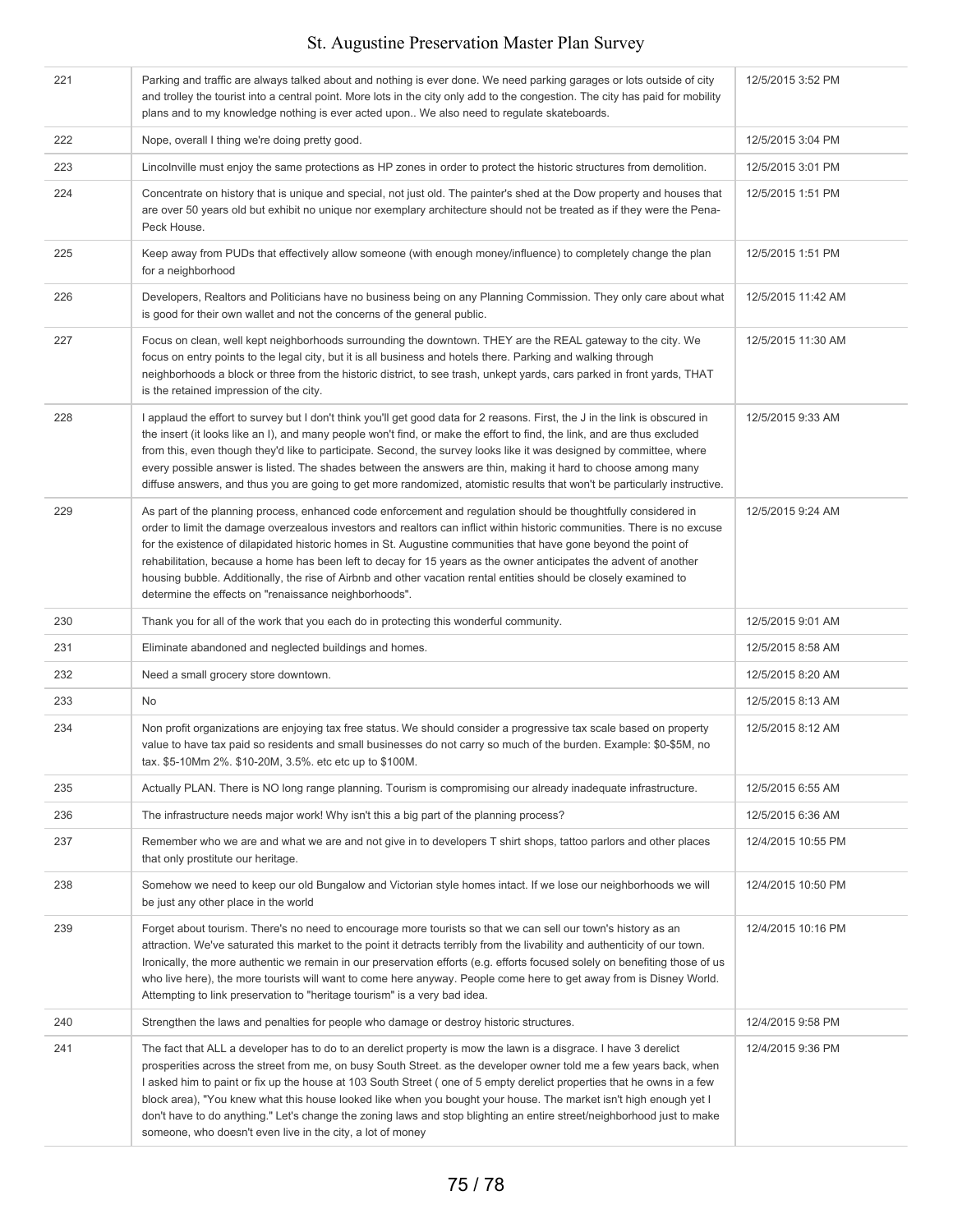| 242 | Consider US the residents on equal footing as tourists. Old Moultrie road, for example, is one street where residents<br>do business. It is in sad, near neglected state. We don't live here for tourism yet I feel that most concessions and<br>perks are created for tourism.                                                                                                                                                                                                                                                                                                                                                                                                                                                                                                                                                                                                                                                                                                                                                                                                                                                                                                                                                                          | 12/4/2015 7:37 PM |
|-----|----------------------------------------------------------------------------------------------------------------------------------------------------------------------------------------------------------------------------------------------------------------------------------------------------------------------------------------------------------------------------------------------------------------------------------------------------------------------------------------------------------------------------------------------------------------------------------------------------------------------------------------------------------------------------------------------------------------------------------------------------------------------------------------------------------------------------------------------------------------------------------------------------------------------------------------------------------------------------------------------------------------------------------------------------------------------------------------------------------------------------------------------------------------------------------------------------------------------------------------------------------|-------------------|
| 243 | Give residents at least as much consideration as speculators and investors.                                                                                                                                                                                                                                                                                                                                                                                                                                                                                                                                                                                                                                                                                                                                                                                                                                                                                                                                                                                                                                                                                                                                                                              | 12/4/2015 7:11 PM |
| 244 | Yes. Do something. The city has no problem planning. They do it over and over. Year after year. Survey after survey.<br>Committee after committee. Consultant after consultant. Same issues are identified every time.                                                                                                                                                                                                                                                                                                                                                                                                                                                                                                                                                                                                                                                                                                                                                                                                                                                                                                                                                                                                                                   | 12/4/2015 6:58 PM |
| 245 | No                                                                                                                                                                                                                                                                                                                                                                                                                                                                                                                                                                                                                                                                                                                                                                                                                                                                                                                                                                                                                                                                                                                                                                                                                                                       | 12/4/2015 6:51 PM |
| 246 | Be vigilant. Many shady deals and kickbacks happen when historic properties and sites are involved because most<br>people don't care.                                                                                                                                                                                                                                                                                                                                                                                                                                                                                                                                                                                                                                                                                                                                                                                                                                                                                                                                                                                                                                                                                                                    | 12/4/2015 5:58 PM |
| 247 | Most of the "select 3" questions above, I really wanted to click other and say 'all of the above."                                                                                                                                                                                                                                                                                                                                                                                                                                                                                                                                                                                                                                                                                                                                                                                                                                                                                                                                                                                                                                                                                                                                                       | 12/4/2015 5:24 PM |
| 248 | We have a strong concern about the institutional take over of historic neighborhoods.                                                                                                                                                                                                                                                                                                                                                                                                                                                                                                                                                                                                                                                                                                                                                                                                                                                                                                                                                                                                                                                                                                                                                                    | 12/4/2015 5:22 PM |
| 249 | Continue to work WITH the private sector. You will never have enough money to buy every building, every remaining<br>lot, every road and everything in between. Not every historic property owner is a bad person. Don't allow adversarial<br>relationships to develop through overregulation and overzealous independent board enforcement. Allow and<br>encourage "ex parte" communication with board members, city officials, and any other interested party PRIOR to any<br>official meetings. That way everyone knows what's going on before they get there. Keep it more like Trivial Pursuit,<br>less like poker.                                                                                                                                                                                                                                                                                                                                                                                                                                                                                                                                                                                                                                 | 12/4/2015 5:17 PM |
| 250 | If only One little dollar(\$1.00) was added onto each trolley tour ride, horse carriage, attraction charge, 1 percent for<br>each meal., etc, etc. and put that into Historic Preservation ONLY, just think how much that could be. And what good it<br>would do. As a resident in the historic city, I resent that nothing ever comes back to us, the taxpayers, who first pay<br>the salaries for everyone in City Hall, pays for all the roadwork that is done is the historic district, and not back on my<br>street (south Charlotte), for every flush of the toilets by tourists, for the gridlock that we experience if we dare to drive<br>through the city. So many, many of my friends just do not come into town anymore for these and so many other<br>reasons to mention. I think I gave you enough to think about for now. If we invested in a home in the county, we could<br>save at every turn, have clean and well maintained streets, lower taxes and water fees. I hate the charge I pay for city<br>water and horrible roads. I could show you auto repair bills for all the work on my car due to the horrible streets I drive<br>on daily. I'm ready to move and very soon. I've had enough. I guess you can see I'm venting now. | 12/4/2015 5:03 PM |
| 251 | This survey was, in my opinion, flawed. Several questions did not allow me to choose multiple answers when I truly<br>didn't have just one answer, and I felt some of the choices indicated a bias.                                                                                                                                                                                                                                                                                                                                                                                                                                                                                                                                                                                                                                                                                                                                                                                                                                                                                                                                                                                                                                                      | 12/4/2015 4:24 PM |
| 252 | Slow down our efforts to grow. Continue to enhance our unique historical heritage. Stop promoting tourism the<br>tourists will continue to visit.                                                                                                                                                                                                                                                                                                                                                                                                                                                                                                                                                                                                                                                                                                                                                                                                                                                                                                                                                                                                                                                                                                        | 12/4/2015 4:22 PM |
| 253 | pick a few priorities that are actionable and take action quickly, less talk and more action.                                                                                                                                                                                                                                                                                                                                                                                                                                                                                                                                                                                                                                                                                                                                                                                                                                                                                                                                                                                                                                                                                                                                                            | 12/4/2015 4:17 PM |
| 254 | Keep Living History alive. We can educate and entertain visitors in ways that no other place can.                                                                                                                                                                                                                                                                                                                                                                                                                                                                                                                                                                                                                                                                                                                                                                                                                                                                                                                                                                                                                                                                                                                                                        | 12/4/2015 4:12 PM |
| 255 | The city's building code must be updated and enforced.                                                                                                                                                                                                                                                                                                                                                                                                                                                                                                                                                                                                                                                                                                                                                                                                                                                                                                                                                                                                                                                                                                                                                                                                   | 12/4/2015 4:09 PM |
| 256 | Lots.                                                                                                                                                                                                                                                                                                                                                                                                                                                                                                                                                                                                                                                                                                                                                                                                                                                                                                                                                                                                                                                                                                                                                                                                                                                    | 12/4/2015 4:03 PM |
| 257 | Maybe                                                                                                                                                                                                                                                                                                                                                                                                                                                                                                                                                                                                                                                                                                                                                                                                                                                                                                                                                                                                                                                                                                                                                                                                                                                    | 12/4/2015 3:53 PM |
| 258 | I'd like to see an incentive for buyers of historic properties.                                                                                                                                                                                                                                                                                                                                                                                                                                                                                                                                                                                                                                                                                                                                                                                                                                                                                                                                                                                                                                                                                                                                                                                          | 12/4/2015 3:47 PM |
| 259 | (1) Any long term planning for historic preservation should include the landscape setting and the natural features that<br>give the historic buildings their context. Most of my visitors from out of town love the historic downtown, but they<br>equally are impressed with the beautiful landscape, water views and water activities (swimming, fishing etc.). (2)<br>continue to protect the historic city center as it is the center of the tourism business, but be careful to not encroach<br>into neighborhood's that are not in the city center or have the heritage tourism business compete with the residents for<br>access to the waterfront or public parks.                                                                                                                                                                                                                                                                                                                                                                                                                                                                                                                                                                               | 12/4/2015 3:46 PM |
| 260 | Be aware that time IS on the side of preservation here. There is NEVER a need to rush a development or plan in this<br>community EVER. Historic preservation at all levels is THE identity and trust this area exists for. Other cities and<br>municipalities are NOT a model for us. We exist as a very unique and rare entity and we cannot be afraid to forgo<br>temporary gains in order to wait out a number of years until the right and proper parties and preservation arrive<br>together. Economics here in St Augustine DEPEND on slow, measured and thoughtful preservation and development.<br>To do so otherwise takes the very value from all future worth of St Augustine.                                                                                                                                                                                                                                                                                                                                                                                                                                                                                                                                                                | 12/4/2015 3:41 PM |
| 261 | Have the County Pay its fair share! Increase our portion from the bed tax as the city proper is the draw, not the rest of<br>the county                                                                                                                                                                                                                                                                                                                                                                                                                                                                                                                                                                                                                                                                                                                                                                                                                                                                                                                                                                                                                                                                                                                  | 12/4/2015 3:36 PM |
|     |                                                                                                                                                                                                                                                                                                                                                                                                                                                                                                                                                                                                                                                                                                                                                                                                                                                                                                                                                                                                                                                                                                                                                                                                                                                          |                   |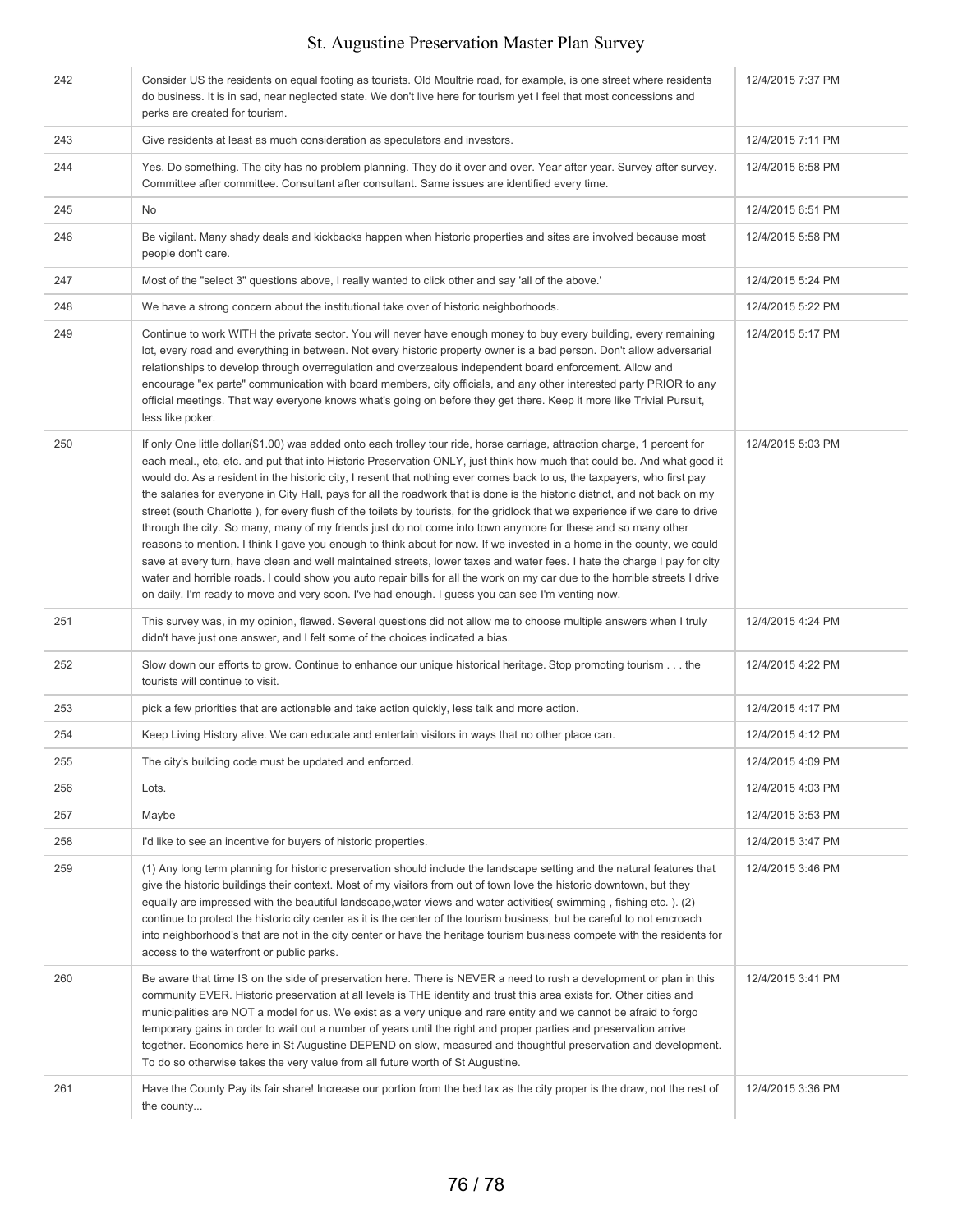| 262 | You must prevent the "accidental" destruction of important historic buildings, such as the Fornells House on Spanish<br>St by our former mayor. The city government must become the defender of our heritage, not the enabler of its<br>destruction.                                                                                                                                                                                                                                                                                                 | 12/4/2015 3:32 PM  |
|-----|------------------------------------------------------------------------------------------------------------------------------------------------------------------------------------------------------------------------------------------------------------------------------------------------------------------------------------------------------------------------------------------------------------------------------------------------------------------------------------------------------------------------------------------------------|--------------------|
| 263 | Involve more youth through their school curriculum to develop an interest in the history here.                                                                                                                                                                                                                                                                                                                                                                                                                                                       | 12/4/2015 3:30 PM  |
| 264 | I really like the idea of increasing participation of stakeholders for efforts of preservation. This is something that gets<br>complicated in practice, but has the most buy-in from the public. If people felt ownership of such preservation efforts,<br>perhaps our solutions would be better in the longer term.                                                                                                                                                                                                                                 | 12/4/2015 3:03 PM  |
| 265 | Take efforts to eliminate all of the less than ethical folks preying on visitors and their wallets.                                                                                                                                                                                                                                                                                                                                                                                                                                                  | 12/4/2015 2:48 PM  |
| 266 | Historic preservation is imperative for the aesthetic values. We all want to live in and identity with beautiful places. It's<br>not solely a driver for tourism, though that certainly cannot be discounted.                                                                                                                                                                                                                                                                                                                                        | 12/4/2015 2:46 PM  |
| 267 | Save the trees and stop big development from wiping out all vegetation for their cookie cutter developments.                                                                                                                                                                                                                                                                                                                                                                                                                                         | 12/4/2015 2:39 PM  |
| 268 | Recently the city has shown some real diligence with regard to overdevelopment and/or allowing for building design<br>that's out of character. Keep on keeping on. Enforce (and possibly modify) design standards with regard to<br>architecture, signage, and landscape throughout the city limits. Not just in the historic district. The Boulevard is coming<br>along but has a ways to go. Lots of roached out and vacant signs, buildings, and worn out motels.                                                                                 | 12/4/2015 2:25 PM  |
| 269 | Raise awareness of the tax abatement for rehabilitation of a historic structure. Make information available to those<br>trying to restore old structures. Make demolition a last resort                                                                                                                                                                                                                                                                                                                                                              | 12/4/2015 2:24 PM  |
| 270 | Historic Preservation needs to be a higher priority within local, regional, and state government                                                                                                                                                                                                                                                                                                                                                                                                                                                     | 12/4/2015 2:16 PM  |
| 271 | save our history and our heritage                                                                                                                                                                                                                                                                                                                                                                                                                                                                                                                    | 12/4/2015 2:16 PM  |
| 272 | Figure out how to gentrify areas without making them too costly for the original residents to live there. Put money into<br>public areas                                                                                                                                                                                                                                                                                                                                                                                                             | 12/4/2015 2:05 PM  |
| 273 | think of the pedestrian first when re-structuringwe have an old beautiful "walking-city' THAT IS PART OF THE<br>PRESERVATION EFFORT to see to it that vehicles do not overtake the delightful walking aspects of the townby<br>thinking pedestrian first we look at the city from the perspective of that which we most want to preserveease of<br>access by foot.                                                                                                                                                                                   | 12/4/2015 2:05 PM  |
| 274 | I worked on reassessments of all the NHLs in the St. Augustine area and would be happy to provide this information<br>to the city.                                                                                                                                                                                                                                                                                                                                                                                                                   | 12/4/2015 2:00 PM  |
| 275 | I think City efforts should focus it's energy away from commercialization and promotion. We're discover in a big way<br>and there are plenty of developers, merchants and opportunists who will carry that water. In this economic<br>environment I think our local government would most effectively promote historic preservation through increasing<br>HARB's authority and strengthening our codes. Also providing tangible incentives to protect and preserve our built<br>environment.                                                         | 12/4/2015 1:59 PM  |
| 276 | Make your policies clearer, for the property owners and the citizen boards who control things.                                                                                                                                                                                                                                                                                                                                                                                                                                                       | 12/4/2015 1:56 PM  |
| 277 | Education and workshops on historic preservation and why it is important should be available in St. Augustine                                                                                                                                                                                                                                                                                                                                                                                                                                        | 12/4/2015 12:48 PM |
| 278 | Keep qualified people on the HARB board.                                                                                                                                                                                                                                                                                                                                                                                                                                                                                                             | 12/4/2015 12:10 PM |
| 279 | It should not dilute the qualifications for members of the boards. Quality of design, historical appropriateness, should<br>allowed as a factor in variance to zoning regulations, i.e. height on non conforming lots.                                                                                                                                                                                                                                                                                                                               | 12/4/2015 12:08 PM |
| 280 | Add another position                                                                                                                                                                                                                                                                                                                                                                                                                                                                                                                                 | 12/4/2015 12:03 PM |
| 281 | The greatest enemy to historic preservation is zoning! The King and San Marco St. entryways are a glaring example<br>of what zoning has done to our city. What once were elegant boulevards are now run down commercial streets which<br>can be found in any American city. The new Dow PUD will prove to be the undoing of the last historic neighborhood in<br>the city. This will be the precedent for total expansion of commercialism in this area. Maintaining restrictive zoning<br>immune to political control's should be a major priority. | 12/4/2015 11:29 AM |
| 282 | The above survey has many good examples. It is difficult to choose just three examples in many cases. I see<br>"heritage" tourism as a tremendous positive for historic preservation if money created is then reused by public or<br>private entities to do the work of historic preservation, then true sustainability is created. Sustainability is hindered on<br>the other hand when not enough money or income or interest is generated to help renew the resources.                                                                            | 12/4/2015 11:21 AM |
| 283 | Maybe an "adopt a building program"in which residents get tax credits for helping to fund preservation of buildings that<br>they don't necessarily own themselves                                                                                                                                                                                                                                                                                                                                                                                    | 12/4/2015 10:44 AM |
| 284 | When allowing people to build new homes in old neighborhoods, be sure the new home will fit the neighborhood and<br>not stand out as "the new house on the block".                                                                                                                                                                                                                                                                                                                                                                                   | 12/4/2015 10:34 AM |